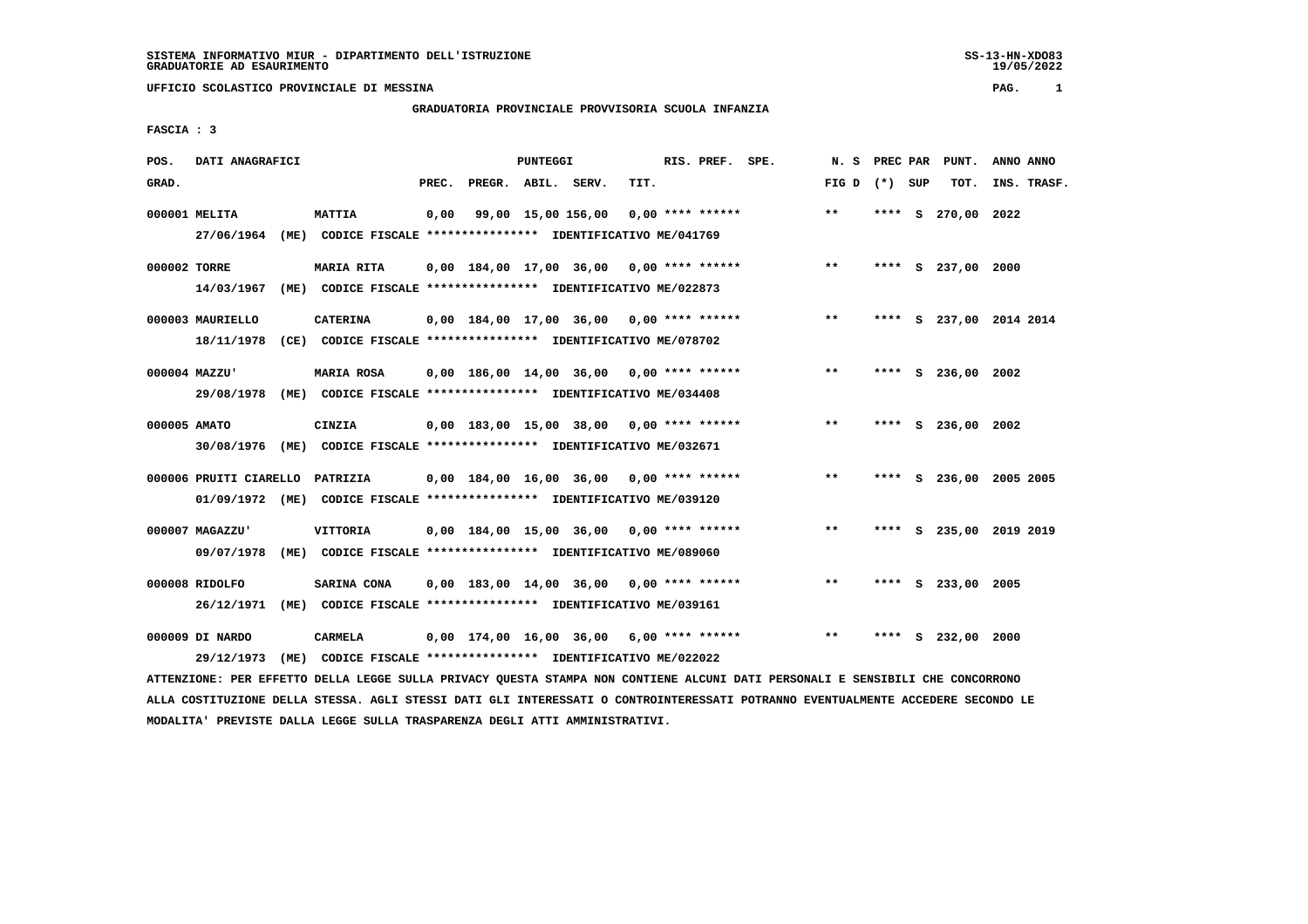**UFFICIO SCOLASTICO PROVINCIALE DI MESSINA PAG. 2**

### **GRADUATORIA PROVINCIALE PROVVISORIA SCUOLA INFANZIA**

 **FASCIA : 3**

| POS.  | DATI ANAGRAFICI                 |      |                                                                                             |       |                         | PUNTEGGI |                                            |      | RIS. PREF. SPE.    | N.S             |      | PREC PAR PUNT.          | ANNO ANNO   |  |
|-------|---------------------------------|------|---------------------------------------------------------------------------------------------|-------|-------------------------|----------|--------------------------------------------|------|--------------------|-----------------|------|-------------------------|-------------|--|
| GRAD. |                                 |      |                                                                                             | PREC. | PREGR. ABIL. SERV.      |          |                                            | TIT. |                    | FIG D $(*)$ SUP |      | TOT.                    | INS. TRASF. |  |
|       | 000010 LAZZARI<br>11/05/1971    |      | <b>NATALIA</b><br>(ME) CODICE FISCALE **************** IDENTIFICATIVO ME/033460             |       | 0,00 177,00 16,00 36,00 |          |                                            |      | $3,00$ **** ****** | $***$           | **** | S 232,00 2002 2002      |             |  |
|       | 000011 ABBATE<br>29/01/1979     |      | <b>DOMENICA</b><br>(ME) CODICE FISCALE **************** IDENTIFICATIVO ME/040755            |       |                         |          | $0,00$ 178,00 18,00 36,00 0,00 **** ****** |      |                    | $***$           |      | **** S 232,00 2007      |             |  |
|       | 000012 LA TORRE<br>25/06/1976   |      | <b>ROSARIA</b><br>(ME) CODICE FISCALE **************** IDENTIFICATIVO ME/089051             |       |                         |          | $0,00$ 181,00 14,00 36,00 0,00 **** ****** |      |                    | $***$           |      | **** S 231,00 2019 2019 |             |  |
|       | 000013 DI SALVO<br>28/01/1972   |      | <b>CATERINA</b><br>(ME) CODICE FISCALE **************** IDENTIFICATIVO ME/033949            |       |                         |          | 0,00 179,00 15,00 36,00 0,00 **** ******   |      |                    | $* *$           | **** | S 230,00 2002           |             |  |
|       | 000014 CELESTI                  |      | <b>FRANCESCA</b><br>21/06/1972 (ME) CODICE FISCALE *************** IDENTIFICATIVO ME/041830 |       |                         |          | 0,00 178,00 16,00 36,00 0,00 **** ******   |      |                    | $**$            |      | **** S 230,00 2007 2007 |             |  |
|       | 000015 LA ROSA<br>04/07/1969    | (ME) | GILDA<br>CODICE FISCALE **************** IDENTIFICATIVO ME/285728                           |       |                         |          | $0,00$ 197,00 15,00 18,00 0,00 **** ****** |      |                    | $* *$           | **** | S 230,00 2022 2022      |             |  |
|       | 000016 PELLEGRINO<br>07/04/1974 | (ME) | <b>GIUSEPPA</b><br>CODICE FISCALE **************** IDENTIFICATIVO ME/035842                 |       |                         |          | $0,00$ 172,00 17,00 36,00 3,00 **** ****** |      |                    | $***$           |      | **** S 228,00 2003 2003 |             |  |
|       | 000017 CASSISI<br>31/03/1977    | (ME) | <b>EMANUELA</b><br>CODICE FISCALE **************** IDENTIFICATIVO ME/033275                 |       |                         |          | $0,00$ 177,00 14,00 36,00 0,00 **** ****** |      |                    | $**$            | **** | S 227,00 2002           |             |  |
|       | 000018 DI NATALE<br>25/05/1959  |      | FILIPPA<br>(ME) CODICE FISCALE **************** IDENTIFICATIVO ME/033623                    |       |                         |          | 0,00 176,00 14,00 36,00 1,00 **** ******   |      |                    | $***$           | **** | S 227,00 2002           |             |  |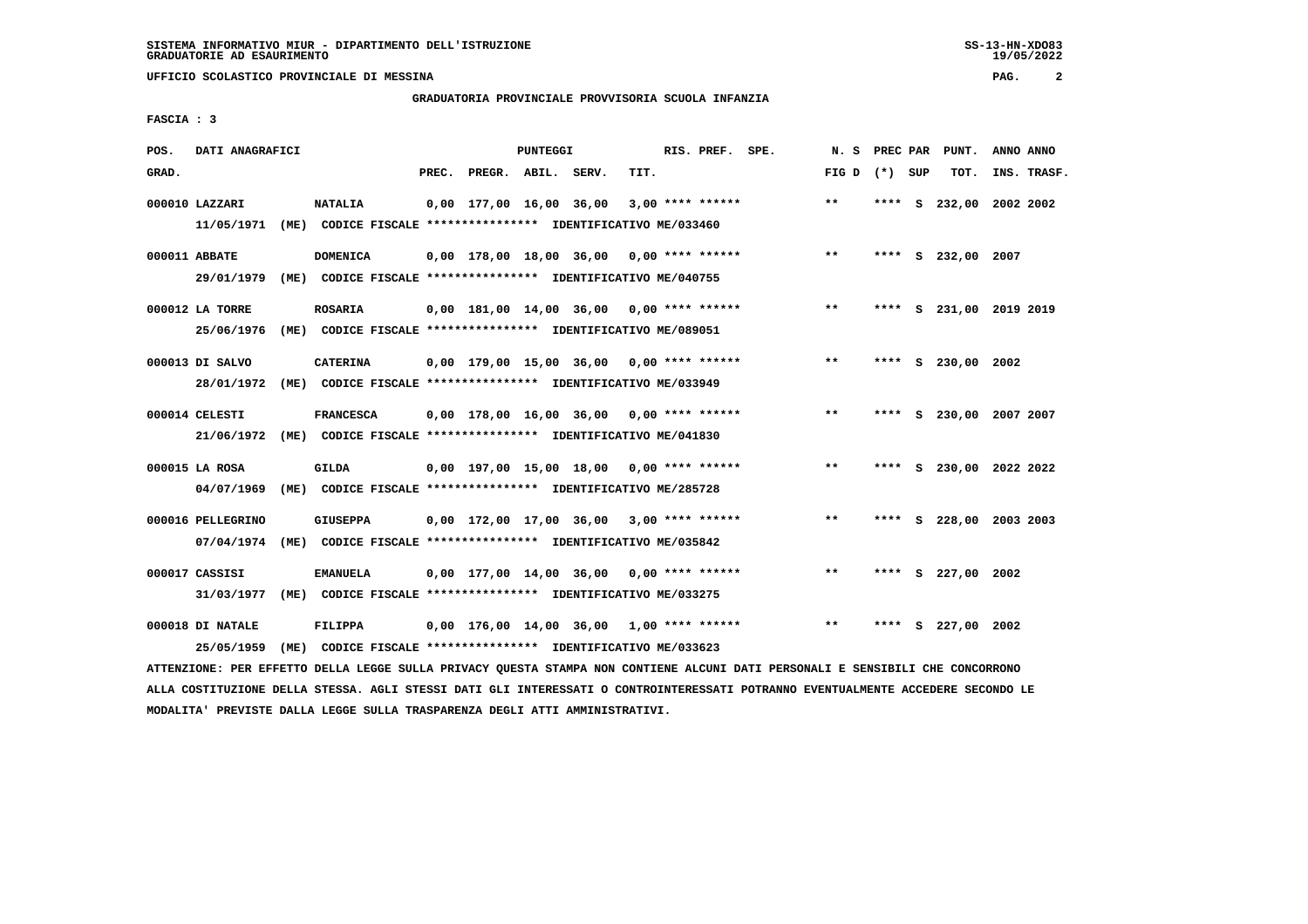### **GRADUATORIA PROVINCIALE PROVVISORIA SCUOLA INFANZIA**

 $19/05/2022$ 

 **FASCIA : 3**

| POS.         | DATI ANAGRAFICI   |                                                               |       |                         | PUNTEGGI |                                            |      | RIS. PREF. SPE.    | N.S          | PREC PAR        | PUNT.                        | ANNO ANNO |             |
|--------------|-------------------|---------------------------------------------------------------|-------|-------------------------|----------|--------------------------------------------|------|--------------------|--------------|-----------------|------------------------------|-----------|-------------|
| GRAD.        |                   |                                                               | PREC. | PREGR. ABIL. SERV.      |          |                                            | TIT. |                    |              | FIG D $(*)$ SUP | TOT.                         |           | INS. TRASF. |
|              | 000019 LO PRESTI  | <b>ANNA</b>                                                   |       | 0,00 172,00 17,00 36,00 |          |                                            |      | $0.00$ **** ****** | $* *$        | ****            | S 225,00 2007 2007           |           |             |
|              | 19/11/1971        | (ME) CODICE FISCALE **************** IDENTIFICATIVO ME/041222 |       |                         |          |                                            |      |                    |              |                 |                              |           |             |
|              | 000020 DI STEFANO | <b>CONCETTINA</b>                                             |       |                         |          | $0,00$ 167,00 14,00 36,00 6,00 **** ****** |      |                    | $* *$        |                 | **** S 223,00 2002           |           |             |
|              | 22/12/1975        | (ME) CODICE FISCALE **************** IDENTIFICATIVO ME/033950 |       |                         |          |                                            |      |                    |              |                 |                              |           |             |
|              | 000021 MANDANICI  | <b>ANNAMARIA</b>                                              |       |                         |          | $0,00$ 169,00 17,00 36,00 0,00 **** ****** |      |                    | $**$         |                 | **** S 222,00 2007 2007      |           |             |
|              | 28/10/1977        | (ME) CODICE FISCALE **************** IDENTIFICATIVO ME/041614 |       |                         |          |                                            |      |                    |              |                 |                              |           |             |
|              | 000022 CRISAFULLI | LUCIA                                                         |       |                         |          | $0.00$ 169.00 16.00 36.00 0.00 **** ****** |      |                    | $**$         |                 | **** S 221,00 2002           |           |             |
|              | 13/12/1978        | (ME) CODICE FISCALE **************** IDENTIFICATIVO ME/033500 |       |                         |          |                                            |      |                    |              |                 |                              |           |             |
| 000023 GITTO |                   | <b>FRANCESCA</b>                                              |       |                         |          | $0.00$ 167.00 18.00 36.00 0.00 **** ****** |      |                    | $* *$        |                 | **** S 221,00 2014 2014      |           |             |
|              | 26/05/1964        | (ME) CODICE FISCALE **************** IDENTIFICATIVO ME/078659 |       |                         |          |                                            |      |                    |              |                 |                              |           |             |
|              | 000024 PANARELLO  | <b>GRAZIA</b>                                                 |       |                         |          | $0,00$ 174,00 11,00 36,00 0,00 **** ****** |      |                    | $***$        |                 | **** S 221,00 2014           |           |             |
|              | 05/02/1980        | (ME) CODICE FISCALE **************** IDENTIFICATIVO ME/081351 |       |                         |          |                                            |      |                    |              |                 |                              |           |             |
|              | 000025 TORRISI    | TIZIANA NICOL                                                 |       |                         |          | 0,00 170,00 15,00 36,00 0,00 **** ******   |      |                    |              |                 | ** X **** S 221,00 2019 2019 |           |             |
|              | 06/12/1969        | (CT) CODICE FISCALE **************** IDENTIFICATIVO ME/089007 |       |                         |          |                                            |      |                    |              |                 |                              |           |             |
|              | 000026 SALICOLA   | GRAZIA                                                        |       |                         |          | 0,00 170,00 14,00 36,00 0,00 **** ****** E |      |                    | $* *$        |                 | **** S 220,00 2000           |           |             |
|              | 01/10/1964        | (ME) CODICE FISCALE **************** IDENTIFICATIVO ME/023149 |       |                         |          |                                            |      |                    |              |                 |                              |           |             |
|              | 000027 MILAZZO    | GIUSEPPINA CA 0,00 171,00 13,00 36,00 0,00 **** ******        |       |                         |          |                                            |      |                    | $\star\star$ | ****            | S 220,00 2002                |           |             |
|              | 09/09/1962        | (ME) CODICE FISCALE **************** IDENTIFICATIVO ME/034521 |       |                         |          |                                            |      |                    |              |                 |                              |           |             |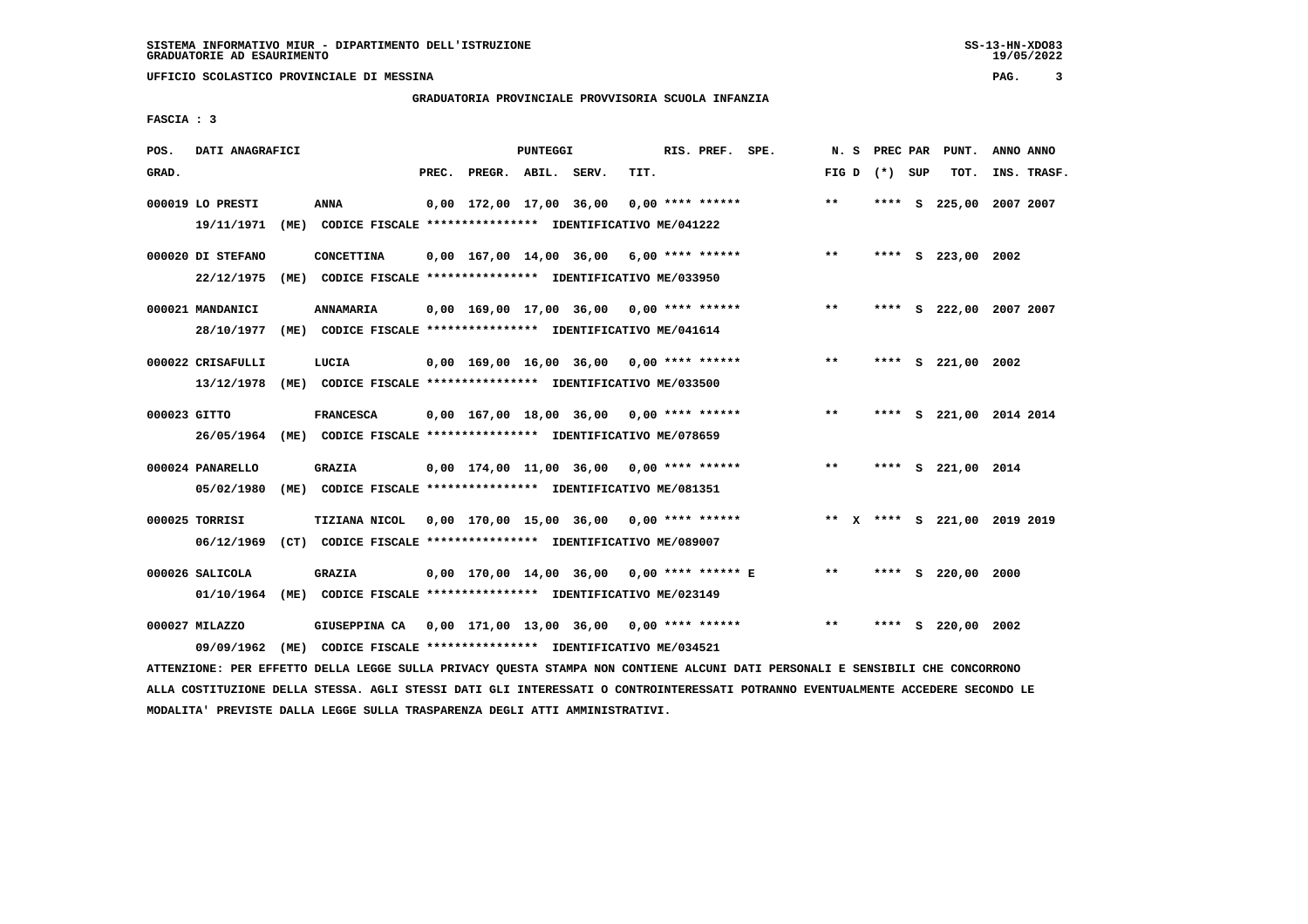### **GRADUATORIA PROVINCIALE PROVVISORIA SCUOLA INFANZIA**

 **FASCIA : 3**

| POS.         | DATI ANAGRAFICI                 |                                                                                         |       |                    | PUNTEGGI |                                            |      | RIS. PREF. SPE.    |                                            | N. S  |                 | PREC PAR PUNT.               | ANNO ANNO |             |
|--------------|---------------------------------|-----------------------------------------------------------------------------------------|-------|--------------------|----------|--------------------------------------------|------|--------------------|--------------------------------------------|-------|-----------------|------------------------------|-----------|-------------|
| GRAD.        |                                 |                                                                                         | PREC. | PREGR. ABIL. SERV. |          |                                            | TIT. |                    |                                            |       | FIG D $(*)$ SUP | TOT.                         |           | INS. TRASF. |
|              | 000028 GIORGIANNI<br>21/04/1976 | <b>FLAVIA TINDAR</b><br>(ME) CODICE FISCALE **************** IDENTIFICATIVO ME/032936   |       |                    |          | 0,00 159,00 16,00 44,00                    |      | $0.00$ **** ****** |                                            | $***$ |                 | **** S 219,00 2002           |           |             |
| 000029 SIRNA |                                 | <b>ENZA</b><br>24/01/1973 (ME) CODICE FISCALE *************** IDENTIFICATIVO ME/076054  |       |                    |          |                                            |      |                    | $0,00$ 165,00 17,00 36,00 0,00 **** ****** | $***$ |                 | **** S 218,00 2011 2011      |           |             |
|              | 000030 MILONE                   | MARIA ANGELA<br>13/02/1976 (ME) CODICE FISCALE *************** IDENTIFICATIVO ME/034528 |       |                    |          | 0,00 166,00 15,00 36,00 0,00 **** ******   |      |                    |                                            | $***$ |                 | **** S 217,00 2002           |           |             |
|              | 000031 VALERIO LABBIA           | GRAZIELLA<br>21/11/1973 (ME) CODICE FISCALE *************** IDENTIFICATIVO ME/034713    |       |                    |          | $0.00$ 164.00 16.00 36.00 0.00 **** ****** |      |                    |                                            | $* *$ | ****            | S 216,00 2002                |           |             |
|              | 000032 DE BIASI<br>03/05/1982   | TERESA<br>(ME) CODICE FISCALE **************** IDENTIFICATIVO ME/041630                 |       |                    |          | 0,00 159,00 18,00 36,00 3,00 **** ******   |      |                    |                                            | $***$ |                 | **** S 216,00 2007           |           |             |
|              | 000033 SANFILIPPO<br>15/01/1980 | VALERIA<br>(ME) CODICE FISCALE *************** IDENTIFICATIVO ME/041119                 |       |                    |          | $0.00$ 164.00 14.00 36.00 0.00 **** ****** |      |                    |                                            | $* *$ |                 | **** S 214,00 2007           |           |             |
|              | 000034 FIUMARO                  | <b>IDA</b><br>01/07/1973 (CE) CODICE FISCALE *************** IDENTIFICATIVO ME/285642   |       |                    |          | $0.00$ 164.00 16.00 34.00 0.00 **** ****** |      |                    |                                            | $***$ |                 | **** S 214,00 2019 2019      |           |             |
|              | 000035 TRISCARI<br>22/09/1957   | <b>GIACOMINA</b><br>(ME) CODICE FISCALE **************** IDENTIFICATIVO ME/034318       |       |                    |          | $0,00$ 161,00 16,00 36,00 0,00 **** ****** |      |                    |                                            |       |                 | ** X **** S 213,00 2002      |           |             |
|              | 000036 MUSARRA<br>26/07/1978    | <b>ALESSANDRA</b><br>(ME) CODICE FISCALE **************** IDENTIFICATIVO ME/035756      |       |                    |          |                                            |      |                    | 0,00 161,00 15,00 36,00 0,00 **** ******   |       |                 | ** X **** S 212,00 2003 2003 |           |             |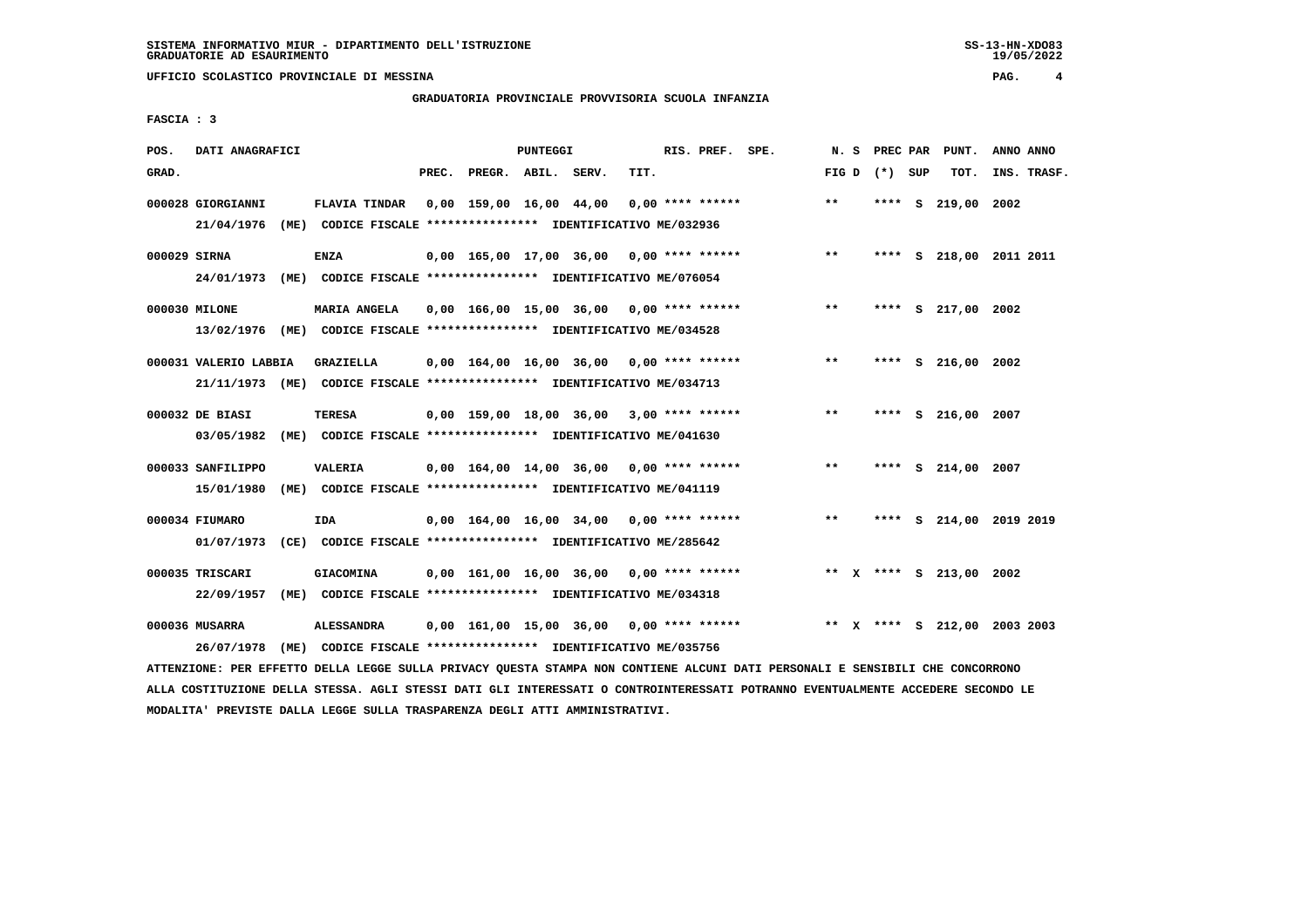### **GRADUATORIA PROVINCIALE PROVVISORIA SCUOLA INFANZIA**

 **FASCIA : 3**

| POS.  | DATI ANAGRAFICI               |      |                                                                                    |       |                         | PUNTEGGI |                                              |      | RIS. PREF. SPE.    | N.S   | PREC PAR |    | PUNT.              | ANNO ANNO |             |
|-------|-------------------------------|------|------------------------------------------------------------------------------------|-------|-------------------------|----------|----------------------------------------------|------|--------------------|-------|----------|----|--------------------|-----------|-------------|
| GRAD. |                               |      |                                                                                    | PREC. | PREGR. ABIL. SERV.      |          |                                              | TIT. |                    | FIG D | (*) SUP  |    | TOT.               |           | INS. TRASF. |
|       | 000037 GIARDINA<br>20/12/1973 |      | <b>ELISA</b><br>(ME) CODICE FISCALE **************** IDENTIFICATIVO ME/039072      |       | 0,00 162,00 14,00 36,00 |          |                                              |      | $0.00$ **** ****** | $***$ | ****     |    | S 212,00 2005 2005 |           |             |
|       | 000038 FRUCELLA<br>03/06/1972 | (ME) | <b>MILENA</b><br>CODICE FISCALE **************** IDENTIFICATIVO ME/078684          |       |                         |          | $0,00$ 158,00 18,00 36,00 0,00 **** ******   |      |                    | $***$ | ****     |    | S 212,00 2014 2014 |           |             |
|       | 000039 DONATO<br>14/03/1975   |      | <b>GIUSEPPA</b><br>(ME) CODICE FISCALE **************** IDENTIFICATIVO ME/033963   |       |                         |          | $0.00$ 159.00 15.00 36.00 0.00 **** ****** D |      |                    | $***$ |          |    | **** S 210,00 2002 |           |             |
|       | 000040 PORCELLI<br>15/11/1978 |      | GABRIELLA<br>(ME) CODICE FISCALE **************** IDENTIFICATIVO ME/037052         |       |                         |          | $0,00$ 156,00 15,00 36,00 3,00 **** ******   |      |                    | $* *$ | ****     |    | S 210,00 2004      |           |             |
|       | 000041 ALIBERTO<br>27/04/1978 |      | <b>MARIA</b><br>(ME) CODICE FISCALE **************** IDENTIFICATIVO ME/040782      |       |                         |          | $0,00$ 159,00 16,00 35,00 0,00 **** ******   |      |                    | $***$ | ****     |    | S 210,00 2007 2007 |           |             |
|       | 000042 SAPORITO<br>24/06/1975 | (ME) | <b>GIOVANNA</b><br>CODICE FISCALE **************** IDENTIFICATIVO ME/037154        |       |                         |          | $0.00$ 157.00 16.00 36.00 0.00 **** ******   |      |                    | $**$  | ****     | S. | 209,00 2004 2004   |           |             |
|       | 000043 BONINA<br>23/11/1975   |      | <b>GIUSEPPA</b><br>(ME) CODICE FISCALE **************** IDENTIFICATIVO ME/033069   |       |                         |          | $0.00$ 155.00 15.00 36.00 0.00 **** ******   |      |                    | $* *$ |          |    | **** S 206,00 2002 |           |             |
|       | 000044 GENOVESE<br>28/11/1961 | (KR) | <b>FRANCESCA</b><br>CODICE FISCALE **************** IDENTIFICATIVO ME/040974       |       |                         |          | $0,00$ 149,00 15,00 36,00 6,00 **** ******   |      |                    | $* *$ | ****     |    | S 206,00 2007 2007 |           |             |
|       | 000045 RAVIDA'                |      | PINELLA<br>20/12/1964 (ME) CODICE FISCALE *************** IDENTIFICATIVO ME/041532 |       |                         |          | 0,00 153,00 16,00 36,00                      |      | $0.00$ **** ****** | $* *$ |          | s  | 205,00 2007 2007   |           |             |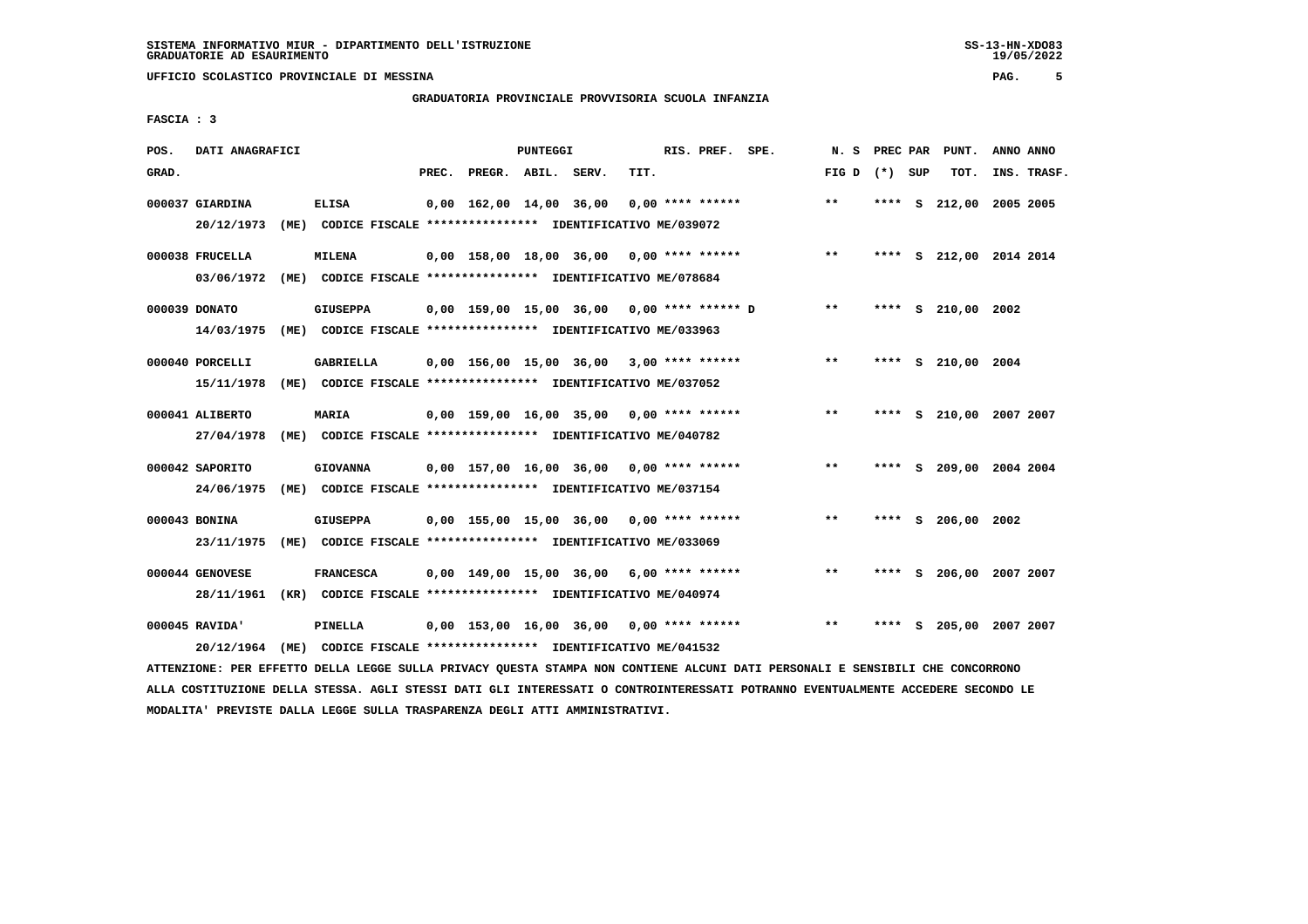### **GRADUATORIA PROVINCIALE PROVVISORIA SCUOLA INFANZIA**

 $19/05/2022$ 

 **FASCIA : 3**

| POS.  | DATI ANAGRAFICI                |      |                                                                                                |       |                         | PUNTEGGI |                                               |      | RIS. PREF. SPE.    |                                              | N.S   | PREC PAR        |          | PUNT.                        | ANNO ANNO |             |
|-------|--------------------------------|------|------------------------------------------------------------------------------------------------|-------|-------------------------|----------|-----------------------------------------------|------|--------------------|----------------------------------------------|-------|-----------------|----------|------------------------------|-----------|-------------|
| GRAD. |                                |      |                                                                                                | PREC. | PREGR. ABIL. SERV.      |          |                                               | TIT. |                    |                                              |       | FIG D $(*)$ SUP |          | TOT.                         |           | INS. TRASF. |
|       | 000046 LAZZARA<br>11/07/1972   |      | <b>ELVIRA</b><br>(ME) CODICE FISCALE **************** IDENTIFICATIVO ME/089054                 |       | 0,00 152,00 17,00 32,00 |          |                                               |      | $3,00$ **** ****** |                                              |       |                 |          | ** X **** S 204,00 2019 2019 |           |             |
|       | 000047 CASTORINA<br>25/06/1967 |      | <b>DANIELA</b><br>(ME) CODICE FISCALE **************** IDENTIFICATIVO ME/023261                |       |                         |          | 0,00 152,00 14,00 36,00 0,00 **** ******      |      |                    |                                              | $***$ |                 |          | **** S 202,00 2000           |           |             |
|       | 000048 D'AMICO<br>30/03/1978   |      | ANGELA MARIA<br>(ME) CODICE FISCALE **************** IDENTIFICATIVO ME/033351                  |       |                         |          |                                               |      |                    | $0,00$ 148,00 15,00 36,00 3,00 **** ****** D | $***$ |                 |          | **** S 202,00                | 2007      |             |
|       | 000049 SEBBIO                  |      | <b>ROSANNA</b><br>15/03/1972 (ME) CODICE FISCALE *************** IDENTIFICATIVO ME/022240      |       |                         |          | 0,00 160,00 17,00 24,00 0,00 **** ******      |      |                    |                                              |       |                 |          | ** X **** S 201,00 2000      |           |             |
|       | 000050 CARPINTIERI             |      | <b>MARIA TERESA</b><br>29/04/1978 (CS) CODICE FISCALE *************** IDENTIFICATIVO ME/078652 |       |                         |          | $0,00$ 149,00 16,00 36,00 0,00 **** ******    |      |                    |                                              | $***$ | ****            |          | S 201,00 2014 2014           |           |             |
|       | 000051 PINTO VRAGA             |      | GIUSEPPINA<br>05/06/1975 (ME) CODICE FISCALE *************** IDENTIFICATIVO ME/033668          |       |                         |          | $0.00$ 143.00 15.00 36.00 6.00 **** ******    |      |                    |                                              | $***$ |                 |          | **** S 200,00 2002           |           |             |
|       | 000052 BRIGUGLIO<br>26/01/1964 |      | <b>GIUSTINA</b><br>(ME) CODICE FISCALE **************** IDENTIFICATIVO ME/035707               |       |                         |          | $0,00$ 146,00 16,00 38,00 0,00 **** ****** EF |      |                    |                                              | $***$ |                 |          | **** S 200,00 2003 2003      |           |             |
|       | 000053 FAZIO<br>16/06/1965     |      | <b>MARIA</b><br>(ME) CODICE FISCALE **************** IDENTIFICATIVO ME/040846                  |       |                         |          | $0.00$ 149.00 15.00 36.00 0.00 **** ******    |      |                    |                                              | $* *$ | ****            | <b>S</b> | 200,00 2007 2007             |           |             |
|       | 000054 ALESCI<br>25/11/1972    | (ME) | <b>SANTINA</b><br>CODICE FISCALE **************** IDENTIFICATIVO ME/032651                     |       |                         |          | $0,00$ 142,00 17,00 36,00 3,00 **** ******    |      |                    |                                              | $***$ | ****            |          | S 198,00 2002                |           |             |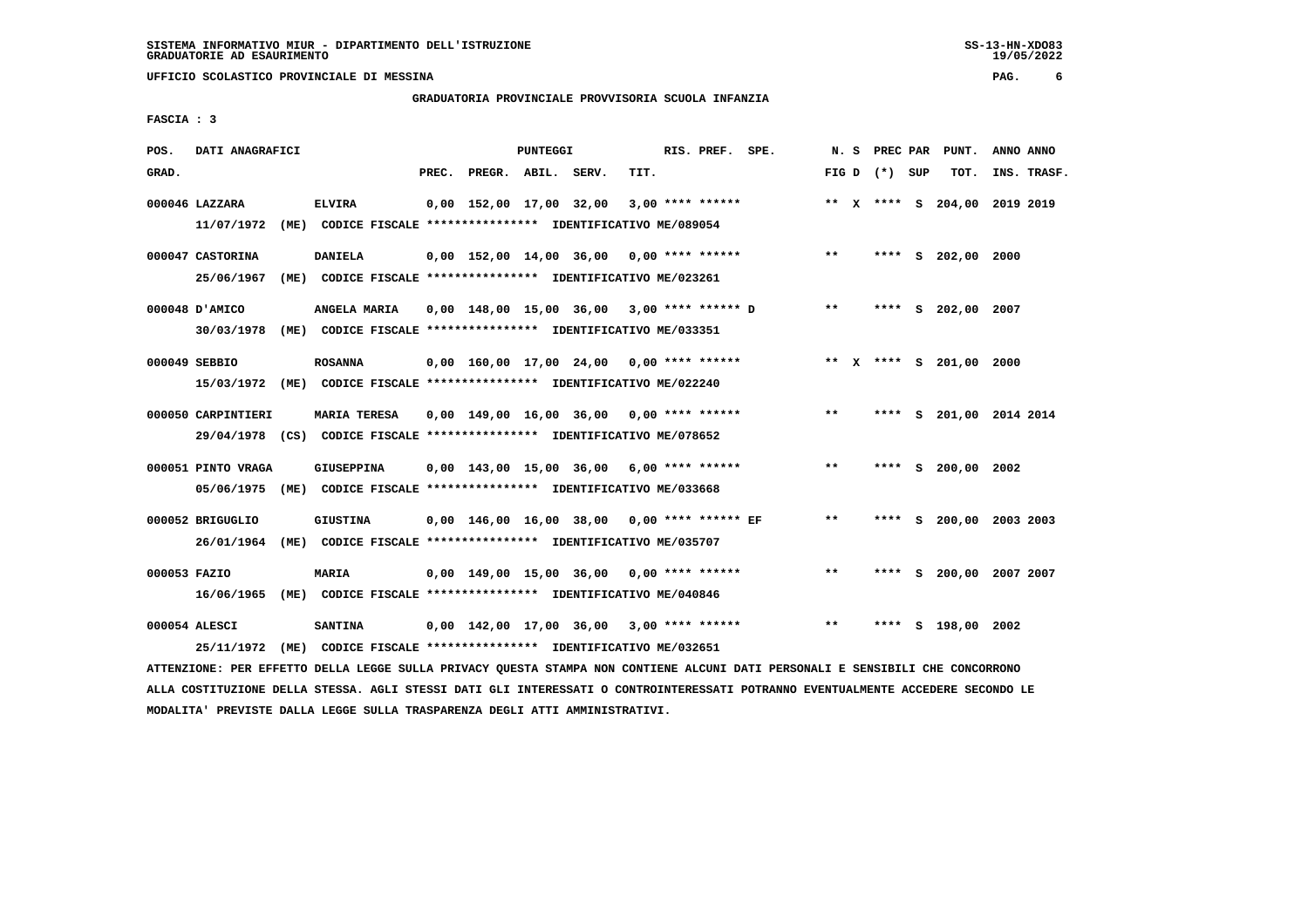#### **GRADUATORIA PROVINCIALE PROVVISORIA SCUOLA INFANZIA**

 **FASCIA : 3**

| GRAD.<br>PREC.<br>TIT.<br>TOT.<br>PREGR. ABIL. SERV.<br>FIG D $(*)$ SUP<br>INS. TRASF.<br>$***$<br>**** S 197,00 2004 2004<br>000055 CAPRINO<br>LOREDANA CARM<br>0,00 145,00 16,00 36,00<br>0,00 **** ******<br>18/05/1968<br>(ME) CODICE FISCALE **************** IDENTIFICATIVO ME/037101<br>$***$<br>000056 PARRINO<br>LINA<br>0,00 144,00 14,00 36,00<br>$3,00$ **** ******<br>S 197,00 2007 2007<br>****<br>29/11/1976<br>(ME) CODICE FISCALE **************** IDENTIFICATIVO ME/040847<br>$0,00$ 144,00 16,00 36,00 0,00 **** ******<br>$***$<br>000057 SALERNO<br>PATRIZIA ANNA<br>**** S 196,00 2007 2007<br>26/09/1971 (ME) CODICE FISCALE *************** IDENTIFICATIVO ME/041003<br>000058 RAO<br>$0.00$ 141.00 16.00 36.00 0.00 **** ******<br>** X **** S 193,00 2007<br><b>SIMONETTA</b><br>11/05/1965<br>(ME) CODICE FISCALE **************** IDENTIFICATIVO ME/034177<br>000059 FINOCCHIO<br><b>ANNA</b><br>0,00 144,00 12,00 36,00 0,00 **** ****** F<br>$***$<br>**** S 192,00 2000<br>28/05/1964 (ME) CODICE FISCALE *************** IDENTIFICATIVO ME/021739<br>$* *$<br>000060 DE FRANCESCO<br><b>ANTONINA</b><br>$0.00$ 152,00 16,00 24,00 0,00 **** ******<br>**** S 192,00 2000<br>16/04/1966 (ME) CODICE FISCALE *************** IDENTIFICATIVO ME/022909<br>000061 PRUITI<br>0,00 152,00 15,00 24,00<br>$0.00$ **** ******<br>$***$<br>S 191,00 2019 2019<br><b>CALOGERINA</b><br>****<br>26/09/1978<br>(ME)<br>CODICE FISCALE **************** IDENTIFICATIVO ME/089091 | POS. | DATI ANAGRAFICI |             |  | PUNTEGGI |  | RIS. PREF. SPE. | N.S   | PREC PAR | PUNT. | ANNO ANNO |  |
|-----------------------------------------------------------------------------------------------------------------------------------------------------------------------------------------------------------------------------------------------------------------------------------------------------------------------------------------------------------------------------------------------------------------------------------------------------------------------------------------------------------------------------------------------------------------------------------------------------------------------------------------------------------------------------------------------------------------------------------------------------------------------------------------------------------------------------------------------------------------------------------------------------------------------------------------------------------------------------------------------------------------------------------------------------------------------------------------------------------------------------------------------------------------------------------------------------------------------------------------------------------------------------------------------------------------------------------------------------------------------------------------------------------------------------------------------------------------------------------------------------|------|-----------------|-------------|--|----------|--|-----------------|-------|----------|-------|-----------|--|
|                                                                                                                                                                                                                                                                                                                                                                                                                                                                                                                                                                                                                                                                                                                                                                                                                                                                                                                                                                                                                                                                                                                                                                                                                                                                                                                                                                                                                                                                                                     |      |                 |             |  |          |  |                 |       |          |       |           |  |
|                                                                                                                                                                                                                                                                                                                                                                                                                                                                                                                                                                                                                                                                                                                                                                                                                                                                                                                                                                                                                                                                                                                                                                                                                                                                                                                                                                                                                                                                                                     |      |                 |             |  |          |  |                 |       |          |       |           |  |
|                                                                                                                                                                                                                                                                                                                                                                                                                                                                                                                                                                                                                                                                                                                                                                                                                                                                                                                                                                                                                                                                                                                                                                                                                                                                                                                                                                                                                                                                                                     |      |                 |             |  |          |  |                 |       |          |       |           |  |
|                                                                                                                                                                                                                                                                                                                                                                                                                                                                                                                                                                                                                                                                                                                                                                                                                                                                                                                                                                                                                                                                                                                                                                                                                                                                                                                                                                                                                                                                                                     |      |                 |             |  |          |  |                 |       |          |       |           |  |
|                                                                                                                                                                                                                                                                                                                                                                                                                                                                                                                                                                                                                                                                                                                                                                                                                                                                                                                                                                                                                                                                                                                                                                                                                                                                                                                                                                                                                                                                                                     |      |                 |             |  |          |  |                 |       |          |       |           |  |
|                                                                                                                                                                                                                                                                                                                                                                                                                                                                                                                                                                                                                                                                                                                                                                                                                                                                                                                                                                                                                                                                                                                                                                                                                                                                                                                                                                                                                                                                                                     |      |                 |             |  |          |  |                 |       |          |       |           |  |
|                                                                                                                                                                                                                                                                                                                                                                                                                                                                                                                                                                                                                                                                                                                                                                                                                                                                                                                                                                                                                                                                                                                                                                                                                                                                                                                                                                                                                                                                                                     |      |                 |             |  |          |  |                 |       |          |       |           |  |
|                                                                                                                                                                                                                                                                                                                                                                                                                                                                                                                                                                                                                                                                                                                                                                                                                                                                                                                                                                                                                                                                                                                                                                                                                                                                                                                                                                                                                                                                                                     |      |                 |             |  |          |  |                 |       |          |       |           |  |
|                                                                                                                                                                                                                                                                                                                                                                                                                                                                                                                                                                                                                                                                                                                                                                                                                                                                                                                                                                                                                                                                                                                                                                                                                                                                                                                                                                                                                                                                                                     |      |                 |             |  |          |  |                 |       |          |       |           |  |
|                                                                                                                                                                                                                                                                                                                                                                                                                                                                                                                                                                                                                                                                                                                                                                                                                                                                                                                                                                                                                                                                                                                                                                                                                                                                                                                                                                                                                                                                                                     |      |                 |             |  |          |  |                 |       |          |       |           |  |
|                                                                                                                                                                                                                                                                                                                                                                                                                                                                                                                                                                                                                                                                                                                                                                                                                                                                                                                                                                                                                                                                                                                                                                                                                                                                                                                                                                                                                                                                                                     |      |                 |             |  |          |  |                 |       |          |       |           |  |
|                                                                                                                                                                                                                                                                                                                                                                                                                                                                                                                                                                                                                                                                                                                                                                                                                                                                                                                                                                                                                                                                                                                                                                                                                                                                                                                                                                                                                                                                                                     |      |                 |             |  |          |  |                 |       |          |       |           |  |
|                                                                                                                                                                                                                                                                                                                                                                                                                                                                                                                                                                                                                                                                                                                                                                                                                                                                                                                                                                                                                                                                                                                                                                                                                                                                                                                                                                                                                                                                                                     |      |                 |             |  |          |  |                 |       |          |       |           |  |
|                                                                                                                                                                                                                                                                                                                                                                                                                                                                                                                                                                                                                                                                                                                                                                                                                                                                                                                                                                                                                                                                                                                                                                                                                                                                                                                                                                                                                                                                                                     |      |                 |             |  |          |  |                 |       |          |       |           |  |
|                                                                                                                                                                                                                                                                                                                                                                                                                                                                                                                                                                                                                                                                                                                                                                                                                                                                                                                                                                                                                                                                                                                                                                                                                                                                                                                                                                                                                                                                                                     |      |                 |             |  |          |  |                 |       |          |       |           |  |
|                                                                                                                                                                                                                                                                                                                                                                                                                                                                                                                                                                                                                                                                                                                                                                                                                                                                                                                                                                                                                                                                                                                                                                                                                                                                                                                                                                                                                                                                                                     |      |                 |             |  |          |  |                 |       |          |       |           |  |
|                                                                                                                                                                                                                                                                                                                                                                                                                                                                                                                                                                                                                                                                                                                                                                                                                                                                                                                                                                                                                                                                                                                                                                                                                                                                                                                                                                                                                                                                                                     |      |                 |             |  |          |  |                 |       |          |       |           |  |
|                                                                                                                                                                                                                                                                                                                                                                                                                                                                                                                                                                                                                                                                                                                                                                                                                                                                                                                                                                                                                                                                                                                                                                                                                                                                                                                                                                                                                                                                                                     |      |                 |             |  |          |  |                 |       |          |       |           |  |
|                                                                                                                                                                                                                                                                                                                                                                                                                                                                                                                                                                                                                                                                                                                                                                                                                                                                                                                                                                                                                                                                                                                                                                                                                                                                                                                                                                                                                                                                                                     |      |                 |             |  |          |  |                 |       |          |       |           |  |
| $0,00$ 136,00 18,00 36,00 0,00 **** ******<br>S 190,00 2007<br>000062 MASTROENI<br>****                                                                                                                                                                                                                                                                                                                                                                                                                                                                                                                                                                                                                                                                                                                                                                                                                                                                                                                                                                                                                                                                                                                                                                                                                                                                                                                                                                                                             |      |                 | MARIA LUISA |  |          |  |                 | $***$ |          |       |           |  |
| 19/06/1980<br>(ME) CODICE FISCALE **************** IDENTIFICATIVO ME/041752                                                                                                                                                                                                                                                                                                                                                                                                                                                                                                                                                                                                                                                                                                                                                                                                                                                                                                                                                                                                                                                                                                                                                                                                                                                                                                                                                                                                                         |      |                 |             |  |          |  |                 |       |          |       |           |  |
| 000063 BRUNELLO<br><b>IRENE</b><br>**<br>$0,00$ 138,00 16,00 36,00 0,00 **** ******<br>S 190,00 2019 2019<br>****                                                                                                                                                                                                                                                                                                                                                                                                                                                                                                                                                                                                                                                                                                                                                                                                                                                                                                                                                                                                                                                                                                                                                                                                                                                                                                                                                                                   |      |                 |             |  |          |  |                 |       |          |       |           |  |
| 21/10/1978<br>(ME)<br>CODICE FISCALE **************** IDENTIFICATIVO ME/088978                                                                                                                                                                                                                                                                                                                                                                                                                                                                                                                                                                                                                                                                                                                                                                                                                                                                                                                                                                                                                                                                                                                                                                                                                                                                                                                                                                                                                      |      |                 |             |  |          |  |                 |       |          |       |           |  |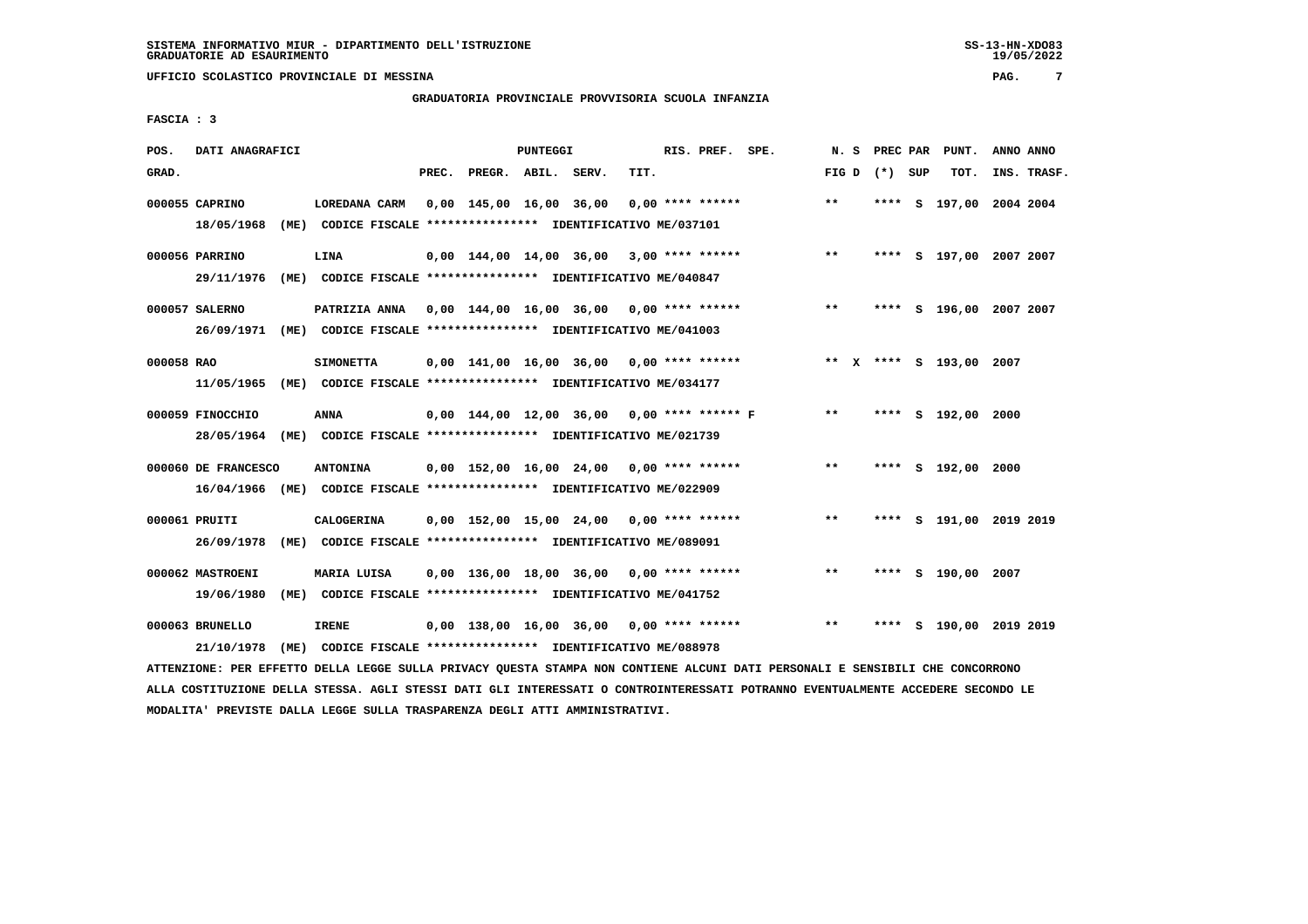#### **GRADUATORIA PROVINCIALE PROVVISORIA SCUOLA INFANZIA**

 **FASCIA : 3**

| POS.         | DATI ANAGRAFICI                 |                                                                                                                               |       |                         | <b>PUNTEGGI</b> |                                            |      | RIS. PREF. SPE.    |                                             | N.S             | PREC PAR | PUNT.                   | ANNO ANNO |             |
|--------------|---------------------------------|-------------------------------------------------------------------------------------------------------------------------------|-------|-------------------------|-----------------|--------------------------------------------|------|--------------------|---------------------------------------------|-----------------|----------|-------------------------|-----------|-------------|
| GRAD.        |                                 |                                                                                                                               | PREC. | PREGR. ABIL. SERV.      |                 |                                            | TIT. |                    |                                             | FIG D $(*)$ SUP |          | TOT.                    |           | INS. TRASF. |
|              | 000064 LA GALIA<br>21/09/1979   | <b>STEFANIA</b><br>(ME) CODICE FISCALE **************** IDENTIFICATIVO ME/035728                                              |       | 0,00 138,00 15,00 36,00 |                 |                                            |      | $0.00$ **** ****** |                                             | $***$           |          | **** S 189,00           | 2003 2003 |             |
|              | 000065 IMPELLIZZERI             | <b>DANIELA</b><br>09/09/1979 (ME) CODICE FISCALE *************** IDENTIFICATIVO ME/041795                                     |       |                         |                 | $0,00$ 139,00 15,00 34,00 0,00 **** ****** |      |                    |                                             | $***$           |          | **** S 188,00 2007 2007 |           |             |
| 000066 FAZIO | 30/12/1969                      | <b>VENERA</b><br>(ME) CODICE FISCALE **************** IDENTIFICATIVO ME/089016                                                |       |                         |                 | $0.00$ 137,00 13,00 36,00 0,00 **** ****** |      |                    |                                             | **              |          | **** S 186,00 2019 2019 |           |             |
|              | 000067 D'AMICO<br>28/06/1979    | <b>CARMEN</b><br>(ME) CODICE FISCALE **************** IDENTIFICATIVO ME/041550                                                |       |                         |                 | $0,00$ 131,00 17,00 36,00 0,00 **** ****** |      |                    |                                             | $***$           |          | **** S 184,00 2007 2007 |           |             |
|              | 000068 TOTARO<br>02/03/1972     | PATRIZIA<br>(ME) CODICE FISCALE **************** IDENTIFICATIVO ME/072944                                                     |       |                         |                 | $0,00$ 147,00 0,00 36,00 0,00 **** ******  |      |                    |                                             | $* *$           |          | **** S 183,00 2019      |           |             |
|              | 000069 FURNARI<br>21/05/1973    | <b>RITA</b><br>(ME) CODICE FISCALE **************** IDENTIFICATIVO ME/032773                                                  |       |                         |                 | $0,00$ 130,00 16,00 36,00 0,00 **** ****** |      |                    |                                             | **              |          | **** S 182,00 2002      |           |             |
|              | 000070 GEMELLI<br>11/09/1980    | <b>ANGELA</b><br>(ME) CODICE FISCALE **************** IDENTIFICATIVO ME/032833                                                |       |                         |                 | 0,00 127,00 14,00 36,00 0,00 **** ****** D |      |                    |                                             | $* *$           |          | **** S 177,00 2002      |           |             |
| 000071 BRUNO | 22/03/1958                      | ROSA MARIA CA 0,00 125,00 16,00 36,00 0,00 **** ******<br>(ME) CODICE FISCALE **************** IDENTIFICATIVO ME/041433       |       |                         |                 |                                            |      |                    |                                             | $***$           |          | **** S 177,00 2007 2007 |           |             |
|              | 000072 PELLEGRINO<br>31/05/1978 | <b>GIUSEPPA</b><br>(ME) CODICE FISCALE **************** IDENTIFICATIVO ME/040868                                              |       |                         |                 |                                            |      |                    | 0,00 123,00 15,00 36,00  3,00 **** ****** D | $***$           | ****     | 177,00 2014 2007        |           |             |
|              |                                 | ATTENZIONE: PER EFFETTO DELLA LEGGE SULLA PRIVACY QUESTA STAMPA NON CONTIENE ALCUNI DATI PERSONALI E SENSIBILI CHE CONCORRONO |       |                         |                 |                                            |      |                    |                                             |                 |          |                         |           |             |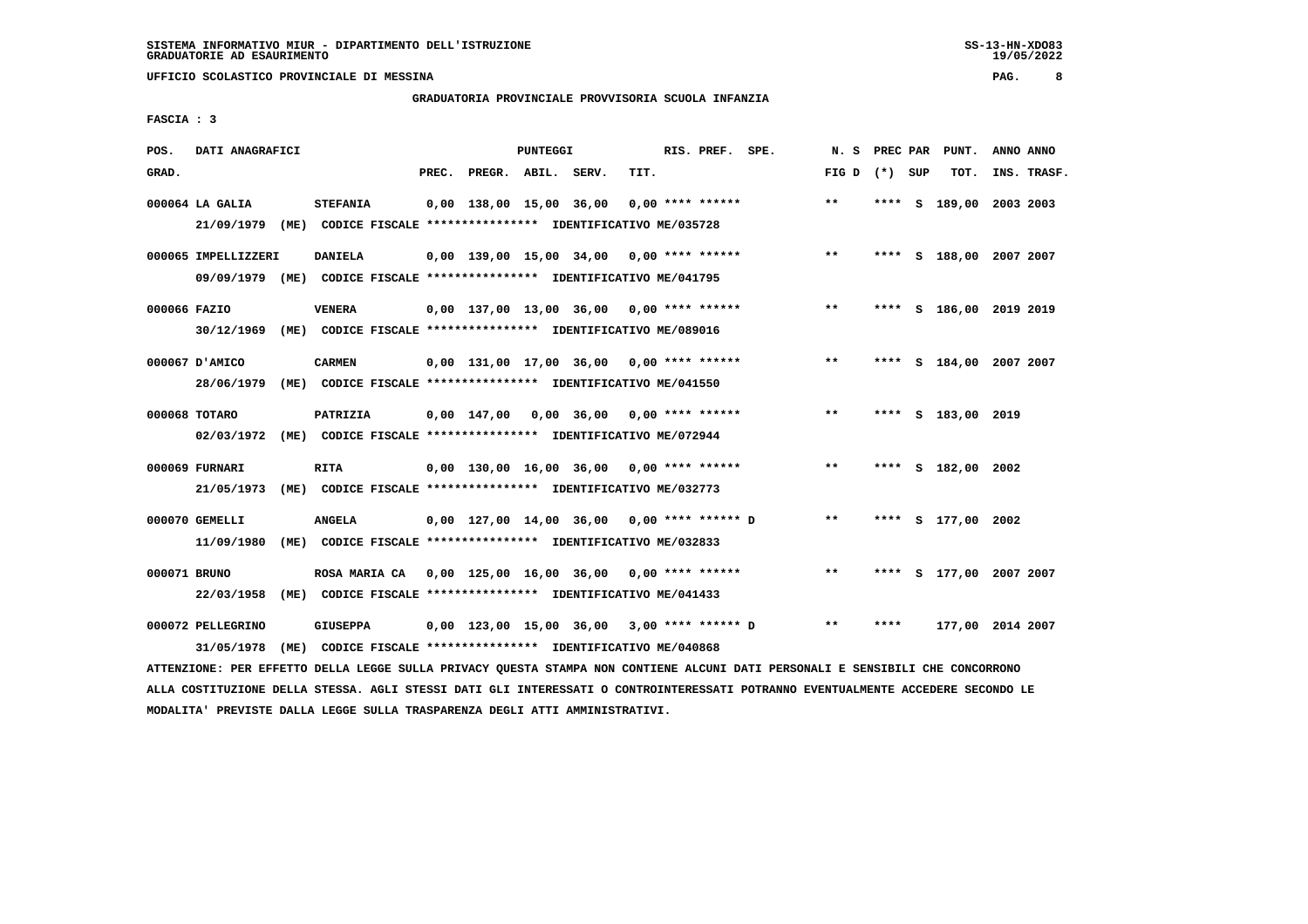### **GRADUATORIA PROVINCIALE PROVVISORIA SCUOLA INFANZIA**

 **FASCIA : 3**

| POS.         | DATI ANAGRAFICI                  |      |                                                                                      |       |                         | <b>PUNTEGGI</b> |                                              |      | RIS. PREF. SPE.    |                                            | N. S            |  | PREC PAR PUNT.          | ANNO ANNO |             |
|--------------|----------------------------------|------|--------------------------------------------------------------------------------------|-------|-------------------------|-----------------|----------------------------------------------|------|--------------------|--------------------------------------------|-----------------|--|-------------------------|-----------|-------------|
| GRAD.        |                                  |      |                                                                                      | PREC. | PREGR. ABIL. SERV.      |                 |                                              | TIT. |                    |                                            | FIG D $(*)$ SUP |  | TOT.                    |           | INS. TRASF. |
|              | 000073 PICCIONE<br>16/03/1976    |      | <b>SIMONA</b><br>(ME) CODICE FISCALE **************** IDENTIFICATIVO ME/033889       |       | 0,00 124,00 14,00 36,00 |                 |                                              |      | $0.00$ **** ****** |                                            | **              |  | **** S 174,00 2002      |           |             |
| 000074 POMPA | 14/02/1959                       |      | <b>VENERINA</b><br>(ME) CODICE FISCALE *************** IDENTIFICATIVO ME/041124      |       |                         |                 |                                              |      |                    | $0,00$ 130,00 16,00 28,00 0,00 **** ****** | $***$           |  | **** S 174,00 2007 2007 |           |             |
|              | 000075 SILVESTRO<br>14/08/1978   |      | ROSA ALFINA<br>(ME) CODICE FISCALE **************** IDENTIFICATIVO ME/285703         |       |                         |                 | $0,00$ 121,00 16,00 36,00 0,00 **** ****** D |      |                    |                                            | $***$           |  | **** S 173,00 2022 2022 |           |             |
|              | 000076 GERACI<br>10/09/1973      |      | <b>MARIA TERESA</b><br>(ME) CODICE FISCALE **************** IDENTIFICATIVO ME/032890 |       |                         |                 | $0.00$ 129.00 15.00 28.00 0.00 **** ******   |      |                    |                                            | $**$            |  | **** S 172,00 2002      |           |             |
|              | 000077 BONFIGLIO<br>13/08/1972   |      | <b>DOMENICA</b><br>(ME) CODICE FISCALE **************** IDENTIFICATIVO ME/037208     |       |                         |                 | $0,00$ 121,00 17,00 32,00 0,00 **** ******   |      |                    |                                            | $***$           |  | **** S 170,00 2007      |           |             |
| 000078 NOTO  | 27/07/1962                       |      | LUCIA<br>(ME) CODICE FISCALE **************** IDENTIFICATIVO ME/041379               |       |                         |                 | 0,00 118,00 13,00 38,00 0,00 **** ******     |      |                    |                                            | $* *$           |  | **** S 169,00 2007      |           |             |
|              | 000079 SCIOTTO<br>17/02/1963     |      | <b>FRANCESCA</b><br>(ME) CODICE FISCALE **************** IDENTIFICATIVO ME/022937    |       |                         |                 | 0,00 120,00 13,00 34,00 0,00 **** ****** EF  |      |                    |                                            | $\star\star$    |  | **** S 167,00 2000      |           |             |
|              | 000080 DI LUCA LUTUPITT NUNZIATA |      | 24/05/1977 (ME) CODICE FISCALE *************** IDENTIFICATIVO ME/033645              |       |                         |                 | 0,00 116,00 15,00 36,00                      |      | $0.00$ **** ****** |                                            | $***$           |  | **** S 167,00 2002      |           |             |
|              | 000081 MAZZULLO<br>01/09/1974    | (ME) | <b>ANTONIA</b><br>CODICE FISCALE **************** IDENTIFICATIVO ME/034417           |       |                         |                 | $0.00$ 117,00 14,00 36,00 0,00 **** ******   |      |                    |                                            | $***$           |  | **** S 167,00 2002      |           |             |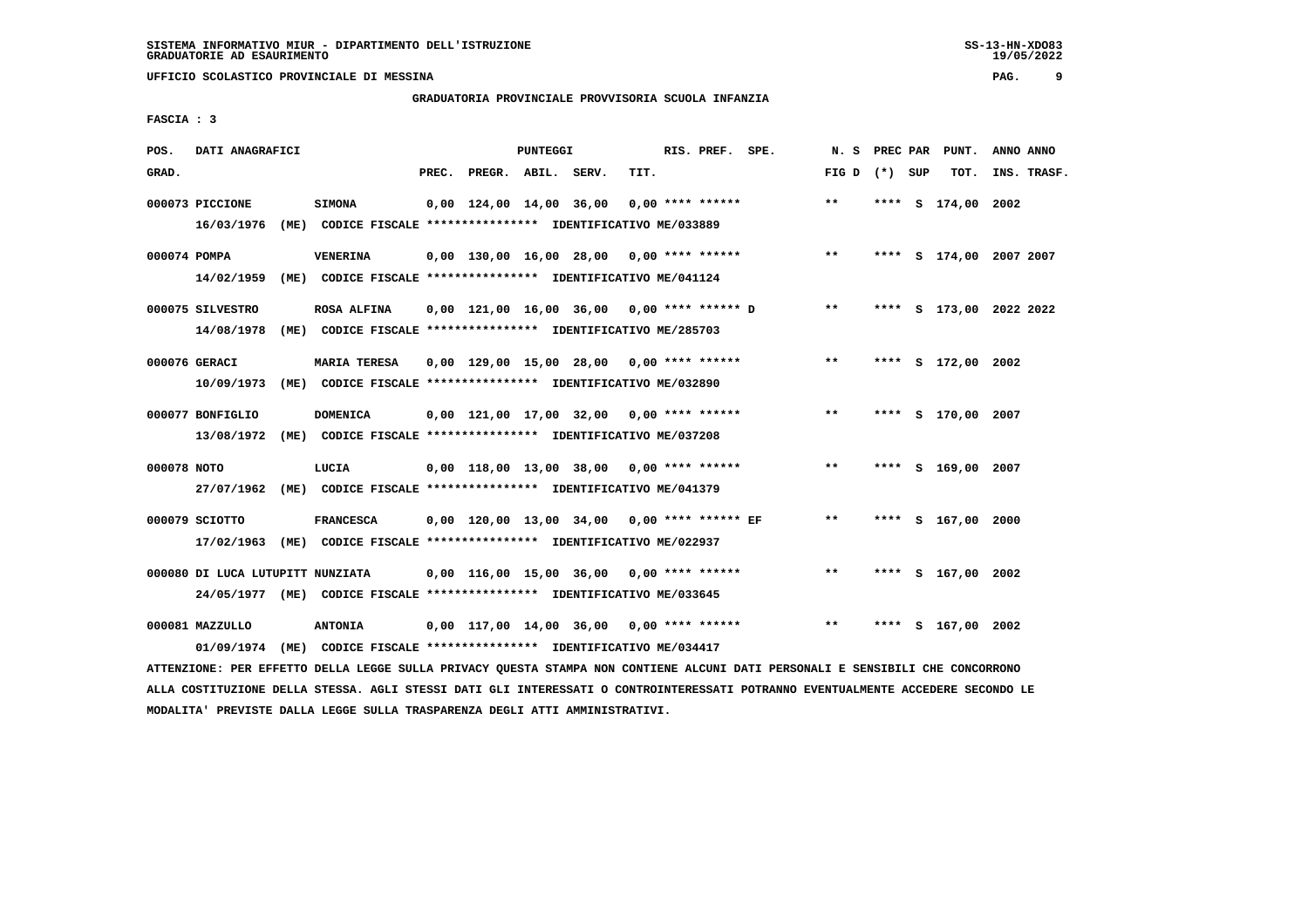**UFFICIO SCOLASTICO PROVINCIALE DI MESSINA PAG. 10**

#### **GRADUATORIA PROVINCIALE PROVVISORIA SCUOLA INFANZIA**

 **FASCIA : 3**

| POS.  | DATI ANAGRAFICI                 |      |                                                                                                                        |       |                         | PUNTEGGI |                                              |      | RIS. PREF. SPE.    | N.S             | PREC PAR | PUNT.                   | ANNO ANNO |             |
|-------|---------------------------------|------|------------------------------------------------------------------------------------------------------------------------|-------|-------------------------|----------|----------------------------------------------|------|--------------------|-----------------|----------|-------------------------|-----------|-------------|
| GRAD. |                                 |      |                                                                                                                        | PREC. | PREGR. ABIL. SERV.      |          |                                              | TIT. |                    | FIG D $(*)$ SUP |          | TOT.                    |           | INS. TRASF. |
|       | 000082 FICHERA                  |      | <b>MARIANNA</b><br>05/02/1956 (ME) CODICE FISCALE *************** IDENTIFICATIVO ME/035725                             |       | 0,00 116,00 15,00 36,00 |          |                                              |      | $0.00$ **** ****** | $***$           |          | **** S 167,00 2003      |           |             |
|       | 000083 PISCITELLO<br>08/10/1974 |      | CAROLINA<br>(ME) CODICE FISCALE **************** IDENTIFICATIVO ME/076086                                              |       |                         |          | $0.00$ 114.00 15.00 36.00 0.00 **** ******   |      |                    | $* *$           |          | **** S 165,00 2011 2011 |           |             |
|       | 000084 PAGANO<br>09/02/1980     |      | CARMELA<br>(ME) CODICE FISCALE **************** IDENTIFICATIVO ME/040821                                               |       |                         |          | $0.00$ 110.00 17.00 36.00 1.00 **** ****** D |      |                    | $***$           |          | **** S 164,00 2007 2007 |           |             |
|       | 000085 CATANESE<br>20/01/1977   |      | MARIA CARMELA 0,00 113,00 14,00 36,00 0,00 **** ******<br>(ME) CODICE FISCALE *************** IDENTIFICATIVO ME/033297 |       |                         |          |                                              |      |                    | $***$           |          | **** S 163,00 2002      |           |             |
|       | 000086 PALMERI<br>24/06/1963    |      | CARMELA<br>(VA) CODICE FISCALE **************** IDENTIFICATIVO ME/033807                                               |       |                         |          | 0,00 112,00 14,00 36,00 0,00 **** ****** D   |      |                    | $* *$           |          | **** S 162,00 2002      |           |             |
|       | 000087 CARDULLO<br>21/08/1970   | (ME) | CARMELINA<br>CODICE FISCALE **************** IDENTIFICATIVO ME/037106                                                  |       |                         |          | $0,00$ 107,00 16,00 36,00 3,00 **** ******   |      |                    | $***$           |          | **** S 162,00 2004      |           |             |
|       | 000088 TRIMARCHI<br>20/01/1978  |      | SANTA MARIA<br>(ME) CODICE FISCALE **************** IDENTIFICATIVO ME/041749                                           |       |                         |          | $0,00$ 111,00 15,00 36,00 0,00 **** ******   |      |                    | **              |          | **** S 162,00 2007 2007 |           |             |
|       | 000089 SCIACCA<br>07/10/1981    |      | ENZA<br>(ME) CODICE FISCALE **************** IDENTIFICATIVO ME/041457                                                  |       |                         |          | $0,00$ 116,00 18,00 28,00 0,00 **** ******   |      |                    | $**$            | ****     | S 162,00 2007           |           |             |
|       | 000090 SIDOTI<br>09/09/1973     |      | TINDARA FRANC<br>(ME) CODICE FISCALE **************** IDENTIFICATIVO ME/023383                                         |       |                         |          | 0,00 110,00 14,00 36,00                      |      | $0.00$ **** ****** | $\star\star$    | ****     | S 160,00 2000           |           |             |
|       |                                 |      |                                                                                                                        |       |                         |          |                                              |      |                    |                 |          |                         |           |             |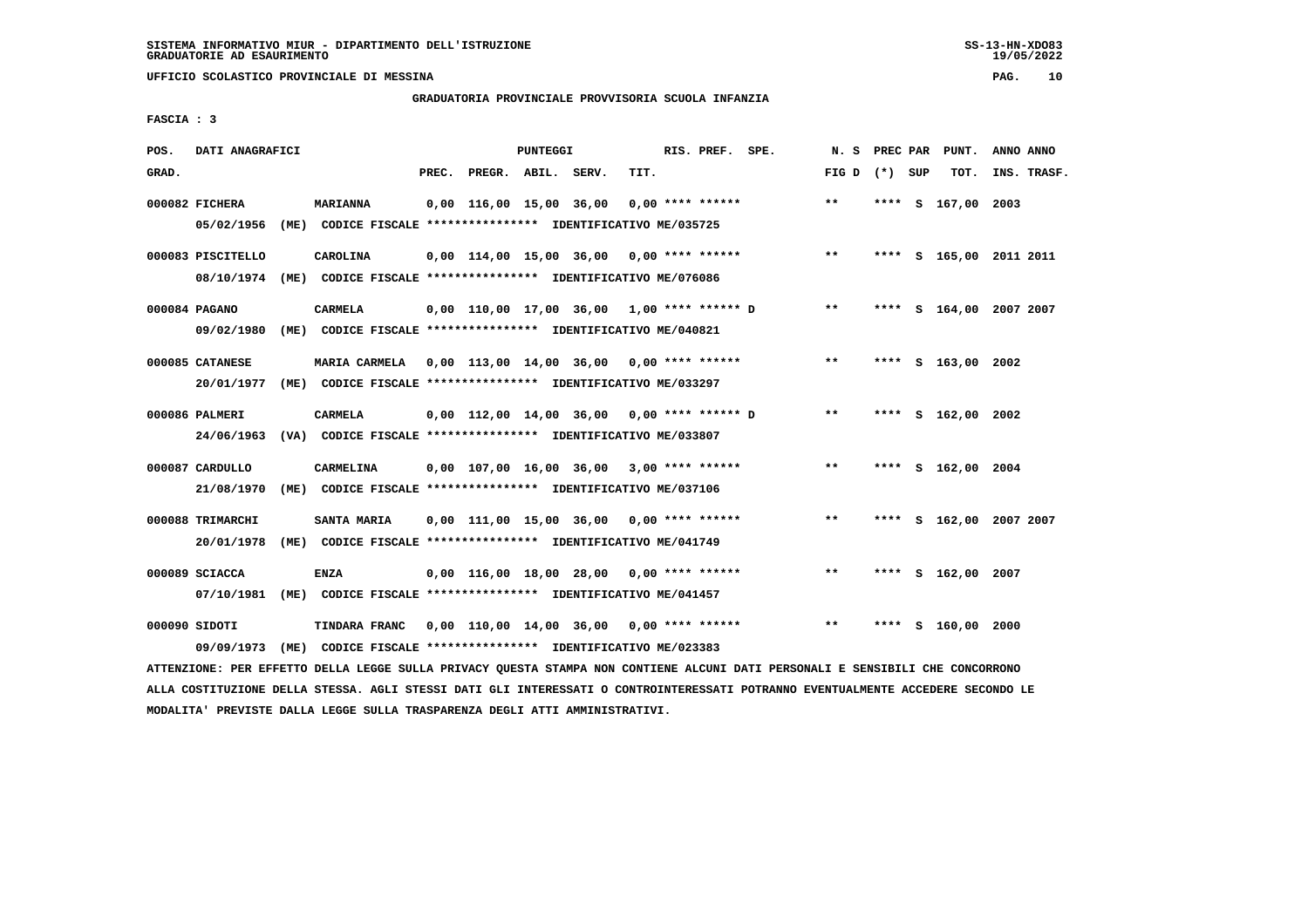#### **GRADUATORIA PROVINCIALE PROVVISORIA SCUOLA INFANZIA**

 **FASCIA : 3**

| POS.  | DATI ANAGRAFICI  |                                                                                                                               |       |                    | PUNTEGGI |                                                          |      | RIS. PREF. SPE.    |                                    | N. S  |                 | PREC PAR PUNT.               | ANNO ANNO   |
|-------|------------------|-------------------------------------------------------------------------------------------------------------------------------|-------|--------------------|----------|----------------------------------------------------------|------|--------------------|------------------------------------|-------|-----------------|------------------------------|-------------|
| GRAD. |                  |                                                                                                                               | PREC. | PREGR. ABIL. SERV. |          |                                                          | TIT. |                    |                                    |       | FIG D $(*)$ SUP | TOT.                         | INS. TRASF. |
|       | 000091 D'AMICO   | LUIGINA                                                                                                                       |       |                    |          | 0,00 110,00 14,00 36,00                                  |      | $0,00$ **** ****** |                                    | $**$  |                 | **** S 160,00 2004 2004      |             |
|       | 13/08/1980       | (ME) CODICE FISCALE **************** IDENTIFICATIVO ME/037039                                                                 |       |                    |          |                                                          |      |                    |                                    |       |                 |                              |             |
|       | 000092 MILONE    | <b>DOMENICA</b>                                                                                                               |       |                    |          | $0,00$ 108,00 16,00 36,00 0,00 **** ******               |      |                    |                                    | $***$ |                 | **** S 160,00 2007 2007      |             |
|       | 02/09/1962       | (RC) CODICE FISCALE *************** IDENTIFICATIVO ME/041890                                                                  |       |                    |          |                                                          |      |                    |                                    |       |                 |                              |             |
|       | 000093 ANDRONACO | <b>PAOLA</b>                                                                                                                  |       |                    |          | 0,00 105,00 17,00 36,00 0,00 **** ****** D               |      |                    |                                    | $***$ |                 | **** S 158,00 2007 2004      |             |
|       | 08/01/1980       | (ME) CODICE FISCALE **************** IDENTIFICATIVO ME/036943                                                                 |       |                    |          |                                                          |      |                    |                                    |       |                 |                              |             |
|       | 000094 MIRABILE  | <b>ANGELA</b>                                                                                                                 |       |                    |          | 0,00 141,00 16,00 0,00                                   |      | $0.00$ **** ****** |                                    | $* *$ |                 | **** S 157,00 2002           |             |
|       | 23/02/1980       | (ME) CODICE FISCALE **************** IDENTIFICATIVO ME/034535                                                                 |       |                    |          |                                                          |      |                    |                                    |       |                 |                              |             |
|       | 000095 GAMMERI   | <b>SARINA</b>                                                                                                                 |       |                    |          | $0,00$ 110,00 11,00 36,00 0,00 **** ******               |      |                    |                                    | $***$ |                 | **** S 157,00 2014           |             |
| т     | 15/09/1970       | (ME) CODICE FISCALE **************** IDENTIFICATIVO ME/079002                                                                 |       |                    |          |                                                          |      |                    |                                    |       |                 |                              |             |
|       | 000096 PINTAUDI  | <b>VIRGINIA</b>                                                                                                               |       |                    |          | 0,00 119,00 17,00 18,00 0,00 **** ******                 |      |                    |                                    | $* *$ | ****            | 154,00 2014                  |             |
|       | 11/02/1963       | (ME) CODICE FISCALE **************** IDENTIFICATIVO ME/023412                                                                 |       |                    |          |                                                          |      |                    |                                    |       |                 |                              |             |
|       | 000097 ESTOLLERE | <b>MATTIA</b>                                                                                                                 |       |                    |          | $0,00$ $102,00$ $15,00$ $36,00$ $0,00$ $***$ **** ****** |      |                    |                                    | **    |                 | **** S 153,00 2011 2011      |             |
|       | 14/05/1961       | (ME) CODICE FISCALE **************** IDENTIFICATIVO ME/075986                                                                 |       |                    |          |                                                          |      |                    |                                    |       |                 |                              |             |
|       | 000098 PASQUA    | <b>CATERINA</b>                                                                                                               |       |                    |          | 0,00 97,00 16,00 36,00 0,00 **** ****** D                |      |                    |                                    | $***$ |                 | **** S 149,00 2014 2014      |             |
|       |                  | 15/02/1979 (VV) CODICE FISCALE **************** IDENTIFICATIVO ME/078681                                                      |       |                    |          |                                                          |      |                    |                                    |       |                 |                              |             |
|       | 000099 IMBESI    | <b>CONCETTA</b>                                                                                                               | 0,00  |                    |          |                                                          |      |                    | 98,00 15,00 36,00 0,00 **** ****** |       |                 | ** X **** S 149,00 2019 2019 |             |
|       | 01/03/1973       | (ME) CODICE FISCALE **************** IDENTIFICATIVO ME/089049                                                                 |       |                    |          |                                                          |      |                    |                                    |       |                 |                              |             |
|       |                  | ATTENZIONE: PER EFFETTO DELLA LEGGE SULLA PRIVACY QUESTA STAMPA NON CONTIENE ALCUNI DATI PERSONALI E SENSIBILI CHE CONCORRONO |       |                    |          |                                                          |      |                    |                                    |       |                 |                              |             |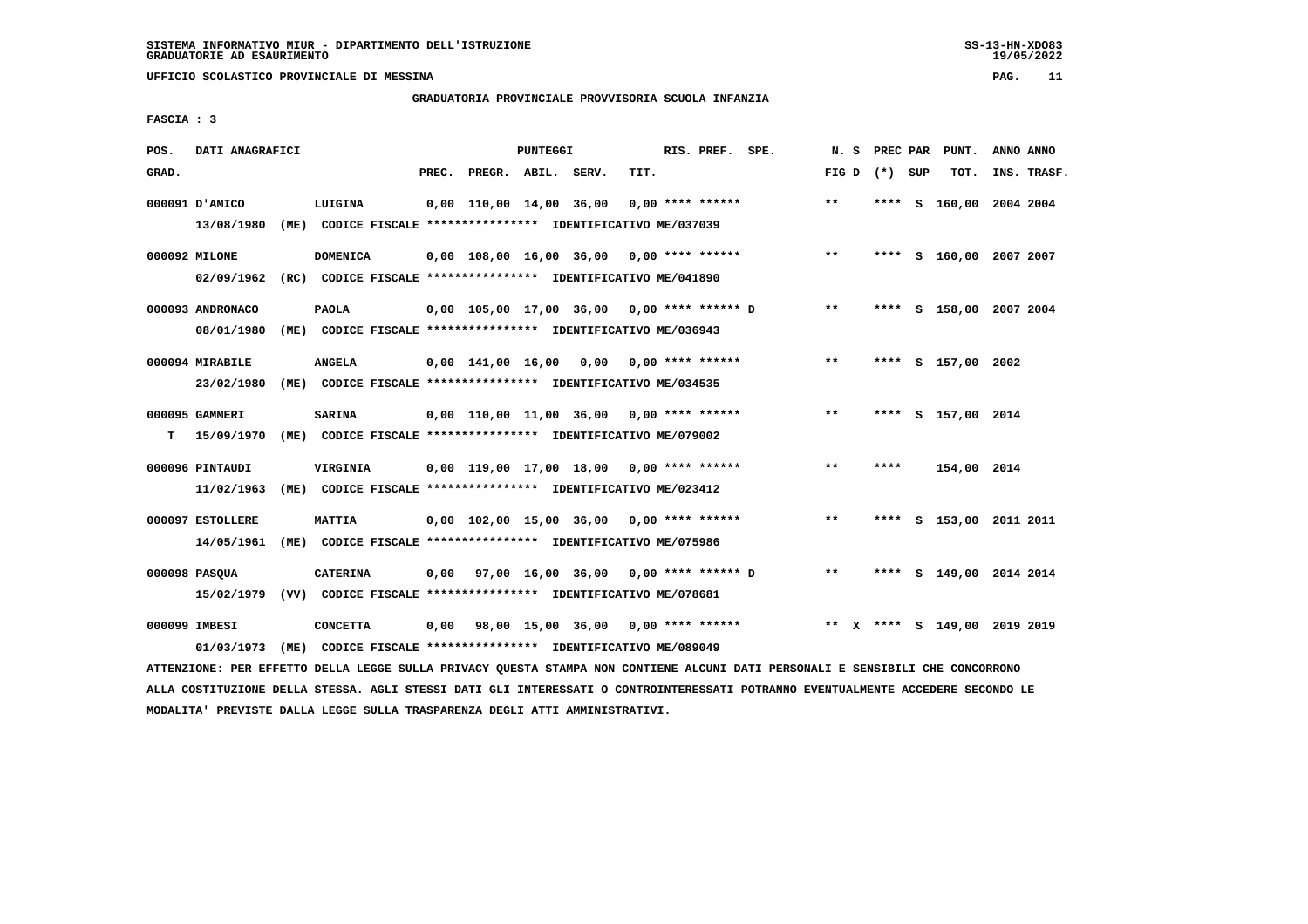#### **GRADUATORIA PROVINCIALE PROVVISORIA SCUOLA INFANZIA**

 **FASCIA : 3**

| POS.  | DATI ANAGRAFICI      |                                                                         |       |                    | PUNTEGGI |                                           |      | RIS. PREF. SPE.    |                    | N.S   | PREC PAR        | PUNT.                   | ANNO ANNO |             |
|-------|----------------------|-------------------------------------------------------------------------|-------|--------------------|----------|-------------------------------------------|------|--------------------|--------------------|-------|-----------------|-------------------------|-----------|-------------|
| GRAD. |                      |                                                                         | PREC. | PREGR. ABIL. SERV. |          |                                           | TIT. |                    |                    |       | FIG D $(*)$ SUP | TOT.                    |           | INS. TRASF. |
|       | 000100 ARMELI MOCCIA | <b>MARIA GIUSEPP</b>                                                    |       | 0,00 128,00 15,00  |          | 5,00                                      |      | $0.00$ **** ****** |                    | $**$  |                 | **** S 148,00           | 2002      |             |
|       |                      | 10/08/1978 (ME) CODICE FISCALE *************** IDENTIFICATIVO ME/032902 |       |                    |          |                                           |      |                    |                    |       |                 |                         |           |             |
|       | 000101 VERBOSO       | <b>TERESA</b>                                                           | 0,00  |                    |          | 96,00 16,00 36,00 0,00 **** ******        |      |                    |                    | $***$ |                 | **** S 148,00 2002      |           |             |
|       | 21/05/1979           | (ME) CODICE FISCALE **************** IDENTIFICATIVO ME/034732           |       |                    |          |                                           |      |                    |                    |       |                 |                         |           |             |
|       | 000102 CODRARO       | FRANCESCA TIZ                                                           |       |                    |          | 0,00 89,00 15,00 36,00 3,00 **** ******   |      |                    |                    | $**$  |                 | **** S 143,00 2019 2019 |           |             |
|       |                      | 26/06/1971 (ME) CODICE FISCALE *************** IDENTIFICATIVO ME/088992 |       |                    |          |                                           |      |                    |                    |       |                 |                         |           |             |
|       | 000103 MASANO        | <b>AGATA ROBERTA</b>                                                    |       |                    |          | 0,00 58,00 42,00 36,00 3,00 **** ******   |      |                    |                    | $***$ |                 | **** S 139,00 2009      |           |             |
|       | 15/10/1980           | (ME) CODICE FISCALE **************** IDENTIFICATIVO ME/041747           |       |                    |          |                                           |      |                    |                    |       |                 |                         |           |             |
|       | 000104 MUNNIA        | PIETRA                                                                  |       |                    |          | $0,00$ 87,00 15,00 36,00 0,00 **** ****** |      |                    |                    | $***$ |                 | **** S 138,00           | 2000      |             |
|       |                      | 06/07/1965 (CT) CODICE FISCALE *************** IDENTIFICATIVO ME/023057 |       |                    |          |                                           |      |                    |                    |       |                 |                         |           |             |
|       | 000105 MONDELLO      | <b>BENEDETTA</b>                                                        | 0,00  |                    |          | 88,00 17,00 30,00 3,00 **** ******        |      |                    |                    |       |                 | ** X **** S 138,00 2002 |           |             |
|       |                      | 09/04/1977 (ME) CODICE FISCALE *************** IDENTIFICATIVO ME/034572 |       |                    |          |                                           |      |                    |                    |       |                 |                         |           |             |
|       |                      |                                                                         |       |                    |          |                                           |      |                    |                    |       |                 |                         |           |             |
|       | 000106 DE FRANCESCO  | <b>EMANUELA</b>                                                         | 0,00  |                    |          | 82,00 16,00 36,00 3,00 **** ****** D      |      |                    |                    | $**$  |                 | **** S 137,00 2007      |           |             |
|       | 28/09/1980           | (ME) CODICE FISCALE **************** IDENTIFICATIVO ME/033602           |       |                    |          |                                           |      |                    |                    |       |                 |                         |           |             |
|       | 000107 DE LORENZO    | CARMELA DOMEN                                                           | 0.00  |                    |          | 84,00 15,00 36,00 0,00 **** ******        |      |                    |                    | $***$ |                 | **** S 135,00 2019 2019 |           |             |
|       | 18/10/1971           | (ME) CODICE FISCALE *************** IDENTIFICATIVO ME/088998            |       |                    |          |                                           |      |                    |                    |       |                 |                         |           |             |
|       | 000108 FUGAZZOTTO    | <b>MELINDA</b>                                                          | 0,00  |                    |          | 86,00 14,00 34,00                         |      |                    | 0,00 **** ****** D | $* *$ | ****            | S 134,00 2019 2019      |           |             |
|       |                      | 31/03/1976 (CT) CODICE FISCALE *************** IDENTIFICATIVO ME/089021 |       |                    |          |                                           |      |                    |                    |       |                 |                         |           |             |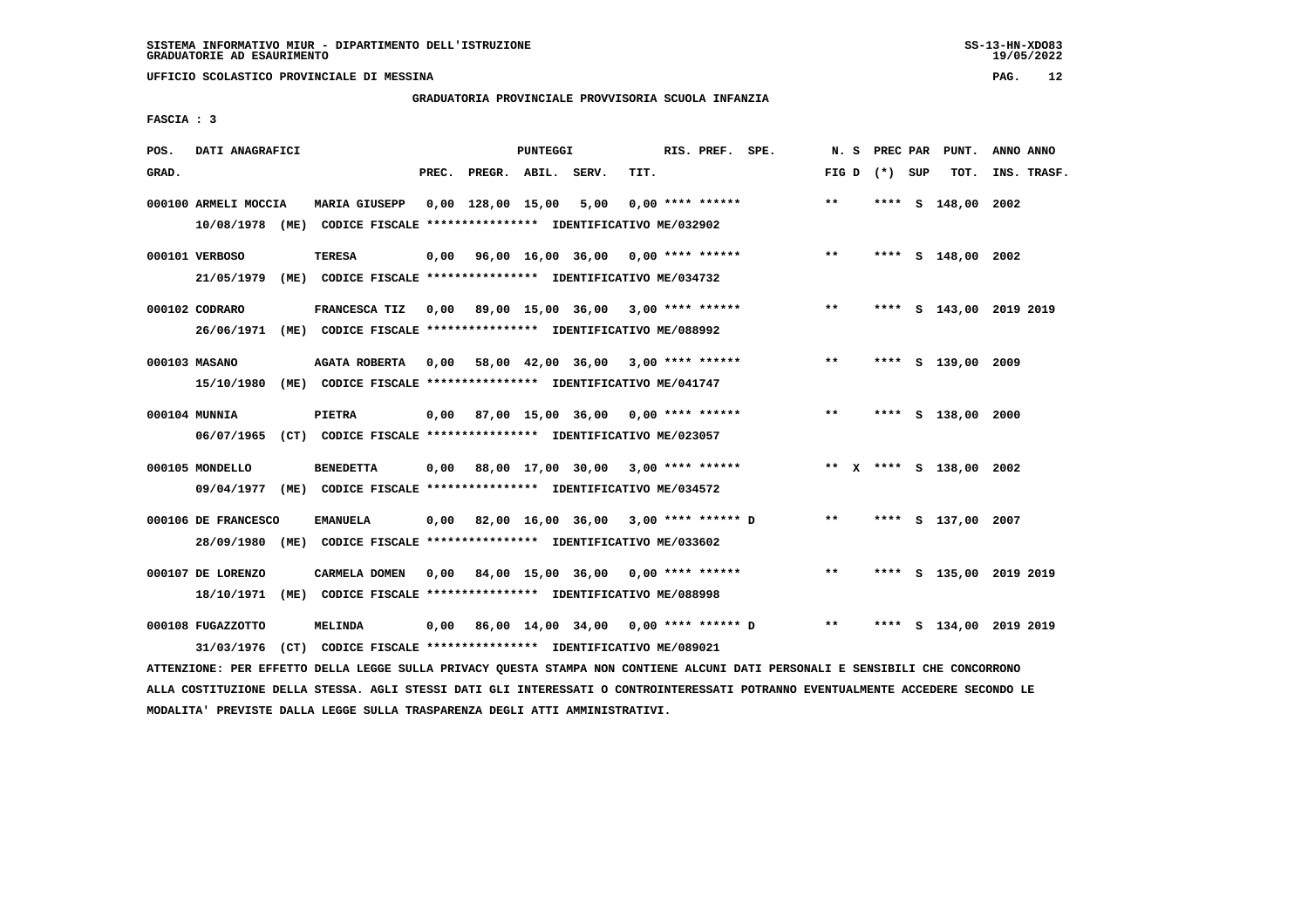#### **GRADUATORIA PROVINCIALE PROVVISORIA SCUOLA INFANZIA**

 **FASCIA : 3**

| POS.         | DATI ANAGRAFICI   |                                                                                                                               |       |                    | PUNTEGGI |                                                   |      | RIS. PREF. SPE. |                                                         |       |                 | N. S PREC PAR PUNT.     | ANNO ANNO |             |
|--------------|-------------------|-------------------------------------------------------------------------------------------------------------------------------|-------|--------------------|----------|---------------------------------------------------|------|-----------------|---------------------------------------------------------|-------|-----------------|-------------------------|-----------|-------------|
| GRAD.        |                   |                                                                                                                               | PREC. | PREGR. ABIL. SERV. |          |                                                   | TIT. |                 |                                                         |       | FIG D $(*)$ SUP | TOT.                    |           | INS. TRASF. |
|              | 000109 MUGLIA     | NICOLINA RITA                                                                                                                 | 0,00  |                    |          | 24,00 16,00 94,00 0,00 **** ******                |      |                 |                                                         | $***$ |                 | **** S 134,00 2022 2005 |           |             |
|              |                   | 29/01/1964 (ME) CODICE FISCALE *************** IDENTIFICATIVO ME/039434                                                       |       |                    |          |                                                   |      |                 |                                                         |       |                 |                         |           |             |
| 000110 ARENA |                   | <b>FRANCESCA</b>                                                                                                              |       |                    |          | $0,00$ 84,00 16,00 32,00 0,00 **** ******         |      |                 |                                                         | $***$ |                 | **** S 132,00 2000      |           |             |
|              |                   | 14/03/1962 (CT) CODICE FISCALE *************** IDENTIFICATIVO ME/022988                                                       |       |                    |          |                                                   |      |                 |                                                         |       |                 |                         |           |             |
|              | 000111 COSTANZO   | FORTUNATA IOL 0,00 113,00 17,00 2,00 0,00 **** ******                                                                         |       |                    |          |                                                   |      |                 |                                                         | $***$ |                 | **** S 132,00 2002 2002 |           |             |
|              |                   | 07/07/1962 (CT) CODICE FISCALE *************** IDENTIFICATIVO ME/033425                                                       |       |                    |          |                                                   |      |                 |                                                         |       |                 |                         |           |             |
| 000112 ODDO  |                   | FRANCA MARIA                                                                                                                  |       |                    |          |                                                   |      |                 | 0,00 80,00 15,00 36,00 0,00 **** ****** EF              | $***$ |                 | **** S 131,00 2000      |           |             |
|              | 25/08/1960        | (ME) CODICE FISCALE **************** IDENTIFICATIVO ME/022461                                                                 |       |                    |          |                                                   |      |                 |                                                         |       |                 |                         |           |             |
|              | 000113 MAIMONE    | <b>MARIA TINDARA</b>                                                                                                          | 0,00  |                    |          | 82,00 13,00 36,00 0,00 **** ******                |      |                 |                                                         | $**$  |                 | **** S 131,00 2019 2019 |           |             |
|              |                   | 18/11/1957 (ME) CODICE FISCALE *************** IDENTIFICATIVO ME/089062                                                       |       |                    |          |                                                   |      |                 |                                                         |       |                 |                         |           |             |
| 000114 DI RE |                   | <b>ANGELA</b>                                                                                                                 |       |                    |          | 0,00 77,00 16,00 36,00 0,00 **** ******           |      |                 |                                                         | $***$ |                 | **** S 129,00 2014      |           |             |
|              |                   | T 25/11/1979 (ME) CODICE FISCALE *************** IDENTIFICATIVO ME/088926                                                     |       |                    |          |                                                   |      |                 |                                                         |       |                 |                         |           |             |
| 000115 OLIVA |                   | <b>VERONICA</b>                                                                                                               |       |                    |          | $0,00$ $74,00$ $14,00$ $36,00$ $0,00$ **** ****** |      |                 |                                                         | $***$ |                 | **** S 124,00 2002      |           |             |
|              | 20/08/1979        | (ME) CODICE FISCALE **************** IDENTIFICATIVO ME/033652                                                                 |       |                    |          |                                                   |      |                 |                                                         |       |                 |                         |           |             |
|              | 000116 GIORGIANNI | <b>CONCETTA</b>                                                                                                               |       |                    |          | $0,00$ 73,00 14,00 36,00 0,00 **** ******         |      |                 |                                                         |       |                 | ** X **** S 123,00 2002 |           |             |
|              | 03/09/1976        | (ME) CODICE FISCALE **************** IDENTIFICATIVO ME/032935                                                                 |       |                    |          |                                                   |      |                 |                                                         |       |                 |                         |           |             |
|              | 000117 RECUPERO   | <b>FRANCESCA</b>                                                                                                              |       |                    |          |                                                   |      |                 | $0,00$ $70,00$ $16,00$ $36,00$ $0,00$ $***$ $***$ $***$ |       |                 | **** S 122,00 2014 2014 |           |             |
|              | 18/05/1976        | (ME) CODICE FISCALE **************** IDENTIFICATIVO ME/078673                                                                 |       |                    |          |                                                   |      |                 |                                                         |       |                 |                         |           |             |
|              |                   | ATTENZIONE: PER EFFETTO DELLA LEGGE SULLA PRIVACY QUESTA STAMPA NON CONTIENE ALCUNI DATI PERSONALI E SENSIBILI CHE CONCORRONO |       |                    |          |                                                   |      |                 |                                                         |       |                 |                         |           |             |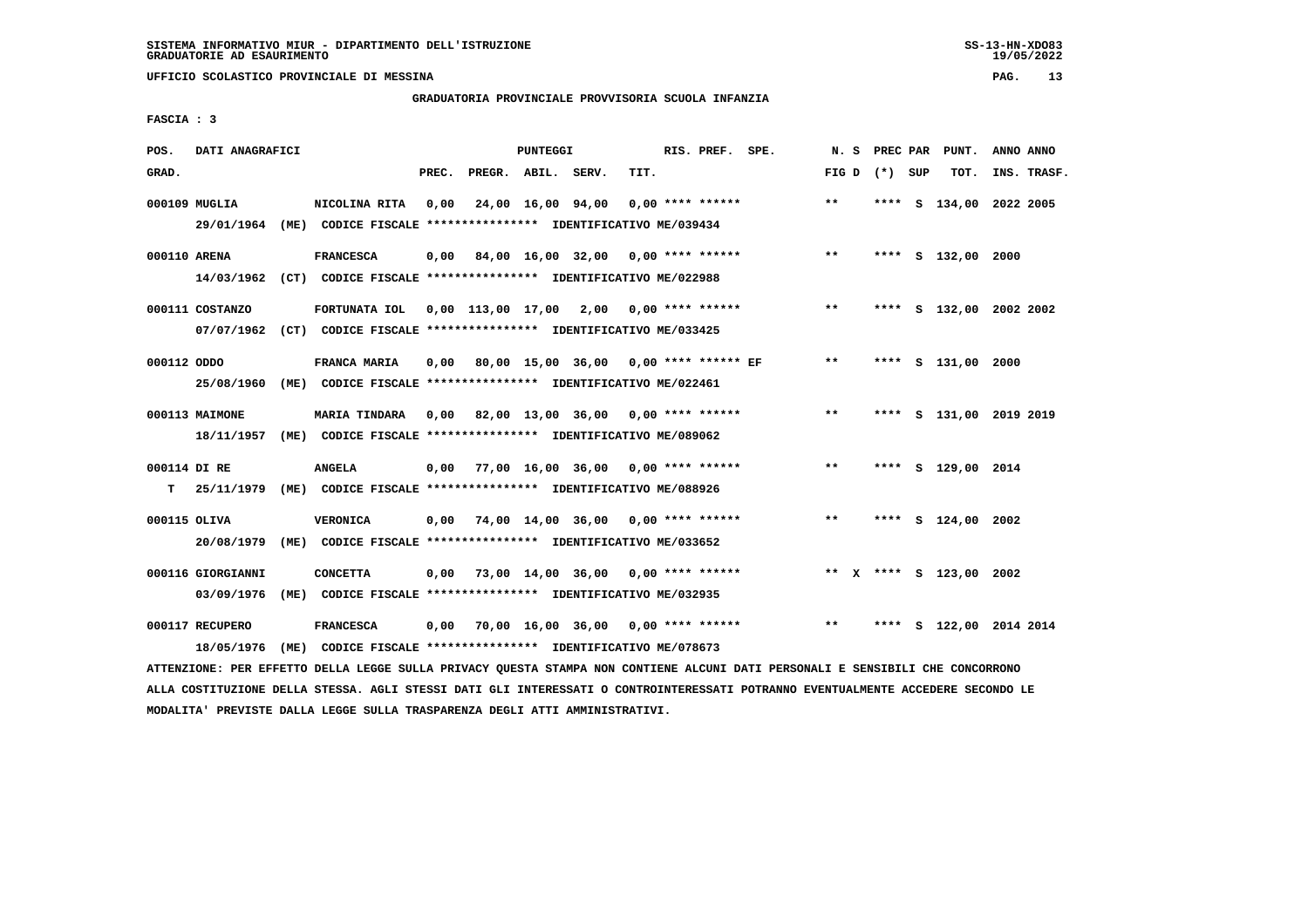#### **GRADUATORIA PROVINCIALE PROVVISORIA SCUOLA INFANZIA**

 **FASCIA : 3**

| POS.         | DATI ANAGRAFICI                  |      |                                                                                           |       |                                       | PUNTEGGI          |                                      |      | RIS. PREF. SPE.    | N.S   | PREC PAR |   | PUNT.                   | ANNO ANNO |             |
|--------------|----------------------------------|------|-------------------------------------------------------------------------------------------|-------|---------------------------------------|-------------------|--------------------------------------|------|--------------------|-------|----------|---|-------------------------|-----------|-------------|
| GRAD.        |                                  |      |                                                                                           | PREC. | PREGR. ABIL. SERV.                    |                   |                                      | TIT. |                    | FIG D | (*) SUP  |   | TOT.                    |           | INS. TRASF. |
| 000118 MAMI' |                                  |      | <b>ROSARIA</b><br>19/05/1966 (ME) CODICE FISCALE *************** IDENTIFICATIVO ME/022952 | 0,00  |                                       | 66,00 16,00 36,00 |                                      |      | $0.00$ **** ****** | $* *$ |          |   | **** S 118,00           | 2000      |             |
|              | 000119 DE DOMENICO<br>31/12/1980 | (ME) | <b>EMANUELA</b><br>CODICE FISCALE **************** IDENTIFICATIVO ME/033601               | 0,00  | 66,00 16,00 36,00 0,00 **** ******    |                   |                                      |      |                    | $**$  |          |   | **** S 118,00 2002      |           |             |
|              | 000120 GENOVESE<br>10/10/1968    |      | <b>ELVIRA</b><br>(ME) CODICE FISCALE **************** IDENTIFICATIVO ME/089107            | 0,00  | 66,00 16,00 36,00 0,00 **** ****** EF |                   |                                      |      |                    | $***$ |          |   | **** S 118,00 2019 2019 |           |             |
| 000121 CONTI | 12/07/1980                       |      | <b>GRAZIANA</b><br>(ME) CODICE FISCALE **************** IDENTIFICATIVO ME/041870          | 0,00  | 66,00 15,00 36,00 0,00 **** ******    |                   |                                      |      |                    | $***$ |          |   | **** S 117,00 2007 2007 |           |             |
|              | 000122 DI MAGGIO<br>16/02/1977   |      | <b>BARBARA</b><br>(ME) CODICE FISCALE **************** IDENTIFICATIVO ME/089000           | 0,00  | 72,00 15,00 30,00                     |                   |                                      |      | $0.00$ **** ****** | $* *$ | ****     |   | S 117,00 2019 2019      |           |             |
|              | 000123 FONDACARO<br>16/10/1963   | (ME) | <b>ANNUNZIATA</b><br>CODICE FISCALE **************** IDENTIFICATIVO ME/023209             | 0,00  | 64,00 14,00 38,00 0,00 **** ****** F  |                   |                                      |      |                    | $***$ |          |   | **** S 116,00 2019      |           |             |
|              | 000124 FERRARA<br>28/07/1975     | (ME) | LIDIA<br>CODICE FISCALE **************** IDENTIFICATIVO ME/039415                         | 0,00  | 62,00 16,00 36,00 0,00 **** ****** D  |                   |                                      |      |                    | $* *$ |          |   | **** S 114,00 2005 2005 |           |             |
|              | 000125 IRRERA                    |      | <b>SIMONA</b><br>27/11/1978 (ME) CODICE FISCALE *************** IDENTIFICATIVO ME/039458  | 0,00  |                                       |                   | 60,00 15,00 36,00 3,00 **** ******   |      |                    | $***$ |          |   | **** S 114,00 2019      |           |             |
|              | 000126 PARISI<br>09/09/1972      | (ME) | <b>FRANCESCA</b><br>CODICE FISCALE **************** IDENTIFICATIVO ME/033846              | 0,00  |                                       |                   | $63,00$ 15,00 36,00 0,00 **** ****** |      |                    | $* *$ | ****     | s | 114,00 2019             |           |             |
|              |                                  |      |                                                                                           |       |                                       |                   |                                      |      |                    |       |          |   |                         |           |             |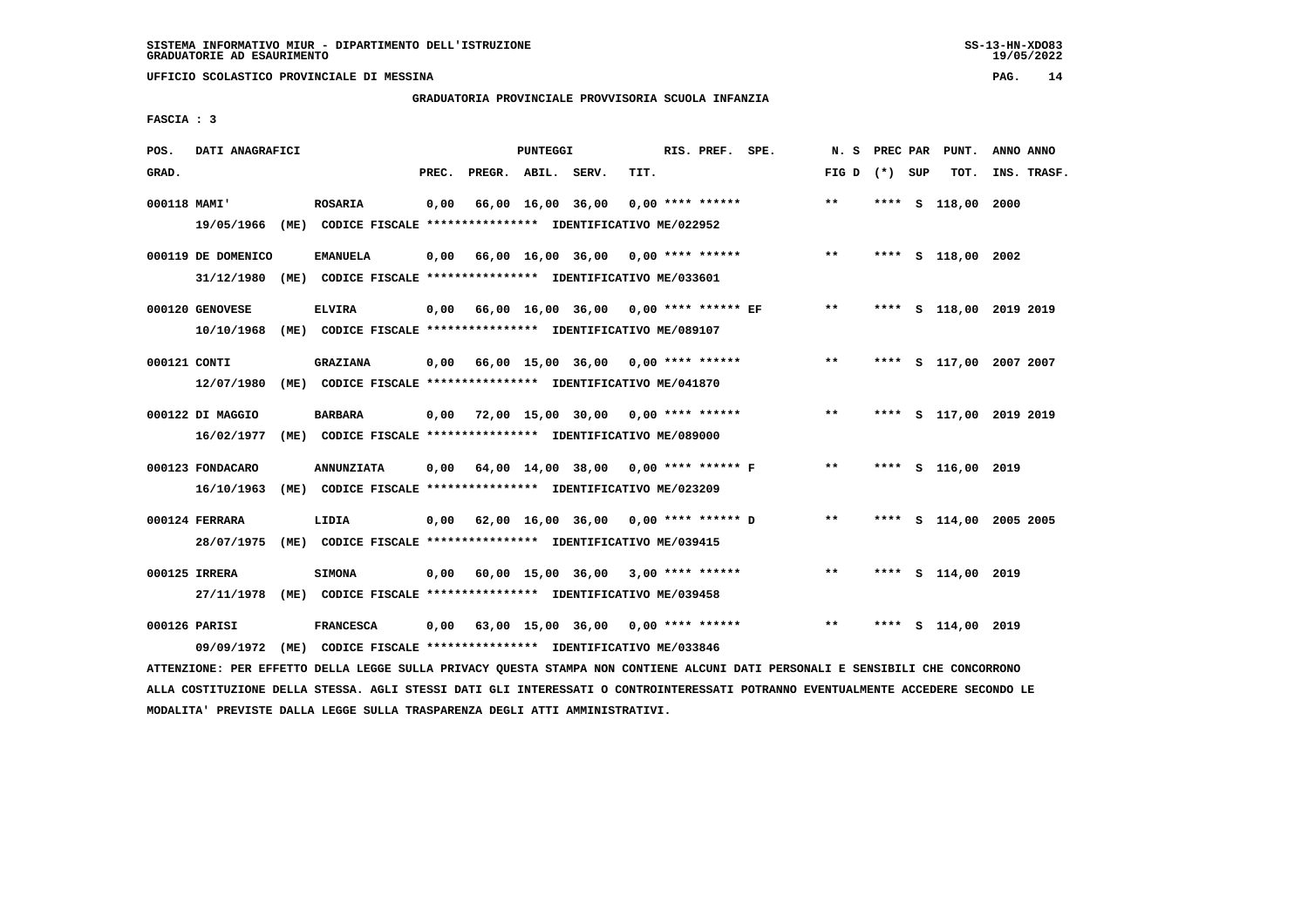**UFFICIO SCOLASTICO PROVINCIALE DI MESSINA PAG. 15**

#### **GRADUATORIA PROVINCIALE PROVVISORIA SCUOLA INFANZIA**

 **FASCIA : 3**

| POS.         | DATI ANAGRAFICI                 |      |                                                                                          |       |                    | <b>PUNTEGGI</b> |                                           |      | RIS. PREF. SPE.    |                    | N. S            | PREC PAR | PUNT.                   | ANNO ANNO |             |
|--------------|---------------------------------|------|------------------------------------------------------------------------------------------|-------|--------------------|-----------------|-------------------------------------------|------|--------------------|--------------------|-----------------|----------|-------------------------|-----------|-------------|
| GRAD.        |                                 |      |                                                                                          | PREC. | PREGR. ABIL. SERV. |                 |                                           | TIT. |                    |                    | FIG D $(*)$ SUP |          | TOT.                    |           | INS. TRASF. |
| 000127 PINO  | 09/03/1968                      |      | <b>MARIA CATENA</b><br>(ME) CODICE FISCALE **************** IDENTIFICATIVO ME/040882     | 0,00  |                    |                 | 64,00 15,00 34,00                         |      | $0.00$ **** ****** |                    | $**$            |          | **** S 113,00 2007 2007 |           |             |
| 000128 VAZZA | 16/04/1977                      |      | CINZIA<br>(ME) CODICE FISCALE **************** IDENTIFICATIVO ME/089041                  | 0,00  |                    |                 | 58,00 13,00 36,00 6,00 **** ******        |      |                    |                    | $***$           | ****     | S 113,00 2019 2019      |           |             |
|              | 000129 TOMASELLO<br>01/06/1962  | (ME) | <b>CARMELA</b><br>CODICE FISCALE **************** IDENTIFICATIVO ME/023501               | 0,00  |                    |                 | 64,00 13,00 36,00 0,00 **** ******        |      |                    |                    | $***$           |          | **** S 113,00 2019      |           |             |
|              | 000130 CRISAFULLI<br>08/05/1976 |      | MARIA ROSARIA 0,00<br>(ME) CODICE FISCALE **************** IDENTIFICATIVO ME/023234      |       |                    |                 | 66,00 14,00 32,00 0,00 **** ******        |      |                    |                    | $***$           |          | **** S 112,00 2000      |           |             |
|              | 000131 CARISTI<br>17/09/1959    |      | <b>FRANCESCA</b><br>(ME) CODICE FISCALE **************** IDENTIFICATIVO ME/023441        | 0,00  |                    |                 | $62,00$ 14,00 36,00 0,00 **** ******      |      |                    |                    | $***$           |          | **** S 112,00 2000      |           |             |
|              | 000132 FUGAZZOTTO<br>19/05/1956 |      | <b>CARMELA</b><br>(ME) CODICE FISCALE **************** IDENTIFICATIVO ME/089020          |       |                    |                 | $0.00$ 69.00 15.00 28.00 0.00 **** ****** |      |                    |                    | $***$           |          | **** S 112,00 2019 2019 |           |             |
| 000133 CAMPO |                                 |      | MARGHERITA<br>15/03/1970 (ME) CODICE FISCALE *************** IDENTIFICATIVO ME/032949    |       |                    |                 | 0,00 23,00 17,00 68,00 3,00 **** ****** F |      |                    |                    | $***$           |          | **** S 111,00 2022      |           |             |
|              | 000134 LUCIANO                  |      | <b>SILVIA</b><br>16/03/1978 (ME) CODICE FISCALE *************** IDENTIFICATIVO ME/034238 | 0,00  |                    |                 | 58,00 15,00 36,00                         |      |                    | $0.00$ **** ****** | $***$           |          | **** S 109,00 2002      |           |             |
|              | 000135 BARBAGIOVANNI MI SARINA  |      | 16/01/1971 (ME) CODICE FISCALE *************** IDENTIFICATIVO ME/088965                  |       |                    |                 | $0.00$ 61.00 18.00 30.00 0.00 **** ****** |      |                    |                    | $***$           | ****     | S 109,00 2019 2019      |           |             |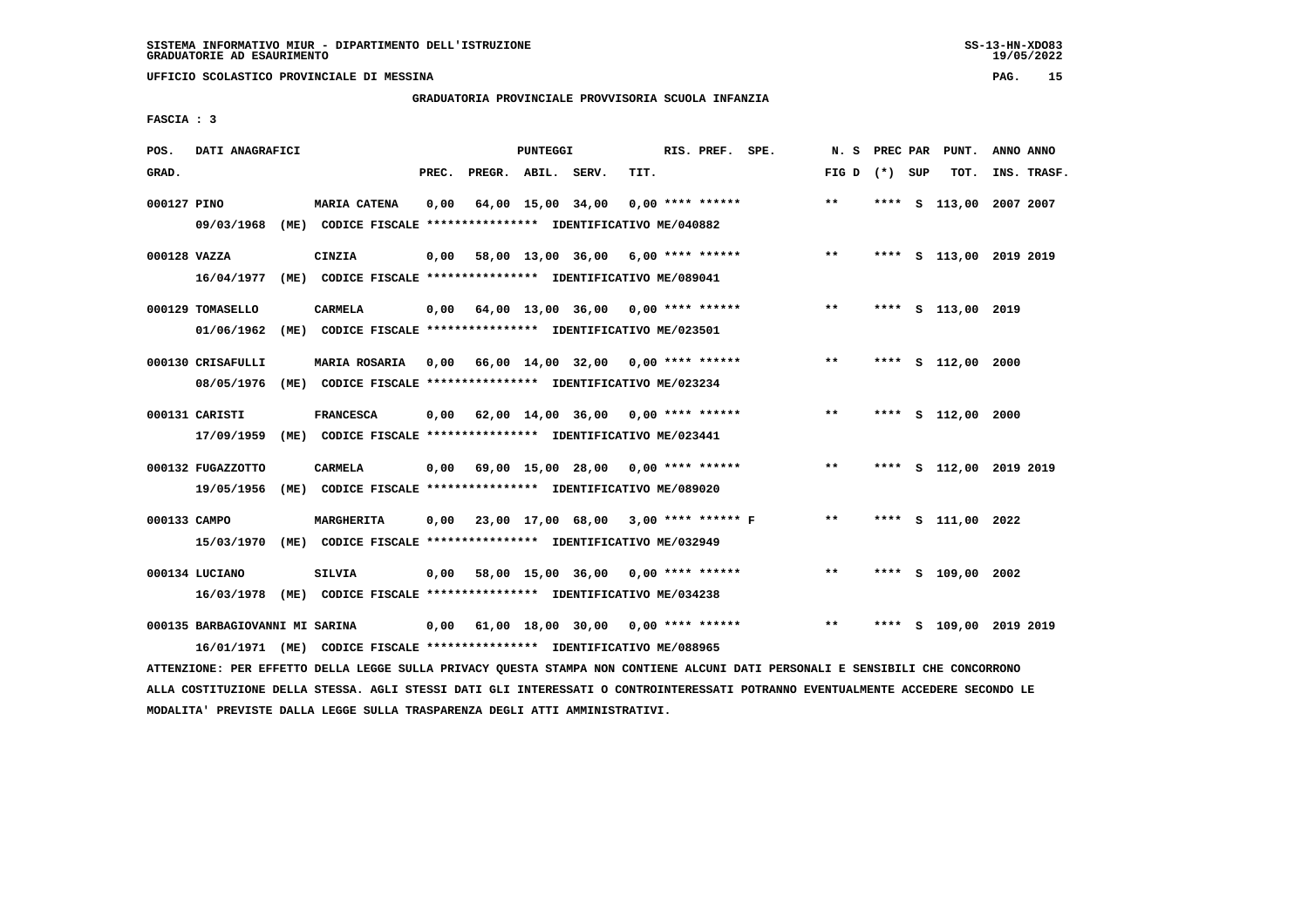#### **GRADUATORIA PROVINCIALE PROVVISORIA SCUOLA INFANZIA**

 **FASCIA : 3**

| POS.         | DATI ANAGRAFICI   |                                                                                                                               |       |                    | PUNTEGGI |                                           |      | RIS. PREF. SPE. |                                                  | N.S             |  | PREC PAR PUNT.          | ANNO ANNO |             |
|--------------|-------------------|-------------------------------------------------------------------------------------------------------------------------------|-------|--------------------|----------|-------------------------------------------|------|-----------------|--------------------------------------------------|-----------------|--|-------------------------|-----------|-------------|
| GRAD.        |                   |                                                                                                                               | PREC. | PREGR. ABIL. SERV. |          |                                           | TIT. |                 |                                                  | FIG D $(*)$ SUP |  | TOT.                    |           | INS. TRASF. |
|              | 000136 MONTERISO  | <b>SABRINA</b>                                                                                                                | 0,00  | 73,00              |          | 0,00 36,00                                |      |                 | $0.00$ **** ****** D                             | $* *$           |  | **** S 109,00 2022 2022 |           |             |
| т            | 12/03/1975        | (MI) CODICE FISCALE **************** IDENTIFICATIVO ME/285739                                                                 |       |                    |          |                                           |      |                 |                                                  |                 |  |                         |           |             |
|              | 000137 GAGLIARDI  | CARINDA MARIA 0,00 47,00 17,00 36,00 6,00 **** ****** D                                                                       |       |                    |          |                                           |      |                 |                                                  | $\star\star$    |  | **** S 106,00 2019 2019 |           |             |
|              | 20/07/1976        | (ME) CODICE FISCALE **************** IDENTIFICATIVO ME/089022                                                                 |       |                    |          |                                           |      |                 |                                                  |                 |  |                         |           |             |
|              | 000138 GRASSO     | MARIA DOMENIC                                                                                                                 |       |                    |          | 0,00 56,00 16,00 34,00 0,00 **** ******   |      |                 |                                                  | $* *$           |  | **** S 106,00 2022 2022 |           |             |
|              |                   | 28/02/1959 (VV) CODICE FISCALE *************** IDENTIFICATIVO ME/285724                                                       |       |                    |          |                                           |      |                 |                                                  |                 |  |                         |           |             |
| 000139 FRENI |                   | <b>SARA</b>                                                                                                                   | 0,00  |                    |          |                                           |      |                 | 91,00  0,00  14,00  0,00  ****  ******           | $***$           |  | **** S 105,00 2014      |           |             |
|              | 02/08/1980        | (ME) CODICE FISCALE **************** IDENTIFICATIVO ME/088299                                                                 |       |                    |          |                                           |      |                 |                                                  |                 |  |                         |           |             |
|              | 000140 HASENFRATZ | <b>STEFANIA</b>                                                                                                               |       |                    |          |                                           |      |                 | $0,00$ 50,00 18,00 36,00 0,00 **** ****** D **   |                 |  | **** S 104,00 2007      |           |             |
|              | 17/10/1979        | (EE) CODICE FISCALE **************** IDENTIFICATIVO ME/041428                                                                 |       |                    |          |                                           |      |                 |                                                  |                 |  |                         |           |             |
|              | 000141 BOTTARI    | <b>GIOVANNA</b>                                                                                                               | 0,00  |                    |          | 52,00 15,00 36,00 0,00 **** ******        |      |                 |                                                  | $***$           |  | **** S 103,00 2002      |           |             |
|              |                   | 19/04/1977 (ME) CODICE FISCALE *************** IDENTIFICATIVO ME/033074                                                       |       |                    |          |                                           |      |                 |                                                  |                 |  |                         |           |             |
|              | 000142 CAMPOLONGO | ANNA MARIA                                                                                                                    |       |                    |          | $0,00$ 53,00 14,00 36,00 0,00 **** ****** |      |                 |                                                  | $***$           |  | **** S 103,00 2005 2005 |           |             |
|              | 07/08/1960        | (ME) CODICE FISCALE **************** IDENTIFICATIVO ME/039146                                                                 |       |                    |          |                                           |      |                 |                                                  |                 |  |                         |           |             |
| 000143 PUCA  |                   | <b>MANUELA</b>                                                                                                                |       |                    |          | $0,00$ 53,00 13,00 36,00 0,00 **** ****** |      |                 |                                                  | $***$           |  | **** S 102,00 2003 2003 |           |             |
|              |                   | 01/10/1978 (ME) CODICE FISCALE *************** IDENTIFICATIVO ME/036114                                                       |       |                    |          |                                           |      |                 |                                                  |                 |  |                         |           |             |
| 000144 MITA  |                   | BARBARA                                                                                                                       |       |                    |          |                                           |      |                 | $0,00$ 52,00 16,00 34,00 0,00 **** ****** *** ** |                 |  | **** S 102,00 2007 2007 |           |             |
|              | 20/08/1972        | (ME) CODICE FISCALE **************** IDENTIFICATIVO ME/041902                                                                 |       |                    |          |                                           |      |                 |                                                  |                 |  |                         |           |             |
|              |                   | ATTENZIONE: PER EFFETTO DELLA LEGGE SULLA PRIVACY QUESTA STAMPA NON CONTIENE ALCUNI DATI PERSONALI E SENSIBILI CHE CONCORRONO |       |                    |          |                                           |      |                 |                                                  |                 |  |                         |           |             |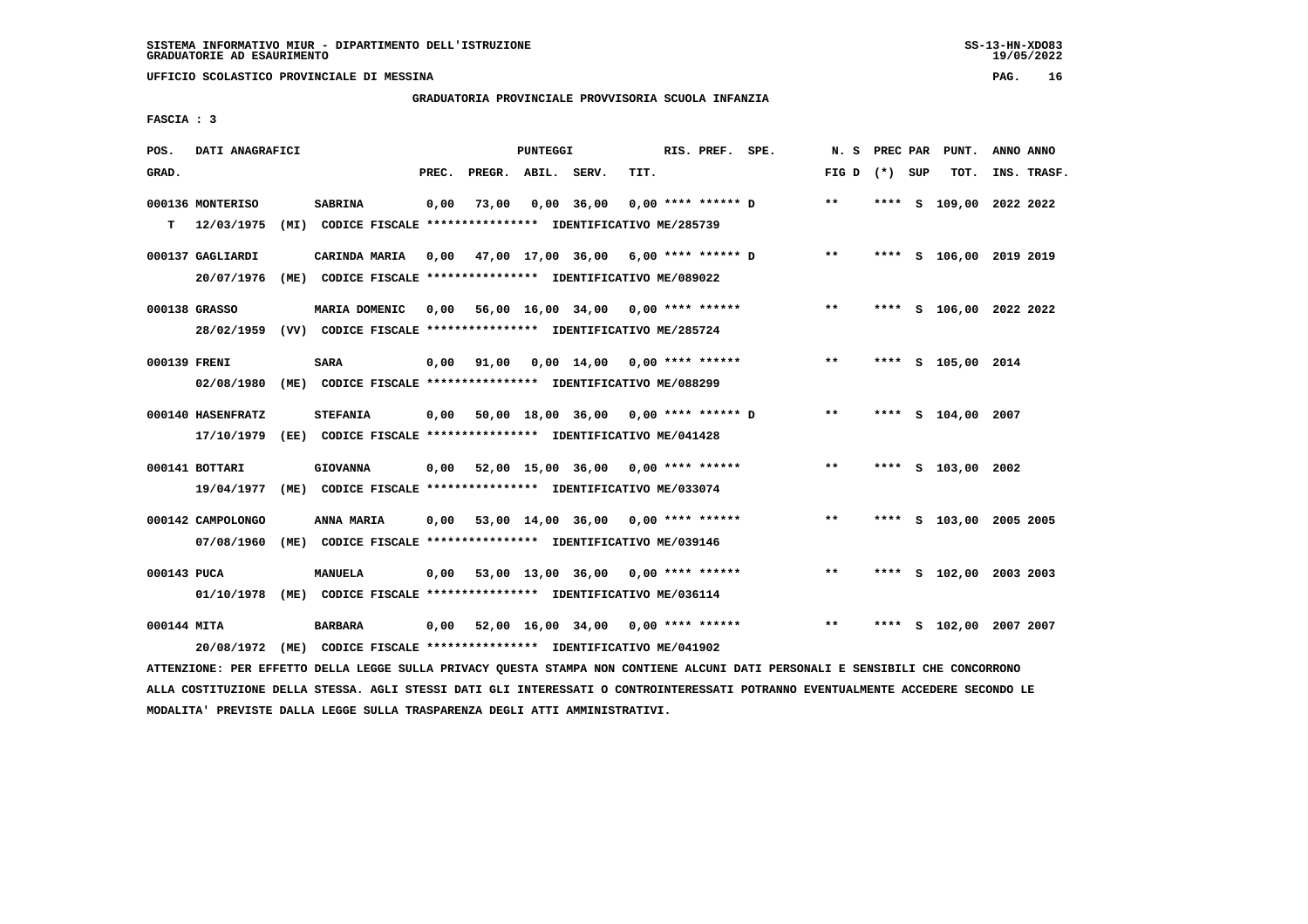#### **GRADUATORIA PROVINCIALE PROVVISORIA SCUOLA INFANZIA**

 **FASCIA : 3**

| POS.         | DATI ANAGRAFICI                                                         |                    |       |                    | <b>PUNTEGGI</b> |                                                               |      | RIS. PREF. SPE.    |                                             | N. S    | PREC PAR        | PUNT.                   | ANNO ANNO |             |
|--------------|-------------------------------------------------------------------------|--------------------|-------|--------------------|-----------------|---------------------------------------------------------------|------|--------------------|---------------------------------------------|---------|-----------------|-------------------------|-----------|-------------|
| GRAD.        |                                                                         |                    | PREC. | PREGR. ABIL. SERV. |                 |                                                               | TIT. |                    |                                             |         | FIG D $(*)$ SUP | TOT.                    |           | INS. TRASF. |
| 000145 SALVO | 26/06/1978 (ME) CODICE FISCALE *************** IDENTIFICATIVO ME/078990 | <b>SALVATRICE</b>  | 0,00  |                    |                 | 54,00 18,00 30,00                                             |      | $0.00$ **** ****** |                                             | $***$   |                 | **** S 102,00 2007      |           |             |
|              |                                                                         |                    |       |                    |                 |                                                               |      |                    |                                             |         |                 |                         |           |             |
|              | 000146 BERTINO                                                          | <b>ADRIANA</b>     | 0,00  |                    |                 |                                                               |      |                    | 50,00 15,00 36,00 0,00 **** ****** D        | $***$   |                 | **** S 101,00 2000      |           |             |
|              | 26/09/1971 (ME) CODICE FISCALE *************** IDENTIFICATIVO ME/020137 |                    |       |                    |                 |                                                               |      |                    |                                             |         |                 |                         |           |             |
|              | 000147 LAMANCUSA                                                        | <b>ELVIRA</b>      |       |                    |                 | $0,00$ 50,00 14,00 36,00 0,00 **** ******                     |      |                    |                                             | $***$   |                 | **** S 100,00 2002      |           |             |
|              | 27/03/1971 (ME) CODICE FISCALE *************** IDENTIFICATIVO ME/033390 |                    |       |                    |                 |                                                               |      |                    |                                             |         |                 |                         |           |             |
|              | 000148 MINUTO                                                           | MARIA              |       |                    |                 | $0.00$ 76.00 14.00 10.00 0.00 **** ******                     |      |                    |                                             | $* *$   |                 | **** S 100,00 2007 2007 |           |             |
|              | 13/12/1971 (ME) CODICE FISCALE *************** IDENTIFICATIVO ME/041893 |                    |       |                    |                 |                                                               |      |                    |                                             |         |                 |                         |           |             |
|              |                                                                         |                    |       |                    |                 |                                                               |      |                    |                                             |         |                 |                         |           |             |
|              | 000149 ANASTASI                                                         | <b>MARIA ELENA</b> |       |                    |                 | $0.00$ 45.00 16.00 36.00 3.00 **** ****** D                   |      |                    |                                             | $* *$   |                 | **** S 100,00 2007      |           |             |
|              | 31/10/1971 (ME) CODICE FISCALE *************** IDENTIFICATIVO ME/032858 |                    |       |                    |                 |                                                               |      |                    |                                             |         |                 |                         |           |             |
|              | 000150 MANGIALARDO                                                      | <b>SABRINA</b>     |       |                    |                 | 0,00 61,00 0,00 36,00                                         |      | $0.00$ **** ****** |                                             | $***$   | **** S          | 97,00 2005 2005         |           |             |
|              | 19/05/1971 (ME) CODICE FISCALE *************** IDENTIFICATIVO ME/039340 |                    |       |                    |                 |                                                               |      |                    |                                             |         |                 |                         |           |             |
|              | 000151 PREVITI                                                          | <b>GRAZIA</b>      |       |                    |                 | $0,00$ 46,00 14,00 36,00 0,00 **** ******                     |      |                    |                                             | $* *$   | **** S          | 96,00 2011 2011         |           |             |
|              | 29/05/1973                                                              |                    |       |                    |                 | (ME) CODICE FISCALE **************** IDENTIFICATIVO ME/076004 |      |                    |                                             |         |                 |                         |           |             |
|              |                                                                         |                    |       |                    |                 |                                                               |      |                    |                                             |         |                 |                         |           |             |
|              | 000152 BARBIERI                                                         | <b>TERESA</b>      |       |                    |                 | $0,00$ $44,00$ $15,00$ $36,00$ $0,00$ $***$ **** ****** D     |      |                    |                                             | $* *$   | **** S          | 95,00 2007 2007         |           |             |
|              | 31/01/1979 (VV) CODICE FISCALE *************** IDENTIFICATIVO ME/040897 |                    |       |                    |                 |                                                               |      |                    |                                             |         |                 |                         |           |             |
|              | 000153 D ARRIGO                                                         | RITA               |       |                    |                 |                                                               |      |                    | $0.00$ 41.00 15.00 36.00 3.00 **** ****** D | $***$ X | **** S          | 95,00 2019              |           |             |
|              | 14/05/1968                                                              |                    |       |                    |                 | (ME) CODICE FISCALE *************** IDENTIFICATIVO ME/033599  |      |                    |                                             |         |                 |                         |           |             |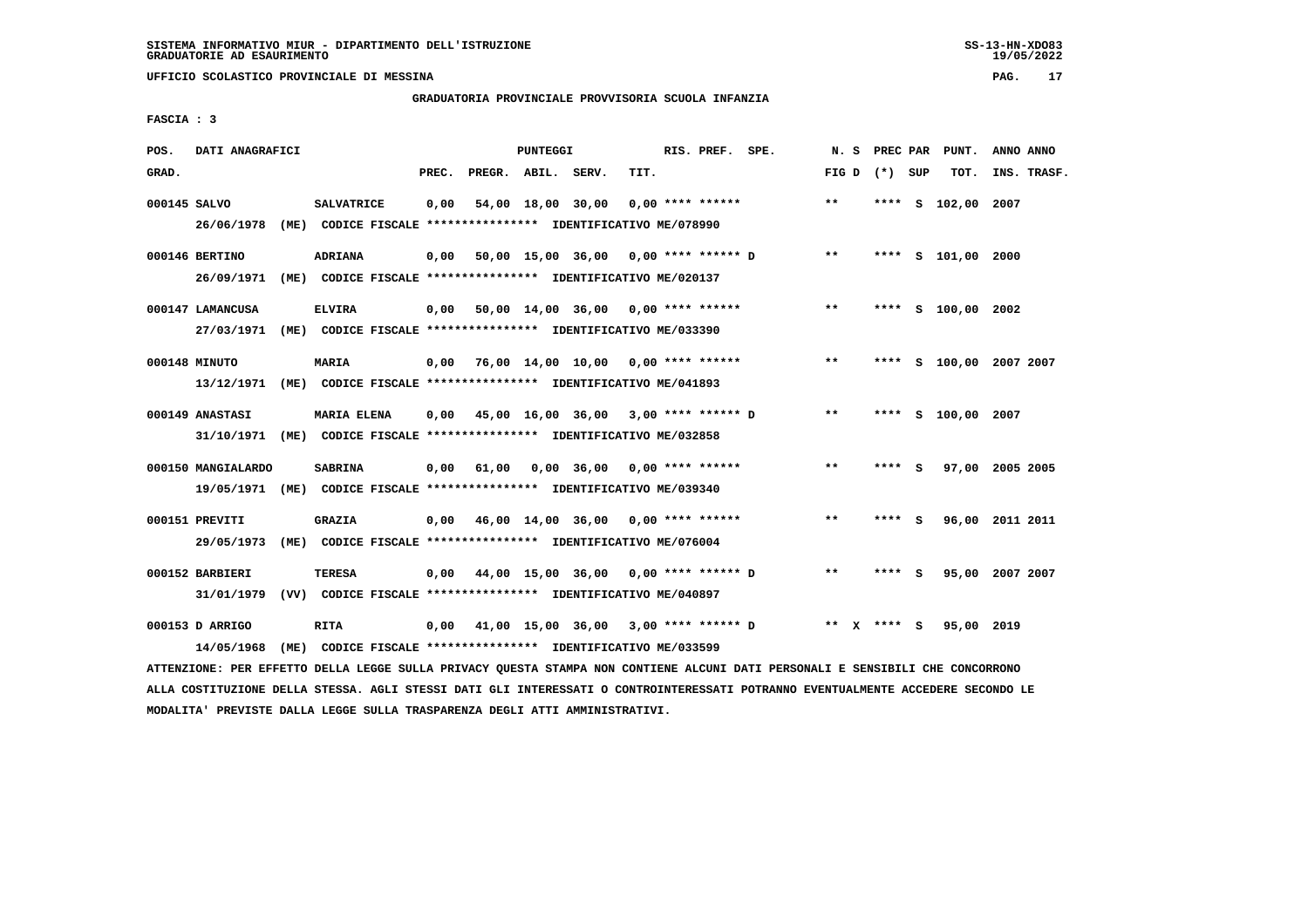**UFFICIO SCOLASTICO PROVINCIALE DI MESSINA PAG. 18**

#### **GRADUATORIA PROVINCIALE PROVVISORIA SCUOLA INFANZIA**

| POS.         | DATI ANAGRAFICI  |                                                                                                                                                                                                |       |                    | PUNTEGGI |                                           |      | RIS. PREF. SPE.    |                                      | N. S            | PREC PAR | PUNT.           | ANNO ANNO |             |
|--------------|------------------|------------------------------------------------------------------------------------------------------------------------------------------------------------------------------------------------|-------|--------------------|----------|-------------------------------------------|------|--------------------|--------------------------------------|-----------------|----------|-----------------|-----------|-------------|
| GRAD.        |                  |                                                                                                                                                                                                | PREC. | PREGR. ABIL. SERV. |          |                                           | TIT. |                    |                                      | FIG D $(*)$ SUP |          | TOT.            |           | INS. TRASF. |
|              |                  | 000154 RAINERI MANGIALI MARIA ROSITA                                                                                                                                                           | 0,00  |                    |          | 49,00 16,00 28,00                         |      | $0.00$ **** ****** |                                      | $**$            | **** S   | 93,00 2007      |           |             |
|              |                  | 18/07/1973 (ME) CODICE FISCALE *************** IDENTIFICATIVO ME/034170                                                                                                                        |       |                    |          |                                           |      |                    |                                      |                 |          |                 |           |             |
|              | 000155 FIUMARA   | <b>GIUSEPPA</b>                                                                                                                                                                                | 0,00  |                    |          | 40,00 17,00 36,00 0,00 **** ******        |      |                    |                                      | $***$           | **** S   | 93,00 2019 2019 |           |             |
|              |                  | 07/08/1975 (ME) CODICE FISCALE *************** IDENTIFICATIVO ME/089017                                                                                                                        |       |                    |          |                                           |      |                    |                                      |                 |          |                 |           |             |
|              |                  |                                                                                                                                                                                                |       |                    |          |                                           |      |                    |                                      | $***$           |          |                 |           |             |
| 000156 FRENI |                  | <b>IOLE</b>                                                                                                                                                                                    | 0,00  | 86,00              | 0.00     | 6,00                                      |      | $0.00$ **** ****** |                                      |                 | **** S   | 92,00 2014      |           |             |
|              | 02/08/1980       | (ME) CODICE FISCALE *************** IDENTIFICATIVO ME/088493                                                                                                                                   |       |                    |          |                                           |      |                    |                                      |                 |          |                 |           |             |
|              | 000157 PORTALE   | <b>RITA</b>                                                                                                                                                                                    |       |                    |          | $0,00$ 74,00 17,00 0,00 0,00 **** ******  |      |                    |                                      | $***$           | ****     | 91,00 2002      |           |             |
|              | 28/11/1966       | (ME) CODICE FISCALE *************** IDENTIFICATIVO ME/033686                                                                                                                                   |       |                    |          |                                           |      |                    |                                      |                 |          |                 |           |             |
|              | 000158 CAMBRIA   | <b>MARIA</b>                                                                                                                                                                                   | 0,00  |                    |          | 44,00 11,00 36,00 0,00 **** ******        |      |                    |                                      | **              | **** S   | 91,00 2014      |           |             |
| т            |                  | 27/05/1962 (ME) CODICE FISCALE **************** IDENTIFICATIVO ME/081483                                                                                                                       |       |                    |          |                                           |      |                    |                                      |                 |          |                 |           |             |
|              |                  |                                                                                                                                                                                                |       |                    |          |                                           |      |                    |                                      |                 |          |                 |           |             |
| 000159 OTERI |                  | <b>MARIA GRAZIA</b>                                                                                                                                                                            | 0.00  |                    |          | 46,00 14,00 28,00 3,00 **** ******        |      |                    |                                      | $* *$           | **** S   | 91,00 2019      |           |             |
|              | 19/05/1975       | (ME) CODICE FISCALE **************** IDENTIFICATIVO ME/036827                                                                                                                                  |       |                    |          |                                           |      |                    |                                      |                 |          |                 |           |             |
|              | 000160 COPPOLINO | <b>ELISA</b>                                                                                                                                                                                   | 0,00  |                    |          | 41,00 17,00 32,00 0,00 **** ****** D      |      |                    |                                      | $***$           | **** S   | 90,00 2007 2007 |           |             |
|              | 11/01/1976       | (ME) CODICE FISCALE *************** IDENTIFICATIVO ME/041873                                                                                                                                   |       |                    |          |                                           |      |                    |                                      |                 |          |                 |           |             |
|              |                  |                                                                                                                                                                                                |       |                    |          |                                           |      |                    |                                      |                 |          |                 |           |             |
|              | 000161 BOMBACI   | <b>CARLA</b>                                                                                                                                                                                   |       |                    |          | $0,00$ 63,00 15,00 12,00 0,00 **** ****** |      |                    |                                      | $**$            | **** S   | 90,00 2019 2019 |           |             |
|              | 07/01/1977       | (ME) CODICE FISCALE **************** IDENTIFICATIVO ME/088974                                                                                                                                  |       |                    |          |                                           |      |                    |                                      |                 |          |                 |           |             |
|              | 000162 BIUNDO    | <b>NUNZIA</b>                                                                                                                                                                                  | 0,00  |                    |          |                                           |      |                    | 37,00 16,00 36,00 0,00 **** ****** F | $* *$           | **** S   | 89,00 2007 2007 |           |             |
|              |                  |                                                                                                                                                                                                |       |                    |          |                                           |      |                    |                                      |                 |          |                 |           |             |
|              |                  |                                                                                                                                                                                                |       |                    |          |                                           |      |                    |                                      |                 |          |                 |           |             |
|              | 05/01/1967       | (ME) CODICE FISCALE **************** IDENTIFICATIVO ME/041554<br>ATTENZIONE: PER EFFETTO DELLA LEGGE SULLA PRIVACY QUESTA STAMPA NON CONTIENE ALCUNI DATI PERSONALI E SENSIBILI CHE CONCORRONO |       |                    |          |                                           |      |                    |                                      |                 |          |                 |           |             |

 **ALLA COSTITUZIONE DELLA STESSA. AGLI STESSI DATI GLI INTERESSATI O CONTROINTERESSATI POTRANNO EVENTUALMENTE ACCEDERE SECONDO LE MODALITA' PREVISTE DALLA LEGGE SULLA TRASPARENZA DEGLI ATTI AMMINISTRATIVI.**

# **FASCIA : 3**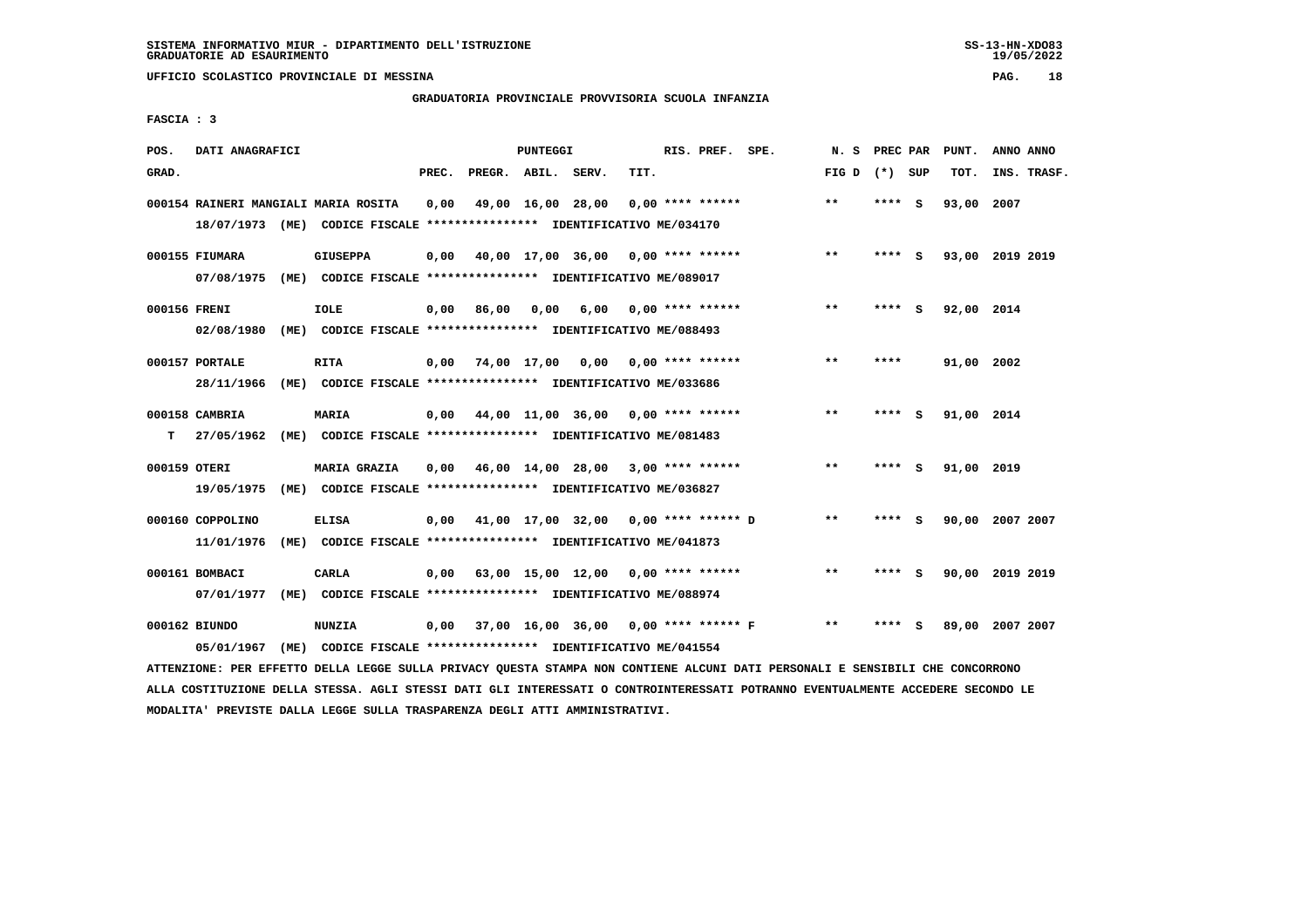**UFFICIO SCOLASTICO PROVINCIALE DI MESSINA PAG. 19**

### **GRADUATORIA PROVINCIALE PROVVISORIA SCUOLA INFANZIA**

 **FASCIA : 3**

| POS.        | DATI ANAGRAFICI   |      |                                                                         |       |                    | PUNTEGGI |                                           |      | RIS. PREF. SPE.      | N.S   | PREC PAR |     | PUNT.      | ANNO ANNO       |
|-------------|-------------------|------|-------------------------------------------------------------------------|-------|--------------------|----------|-------------------------------------------|------|----------------------|-------|----------|-----|------------|-----------------|
| GRAD.       |                   |      |                                                                         | PREC. | PREGR. ABIL. SERV. |          |                                           | TIT. |                      | FIG D | (*) SUP  |     | TOT.       | INS. TRASF.     |
|             | 000163 SCIBILIA   |      | ANNALISA                                                                | 0,00  |                    |          | 48,00 11,00 30,00                         |      | $0.00$ **** ****** D | $* *$ | **** S   |     | 89,00 2014 |                 |
| т           | 02/01/1971        |      | (ME) CODICE FISCALE **************** IDENTIFICATIVO ME/088183           |       |                    |          |                                           |      |                      |       |          |     |            |                 |
| 000164 REGE |                   |      | <b>CARMELA</b>                                                          | 0,00  |                    |          | 36,00 16,00 36,00 0,00 **** ****** D      |      |                      | $* *$ | **** S   |     | 88,00 2007 |                 |
|             | 18/07/1966        | (ME) | CODICE FISCALE **************** IDENTIFICATIVO ME/023402                |       |                    |          |                                           |      |                      |       |          |     |            |                 |
|             | 000165 GIACHINO   |      | MARIA ROSA                                                              | 0,00  |                    |          | 53,00 15,00 20,00 0,00 **** ******        |      |                      | $***$ | **** S   |     |            | 88,00 2022 2022 |
|             | 15/05/1978        |      | (EE) CODICE FISCALE **************** IDENTIFICATIVO ME/285720           |       |                    |          |                                           |      |                      |       |          |     |            |                 |
|             | 000166 SOTTILE    |      | <b>ANGELA</b>                                                           | 0.00  |                    |          | 38,00 15,00 34,00 0,00 **** ******        |      |                      | $* *$ | ****     | - S | 87,00      | 2002            |
|             |                   |      | 05/03/1974 (ME) CODICE FISCALE *************** IDENTIFICATIVO ME/034787 |       |                    |          |                                           |      |                      |       |          |     |            |                 |
|             | 000167 SAVASTA    |      | ANGELA                                                                  | 0,00  |                    |          | 33,00 17,00 36,00 0,00 **** ****** F      |      |                      | $**$  | ****     | - 5 | 86,00 2000 |                 |
|             | 25/07/1967        |      | (ME) CODICE FISCALE **************** IDENTIFICATIVO ME/023299           |       |                    |          |                                           |      |                      |       |          |     |            |                 |
|             | 000168 TRECARICHI |      | MARIA CONCETT                                                           |       |                    |          | $0.00$ 33.00 16.00 36.00 0.00 **** ****** |      |                      | $* *$ | ****     | - S | 85,00 2000 |                 |
|             | 19/07/1965        |      | (ME) CODICE FISCALE **************** IDENTIFICATIVO ME/022226           |       |                    |          |                                           |      |                      |       |          |     |            |                 |
|             | 000169 MESSINA    |      | MARIA GRAZIA                                                            | 0,00  | 69,00 16,00        |          | 0,00                                      |      | $0.00$ **** ******   | $**$  | **** S   |     |            | 85,00 2022 2022 |
|             | 20/01/1973        |      | (CT) CODICE FISCALE *************** IDENTIFICATIVO ME/285697            |       |                    |          |                                           |      |                      |       |          |     |            |                 |
|             | 000170 SAPORITO   |      | CARMELA                                                                 | 0,00  | 70,00 14,00        |          | 0,00                                      |      | $0.00$ **** ******   | $***$ | **** S   |     | 84,00      | 2000            |
|             | 21/11/1966        |      | (ME) CODICE FISCALE **************** IDENTIFICATIVO ME/020116           |       |                    |          |                                           |      |                      |       |          |     |            |                 |
|             | 000171 MARCHETTA  |      | <b>LAURA GIUSEPP</b>                                                    | 0,00  | 69,00 15,00        |          | 0,00                                      |      | $0.00$ **** ******   | $***$ | ****     | s   | 84,00 2019 |                 |
|             | 07/11/1969        | (EE) | CODICE FISCALE **************** IDENTIFICATIVO ME/022447                |       |                    |          |                                           |      |                      |       |          |     |            |                 |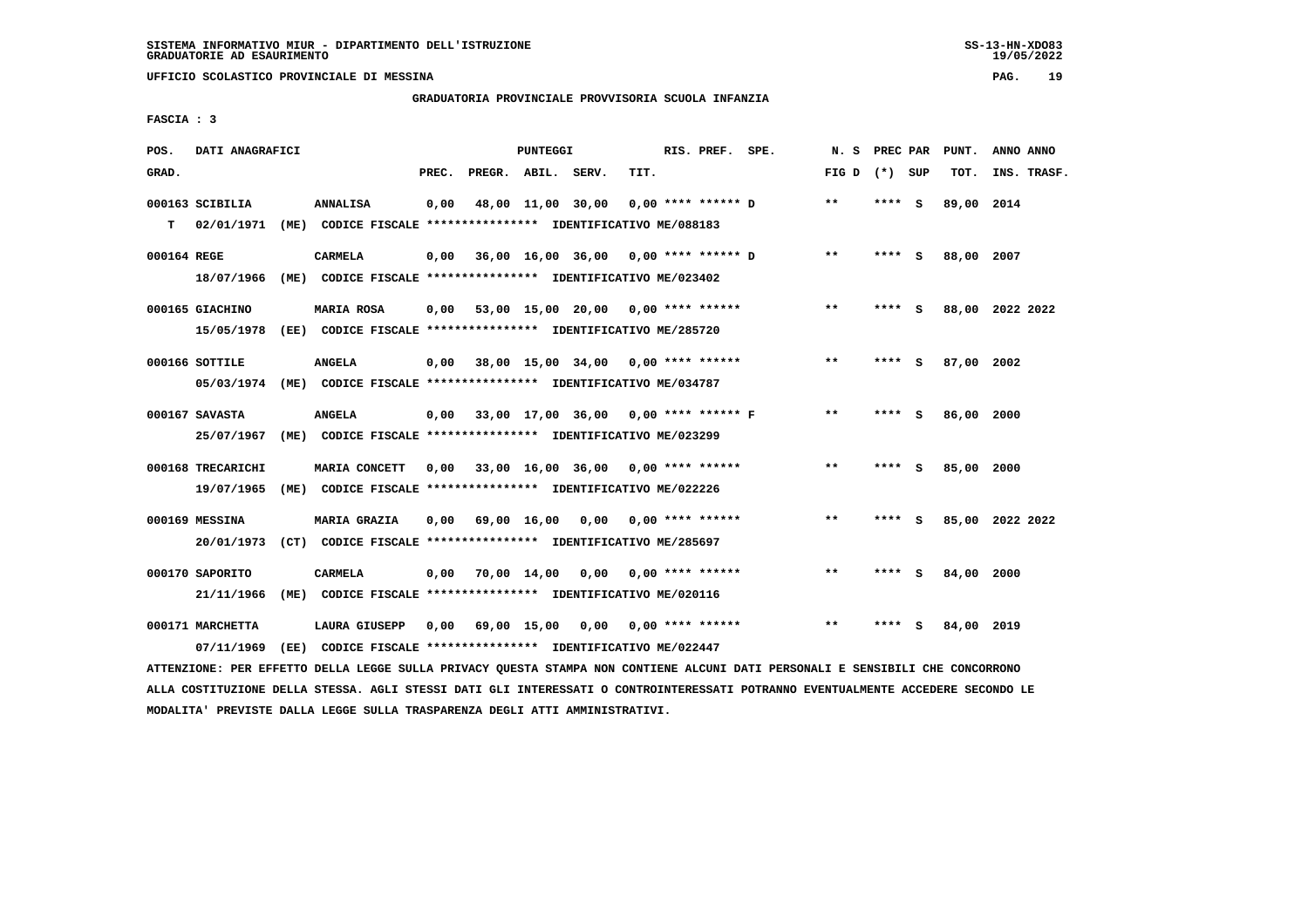**UFFICIO SCOLASTICO PROVINCIALE DI MESSINA PAG. 20**

#### **GRADUATORIA PROVINCIALE PROVVISORIA SCUOLA INFANZIA**

 **FASCIA : 3**

| POS.         | DATI ANAGRAFICI   |                                                                                                                               |       |                    | PUNTEGGI |                                           |      | RIS. PREF. SPE.    | N. S            | PREC PAR |     | PUNT.           | ANNO ANNO |             |
|--------------|-------------------|-------------------------------------------------------------------------------------------------------------------------------|-------|--------------------|----------|-------------------------------------------|------|--------------------|-----------------|----------|-----|-----------------|-----------|-------------|
| GRAD.        |                   |                                                                                                                               | PREC. | PREGR. ABIL. SERV. |          |                                           | TIT. |                    | FIG D $(*)$ SUP |          |     | TOT.            |           | INS. TRASF. |
|              | 000172 CITRARO    | ANNA BIAGIA                                                                                                                   | 0,00  |                    |          | 34,00 13,00 36,00                         |      | $0.00$ **** ****** | $* *$           | **** S   |     | 83,00 2002      |           |             |
|              | 24/11/1971        | (ME) CODICE FISCALE **************** IDENTIFICATIVO ME/034025                                                                 |       |                    |          |                                           |      |                    |                 |          |     |                 |           |             |
|              | 000173 LAURICELLA | <b>MARIA</b>                                                                                                                  | 0,00  |                    |          | 43,00 17,00 22,00 0,00 **** ******        |      |                    | $***$           | **** S   |     | 82,00 2002      |           |             |
|              | 24/01/1959        | (ME) CODICE FISCALE **************** IDENTIFICATIVO ME/033477                                                                 |       |                    |          |                                           |      |                    |                 |          |     |                 |           |             |
|              | 000174 LA GIOIA   | <b>SIMONA</b>                                                                                                                 | 0,00  |                    |          | 31,00 15,00 36,00 0,00 **** ****** D      |      |                    | $* *$           | **** S   |     | 82,00 2007 2007 |           |             |
|              |                   | 11/07/1979 (SR) CODICE FISCALE *************** IDENTIFICATIVO ME/041043                                                       |       |                    |          |                                           |      |                    |                 |          |     |                 |           |             |
| 000175 AMATO |                   | SONIA                                                                                                                         | 0.00  |                    |          | 36,00 16,00 30,00 0,00 **** ******        |      |                    | $* *$           | **** S   |     | 82,00 2014      |           |             |
|              | 16/09/1979        | (ME) CODICE FISCALE **************** IDENTIFICATIVO ME/032675                                                                 |       |                    |          |                                           |      |                    |                 |          |     |                 |           |             |
|              | 000176 RINALDO    | LORIANA                                                                                                                       | 0,00  |                    |          | 30,00 16,00 36,00 0,00 **** ******        |      |                    | $* *$           | **** S   |     | 82,00 2019 2019 |           |             |
|              | 08/05/1977        | (ME) CODICE FISCALE **************** IDENTIFICATIVO ME/088956                                                                 |       |                    |          |                                           |      |                    |                 |          |     |                 |           |             |
|              | 000177 FARANDA    | <b>GIUSEPPA</b>                                                                                                               | 0,00  |                    |          | 47,00 15,00 20,00 0,00 **** ******        |      |                    | $* *$           | ****     | - 5 | 82,00 2019      |           |             |
|              | 01/10/1966        | (ME) CODICE FISCALE **************** IDENTIFICATIVO ME/032631                                                                 |       |                    |          |                                           |      |                    |                 |          |     |                 |           |             |
|              | 000178 LO IACONO  | <b>FRANCESCA</b>                                                                                                              |       |                    |          | $0,00$ 48,00 17,00 16,00 0,00 **** ****** |      |                    | $* *$           | ****     | - S | 81,00           | 2002      |             |
|              | 03/09/1974        | (ME) CODICE FISCALE **************** IDENTIFICATIVO ME/034149                                                                 |       |                    |          |                                           |      |                    |                 |          |     |                 |           |             |
|              | 000179 SCARCELLA  | ANGELA CLAUDI                                                                                                                 | 0,00  |                    |          | 35,00 14,00 32,00 0,00 **** ******        |      |                    | $***$           | **** S   |     | 81,00 2005 2005 |           |             |
|              | 01/12/1974        | (ME) CODICE FISCALE **************** IDENTIFICATIVO ME/039460                                                                 |       |                    |          |                                           |      |                    |                 |          |     |                 |           |             |
|              | 000180 BRIGANDI'  | <b>GIUSEPPA</b>                                                                                                               | 0,00  |                    |          | 18,00 16,00 38,00 9,00 **** ******        |      |                    | $* *$           |          | S.  | 81,00 2007 2007 |           |             |
|              | 28/04/1975        | (ME) CODICE FISCALE **************** IDENTIFICATIVO ME/041413                                                                 |       |                    |          |                                           |      |                    |                 |          |     |                 |           |             |
|              |                   | ATTENZIONE: PER EFFETTO DELLA LEGGE SULLA PRIVACY QUESTA STAMPA NON CONTIENE ALCUNI DATI PERSONALI E SENSIBILI CHE CONCORRONO |       |                    |          |                                           |      |                    |                 |          |     |                 |           |             |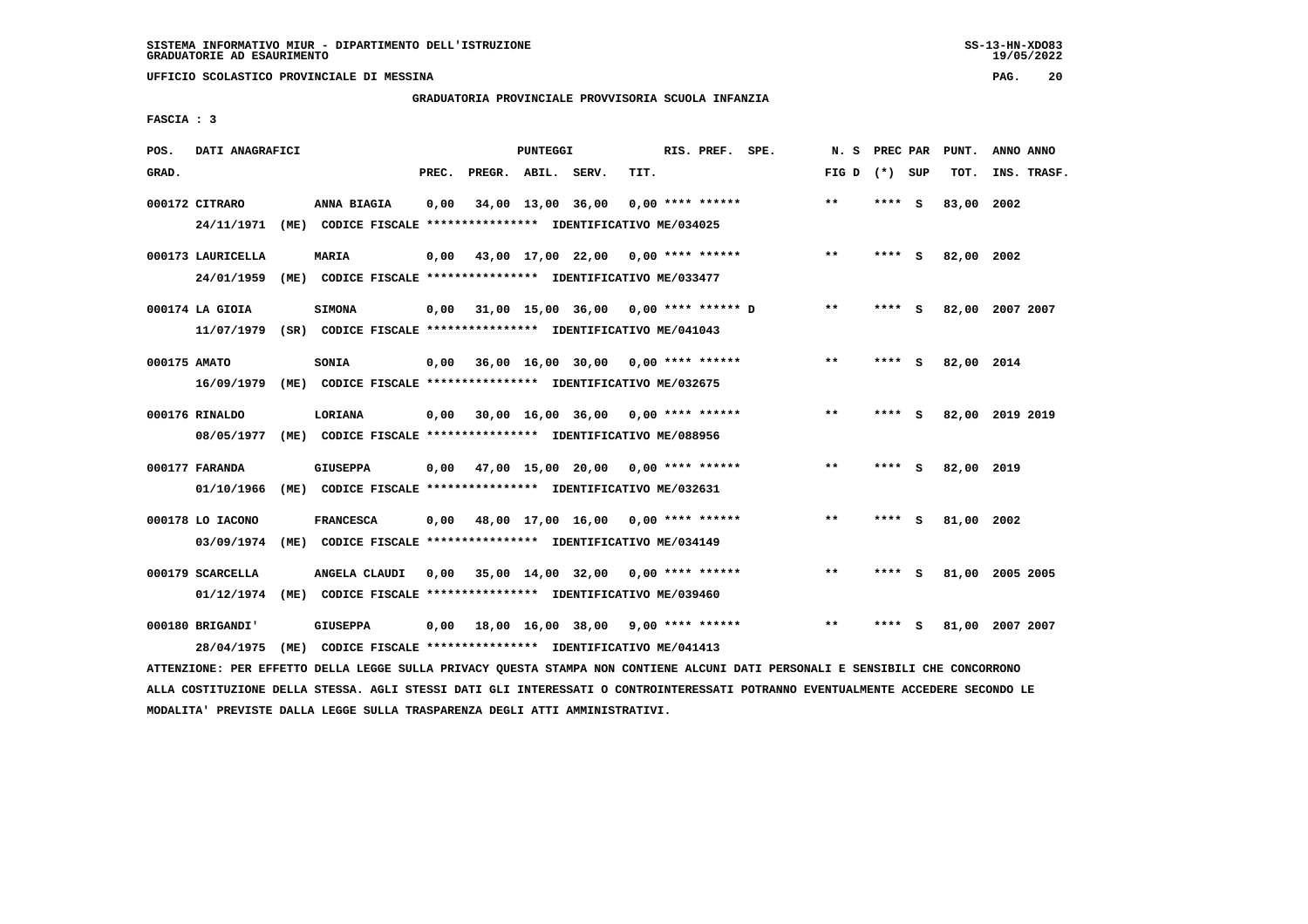**UFFICIO SCOLASTICO PROVINCIALE DI MESSINA PAG. 21**

### **GRADUATORIA PROVINCIALE PROVVISORIA SCUOLA INFANZIA**

 **FASCIA : 3**

| POS.         | DATI ANAGRAFICI                |      |                                                                                            |       |                    | PUNTEGGI |                                             |      | RIS. PREF. SPE.    | N. S  | PREC PAR        |     | PUNT.           | ANNO ANNO |             |
|--------------|--------------------------------|------|--------------------------------------------------------------------------------------------|-------|--------------------|----------|---------------------------------------------|------|--------------------|-------|-----------------|-----|-----------------|-----------|-------------|
| GRAD.        |                                |      |                                                                                            | PREC. | PREGR. ABIL. SERV. |          |                                             | TIT. |                    |       | FIG D $(*)$ SUP |     | TOT.            |           | INS. TRASF. |
|              | 000181 ARESTIA                 |      | <b>CONCETTA</b><br>14/08/1959 (ME) CODICE FISCALE *************** IDENTIFICATIVO ME/022723 | 0,00  |                    |          | 29,00 15,00 36,00                           |      | $0.00$ **** ****** | $***$ | **** S          |     | 80,00 2000      |           |             |
| 000182 MIANO |                                |      | CONCETTINA<br>17/09/1974 (ME) CODICE FISCALE *************** IDENTIFICATIVO ME/034488      | 0.00  |                    |          | 28,00 16,00 36,00 0,00 **** ******          |      |                    |       | ** X **** S     |     | 80,00 2002      |           |             |
|              | 000183 BRIGUGLIO<br>27/02/1973 |      | <b>ANTONIA</b><br>(ME) CODICE FISCALE **************** IDENTIFICATIVO ME/023187            |       |                    |          | $0,00$ 27,00 16,00 36,00 0,00 **** ****** D |      |                    | $***$ | $***$ S         |     | 79,00 2000      |           |             |
| 000184 RUSSO |                                |      | VITTORIA<br>17/08/1972 (KR) CODICE FISCALE *************** IDENTIFICATIVO ME/034819        |       |                    |          | $0.00$ 27.00 13.00 36.00 3.00 **** ****** D |      |                    | $***$ | **** S          |     | 79,00 2002      |           |             |
| 000185 FAZIO |                                |      | <b>GIOVANNA</b><br>06/12/1979 (ME) CODICE FISCALE *************** IDENTIFICATIVO ME/040844 |       |                    |          | $0.00$ 27,00 15,00 36,00 0,00 **** ******   |      |                    | $* *$ |                 | - S | 78,00 2007 2007 |           |             |
| 000186 RUSSO | 08/04/1965                     |      | PIERA<br>(ME) CODICE FISCALE **************** IDENTIFICATIVO ME/079087                     |       |                    |          | $0,00$ 30,00 12,00 36,00 0,00 **** ******   |      |                    | $**$  | **** S          |     | 78,00 2014      |           |             |
|              | 000187 SCOLARO<br>18/04/1979   |      | <b>MARIA</b><br>(ME) CODICE FISCALE **************** IDENTIFICATIVO ME/041707              |       | $0,00$ 48,00       |          | $0,00$ 30,00 0,00 **** ******               |      |                    | $* *$ | **** S          |     | 78,00 2019      |           |             |
|              | 000188 DE GRAZIA<br>23/03/1966 |      | LETTERIA<br>(ME) CODICE FISCALE **************** IDENTIFICATIVO ME/033607                  | 0,00  |                    |          | 30,00 14,00 31,00 3,00 **** ******          |      |                    | $***$ | ****            | - S | 78,00 2019      |           |             |
| 000189 DUCA  | 13/05/1972                     | (ME) | <b>SANTA</b><br>CODICE FISCALE **************** IDENTIFICATIVO ME/034211                   | 0.00  |                    |          | 36,00 15,00 26,00 0,00 **** ******          |      |                    | $* *$ | ****            | - S | 77,00 2002      |           |             |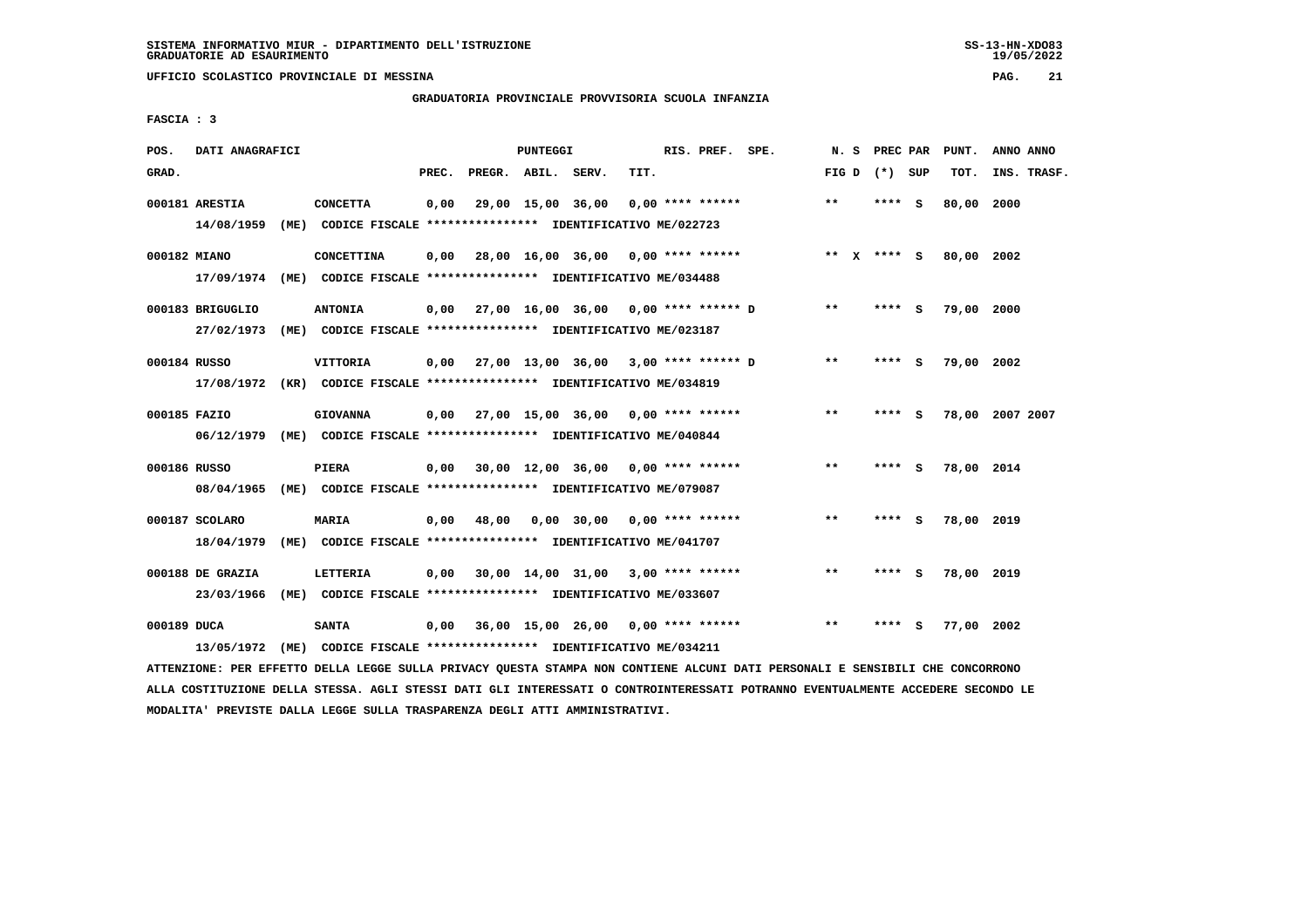**UFFICIO SCOLASTICO PROVINCIALE DI MESSINA PAG. 22**

#### **GRADUATORIA PROVINCIALE PROVVISORIA SCUOLA INFANZIA**

 **FASCIA : 3**

| POS.         | DATI ANAGRAFICI   |                                                                                                                               |       |                    | PUNTEGGI |                                           |      | RIS. PREF. SPE.           |                                           | N.S             |        | PREC PAR PUNT.  | ANNO ANNO |             |
|--------------|-------------------|-------------------------------------------------------------------------------------------------------------------------------|-------|--------------------|----------|-------------------------------------------|------|---------------------------|-------------------------------------------|-----------------|--------|-----------------|-----------|-------------|
| GRAD.        |                   |                                                                                                                               | PREC. | PREGR. ABIL. SERV. |          |                                           | TIT. |                           |                                           | FIG D $(*)$ SUP |        | TOT.            |           | INS. TRASF. |
|              | 000190 BILARDO    | <b>MARIA</b>                                                                                                                  | 0,00  |                    |          | 18,00 17,00 36,00                         |      | $6,00$ **** ******        |                                           | $***$           | **** S | 77,00 2007 2007 |           |             |
|              | 28/10/1973        | (ME) CODICE FISCALE **************** IDENTIFICATIVO ME/040973                                                                 |       |                    |          |                                           |      |                           |                                           |                 |        |                 |           |             |
| 000191 SALVO |                   | VALENTINA                                                                                                                     | 0,00  | 77,00              | 0,00     |                                           |      | $0,00$ $0,00$ **** ****** |                                           | $* *$           | **** S | 77,00 2014      |           |             |
| т            |                   | 02/08/1983 (ME) CODICE FISCALE *************** IDENTIFICATIVO ME/080577                                                       |       |                    |          |                                           |      |                           |                                           |                 |        |                 |           |             |
|              | 000192 SAITTA     | <b>SABINA</b>                                                                                                                 |       |                    |          | $0,00$ 25,00 16,00 36,00 0,00 **** ****** |      |                           |                                           | **              | **** S | 77,00 2019      |           |             |
|              | 26/07/1968        | (EN) CODICE FISCALE *************** IDENTIFICATIVO ME/034258                                                                  |       |                    |          |                                           |      |                           |                                           |                 |        |                 |           |             |
|              | 000193 SMIROLDO   | DONATELLA ONO                                                                                                                 |       |                    |          | $0,00$ 18,00 17,00 38,00 3,00 **** ****** |      |                           |                                           | $***$           | **** S | 76,00 2007      |           |             |
|              | 06/07/1973        | (ME) CODICE FISCALE **************** IDENTIFICATIVO ME/034776                                                                 |       |                    |          |                                           |      |                           |                                           |                 |        |                 |           |             |
|              | 000194 DI STEFANO | <b>MARIA ANNA TI</b>                                                                                                          | 0,00  |                    |          | 52,00 15,00 8,00 0,00 **** ******         |      |                           |                                           | $* *$           | **** S | 75,00 2000      |           |             |
|              | 16/02/1969        | (ME) CODICE FISCALE **************** IDENTIFICATIVO ME/023233                                                                 |       |                    |          |                                           |      |                           |                                           |                 |        |                 |           |             |
|              | 000195 ORECCHIO   | MARIA                                                                                                                         | 0,00  |                    |          | 24,00 15,00 36,00 0,00 **** ****** D      |      |                           |                                           | $* *$           | **** S | 75,00 2002      |           |             |
|              | 01/01/1979        | (ME) CODICE FISCALE **************** IDENTIFICATIVO ME/033655                                                                 |       |                    |          |                                           |      |                           |                                           |                 |        |                 |           |             |
|              | 000196 MIRAGLIA   | IDA CRISTINA                                                                                                                  | 0,00  |                    |          | 28,00 15,00 32,00 0,00 **** ******        |      |                           |                                           | $**$            | **** S | 75,00 2011 2011 |           |             |
|              | 08/08/1971        | (ME) CODICE FISCALE **************** IDENTIFICATIVO ME/075944                                                                 |       |                    |          |                                           |      |                           |                                           |                 |        |                 |           |             |
|              | 000197 ALESSI     | <b>ALESSANDRA</b>                                                                                                             | 0,00  |                    |          | 21,00 12,00 36,00 6,00 **** ****** D      |      |                           |                                           | $* *$           | **** S | 75,00 2014      |           |             |
| т            | 29/11/1980        | (ME) CODICE FISCALE **************** IDENTIFICATIVO ME/082390                                                                 |       |                    |          |                                           |      |                           |                                           |                 |        |                 |           |             |
|              | 000198 MERENDINO  | <b>DANIELA</b>                                                                                                                |       |                    |          |                                           |      |                           | $0,00$ 27,00 16,00 32,00 0,00 **** ****** | $* *$           | **** S | 75,00 2022 2022 |           |             |
|              | 29/09/1971        | (ME) CODICE FISCALE **************** IDENTIFICATIVO ME/285707                                                                 |       |                    |          |                                           |      |                           |                                           |                 |        |                 |           |             |
|              |                   | ATTENZIONE: PER EFFETTO DELLA LEGGE SULLA PRIVACY QUESTA STAMPA NON CONTIENE ALCUNI DATI PERSONALI E SENSIBILI CHE CONCORRONO |       |                    |          |                                           |      |                           |                                           |                 |        |                 |           |             |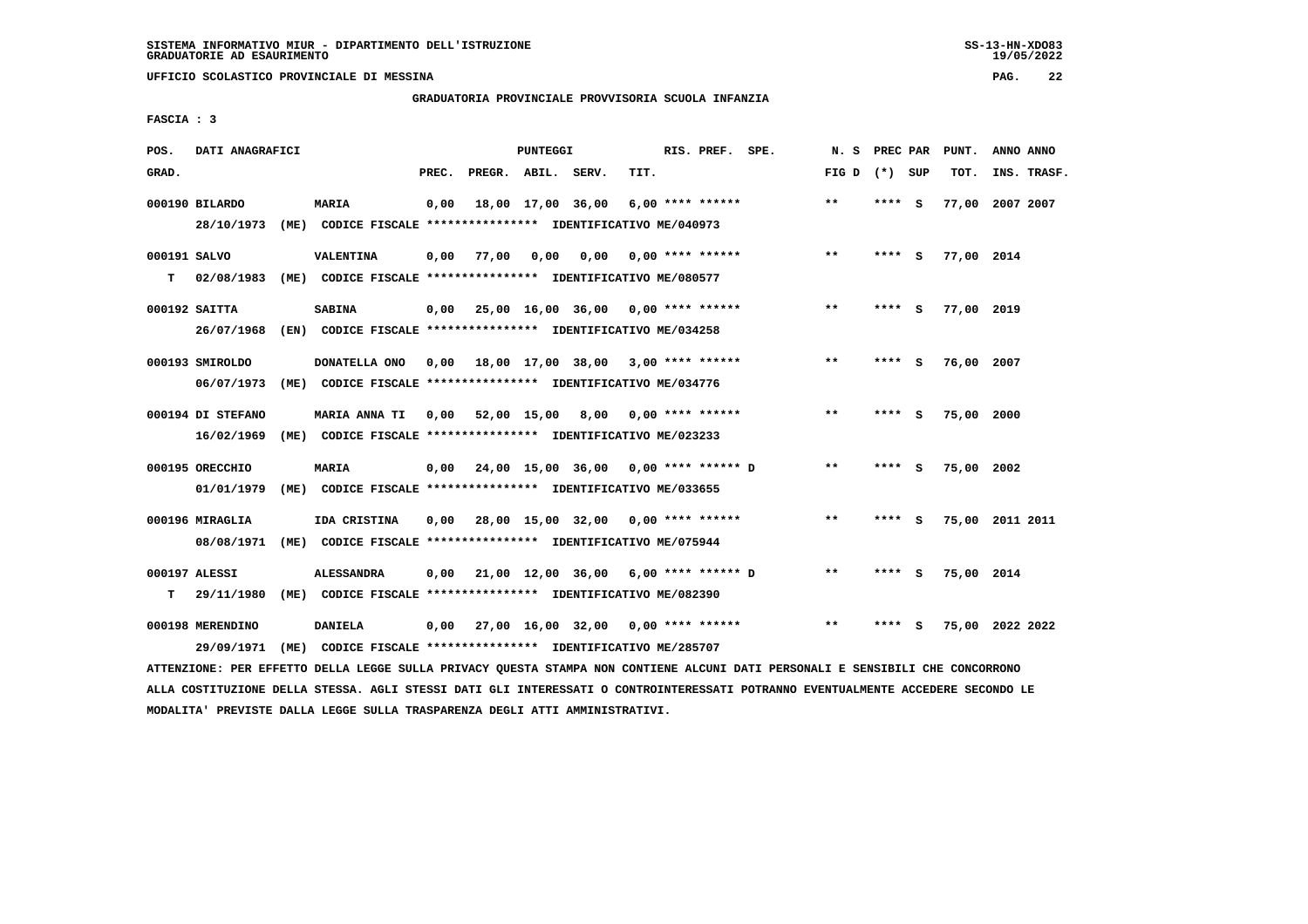**UFFICIO SCOLASTICO PROVINCIALE DI MESSINA PAG. 23**

#### **GRADUATORIA PROVINCIALE PROVVISORIA SCUOLA INFANZIA**

 **FASCIA : 3**

| POS.         | DATI ANAGRAFICI |                                                               |       |                    | PUNTEGGI |                                                         |      | RIS. PREF. SPE.    | N.S                | PREC PAR        |     | PUNT.           | ANNO ANNO |             |
|--------------|-----------------|---------------------------------------------------------------|-------|--------------------|----------|---------------------------------------------------------|------|--------------------|--------------------|-----------------|-----|-----------------|-----------|-------------|
| GRAD.        |                 |                                                               | PREC. | PREGR. ABIL. SERV. |          |                                                         | TIT. |                    |                    | FIG D $(*)$ SUP |     | TOT.            |           | INS. TRASF. |
| 000199 INGA  |                 | FORTUNATA EMA                                                 | 0,00  |                    |          | 12,00 15,00 48,00                                       |      | $0.00$ **** ****** | $* *$              | **** S          |     | 75,00 2022 2022 |           |             |
|              | 02/01/1969      | (ME) CODICE FISCALE **************** IDENTIFICATIVO ME/285744 |       |                    |          |                                                         |      |                    |                    |                 |     |                 |           |             |
|              | 000200 MAZZEO   | <b>ANGELA</b>                                                 | 0,00  |                    |          | 24,00 14,00 36,00 0,00 **** ******                      |      |                    | $***$              | ****            | - S | 74,00 2019 2019 |           |             |
|              | 08/07/1972      | (ME) CODICE FISCALE **************** IDENTIFICATIVO ME/089068 |       |                    |          |                                                         |      |                    |                    |                 |     |                 |           |             |
|              | 000201 ROMANO   | <b>ROSALIA</b>                                                |       |                    |          | $0,00$ 22,00 13,00 38,00 0,00 **** ******               |      |                    | $***$              | ****            | - S | 73,00 2002      |           |             |
|              | 01/04/1971      | (ME) CODICE FISCALE **************** IDENTIFICATIVO ME/034662 |       |                    |          |                                                         |      |                    |                    |                 |     |                 |           |             |
|              | 000202 BUCCHERI | <b>ANGELATINDARA</b>                                          |       |                    |          | $0.00$ $24.00$ $13.00$ $36.00$ $0.00$ $***$ **** ****** |      |                    | **<br>$\mathbf{x}$ | **** S          |     | 73,00 2014      |           |             |
| т            | 19/11/1976      | (ME) CODICE FISCALE **************** IDENTIFICATIVO ME/082593 |       |                    |          |                                                         |      |                    |                    |                 |     |                 |           |             |
|              | 000203 DI BELLA | DOMENICA STEF                                                 | 0,00  |                    |          | 26,00 16,00 30,00 0,00 **** ******                      |      |                    | $* *$              | ****            | - S | 72,00 2002      |           |             |
|              | 08/05/1975      | (ME) CODICE FISCALE **************** IDENTIFICATIVO ME/033637 |       |                    |          |                                                         |      |                    |                    |                 |     |                 |           |             |
|              | 000204 D'ANGELO | <b>MARIA GRAZIA</b>                                           | 0.00  |                    |          | 28,00 14,00 30,00 0,00 **** ******                      |      |                    | $* *$              | ****            | - S | 72,00 2007 2007 |           |             |
|              | 07/02/1977      | (ME) CODICE FISCALE **************** IDENTIFICATIVO ME/041578 |       |                    |          |                                                         |      |                    |                    |                 |     |                 |           |             |
| 000205 MANNA |                 | <b>CONCETTA</b>                                               | 0,00  |                    |          | 19,00 16,00 36,00 0,00 **** ******                      |      |                    | $* *$              | ****            | - S | 71,00 2002      |           |             |
|              | 19/07/1977      | (ME) CODICE FISCALE **************** IDENTIFICATIVO ME/034345 |       |                    |          |                                                         |      |                    |                    |                 |     |                 |           |             |
| 000206 BRUNO |                 | <b>ANTONELLA</b>                                              | 0,00  |                    |          | 6,00 17,00 48,00 0,00 **** ****** D                     |      |                    | $* *$              | **** S          |     | 71,00 2002      |           |             |
|              | 04/01/1980      | (ME) CODICE FISCALE **************** IDENTIFICATIVO ME/033099 |       |                    |          |                                                         |      |                    |                    |                 |     |                 |           |             |
|              |                 |                                                               |       |                    |          |                                                         |      |                    |                    |                 |     |                 |           |             |
|              | 000207 STOPPIA  | <b>BIAGIA ANTONI</b>                                          | 0,00  |                    |          | 20,00 15,00 36,00 0,00 **** ******                      |      |                    | $* *$              | ****            | - S | 71,00 2002      |           |             |
|              | 04/02/1976      | (ME) CODICE FISCALE **************** IDENTIFICATIVO ME/034841 |       |                    |          |                                                         |      |                    |                    |                 |     |                 |           |             |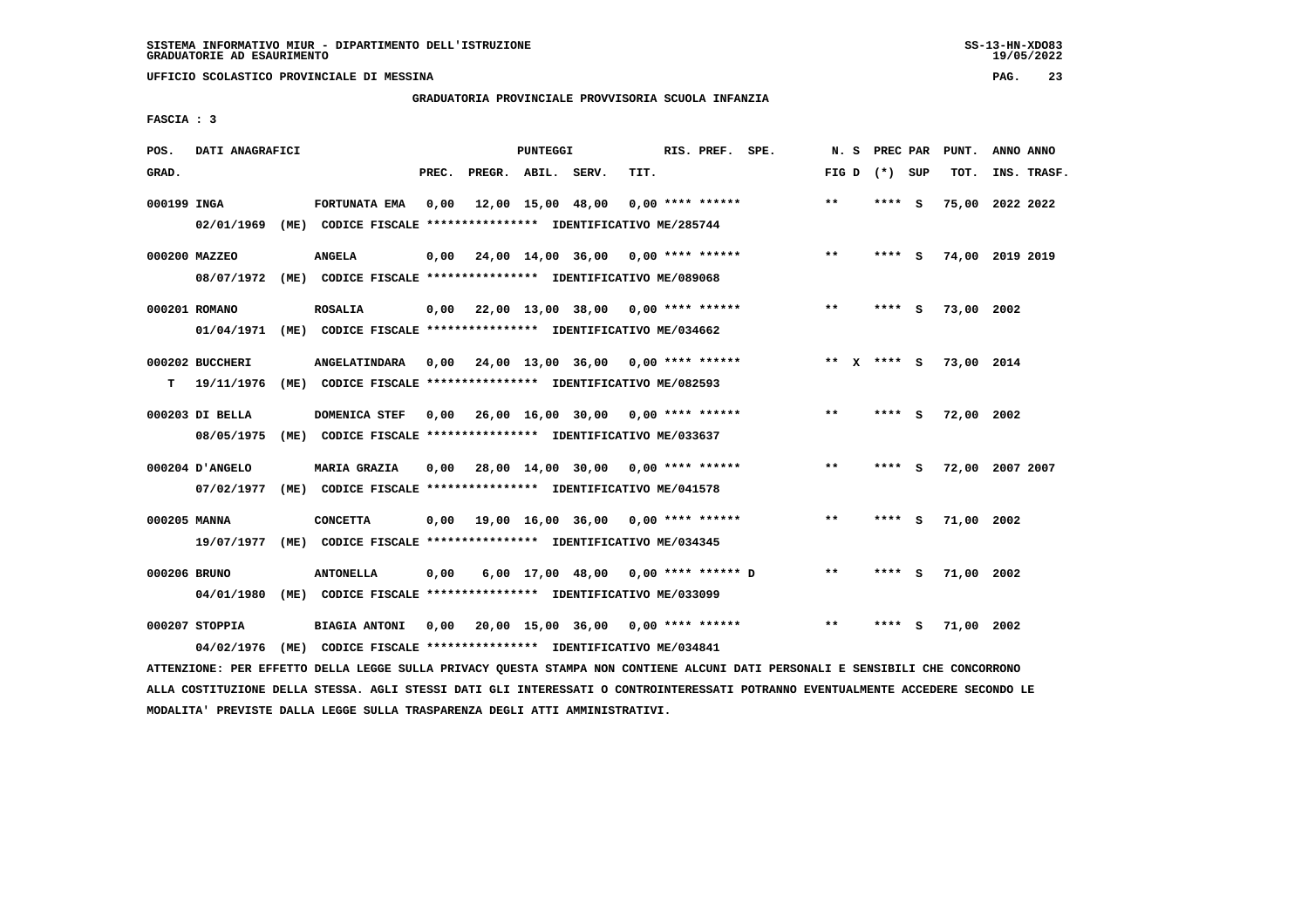**UFFICIO SCOLASTICO PROVINCIALE DI MESSINA PAG. 24**

### **GRADUATORIA PROVINCIALE PROVVISORIA SCUOLA INFANZIA**

 **FASCIA : 3**

| POS.        | DATI ANAGRAFICI    |      |                                                               |       |                    | <b>PUNTEGGI</b>   |                                                  |      | RIS. PREF. SPE.      | N.S   | PREC PAR |          | PUNT.           | ANNO ANNO |             |
|-------------|--------------------|------|---------------------------------------------------------------|-------|--------------------|-------------------|--------------------------------------------------|------|----------------------|-------|----------|----------|-----------------|-----------|-------------|
| GRAD.       |                    |      |                                                               | PREC. | PREGR. ABIL. SERV. |                   |                                                  | TIT. |                      | FIG D | (*) SUP  |          | TOT.            |           | INS. TRASF. |
|             | 000208 SETTINERI   |      | <b>GIUSEPPA</b>                                               | 0,00  |                    | 21,00 16,00 34,00 |                                                  |      | $0.00$ **** ****** D | $***$ | $***$ S  |          | 71,00           | 2003 2003 |             |
|             | 16/07/1970         | (ME) | CODICE FISCALE **************** IDENTIFICATIVO ME/036086      |       |                    |                   |                                                  |      |                      |       |          |          |                 |           |             |
|             | 000209 BENTIVEGNA  |      | <b>GIOVANNA</b>                                               | 0,00  |                    |                   | 18,00 15,00 38,00 0,00 **** ******               |      |                      | $* *$ | ****     | <b>S</b> | 71,00 2007 2007 |           |             |
|             | 22/12/1977         | (EE) | CODICE FISCALE **************** IDENTIFICATIVO ME/040918      |       |                    |                   |                                                  |      |                      |       |          |          |                 |           |             |
|             | 000210 DE PASQUALE |      | <b>FRANCESCA</b>                                              | 0,00  |                    |                   | 16,00 16,00 36,00 3,00 **** ******               |      |                      | $***$ | **** S   |          | 71,00 2007      |           |             |
|             | 11/01/1976         |      | (ME) CODICE FISCALE **************** IDENTIFICATIVO ME/033628 |       |                    |                   |                                                  |      |                      |       |          |          |                 |           |             |
|             | 000211 PIRAINO     |      | <b>GIUSEPPINA</b>                                             | 0,00  |                    |                   | $22,00$ 16,00 32,00 0,00 **** ******             |      |                      | $* *$ |          | s        | 70,00           | 2004 2004 |             |
|             | 15/08/1978         |      | (ME) CODICE FISCALE **************** IDENTIFICATIVO ME/037218 |       |                    |                   |                                                  |      |                      |       |          |          |                 |           |             |
|             | 000212 D'AMICO     |      | <b>GIUSEPPA</b>                                               |       |                    |                   | $0.00$ 19.00 15.00 36.00 0.00 **** ******        |      |                      | $* *$ | ****     | - S      | 70,00 2011 2011 |           |             |
|             | 14/01/1976         |      | (ME) CODICE FISCALE **************** IDENTIFICATIVO ME/076020 |       |                    |                   |                                                  |      |                      |       |          |          |                 |           |             |
| 000213 LUCA |                    |      | MARIACONCETTA                                                 |       |                    |                   | $0,00$ 27,00 13,00 30,00 0,00 **** ******        |      |                      | $* *$ | ****     | <b>S</b> | 70,00 2014      |           |             |
| т           | 03/08/1981         |      | (ME) CODICE FISCALE **************** IDENTIFICATIVO ME/082364 |       |                    |                   |                                                  |      |                      |       |          |          |                 |           |             |
|             | 000214 FIORELLO    |      | <b>DOMENICA</b>                                               | 0,00  |                    |                   | 18,00 12,00 40,00 0,00 **** ******               |      |                      | $* *$ | ****     | - S      | 70,00 2022      |           |             |
|             | 14/05/1972         | (ME) | CODICE FISCALE **************** IDENTIFICATIVO ME/032569      |       |                    |                   |                                                  |      |                      |       |          |          |                 |           |             |
|             |                    |      |                                                               |       |                    |                   |                                                  |      |                      |       |          |          |                 |           |             |
|             | 000215 GIUFFRIDA   |      | MARIA                                                         | 0.00  |                    |                   | $34,00$ 13,00 22,00 0,00 **** ******             |      |                      | $***$ | ****     | - 5      | 69,00 2002      |           |             |
|             | 10/07/1960         | (ME) | CODICE FISCALE **************** IDENTIFICATIVO ME/033171      |       |                    |                   |                                                  |      |                      |       |          |          |                 |           |             |
|             | 000216 RAINERI     |      | LETTERIA                                                      | 0.00  |                    |                   | $18,00$ $15,00$ $36,00$ $0,00$ $***$ **** ****** |      |                      | $* *$ |          | s        | 69,00 2019      |           |             |
|             | 03/10/1966         | (ME) | CODICE FISCALE **************** IDENTIFICATIVO ME/034169      |       |                    |                   |                                                  |      |                      |       |          |          |                 |           |             |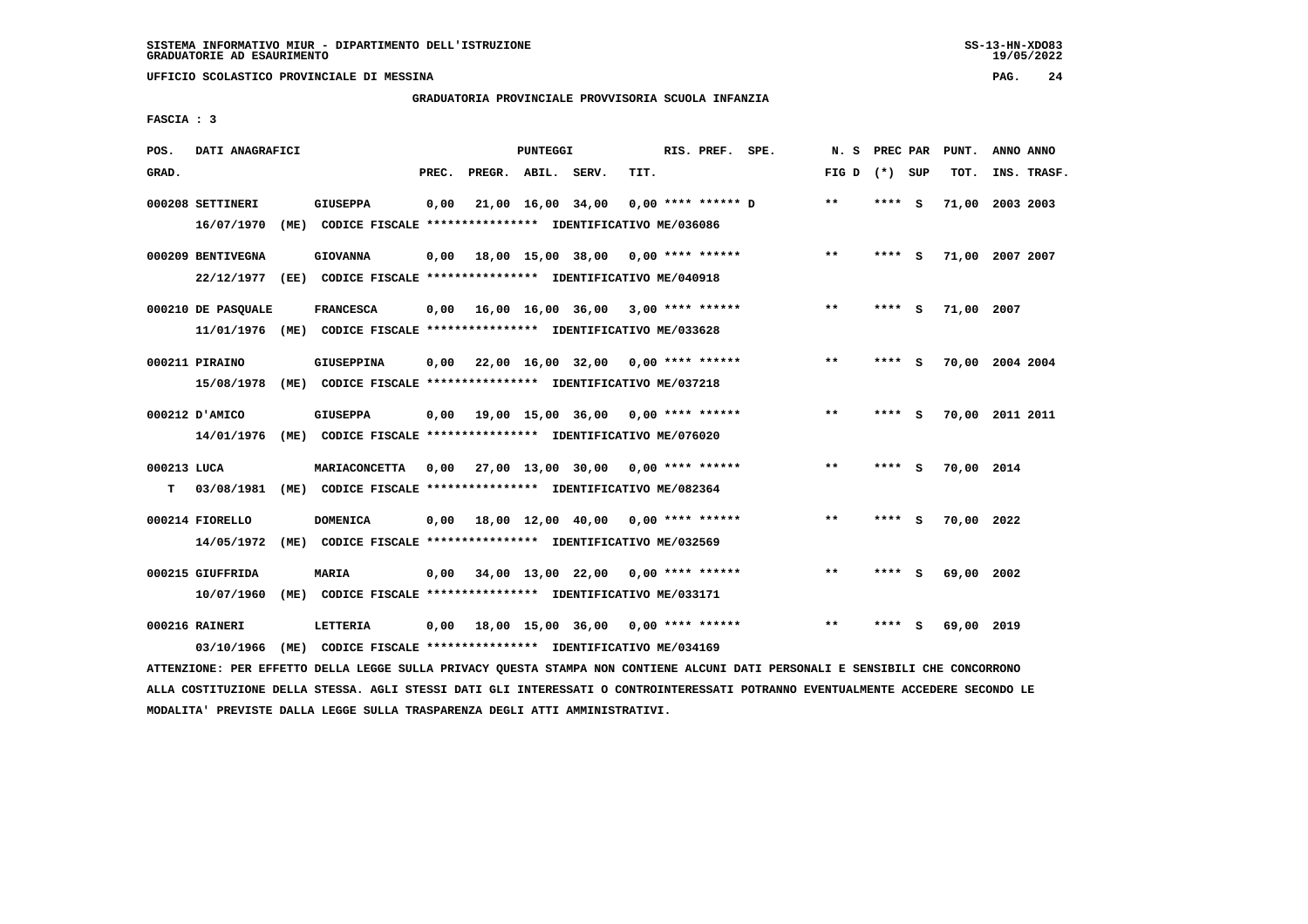**UFFICIO SCOLASTICO PROVINCIALE DI MESSINA PAG. 25**

### **GRADUATORIA PROVINCIALE PROVVISORIA SCUOLA INFANZIA**

 **FASCIA : 3**

| POS.        | DATI ANAGRAFICI     |      |                                                                          |       |                    | PUNTEGGI          |                                             |      | RIS. PREF. SPE.    | N.S             | PREC PAR |     | PUNT.      | ANNO ANNO       |
|-------------|---------------------|------|--------------------------------------------------------------------------|-------|--------------------|-------------------|---------------------------------------------|------|--------------------|-----------------|----------|-----|------------|-----------------|
| GRAD.       |                     |      |                                                                          | PREC. | PREGR. ABIL. SERV. |                   |                                             | TIT. |                    | FIG D $(*)$ SUP |          |     | TOT.       | INS. TRASF.     |
|             | 000217 PERDICHIZZI  |      | <b>DOMENICA</b>                                                          | 0,00  |                    | 18,00 17,00 30,00 |                                             |      | $3,00$ **** ****** | $***$           | **** S   |     | 68,00      | 2002            |
|             | 28/04/1977          | (ME) | CODICE FISCALE **************** IDENTIFICATIVO ME/033934                 |       |                    |                   |                                             |      |                    |                 |          |     |            |                 |
|             | 000218 RECUPERO     |      | DOMENICA MARI                                                            | 0.00  |                    |                   | 29,00 15,00 24,00 0,00 **** ******          |      |                    | $* *$           | **** S   |     | 68,00 2002 |                 |
|             | 28/12/1969          |      | (ME) CODICE FISCALE **************** IDENTIFICATIVO ME/034226            |       |                    |                   |                                             |      |                    |                 |          |     |            |                 |
|             | 000219 CORICA       |      | <b>IVANA</b>                                                             | 0,00  |                    |                   | 18,00 18,00 32,00 0,00 **** ******          |      |                    | $**$            | **** S   |     | 68,00 2014 |                 |
| т           | 12/02/1982          |      | (ME) CODICE FISCALE **************** IDENTIFICATIVO ME/080123            |       |                    |                   |                                             |      |                    |                 |          |     |            |                 |
|             | 000220 EMANUELE     |      | <b>ROSALIA</b>                                                           |       |                    |                   | $0.00$ 20.00 15.00 30.00 3.00 **** ****** D |      |                    | $* *$           | **** S   |     |            | 68,00 2019 2007 |
|             |                     |      | 09/12/1974 (ME) CODICE FISCALE *************** IDENTIFICATIVO ME/041366  |       |                    |                   |                                             |      |                    |                 |          |     |            |                 |
|             | 000221 IMBESI       |      | <b>MARIA ITALIA</b>                                                      |       |                    |                   | $0,00$ 15,00 16,00 26,00 9,00 **** ******   |      |                    | $***$           | $***$ S  |     |            | 66,00 2014 2014 |
|             |                     |      | 11/03/1978 (ME) CODICE FISCALE *************** IDENTIFICATIVO ME/078643  |       |                    |                   |                                             |      |                    |                 |          |     |            |                 |
|             | 000222 DESTRO       |      | <b>MARIASTEFANIA</b>                                                     | 0,00  |                    |                   | 51,00 15,00 0,00 0,00 **** ******           |      |                    | $***$           | **** S   |     | 66,00 2014 |                 |
| т           |                     |      | 29/07/1983 (ME) CODICE FISCALE **************** IDENTIFICATIVO ME/078770 |       |                    |                   |                                             |      |                    |                 |          |     |            |                 |
|             | 000223 LUPICA CAPRA |      | ADRIANA                                                                  | 0,00  |                    |                   | $34,00$ 16,00 16,00 0,00 **** ******        |      |                    | $**$            | ****     | - 5 |            | 66,00 2019 2005 |
|             |                     |      | 06/02/1975 (CT) CODICE FISCALE *************** IDENTIFICATIVO ME/039229  |       |                    |                   |                                             |      |                    |                 |          |     |            |                 |
|             | 000224 SCIBILIA     |      | <b>MARIA TINDARA</b>                                                     |       |                    |                   | 0,00 21,00 16,00 28,00 0,00 **** ******     |      |                    | $* *$           | ****     | - S | 65,00 2002 |                 |
|             |                     |      | 03/09/1972 (ME) CODICE FISCALE *************** IDENTIFICATIVO ME/034645  |       |                    |                   |                                             |      |                    |                 |          |     |            |                 |
| 000225 ZENA |                     |      | CRISTINA                                                                 |       |                    |                   | 0,00 39,00 14,00 12,00                      |      | $0.00$ **** ****** | $***$           | ****     |     | 65,00 2014 |                 |
| т           | 01/06/1980          |      | (ME) CODICE FISCALE **************** IDENTIFICATIVO ME/082361            |       |                    |                   |                                             |      |                    |                 |          |     |            |                 |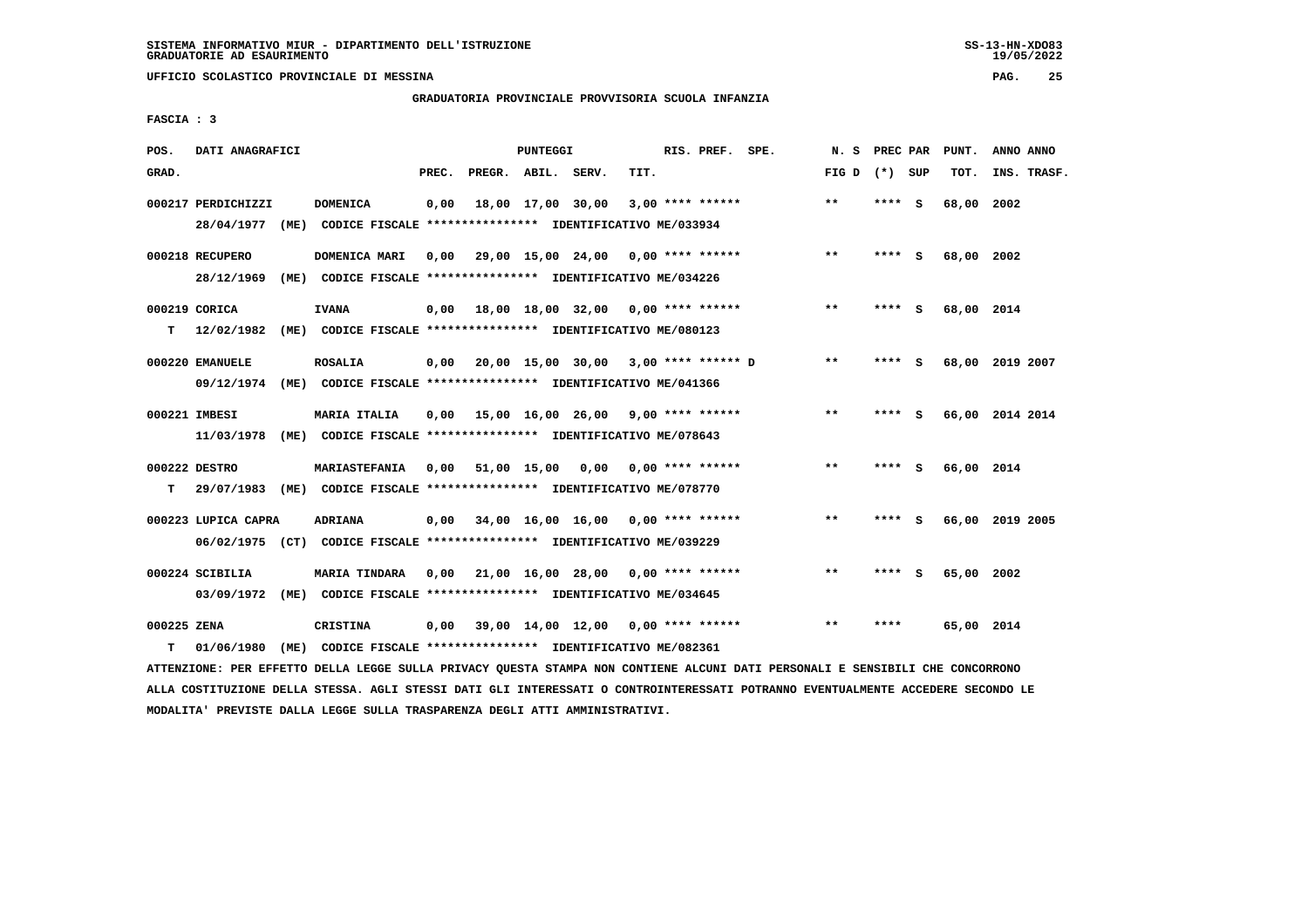**UFFICIO SCOLASTICO PROVINCIALE DI MESSINA PAG. 26**

### **GRADUATORIA PROVINCIALE PROVVISORIA SCUOLA INFANZIA**

 **FASCIA : 3**

| POS.        | DATI ANAGRAFICI   |                                                                                                                               |       |                    | PUNTEGGI |                                            |      | RIS. PREF. SPE. | N.S             | PREC PAR | PUNT.           | ANNO ANNO |             |
|-------------|-------------------|-------------------------------------------------------------------------------------------------------------------------------|-------|--------------------|----------|--------------------------------------------|------|-----------------|-----------------|----------|-----------------|-----------|-------------|
| GRAD.       |                   |                                                                                                                               | PREC. | PREGR. ABIL. SERV. |          |                                            | TIT. |                 | FIG D $(*)$ SUP |          | TOT.            |           | INS. TRASF. |
|             | 000226 SACCHI     | <b>ROSA MARIA</b>                                                                                                             | 0,00  |                    |          | $24,00$ $14,00$ $27,00$ $0,00$ **** ****** |      |                 | $***$           | **** S   | 65,00 2019 2019 |           |             |
|             | 22/07/1976        |                                                                                                                               |       |                    |          |                                            |      |                 |                 |          |                 |           |             |
|             | 000227 MAROTTA    | <b>ROSALIA</b>                                                                                                                | 0,00  |                    |          | 24,00 13,00 24,00 3,00 **** ******         |      |                 | $* *$           | **** S   | 64,00 2014      |           |             |
| т           | 16/08/1965        | (ME) CODICE FISCALE **************** IDENTIFICATIVO ME/082365                                                                 |       |                    |          |                                            |      |                 |                 |          |                 |           |             |
|             | 000228 LA MUSA    | <b>GENOVEFFA</b>                                                                                                              | 0,00  |                    |          | 13,00 15,00 36,00 0,00 **** ******         |      |                 | $**$            | **** S   | 64,00 2019 2019 |           |             |
|             |                   | 18/11/1979 (ME) CODICE FISCALE *************** IDENTIFICATIVO ME/089050                                                       |       |                    |          |                                            |      |                 |                 |          |                 |           |             |
|             | 000229 CRISAFULLI | MARIA                                                                                                                         |       |                    |          | 0,00 11,00 16,00 36,00 0,00 **** ****** D  |      |                 | $***$           | **** S   | 63,00 2007 2007 |           |             |
|             | 05/01/1975        | (ME) CODICE FISCALE **************** IDENTIFICATIVO ME/041887                                                                 |       |                    |          |                                            |      |                 |                 |          |                 |           |             |
|             | 000230 SIRACUSA   | LETIZIA                                                                                                                       |       |                    |          | $0,00$ 34,00 17,00 12,00 0,00 **** ******  |      |                 | $***$           | **** S   | 63,00 2007 2007 |           |             |
|             | 11/07/1977        | (ME) CODICE FISCALE **************** IDENTIFICATIVO ME/041296                                                                 |       |                    |          |                                            |      |                 |                 |          |                 |           |             |
| 000231 CELI |                   | DOMENICA TIND                                                                                                                 |       |                    |          | $0.00$ 24.00 15.00 24.00 0.00 **** ******  |      |                 | $**$            | **** $S$ | 63,00 2007      |           |             |
|             |                   | 06/01/1972 (ME) CODICE FISCALE *************** IDENTIFICATIVO ME/039355                                                       |       |                    |          |                                            |      |                 |                 |          |                 |           |             |
|             | 000232 BONACCORSO | <b>ALESSANDRA</b>                                                                                                             |       |                    |          | 0,00 29,00 11,00 23,00 0,00 **** ****** D  |      |                 | **              | **** S   | 63,00 2014      |           |             |
| т           | 06/01/1979        | (ME) CODICE FISCALE **************** IDENTIFICATIVO ME/082664                                                                 |       |                    |          |                                            |      |                 |                 |          |                 |           |             |
| 000233 LEO  |                   | <b>MARIA</b>                                                                                                                  | 0,00  |                    |          | 20,00 12,00 30,00 0,00 **** ******         |      |                 | $***$           | **** S   | 62,00 2007 2007 |           |             |
|             |                   | 10/06/1964 (ME) CODICE FISCALE **************** IDENTIFICATIVO ME/041188                                                      |       |                    |          |                                            |      |                 |                 |          |                 |           |             |
|             | 000234 PANTO'     | <b>LAVINIA</b>                                                                                                                |       |                    |          | 0,00 15,00 16,00 31,00 0,00 **** ******    |      |                 | $***$           | **** S   | 62,00 2019 2007 |           |             |
|             | 24/08/1979        | (ME) CODICE FISCALE **************** IDENTIFICATIVO ME/040834                                                                 |       |                    |          |                                            |      |                 |                 |          |                 |           |             |
|             |                   | ATTENZIONE: PER EFFETTO DELLA LEGGE SULLA PRIVACY QUESTA STAMPA NON CONTIENE ALCUNI DATI PERSONALI E SENSIBILI CHE CONCORRONO |       |                    |          |                                            |      |                 |                 |          |                 |           |             |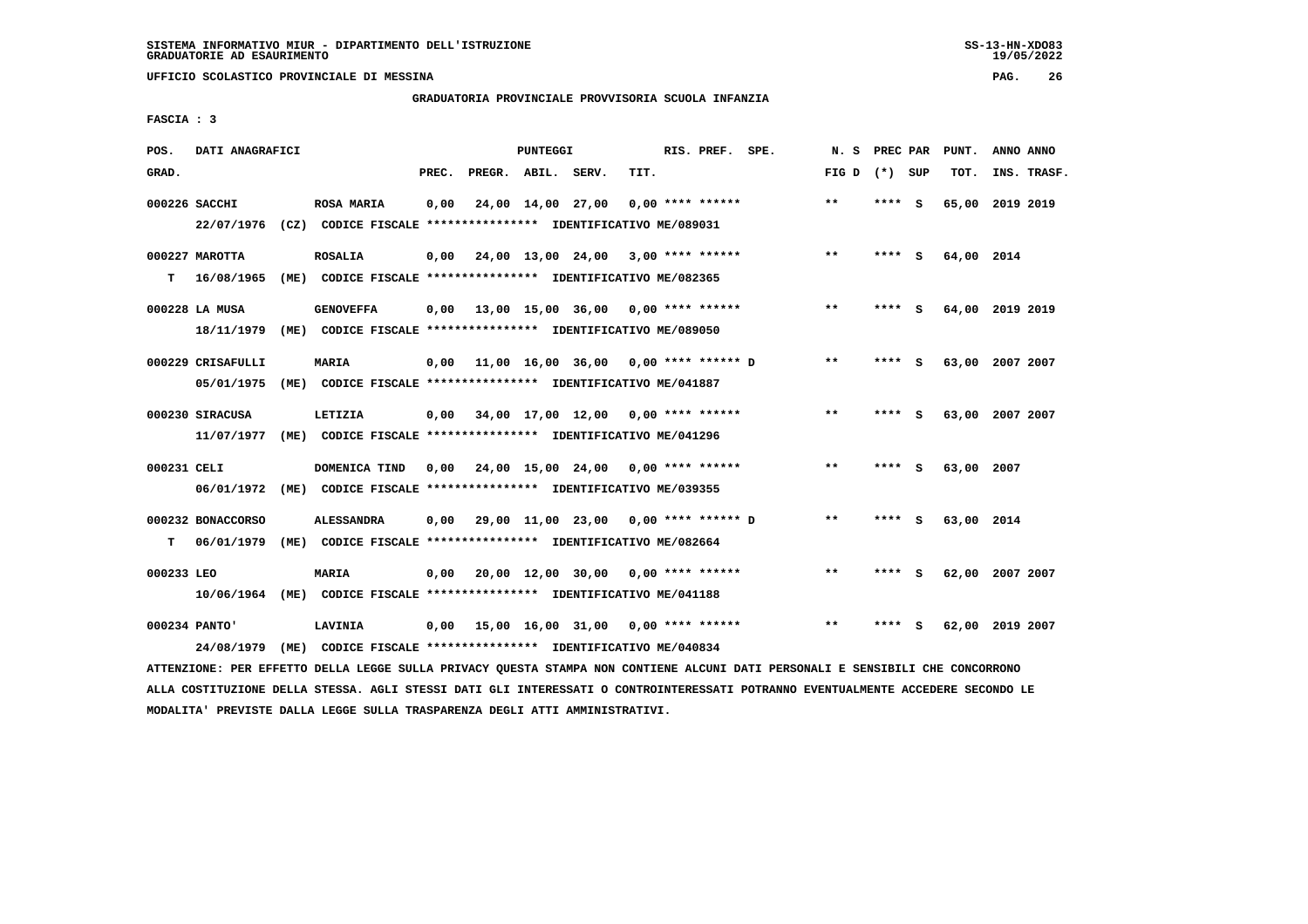**UFFICIO SCOLASTICO PROVINCIALE DI MESSINA PAG. 27**

#### **GRADUATORIA PROVINCIALE PROVVISORIA SCUOLA INFANZIA**

 **FASCIA : 3**

| POS.         | DATI ANAGRAFICI   |                                                                                                                               |       |                    | PUNTEGGI |                                           |      | RIS. PREF. SPE.           | N. S            | PREC PAR | PUNT.           | ANNO ANNO |             |
|--------------|-------------------|-------------------------------------------------------------------------------------------------------------------------------|-------|--------------------|----------|-------------------------------------------|------|---------------------------|-----------------|----------|-----------------|-----------|-------------|
| GRAD.        |                   |                                                                                                                               | PREC. | PREGR. ABIL. SERV. |          |                                           | TIT. |                           | FIG D $(*)$ SUP |          | TOT.            |           | INS. TRASF. |
|              | 000235 MICALIZZI  | <b>CARMELA</b>                                                                                                                | 0,00  |                    |          | 15,00 15,00 32,00                         |      | $0,00$ **** ******        | $***$           | **** S   | 62,00 2019 2019 |           |             |
|              | 26/01/1975        | (ME) CODICE FISCALE **************** IDENTIFICATIVO ME/089078                                                                 |       |                    |          |                                           |      |                           |                 |          |                 |           |             |
|              | 000236 FALCONIERI | <b>GIOVANNA TERE</b>                                                                                                          | 0,00  | 43,00              |          | $0,00$ 18,00 0,00 **** ******             |      |                           | $***$           | **** S   | 61,00 2019 2019 |           |             |
|              | 03/10/1973        | (ME) CODICE FISCALE **************** IDENTIFICATIVO ME/089005                                                                 |       |                    |          |                                           |      |                           |                 |          |                 |           |             |
| 000237 CILLA |                   | GIUSY ANTONIA                                                                                                                 |       |                    |          | 0,00 24,00 16,00 21,00 0,00 **** ****** D |      |                           | $* *$           | **** S   | 61,00 2022 2007 |           |             |
|              |                   | 14/03/1979 (ME) CODICE FISCALE *************** IDENTIFICATIVO ME/041851                                                       |       |                    |          |                                           |      |                           |                 |          |                 |           |             |
| 000238 RASA' |                   | <b>ANGELA</b>                                                                                                                 |       |                    |          | 0,00 21,00 13,00 26,00 0,00 **** ****** D |      |                           | $* *$           | **** S   | 60,00 2014      |           |             |
|              | 29/09/1975        | (ME) CODICE FISCALE **************** IDENTIFICATIVO ME/037137                                                                 |       |                    |          |                                           |      |                           |                 |          |                 |           |             |
|              | 000239 BIANCUCCI  | LUANA                                                                                                                         |       | 0,00 60,00 0,00    |          |                                           |      | $0,00$ $0,00$ **** ****** | ** x **** S     |          | 60,00 2014      |           |             |
| T.           | 08/04/1976        | (ME) CODICE FISCALE **************** IDENTIFICATIVO ME/081430                                                                 |       |                    |          |                                           |      |                           |                 |          |                 |           |             |
|              | 000240 DI NUNZIO  | <b>LAURA</b>                                                                                                                  | 0.00  |                    |          | 10,00 14,00 36,00 0,00 **** ******        |      |                           | $* *$           | **** S   | 60,00 2014      |           |             |
| т            | 16/07/1977        | (ME) CODICE FISCALE **************** IDENTIFICATIVO ME/082646                                                                 |       |                    |          |                                           |      |                           |                 |          |                 |           |             |
|              | 000241 CARTERI    | <b>PAOLA</b>                                                                                                                  |       |                    |          | $0,00$ 30,00 17,00 12,00 1,00 **** ****** |      |                           | $***$           | **** S   | 60,00 2022 2022 |           |             |
|              |                   | 26/05/1978 (RC) CODICE FISCALE *************** IDENTIFICATIVO ME/285685                                                       |       |                    |          |                                           |      |                           |                 |          |                 |           |             |
| 000242 FOTI  |                   | <b>CARMELA</b>                                                                                                                |       |                    |          | 0,00 17,00 14,00 28,00 0,00 **** ****** F |      |                           | $* *$           | **** S   | 59,00 2005 2005 |           |             |
|              |                   | 07/10/1976 (ME) CODICE FISCALE *************** IDENTIFICATIVO ME/039423                                                       |       |                    |          |                                           |      |                           |                 |          |                 |           |             |
|              | 000243 LASPADA    | MARIA                                                                                                                         | 0,00  |                    |          | 9,00 11,00 36,00 3,00 **** ******         |      |                           | $* *$           | **** S   | 59,00 2014      |           |             |
|              | 12/02/1977        | (ME) CODICE FISCALE **************** IDENTIFICATIVO ME/082468                                                                 |       |                    |          |                                           |      |                           |                 |          |                 |           |             |
|              |                   | ATTENZIONE: PER EFFETTO DELLA LEGGE SULLA PRIVACY QUESTA STAMPA NON CONTIENE ALCUNI DATI PERSONALI E SENSIBILI CHE CONCORRONO |       |                    |          |                                           |      |                           |                 |          |                 |           |             |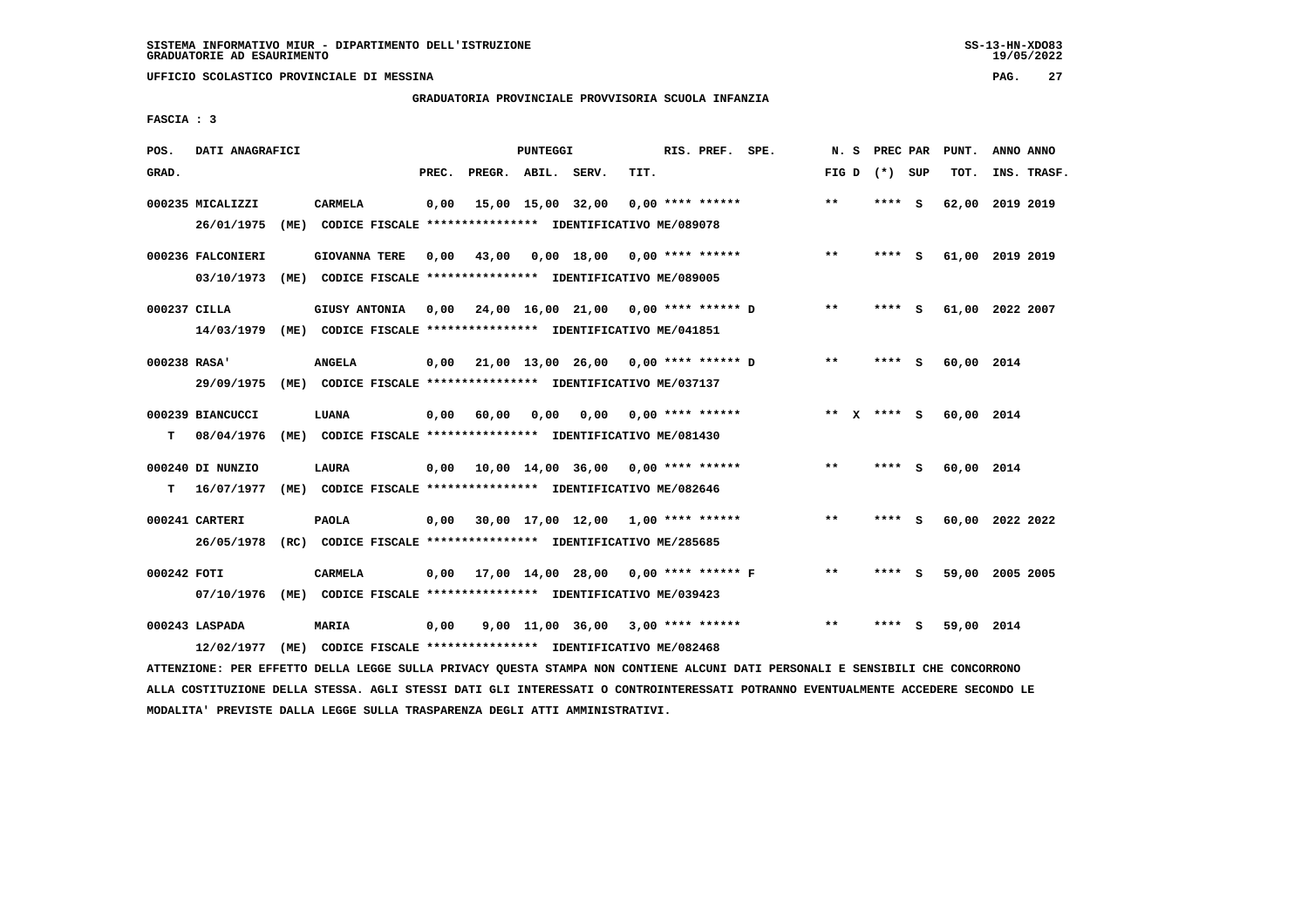**UFFICIO SCOLASTICO PROVINCIALE DI MESSINA PAG. 28**

### **GRADUATORIA PROVINCIALE PROVVISORIA SCUOLA INFANZIA**

 **FASCIA : 3**

| POS.         | DATI ANAGRAFICI                             |      |                                                                                           |       |                    | PUNTEGGI         |                                                  |      | RIS. PREF. SPE.    | N.S   | PREC PAR |     | PUNT.           | ANNO ANNO   |  |
|--------------|---------------------------------------------|------|-------------------------------------------------------------------------------------------|-------|--------------------|------------------|--------------------------------------------------|------|--------------------|-------|----------|-----|-----------------|-------------|--|
| GRAD.        |                                             |      |                                                                                           | PREC. | PREGR. ABIL. SERV. |                  |                                                  | TIT. |                    | FIG D | (*) SUP  |     | TOT.            | INS. TRASF. |  |
| T.           | 000244 CONDIPODERO<br>23/09/1980            |      | <b>NICOLETTA</b><br>(ME) CODICE FISCALE **************** IDENTIFICATIVO ME/285681         | 0,00  |                    | 9,00 11,00 36,00 |                                                  |      | $3,00$ **** ****** | $***$ | **** S   |     | 59,00 2022 2022 |             |  |
| 000245 CRIMI | 01/07/1978                                  |      | <b>MARIA</b><br>(PA) CODICE FISCALE **************** IDENTIFICATIVO ME/083134             | 0,00  |                    |                  | $0,00$ 13,00 43,00 3,00 **** ******              |      |                    | $***$ | **** S   |     | 59,00 2022      |             |  |
|              | 000246 MELITA<br>31/07/1963                 |      | <b>ANTONIETTA</b><br>(ME) CODICE FISCALE **************** IDENTIFICATIVO ME/023565        | 0,00  | 24,00              |                  | $6,00$ 28,00 0,00 **** ******                    |      |                    | $***$ | **** S   |     | 58,00 2000      |             |  |
| 000247 GITTO | 16/02/1968                                  |      | MARIA GIOVANN<br>(ME) CODICE FISCALE **************** IDENTIFICATIVO ME/076037            | 0,00  |                    |                  | 12,00 17,00 26,00 3,00 **** ******               |      |                    | $**$  | **** S   |     | 58,00 2011 2011 |             |  |
|              | 000248 PELUSO<br>05/06/1975                 | (ME) | CINZIA<br>CODICE FISCALE **************** IDENTIFICATIVO ME/285690                        | 0,00  |                    |                  | $10,00$ $16,00$ $32,00$ $0,00$ $***$ **** ****** |      |                    | $* *$ | ****     | - 5 | 58,00 2022 2022 |             |  |
|              | 000249 LO CONTI<br>10/02/1979               |      | <b>ISABELLA</b><br>(ME) CODICE FISCALE **************** IDENTIFICATIVO ME/285737          | 0.00  |                    |                  | 32,00 15,00 11,00 0,00 **** ******               |      |                    | $* *$ | **** S   |     | 58,00 2022 2022 |             |  |
|              | 000250 CAMBRIA ZURRO                        |      | <b>BARBARA</b><br>23/06/1975 (EE) CODICE FISCALE *************** IDENTIFICATIVO ME/033152 |       | 0,00 41,00 16,00   |                  | 0,00                                             |      | $0.00$ **** ****** | $* *$ | ****     | - S | 57,00           | 2002        |  |
|              | 000251 D'ARRIGO<br>30/06/1979               |      | MARIA<br>(ME) CODICE FISCALE **************** IDENTIFICATIVO ME/033374                    | 0,00  |                    | 42,00 15,00 0,00 |                                                  |      | $0.00$ **** ****** | $* *$ | ****     | - S | 57,00 2002      |             |  |
|              | 000252 FASCETTO SIVILLO MARIA<br>22/12/1980 | (ME) | CODICE FISCALE **************** IDENTIFICATIVO ME/039409                                  | 0,00  |                    |                  | 10,00 15,00 26,00 6,00 **** ******               |      |                    | $* *$ | ****     | - S | 57,00 2005 2005 |             |  |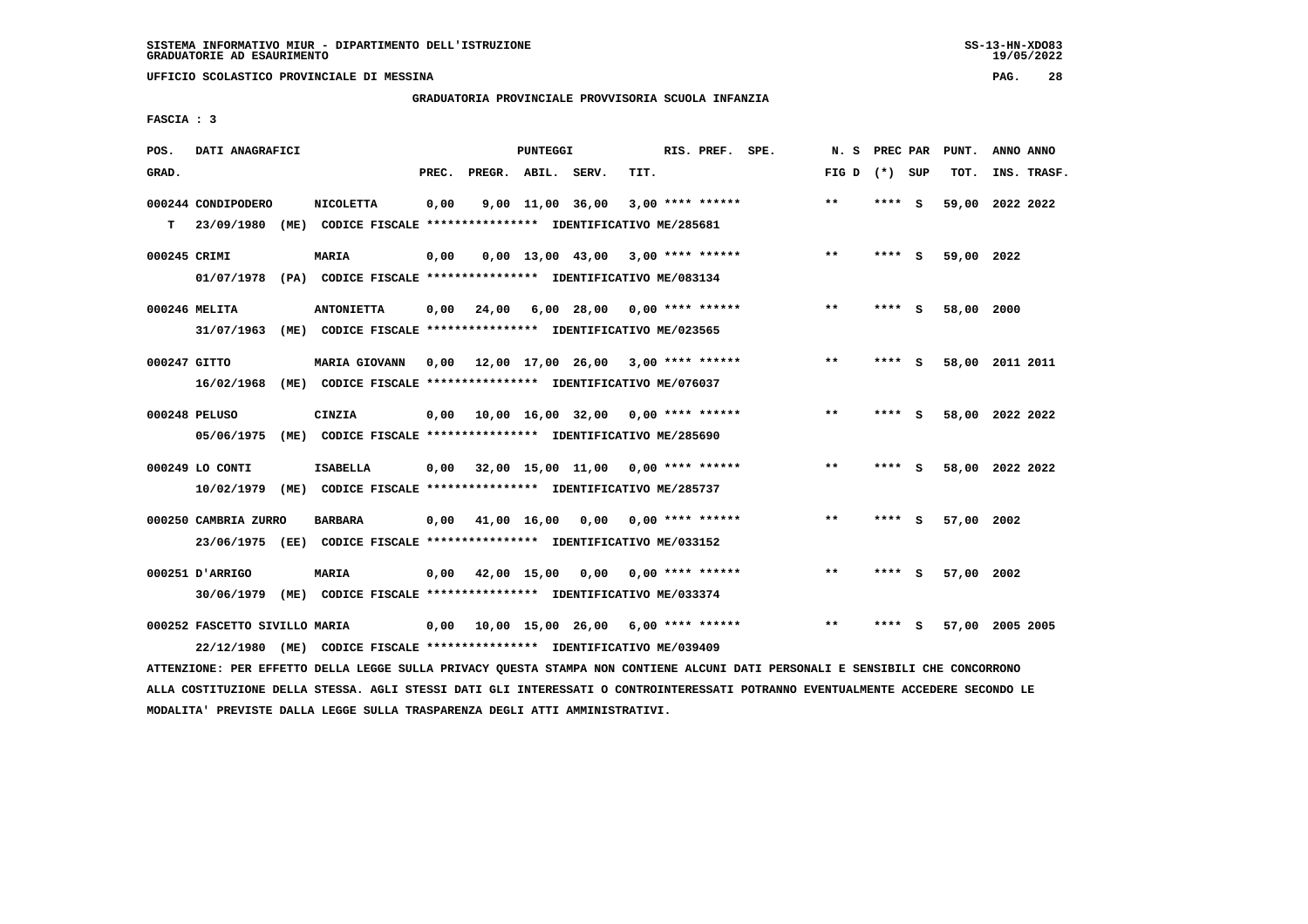**UFFICIO SCOLASTICO PROVINCIALE DI MESSINA PAG. 29**

### **GRADUATORIA PROVINCIALE PROVVISORIA SCUOLA INFANZIA**

 **FASCIA : 3**

| POS.         | DATI ANAGRAFICI        |                                                                         |       |                    | PUNTEGGI |                                           |      | RIS. PREF. SPE.    | N.S             | PREC PAR |          | PUNT.      | ANNO ANNO       |
|--------------|------------------------|-------------------------------------------------------------------------|-------|--------------------|----------|-------------------------------------------|------|--------------------|-----------------|----------|----------|------------|-----------------|
| GRAD.        |                        |                                                                         | PREC. | PREGR. ABIL. SERV. |          |                                           | TIT. |                    | FIG D $(*)$ SUP |          |          | TOT.       | INS. TRASF.     |
|              | 000253 RAIMONDO        | MARIA CONCETT                                                           | 0,00  |                    |          | $6,00 \quad 16,00 \quad 32,00$            |      | $3.00$ **** ****** | $**$            | **** S   |          | 57,00      | 2007            |
|              | 08/12/1973             | (ME) CODICE FISCALE **************** IDENTIFICATIVO ME/034168           |       |                    |          |                                           |      |                    |                 |          |          |            |                 |
|              | 000254 CALDERONE       | MARIADELE                                                               | 0,00  |                    |          | $7,00$ 14,00 36,00 0,00 **** ******       |      |                    | $***$           | **** S   |          |            | 57,00 2019 2007 |
|              | 07/02/1979             | (ME) CODICE FISCALE **************** IDENTIFICATIVO ME/041488           |       |                    |          |                                           |      |                    |                 |          |          |            |                 |
|              | 000255 FASOLO BENNARDO | SILVIA                                                                  | 0.00  |                    |          | 10,00 16,00 30,00 0,00 **** ******        |      |                    | $***$           | **** S   |          |            | 56,00 2019 2019 |
|              |                        | 23/07/1978 (ME) CODICE FISCALE *************** IDENTIFICATIVO ME/089014 |       |                    |          |                                           |      |                    |                 |          |          |            |                 |
|              | 000256 VALENTI         | <b>ISABELLA</b>                                                         | 0,00  |                    |          | $3,00$ 12,00 41,00 0,00 **** ******       |      |                    | $* *$           | ****     | - S      |            | 56,00 2022 2022 |
| т            | 10/07/1982             | (MN) CODICE FISCALE **************** IDENTIFICATIVO ME/285700           |       |                    |          |                                           |      |                    |                 |          |          |            |                 |
|              | 000257 MIRABITO        | <b>MARIA CATERIN</b>                                                    |       |                    |          | $0.00$ 18.00 15.00 22.00 0.00 **** ****** |      |                    | $***$           | **** S   |          |            | 55,00 2003 2003 |
|              | 17/09/1972             | (ME) CODICE FISCALE **************** IDENTIFICATIVO ME/035751           |       |                    |          |                                           |      |                    |                 |          |          |            |                 |
|              | 000258 MARINO          | <b>GAETANA ANTON</b>                                                    | 0,00  | 32,00 16,00        |          | 6,00                                      |      | $0.00$ **** ****** | $***$           | ****     | - 5      | 54,00 2002 |                 |
|              |                        | 15/06/1961 (ME) CODICE FISCALE *************** IDENTIFICATIVO ME/034541 |       |                    |          |                                           |      |                    |                 |          |          |            |                 |
| 000259 FABIO |                        | <b>ROSALIA</b>                                                          | 0,00  |                    |          | 12,00 16,00 26,00 0,00 **** ******        |      |                    | $***$           | ****     | <b>S</b> | 54,00 2003 |                 |
|              | 17/02/1975             | (ME) CODICE FISCALE **************** IDENTIFICATIVO ME/035724           |       |                    |          |                                           |      |                    |                 |          |          |            |                 |
|              | 000260 PIRAINO         | ANTONIA FRANC                                                           | 0,00  |                    |          | 12,00 15,00 24,00 3,00 **** ******        |      |                    | $**$            | ****     | - S      | 54,00 2014 |                 |
|              | 05/05/1967             | (ME) CODICE FISCALE **************** IDENTIFICATIVO ME/040898           |       |                    |          |                                           |      |                    |                 |          |          |            |                 |
|              | 000261 CURRO'          | <b>GABRIELLA</b>                                                        | 0,00  | 34,00              |          | $0,00$ 20,00 0,00 **** ******             |      |                    | $* *$           |          | s        | 54,00 2019 |                 |
|              | 30/06/1972             | (ME) CODICE FISCALE **************** IDENTIFICATIVO ME/076190           |       |                    |          |                                           |      |                    |                 |          |          |            |                 |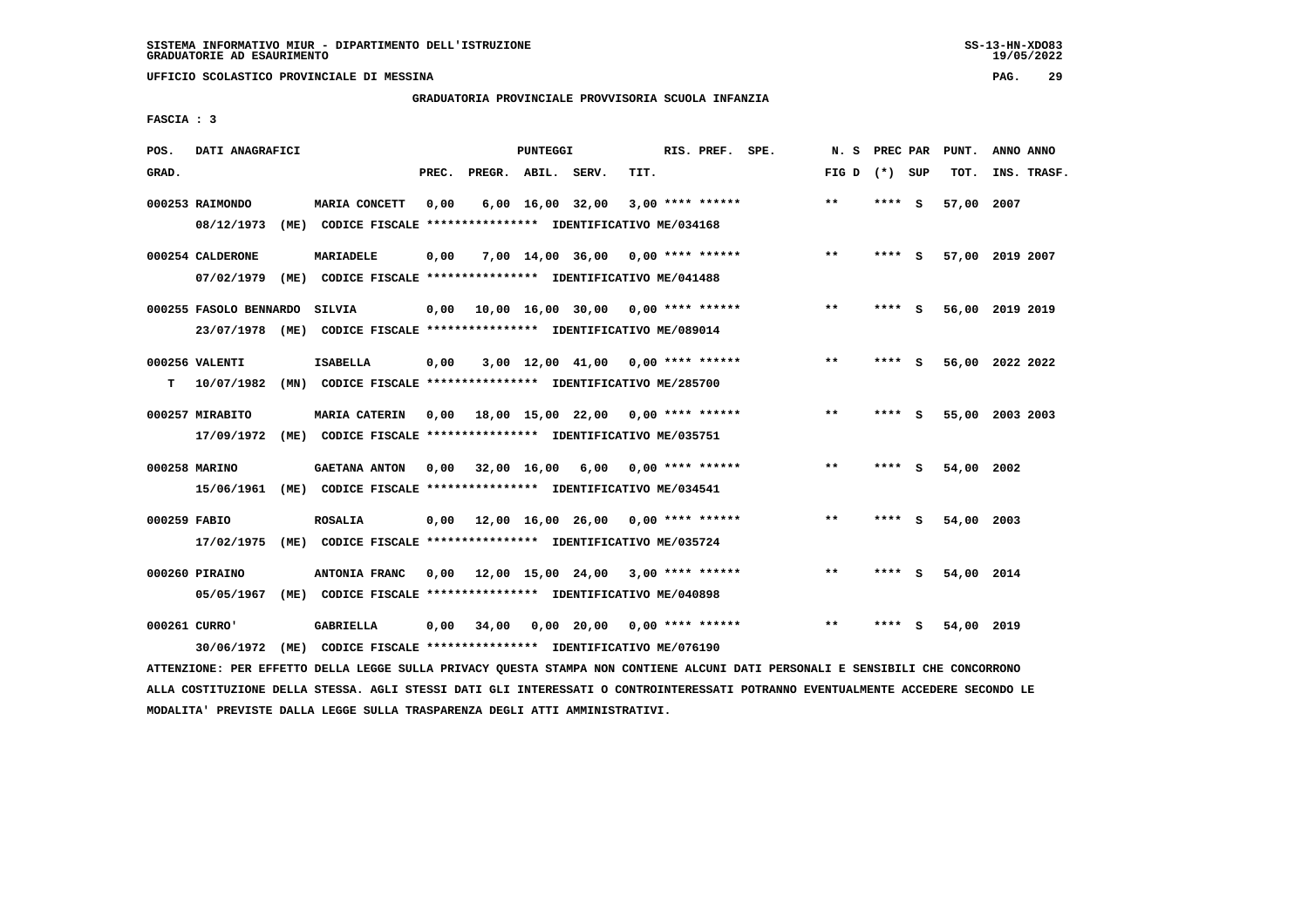**UFFICIO SCOLASTICO PROVINCIALE DI MESSINA PAG. 30**

### **GRADUATORIA PROVINCIALE PROVVISORIA SCUOLA INFANZIA**

 **FASCIA : 3**

| POS.         | DATI ANAGRAFICI  |                                                                                                                               |       |                    | PUNTEGGI |                                           |      | RIS. PREF. SPE.    | N. S            | <b>PREC PAR</b> |          | PUNT.           | ANNO ANNO |             |
|--------------|------------------|-------------------------------------------------------------------------------------------------------------------------------|-------|--------------------|----------|-------------------------------------------|------|--------------------|-----------------|-----------------|----------|-----------------|-----------|-------------|
| GRAD.        |                  |                                                                                                                               | PREC. | PREGR. ABIL. SERV. |          |                                           | TIT. |                    | FIG D $(*)$ SUP |                 |          | TOT.            |           | INS. TRASF. |
|              | 000262 LIOTTA    | <b>SILVANA</b>                                                                                                                | 0,00  |                    |          | $0,00$ 15,00 38,00                        |      | $0,00$ **** ****** | **              | $***$ S         |          | 53,00 2002      |           |             |
|              | 20/07/1967       | (ME) CODICE FISCALE **************** IDENTIFICATIVO ME/033505                                                                 |       |                    |          |                                           |      |                    |                 |                 |          |                 |           |             |
|              | 000263 BARBERA   | <b>MARIA GRAZIA</b>                                                                                                           | 0,00  |                    |          | $2,00$ 15,00 36,00 0,00 **** ******       |      |                    | $***$           | **** S          |          | 53,00 2019 2019 |           |             |
|              | 24/03/1970       | (ME) CODICE FISCALE **************** IDENTIFICATIVO ME/088967                                                                 |       |                    |          |                                           |      |                    |                 |                 |          |                 |           |             |
|              | $000264$ PAPALIA | <b>CARMEN</b>                                                                                                                 | 0.00  |                    |          | 37,00 16,00 0,00 0,00 **** ******         |      |                    | **              | **** S          |          | 53,00 2019      |           |             |
|              | 28/05/1979       | (ME) CODICE FISCALE **************** IDENTIFICATIVO ME/039080                                                                 |       |                    |          |                                           |      |                    |                 |                 |          |                 |           |             |
|              | 000265 CATALFAMO | MARIA LUCIA                                                                                                                   | 0,00  |                    |          | 17,00 0,00 36,00 0,00 **** ******         |      |                    | $\star\star$    | **** S          |          | 53,00 2022 2022 |           |             |
|              | 20/07/1979       | (ME) CODICE FISCALE **************** IDENTIFICATIVO ME/285722                                                                 |       |                    |          |                                           |      |                    |                 |                 |          |                 |           |             |
|              | 000266 MUSARRA   | <b>ANNUNZIATA</b>                                                                                                             | 0,00  |                    |          | 26,00 14,00 12,00 0,00 **** ******        |      |                    | $***$           | **** S          |          | 52,00 2019      |           |             |
|              | 22/04/1961       | (ME) CODICE FISCALE **************** IDENTIFICATIVO ME/000906                                                                 |       |                    |          |                                           |      |                    |                 |                 |          |                 |           |             |
|              | 000267 TRIOLO    | GIUSEPPINA                                                                                                                    | 0,00  |                    |          | $0,00$ 16,00 36,00 0,00 **** ******       |      |                    | $* *$           | **** S          |          | 52,00 2022 2022 |           |             |
|              |                  | 12/12/1974 (ME) CODICE FISCALE *************** IDENTIFICATIVO ME/285701                                                       |       |                    |          |                                           |      |                    |                 |                 |          |                 |           |             |
| 000268 FAZIO |                  | <b>GIANFRANCA</b>                                                                                                             |       |                    |          | $0.00$ 24.00 15.00 12.00 0.00 **** ****** |      |                    | $* *$           | ****            | <b>S</b> | 51,00 2002      |           |             |
|              | 04/04/1969       | (ME) CODICE FISCALE **************** IDENTIFICATIVO ME/032640                                                                 |       |                    |          |                                           |      |                    |                 |                 |          |                 |           |             |
|              | 000269 LAMACCHIA | MONICABARBARA                                                                                                                 | 0,00  |                    |          | 22,00 13,00 12,00 3,00 **** ******        |      |                    | $***$           | **** S          |          | 50,00 2014      |           |             |
| т            | 09/04/1975       | (ME) CODICE FISCALE **************** IDENTIFICATIVO ME/082453                                                                 |       |                    |          |                                           |      |                    |                 |                 |          |                 |           |             |
|              | 000270 GIUNTA    | <b>ANNALISA</b>                                                                                                               | 0,00  |                    |          | 9,00 17,00 24,00 0,00 **** ****** D       |      |                    | $* *$           | ****            | - S      | 50,00 2019 2019 |           |             |
|              | 11/09/1977       | (ME) CODICE FISCALE **************** IDENTIFICATIVO ME/089026                                                                 |       |                    |          |                                           |      |                    |                 |                 |          |                 |           |             |
|              |                  | ATTENZIONE: PER EFFETTO DELLA LEGGE SULLA PRIVACY QUESTA STAMPA NON CONTIENE ALCUNI DATI PERSONALI E SENSIBILI CHE CONCORRONO |       |                    |          |                                           |      |                    |                 |                 |          |                 |           |             |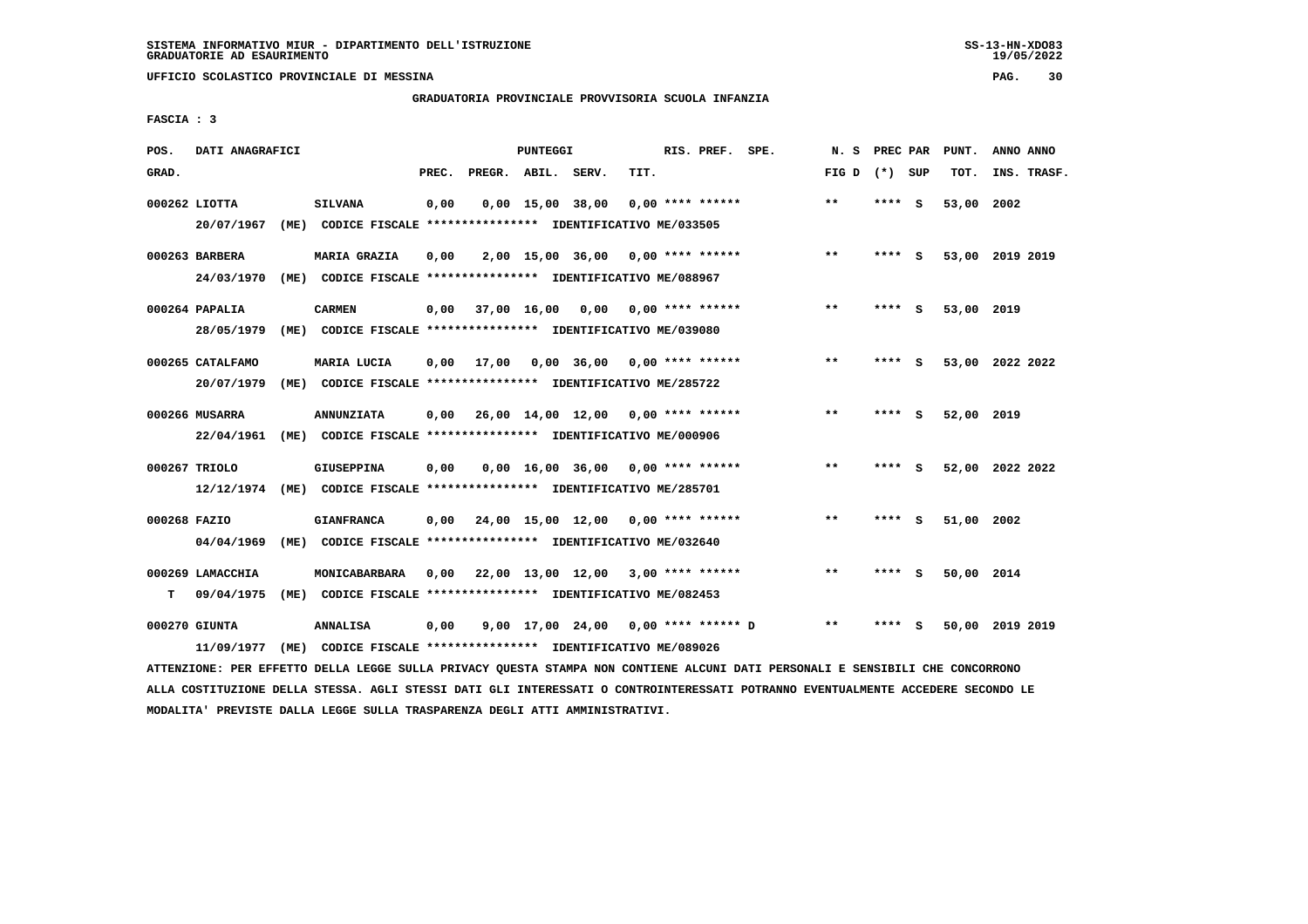**UFFICIO SCOLASTICO PROVINCIALE DI MESSINA PAG. 31**

### **GRADUATORIA PROVINCIALE PROVVISORIA SCUOLA INFANZIA**

 **FASCIA : 3**

| POS.         | DATI ANAGRAFICI    |                                                                         |       |                    | PUNTEGGI |                                           |      | RIS. PREF. SPE.    | N. S  | <b>PREC PAR</b> |   | PUNT.      | ANNO ANNO       |  |
|--------------|--------------------|-------------------------------------------------------------------------|-------|--------------------|----------|-------------------------------------------|------|--------------------|-------|-----------------|---|------------|-----------------|--|
| GRAD.        |                    |                                                                         | PREC. | PREGR. ABIL. SERV. |          |                                           | TIT. |                    |       | FIG D $(*)$ SUP |   | TOT.       | INS. TRASF.     |  |
|              | 000271 ANDALORO    | <b>GABRIELLA</b>                                                        | 0,00  |                    |          | $6,00$ 15,00 28,00                        |      | $0.00$ **** ****** |       | ** x **** S     |   | 49,00      | 2007            |  |
|              | 25/01/1976         | (ME) CODICE FISCALE **************** IDENTIFICATIVO ME/032678           |       |                    |          |                                           |      |                    |       |                 |   |            |                 |  |
|              | 000272 LO PRESTI   | <b>MARIA PIA</b>                                                        | 0,00  | 27,00 14,00 8,00   |          |                                           |      | 0,00 **** ******   |       | ** x **** S     |   | 49,00 2007 |                 |  |
|              | 12/05/1968         | (ME) CODICE FISCALE **************** IDENTIFICATIVO ME/023535           |       |                    |          |                                           |      |                    |       |                 |   |            |                 |  |
|              | 000273 BONSIGNORE  | NUNZIELLA                                                               | 0,00  |                    |          | $6,00$ 15,00 28,00 0,00 **** ******       |      |                    | ** X  | **** S          |   |            | 49,00 2019 2019 |  |
|              | 17/05/1974         | (ME) CODICE FISCALE **************** IDENTIFICATIVO ME/088976           |       |                    |          |                                           |      |                    |       |                 |   |            |                 |  |
|              | 000274 PIPARO      | <b>SERAFINA</b>                                                         | 0,00  |                    |          | 12,00 14,00 22,00 0,00 **** ******        |      |                    | $* *$ | **** S          |   | 48,00      | 2000            |  |
|              |                    | 23/03/1961 (ME) CODICE FISCALE *************** IDENTIFICATIVO ME/022651 |       |                    |          |                                           |      |                    |       |                 |   |            |                 |  |
|              | 000275 SCARPIGNATO | MARIA                                                                   |       |                    |          | $0.00$ 17.00 17.00 14.00 0.00 **** ****** |      |                    |       | ** x **** S     |   | 48,00      | 2002            |  |
|              |                    | 25/11/1963 (ME) CODICE FISCALE *************** IDENTIFICATIVO ME/034559 |       |                    |          |                                           |      |                    |       |                 |   |            |                 |  |
|              | 000276 GIGLIO      | <b>CONCETTA</b>                                                         | 0,00  |                    |          | $4,00$ 14,00 30,00 0,00 **** ******       |      |                    | $* *$ | **** S          |   | 48,00 2002 |                 |  |
|              |                    | 18/11/1967 (ME) CODICE FISCALE *************** IDENTIFICATIVO ME/032908 |       |                    |          |                                           |      |                    |       |                 |   |            |                 |  |
| 000277 LEMBO |                    | <b>ROSARIA</b>                                                          | 0,00  |                    |          | 32,00 16,00 0,00 0,00 **** ******         |      |                    | $* *$ | **** S          |   |            | 48,00 2007 2007 |  |
|              | 15/03/1972         | (ME) CODICE FISCALE **************** IDENTIFICATIVO ME/041183           |       |                    |          |                                           |      |                    |       |                 |   |            |                 |  |
| 000278 VERDE |                    | <b>MARIA</b>                                                            | 0,00  |                    |          | $3,00$ 15,00 30,00 0,00 **** ******       |      |                    | $**$  | **** S          |   | 48,00 2014 |                 |  |
| т            | 26/11/1982         | (ME) CODICE FISCALE **************** IDENTIFICATIVO ME/082360           |       |                    |          |                                           |      |                    |       |                 |   |            |                 |  |
|              | 000279 LUPICA      | <b>ANGELA</b>                                                           | 0,00  |                    |          | 12,00 17,00 19,00                         |      | $0.00$ **** ****** | $**$  | ****            | s | 48,00      | 2019 2019       |  |
|              |                    | 15/11/1974 (ME) CODICE FISCALE *************** IDENTIFICATIVO ME/089110 |       |                    |          |                                           |      |                    |       |                 |   |            |                 |  |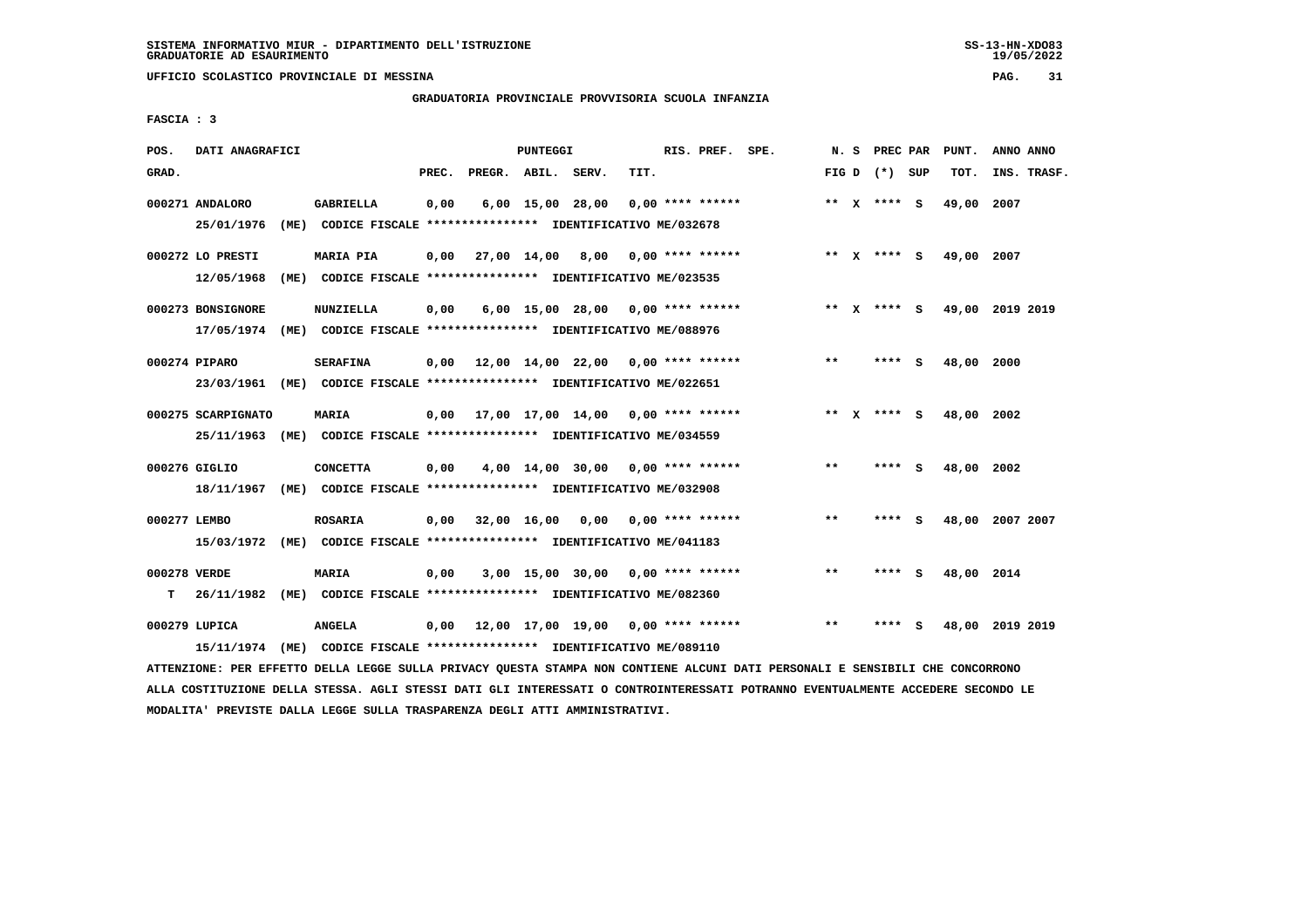**UFFICIO SCOLASTICO PROVINCIALE DI MESSINA PAG. 32**

### **GRADUATORIA PROVINCIALE PROVVISORIA SCUOLA INFANZIA**

 **FASCIA : 3**

| POS.         | DATI ANAGRAFICI              |                                                                                               | <b>PUNTEGGI</b>                |                                            | RIS. PREF. SPE.                     | N.S   | PREC PAR    | PUNT.      | ANNO ANNO       |
|--------------|------------------------------|-----------------------------------------------------------------------------------------------|--------------------------------|--------------------------------------------|-------------------------------------|-------|-------------|------------|-----------------|
| GRAD.        |                              | PREC.                                                                                         | PREGR. ABIL. SERV.             | TIT.                                       |                                     | FIG D | (*) SUP     | TOT.       | INS. TRASF.     |
|              | 000280 BARBERA               | 0,00<br>LETIZIA<br>01/01/1961 (ME) CODICE FISCALE *************** IDENTIFICATIVO ME/032849    | $0,00 \quad 14,00 \quad 34,00$ |                                            | $0.00$ **** ******                  | $**$  | **** S      | 48,00      | 2019            |
| т            | 000281 DE PREDICATORE        | MARIA<br>0,00<br>12/10/1981 (ME) CODICE FISCALE *************** IDENTIFICATIVO ME/081131      |                                | $9.00$ 17.00 18.00 3.00 **** ******        |                                     | $***$ | **** S      | 47,00 2014 |                 |
|              | 000282 MAGGIO<br>23/05/1980  | <b>GIUSEPPA</b><br>0,00<br>(ME) CODICE FISCALE **************** IDENTIFICATIVO ME/089061      |                                | $13,00$ $16,00$ $18,00$ $0,00$ **** ****** |                                     | **    | - S<br>**** |            | 47,00 2019 2019 |
|              | 000283 PERDICHIZZI           | GIUSEPPINA<br>0,00<br>28/04/1977 (ME) CODICE FISCALE *************** IDENTIFICATIVO ME/033877 |                                | $3,00$ 16,00 28,00 0,00 **** ******        |                                     | **    | ****<br>- S | 47,00 2019 |                 |
| 000284 RIZZO | 06/04/1966                   | ISABELLA MARI<br>0.00<br>(ME) CODICE FISCALE **************** IDENTIFICATIVO ME/034633        | 31,00 15,00                    | 0,00                                       | $0.00$ **** ****** F                | **    | ****        |            | 46,00 2002 2002 |
|              | 000285 MANGANO<br>14/08/1978 | MARIA<br>0.00<br>(ME) CODICE FISCALE **************** IDENTIFICATIVO ME/089066                |                                | 16,00 16,00 14,00 0,00 **** ******         |                                     | $***$ | **** S      |            | 46,00 2019 2019 |
|              | 000286 SAGGIO<br>03/11/1982  | <b>TINDARA</b><br>0.00<br>(ME) CODICE FISCALE **************** IDENTIFICATIVO ME/040840       | 28,00 18,00                    | 0,00                                       | $0.00$ **** ******                  | $* *$ | ****        | 46,00 2019 |                 |
| 000287 PINO  | 28/04/1967                   | LUIGIA<br>0,00<br>(ME) CODICE FISCALE **************** IDENTIFICATIVO ME/285733               |                                |                                            | $9,00$ 15,00 22,00 0,00 **** ****** | $**$  | ****<br>- S |            | 46,00 2022 2022 |
|              | 000288 CAPIZZI<br>01/06/1977 | FORTUNATA CAT<br>0.00<br>(CT) CODICE FISCALE **************** IDENTIFICATIVO ME/285683        | 24,00 16,00                    | 6,00                                       | $0.00$ **** ******                  | $**$  | ****<br>- s |            | 46,00 2022 2022 |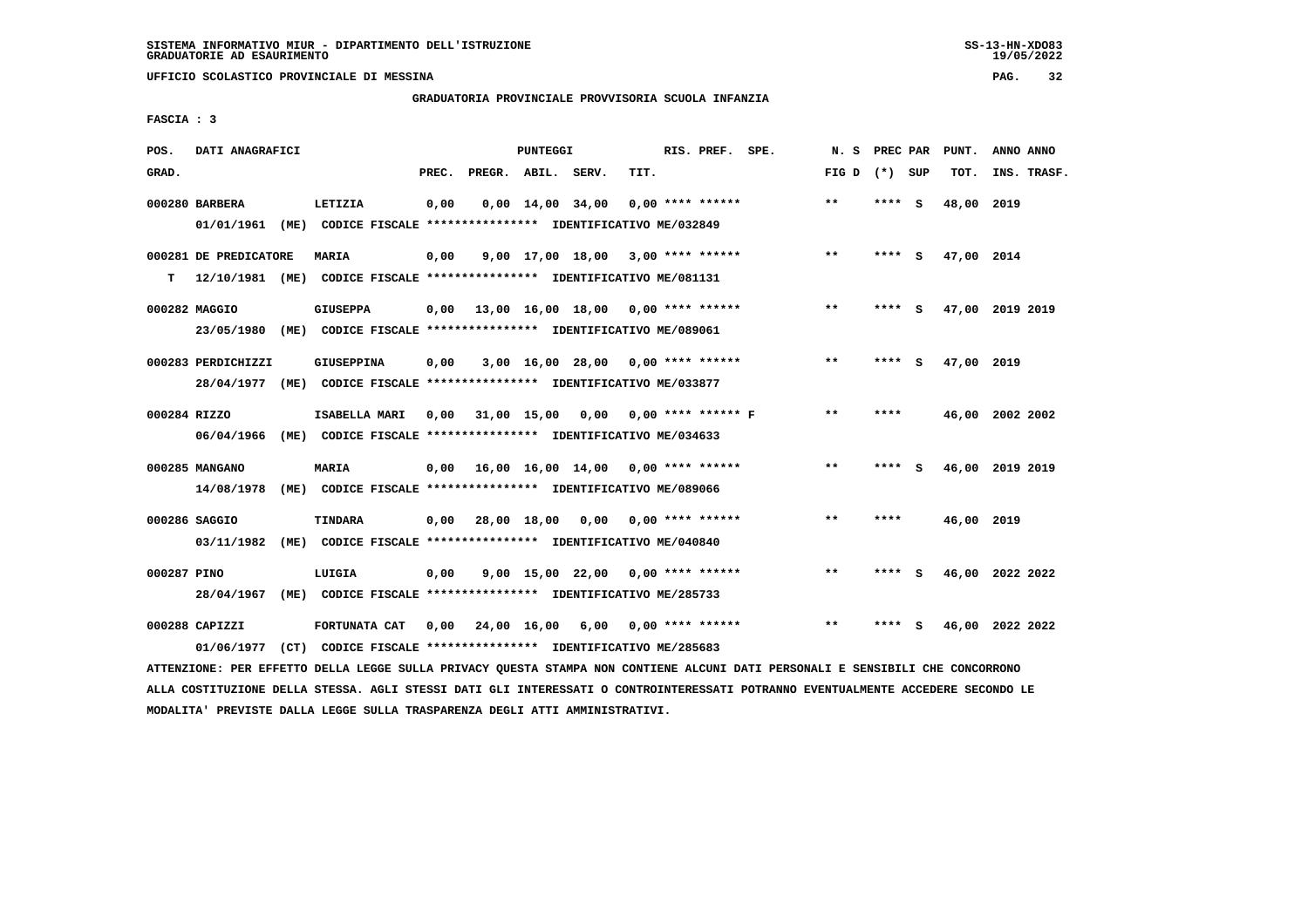**UFFICIO SCOLASTICO PROVINCIALE DI MESSINA PAG. 33**

### **GRADUATORIA PROVINCIALE PROVVISORIA SCUOLA INFANZIA**

 **FASCIA : 3**

| POS.  | DATI ANAGRAFICI    |                                                                                                                               |       | PUNTEGGI |                                      |      | RIS. PREF. SPE.    | N. S  | PREC PAR        | PUNT.                       | ANNO ANNO |             |
|-------|--------------------|-------------------------------------------------------------------------------------------------------------------------------|-------|----------|--------------------------------------|------|--------------------|-------|-----------------|-----------------------------|-----------|-------------|
| GRAD. |                    |                                                                                                                               | PREC. |          | PREGR. ABIL. SERV.                   | TIT. |                    |       | FIG D $(*)$ SUP | TOT.                        |           | INS. TRASF. |
|       | 000289 POLIZZI     | <b>RITA</b>                                                                                                                   | 0,00  |          | $0,00$ 15,00 30,00                   |      | $0,00$ **** ****** | **    | **** S          | 45,00 2019 2007             |           |             |
|       | 11/05/1972         | (EN) CODICE FISCALE **************** IDENTIFICATIVO ME/041118                                                                 |       |          |                                      |      |                    |       |                 |                             |           |             |
|       | 000290 CARUSO      | <b>FRANCA</b>                                                                                                                 | 0,00  |          | 20,00 13,00 12,00 0,00 **** ****** F |      |                    |       |                 | ** X **** S 45,00 2019 2019 |           |             |
|       | 11/01/1970         | (ME) CODICE FISCALE **************** IDENTIFICATIVO ME/088985                                                                 |       |          |                                      |      |                    |       |                 |                             |           |             |
|       | 000291 SCHEPIS     | VINCENZA                                                                                                                      | 0,00  |          | $0,00$ 15,00 30,00 0,00 **** ******  |      |                    | $***$ | **** S          | 45,00 2019 2019             |           |             |
|       | 24/12/1963         | (ME) CODICE FISCALE **************** IDENTIFICATIVO ME/089011                                                                 |       |          |                                      |      |                    |       |                 |                             |           |             |
|       | 000292 FERRARA     | TIZIANA                                                                                                                       | 0,00  |          | $3,00$ 16,00 26,00 0,00 **** ******  |      |                    | $**$  | **** S          | 45,00 2019                  |           |             |
|       | 18/11/1971         | (ME) CODICE FISCALE **************** IDENTIFICATIVO ME/032535                                                                 |       |          |                                      |      |                    |       |                 |                             |           |             |
|       | 000293 ROSSITTO    | LAURA                                                                                                                         | 0,00  |          | $0,00$ 10,00 32,00 3,00 **** ******  |      |                    | $***$ | **** S          | 45,00 2019                  |           |             |
|       | 13/01/1980         | (ME) CODICE FISCALE **************** IDENTIFICATIVO ME/072997                                                                 |       |          |                                      |      |                    |       |                 |                             |           |             |
|       | 000294 DI BELLA    | <b>MERI</b>                                                                                                                   | 0,00  |          | $0.00$ 15.00 30.00 0.00 **** ******  |      |                    | **    | **** S          | 45,00 2019                  |           |             |
|       | 18/02/1979         | (ME) CODICE FISCALE **************** IDENTIFICATIVO ME/039404                                                                 |       |          |                                      |      |                    |       |                 |                             |           |             |
|       | 000295 ZANGLA      | <b>GIUSEPPA</b>                                                                                                               | 0,00  |          | $3,00$ 14,00 28,00 0,00 **** ******  |      |                    | $* *$ | **** S          | 45,00 2022 2022             |           |             |
|       |                    | 20/03/1971 (ME) CODICE FISCALE *************** IDENTIFICATIVO ME/285674                                                       |       |          |                                      |      |                    |       |                 |                             |           |             |
|       | 000296 RUFFINO     | <b>ANNA</b>                                                                                                                   | 0,00  |          | $4,00$ 14,00 26,00 0,00 **** ******  |      |                    | $***$ | **** S          | 44,00 2019                  |           |             |
|       | 23/08/1958         | (ME) CODICE FISCALE **************** IDENTIFICATIVO ME/022429                                                                 |       |          |                                      |      |                    |       |                 |                             |           |             |
|       | 000297 DE PASOUALE | <b>EMANUELA</b>                                                                                                               | 0,00  |          | $0,00$ 15,00 29,00 0,00 **** ******  |      |                    | $***$ | **** S          | 44,00 2022 2022             |           |             |
|       | 02/08/1978         | (ME) CODICE FISCALE **************** IDENTIFICATIVO ME/285687                                                                 |       |          |                                      |      |                    |       |                 |                             |           |             |
|       |                    | ATTENZIONE: PER EFFETTO DELLA LEGGE SULLA PRIVACY QUESTA STAMPA NON CONTIENE ALCUNI DATI PERSONALI E SENSIBILI CHE CONCORRONO |       |          |                                      |      |                    |       |                 |                             |           |             |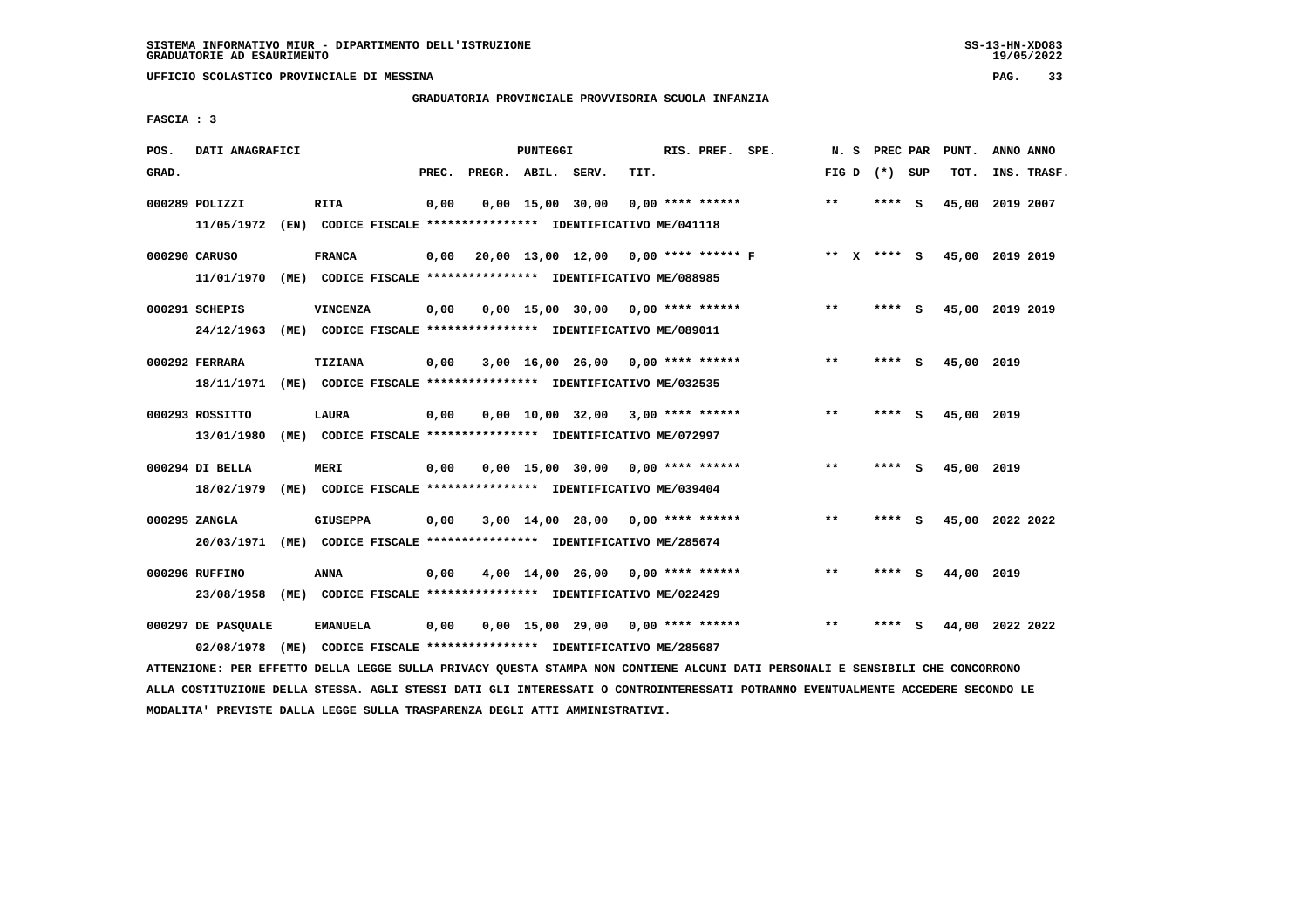**UFFICIO SCOLASTICO PROVINCIALE DI MESSINA PAG. 34**

### **GRADUATORIA PROVINCIALE PROVVISORIA SCUOLA INFANZIA**

 **FASCIA : 3**

| POS.         | DATI ANAGRAFICI                 |      |                                                                                             |       |                    | <b>PUNTEGGI</b> |                                            |      | RIS. PREF. SPE.    | N.S   |             | PREC PAR | PUNT.      | ANNO ANNO       |
|--------------|---------------------------------|------|---------------------------------------------------------------------------------------------|-------|--------------------|-----------------|--------------------------------------------|------|--------------------|-------|-------------|----------|------------|-----------------|
| GRAD.        |                                 |      |                                                                                             | PREC. | PREGR. ABIL. SERV. |                 |                                            | TIT. |                    | FIG D |             | (*) SUP  | TOT.       | INS. TRASF.     |
|              | 000298 GIUNTA<br>25/11/1978     |      | <b>ROSA</b><br>(ME) CODICE FISCALE **************** IDENTIFICATIVO ME/033186                | 0,00  |                    |                 | 1,00 15,00 21,00                           |      | 6,00 **** ****** D | $***$ | ****        | <b>S</b> | 43,00      | 2002            |
| 000299 COSTA | 23/03/1966                      | (ME) | VITTORIA<br>CODICE FISCALE **************** IDENTIFICATIVO ME/041877                        | 0,00  |                    |                 | $0.00$ 15.00 28.00 0.00 **** ******        |      |                    | $* *$ | **** S      |          |            | 43,00 2007 2007 |
|              | 000300 CORICA                   |      | <b>FRANCESCA</b><br>27/04/1974 (ME) CODICE FISCALE *************** IDENTIFICATIVO ME/076005 | 0,00  |                    |                 | $3,00$ 16,00 24,00 0,00 **** ******        |      |                    | $**$  | **** S      |          |            | 43,00 2011 2011 |
| т            | 000301 GRANATA<br>08/11/1983    |      | <b>MYRIAM</b><br>(ME) CODICE FISCALE **************** IDENTIFICATIVO ME/082482              | 0,00  |                    |                 | $12,00$ $13,00$ $18,00$ $0,00$ **** ****** |      |                    | $* *$ | ****        | - S      | 43,00 2014 |                 |
|              | 000302 TRIFILO'<br>30/01/1973   |      | <b>ROSA</b><br>(ME) CODICE FISCALE **************** IDENTIFICATIVO ME/089123                | 0,00  |                    |                 | $4,00$ 15,00 24,00 0,00 **** ******        |      |                    | $* *$ | ****        | - S      |            | 43,00 2019 2019 |
| 000303 AMMO  | 20/12/1979                      |      | ANNA<br>(ME) CODICE FISCALE **************** IDENTIFICATIVO ME/035602                       | 0,00  |                    |                 | $0,00$ 15,00 28,00 0,00 **** ******        |      |                    | $* *$ | ****        | - S      | 43,00 2019 |                 |
|              | 000304 ATTANASIO<br>12/08/1977  |      | MARCELLA<br>(ME) CODICE FISCALE **************** IDENTIFICATIVO ME/032920                   | 0,00  |                    |                 | $3,00$ 15,00 25,00 0,00 **** ******        |      |                    |       | ** x **** S |          | 43,00 2019 |                 |
|              | 000305 LO SCHIAVO<br>19/12/1979 | (ME) | <b>MANUELA</b><br>CODICE FISCALE **************** IDENTIFICATIVO ME/076195                  | 0,00  |                    |                 | $2,00$ 15,00 26,00 0,00 **** ******        |      |                    | $***$ | ****        | - S      | 43,00 2019 |                 |
|              | 000306 CANNULI<br>12/04/1964    | (ME) | <b>FLAVIA</b><br>CODICE FISCALE **************** IDENTIFICATIVO ME/032976                   | 0,00  |                    |                 | $2,00$ 15,00 26,00 0,00 **** ******        |      |                    | $***$ | ****        | - S      | 43,00 2019 |                 |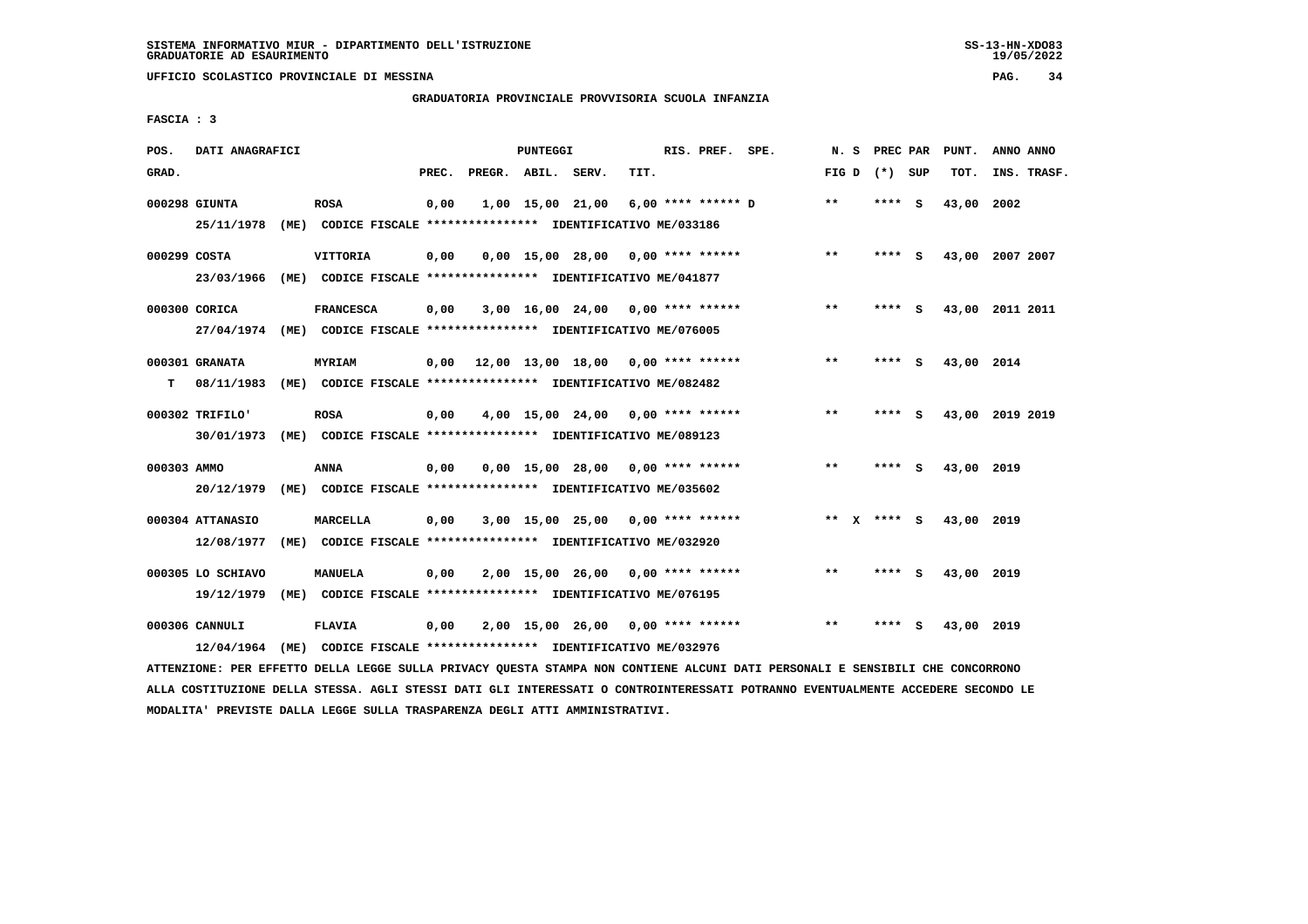**UFFICIO SCOLASTICO PROVINCIALE DI MESSINA PAG. 35**

### **GRADUATORIA PROVINCIALE PROVVISORIA SCUOLA INFANZIA**

 **FASCIA : 3**

| POS.         | DATI ANAGRAFICI     |      |                                                                               |       |                    | <b>PUNTEGGI</b> |                                                        |      | RIS. PREF. SPE.    | N.S         | PREC PAR |          | PUNT.      | ANNO ANNO       |
|--------------|---------------------|------|-------------------------------------------------------------------------------|-------|--------------------|-----------------|--------------------------------------------------------|------|--------------------|-------------|----------|----------|------------|-----------------|
| GRAD.        |                     |      |                                                                               | PREC. | PREGR. ABIL. SERV. |                 |                                                        | TIT. |                    | FIG D       | (*) SUP  |          | TOT.       | INS. TRASF.     |
| 000307 NIOSI | 21/05/1971          |      | MARIA CINZIA<br>(ME) CODICE FISCALE **************** IDENTIFICATIVO ME/034630 | 0,00  |                    |                 | 9,00 16,00 17,00                                       |      | $0.00$ **** ****** | **          | ****     | <b>S</b> | 42,00      | 2002 2002       |
|              |                     |      |                                                                               |       |                    |                 |                                                        |      |                    |             |          |          |            |                 |
|              | 000308 GAMBINO      |      | TIZIANA                                                                       | 0,00  |                    |                 | $0.00$ 16.00 26.00 0.00 **** ******                    |      |                    | $* *$       | **** S   |          | 42,00 2019 |                 |
|              | 30/11/1977          | (ME) | CODICE FISCALE **************** IDENTIFICATIVO ME/035726                      |       |                    |                 |                                                        |      |                    |             |          |          |            |                 |
|              | 000309 FERRARA      |      | MARIA LUCIA                                                                   | 0,00  |                    |                 | $3,00$ 16,00 20,00 3,00 **** ******                    |      |                    | ** x **** s |          |          |            | 42,00 2022 2022 |
|              | 13/12/1981          |      | (ME) CODICE FISCALE **************** IDENTIFICATIVO ME/285716                 |       |                    |                 |                                                        |      |                    |             |          |          |            |                 |
|              | 000310 MANCUSO      |      | <b>MARIA</b>                                                                  | 0,00  |                    |                 | $5,00$ 16,00 21,00 0,00 **** ******                    |      |                    | $* *$       | ****     | - S      |            | 42,00 2022 2022 |
|              | 09/07/1970          |      | (ME) CODICE FISCALE **************** IDENTIFICATIVO ME/285729                 |       |                    |                 |                                                        |      |                    |             |          |          |            |                 |
|              |                     |      |                                                                               |       |                    |                 |                                                        |      |                    |             |          |          |            |                 |
|              | 000311 PARAFIORITI  |      | MARIA FRANCA                                                                  | 0.00  |                    |                 | $6,00$ 15,00 20,00 0,00 **** ******                    |      |                    | $* *$       | ****     | - S      | 41,00 2000 |                 |
|              |                     |      | 04/10/1961 (ME) CODICE FISCALE *************** IDENTIFICATIVO ME/022858       |       |                    |                 |                                                        |      |                    |             |          |          |            |                 |
|              | 000312 CALA' LESINA |      | ROSARIA MARIA                                                                 |       |                    |                 | $0,00$ $26,00$ $15,00$ $0,00$ $0,00$ $***$ **** ****** |      |                    | $* *$       | ****     | - 5      | 41,00 2002 |                 |
|              |                     |      | 02/04/1978 (CT) CODICE FISCALE *************** IDENTIFICATIVO ME/033010       |       |                    |                 |                                                        |      |                    |             |          |          |            |                 |
| 000313 CONTI |                     |      | <b>IRENE</b>                                                                  | 0,00  |                    |                 | $2,00$ 15,00 24,00 0,00 **** ******                    |      |                    | $***$       | ****     | - 5      | 41,00 2007 |                 |
|              | 21/10/1972          |      | (ME) CODICE FISCALE **************** IDENTIFICATIVO ME/034050                 |       |                    |                 |                                                        |      |                    |             |          |          |            |                 |
|              |                     |      |                                                                               |       |                    |                 |                                                        |      |                    |             |          |          |            |                 |
|              | 000314 SORRENTI     |      | <b>SIMONA</b>                                                                 | 0,00  |                    |                 | $6,00$ 14,00 18,00 3,00 **** ******                    |      |                    | $***$       | ****     | - S      | 41,00 2014 |                 |
| т            | 22/01/1983          | (ME) | CODICE FISCALE **************** IDENTIFICATIVO ME/079061                      |       |                    |                 |                                                        |      |                    |             |          |          |            |                 |
| 000315 BRUNO |                     |      | <b>ROBERTA</b>                                                                | 0,00  |                    |                 | $7,00$ 13,00 18,00 3,00 **** ******                    |      |                    | $***$       | ****     | - S      | 41,00 2014 |                 |
| т            | 19/10/1983          | (ME) | CODICE FISCALE **************** IDENTIFICATIVO ME/079335                      |       |                    |                 |                                                        |      |                    |             |          |          |            |                 |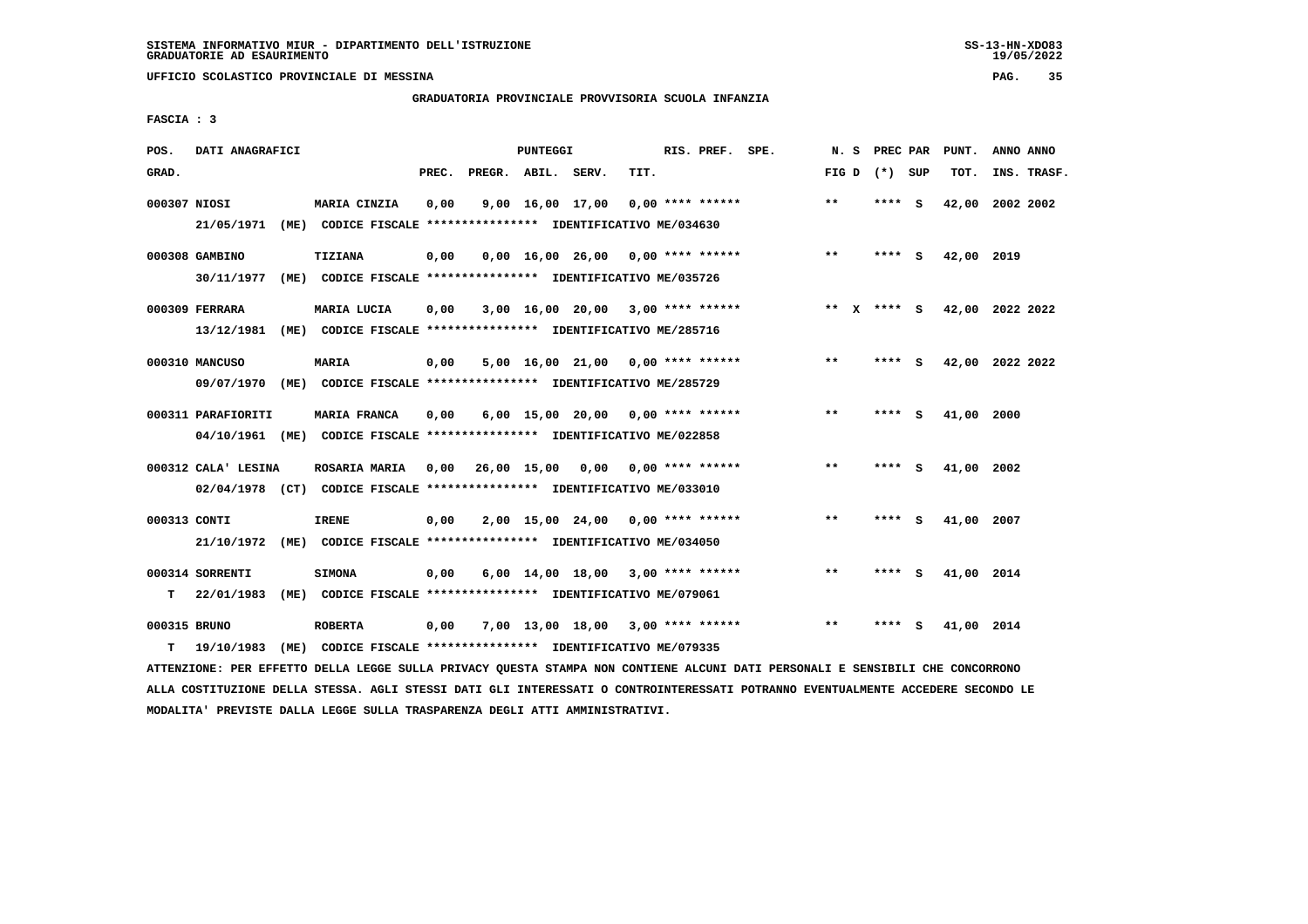**UFFICIO SCOLASTICO PROVINCIALE DI MESSINA PAG. 36**

### **GRADUATORIA PROVINCIALE PROVVISORIA SCUOLA INFANZIA**

 **FASCIA : 3**

| POS.  | DATI ANAGRAFICI                    |      |                                                                                           |       |                    | PUNTEGGI         |                                                  |      | RIS. PREF. SPE.    | N.S     | PREC PAR |     | PUNT.           | ANNO ANNO |             |
|-------|------------------------------------|------|-------------------------------------------------------------------------------------------|-------|--------------------|------------------|--------------------------------------------------|------|--------------------|---------|----------|-----|-----------------|-----------|-------------|
| GRAD. |                                    |      |                                                                                           | PREC. | PREGR. ABIL. SERV. |                  |                                                  | TIT. |                    | FIG D   | (*) SUP  |     | TOT.            |           | INS. TRASF. |
| T.    | 000316 VENUTO<br>03/12/1974        |      | <b>ANTONELLA</b><br>(ME) CODICE FISCALE **************** IDENTIFICATIVO ME/089043         | 0,00  |                    | 4,00 12,00 22,00 |                                                  |      | $3,00$ **** ****** | $***$   | ****     | - S | 41,00           | 2019 2019 |             |
|       | 000317 DE SALVO<br>25/01/1977      | (ME) | <b>ROSARIA</b><br>CODICE FISCALE **************** IDENTIFICATIVO ME/033633                | 0,00  |                    |                  | $2,00$ 13,00 26,00 0,00 **** ******              |      |                    | $***$   | **** S   |     | 41,00 2019      |           |             |
|       | 000318 BISCARI<br>25/10/1968       |      | <b>ANGELA</b><br>(ME) CODICE FISCALE *************** IDENTIFICATIVO ME/033046             | 0,00  |                    |                  | $5,00$ 16,00 20,00 0,00 **** ******              |      |                    | $***$   | **** S   |     | 41,00 2019      |           |             |
|       | 000319 TANANIA<br>14/06/1968       |      | PATRIZIA<br>(ME) CODICE FISCALE **************** IDENTIFICATIVO ME/040902                 | 0,00  |                    |                  | $6,00$ 16,00 18,00 0,00 **** ******              |      |                    | $***$ X | **** S   |     | 40,00 2019 2007 |           |             |
|       | 000320 DE PASQUALE                 |      | <b>ROSARIA</b><br>16/06/1976 (ME) CODICE FISCALE *************** IDENTIFICATIVO ME/285714 | 0,00  |                    |                  | $8,00$ 14,00 18,00 0,00 **** ******              |      |                    | **      | **** S   |     | 40,00 2022 2022 |           |             |
|       | 000321 COLOMBO<br>29/12/1972       |      | <b>MARIATERESA</b><br>(ME) CODICE FISCALE **************** IDENTIFICATIVO ME/285725       | 0,00  |                    |                  | $0,00$ 16,00 24,00 0,00 **** ******              |      |                    | $* *$   | **** S   |     | 40,00 2022 2022 |           |             |
|       | 000322 FERRARO<br>10/01/1981       |      | <b>ERSILIA</b><br>(ME) CODICE FISCALE **************** IDENTIFICATIVO ME/032536           | 0,00  |                    |                  | $6,00$ 17,00 16,00 0,00 **** ******              |      |                    | $* *$   | ****     | - S | 39,00           | 2002      |             |
| т     | 000323 LOMBARDINI<br>19/10/1960    | (ME) | ANNAMARIA<br>CODICE FISCALE **************** IDENTIFICATIVO ME/078721                     | 0,00  |                    |                  | $12,00$ $15,00$ $12,00$ $0,00$ $***$ **** ****** |      |                    | $* *$   | ****     | - S | 39,00 2014      |           |             |
|       | 000324 DE BENEDETTIS<br>11/02/1979 | (ME) | <b>SAMANTHA</b><br>CODICE FISCALE **************** IDENTIFICATIVO ME/033600               | 0,00  |                    |                  | $0,00$ 15,00 24,00 0,00 **** ******              |      |                    | $***$   | ****     | - S | 39,00 2014      |           |             |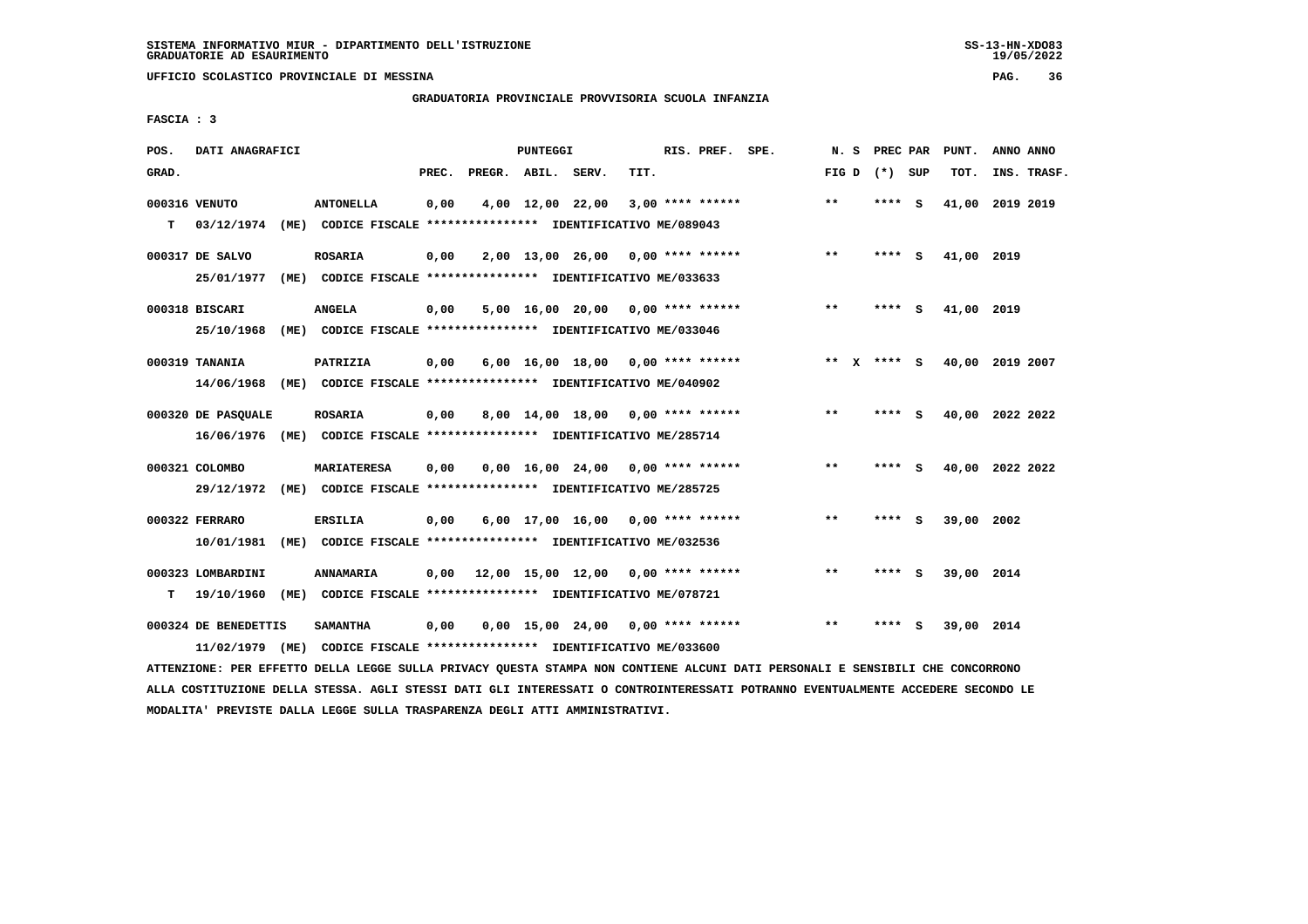#### **GRADUATORIA PROVINCIALE PROVVISORIA SCUOLA INFANZIA**

 **FASCIA : 3**

| POS.         | DATI ANAGRAFICI                |                                                                                             |       |                        | PUNTEGGI |                                       |      | RIS. PREF. SPE.       | N. S         | PREC PAR |     | PUNT.      | ANNO ANNO       |  |
|--------------|--------------------------------|---------------------------------------------------------------------------------------------|-------|------------------------|----------|---------------------------------------|------|-----------------------|--------------|----------|-----|------------|-----------------|--|
| GRAD.        |                                |                                                                                             | PREC. | PREGR. ABIL. SERV.     |          |                                       | TIT. |                       | FIG D        | (*) SUP  |     | TOT.       | INS. TRASF.     |  |
|              | 000325 BRIGANDI'<br>25/03/1980 | <b>DOMENICA</b><br>(ME) CODICE FISCALE *************** IDENTIFICATIVO ME/033085             | 0,00  |                        |          | 3,00 14,00 22,00                      |      | $0.00$ **** ******    | $**$         | **** S   |     | 39,00 2019 |                 |  |
|              | 000326 FERRANTE                | <b>FRANCESCA</b><br>09/01/1976 (CT) CODICE FISCALE *************** IDENTIFICATIVO ME/032644 | 0,00  |                        |          | $0,00$ 15,00 24,00 0,00 **** ****** D |      |                       | $***$        | **** S   |     | 39,00 2022 |                 |  |
|              | 000327 ALESCI                  | <b>ROSARIA</b>                                                                              | 0,00  |                        |          | $3,00$ 17,00 12,00 6,00 **** ******   |      |                       | $* *$        | **** S   |     | 38,00 2002 |                 |  |
|              | 000328 MILICI                  | 06/09/1962 (ME) CODICE FISCALE *************** IDENTIFICATIVO ME/032650<br><b>ANGELA</b>    | 0,00  |                        |          | 22,00 16,00 0,00                      |      | $0.00$ **** ******    | **           | ****     | - 5 |            | 38,00 2005 2005 |  |
| 000329 FLERI |                                | 05/01/1977 (ME) CODICE FISCALE *************** IDENTIFICATIVO ME/039277<br><b>MARIA</b>     |       | $0,00$ $16,00$ $16,00$ |          |                                       |      | 6,00 0,00 **** ****** | $***$        | **** S   |     | 38,00 2019 |                 |  |
|              | 000330 ZARCONE                 | 12/02/1974 (ME) CODICE FISCALE *************** IDENTIFICATIVO ME/032618<br>MARCELLO         |       |                        |          | $0,00$ $14,00$ $15,00$ $6,00$         |      | $3,00$ **** ******    | $\star\star$ | **** S   |     |            | 38,00 2022 2022 |  |
| 000331 ABATE | 15/10/1968                     | (AG) CODICE FISCALE **************** IDENTIFICATIVO ME/285699<br><b>GIUSEPPINA</b>          | 0,00  |                        |          | 21,00 16,00 0,00 0,00 **** ******     |      |                       | $***$        | ****     | - S | 37,00 2000 |                 |  |
| 000332 CERTO | 27/01/1968                     | (ME) CODICE FISCALE *************** IDENTIFICATIVO ME/022680<br>ANNA                        | 0.00  |                        |          | 4,00 15,00 18,00 0,00 **** ******     |      |                       | **           | **** S   |     |            | 37,00 2005 2005 |  |
| 000333 GULLO | 21/03/1979                     | (ME) CODICE FISCALE **************** IDENTIFICATIVO ME/039308<br>LOREDANA                   | 0,00  |                        |          | 6,00 11,00 20,00 0,00 **** ******     |      |                       | $**$         | ****     | - S | 37,00 2014 |                 |  |
| т            | 11/05/1975                     | (ME) CODICE FISCALE **************** IDENTIFICATIVO ME/082658                               |       |                        |          |                                       |      |                       |              |          |     |            |                 |  |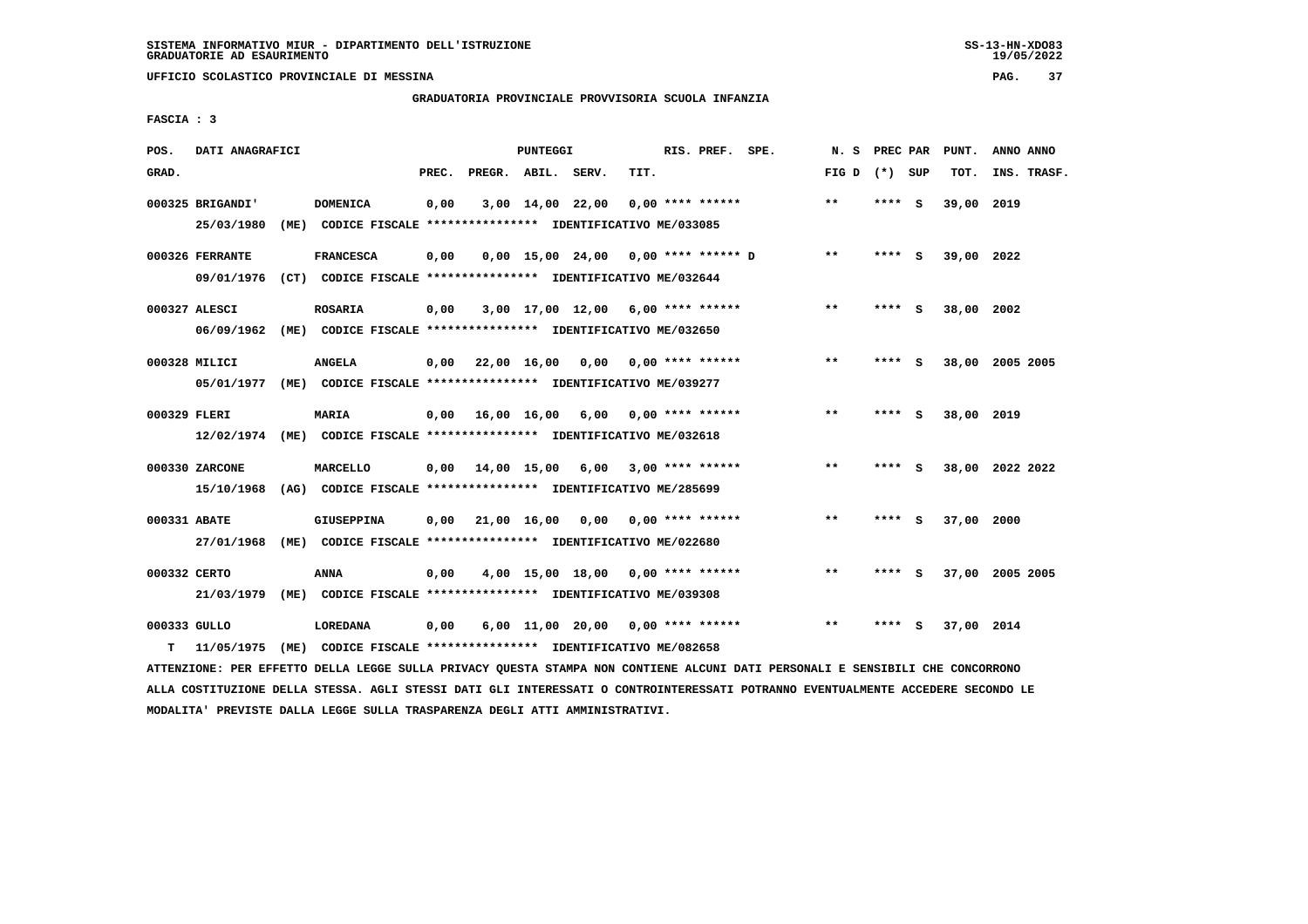**UFFICIO SCOLASTICO PROVINCIALE DI MESSINA PAG. 38**

### **GRADUATORIA PROVINCIALE PROVVISORIA SCUOLA INFANZIA**

 **FASCIA : 3**

| POS.         | DATI ANAGRAFICI    |                                                                                                                               |       |                    | PUNTEGGI |                                          |      | RIS. PREF. SPE. | N. S  |                 | PREC PAR PUNT.  | ANNO ANNO |             |
|--------------|--------------------|-------------------------------------------------------------------------------------------------------------------------------|-------|--------------------|----------|------------------------------------------|------|-----------------|-------|-----------------|-----------------|-----------|-------------|
| GRAD.        |                    |                                                                                                                               | PREC. | PREGR. ABIL. SERV. |          |                                          | TIT. |                 |       | FIG D $(*)$ SUP | TOT.            |           | INS. TRASF. |
|              | 000334 GIUNTA      | MARIA                                                                                                                         | 0,00  |                    |          | 3,00 12,00 22,00 0,00 **** ****** D      |      |                 | $**$  | $***$ S         | 37,00 2014      |           |             |
| т            | 20/09/1970         | (ME) CODICE FISCALE **************** IDENTIFICATIVO ME/082406                                                                 |       |                    |          |                                          |      |                 |       |                 |                 |           |             |
|              | 000335 LUNETTA     | <b>SIMONA</b>                                                                                                                 | 0,00  |                    |          | $3,00$ 16,00 18,00 0,00 **** ******      |      |                 | $***$ | **** S          | 37,00 2019 2007 |           |             |
|              |                    | 16/02/1970 (ME) CODICE FISCALE *************** IDENTIFICATIVO ME/041341                                                       |       |                    |          |                                          |      |                 |       |                 |                 |           |             |
|              | 000336 MESSINA     | EMANUELA IMMA 0,00 12,00 13,00 12,00 0,00 **** ******                                                                         |       |                    |          |                                          |      |                 | $* *$ | **** S          | 37,00 2019 2019 |           |             |
| T.           |                    | 25/07/1982 (ME) CODICE FISCALE *************** IDENTIFICATIVO ME/089072                                                       |       |                    |          |                                          |      |                 |       |                 |                 |           |             |
|              | 000337 BIONDO      | <b>CETTINA</b>                                                                                                                | 0,00  |                    |          | $6,00$ 15,00 16,00 0,00 **** ******      |      |                 | $***$ | **** S          | 37,00 2019      |           |             |
|              |                    | 04/12/1974 (ME) CODICE FISCALE *************** IDENTIFICATIVO ME/033037                                                       |       |                    |          |                                          |      |                 |       |                 |                 |           |             |
|              | 000338 DE PASOUALE | MARIA CONCETT                                                                                                                 | 0,00  |                    |          | $0,00$ 13,00 24,00 0,00 **** ******      |      |                 | $***$ | **** S          | 37,00 2022      |           |             |
|              |                    | 04/01/1973 (ME) CODICE FISCALE *************** IDENTIFICATIVO ME/033630                                                       |       |                    |          |                                          |      |                 |       |                 |                 |           |             |
|              | 000339 GIGLIA      | MARIA ADRIANA                                                                                                                 | 0.00  |                    |          | 3,00 15,00 18,00 0,00 **** ****** EF     |      |                 | $* *$ | **** S          | 36,00 2000      |           |             |
|              |                    | 11/08/1963 (ME) CODICE FISCALE *************** IDENTIFICATIVO ME/022590                                                       |       |                    |          |                                          |      |                 |       |                 |                 |           |             |
| 000340 MAGLI |                    | <b>MARIA ASSUNTA</b>                                                                                                          |       |                    |          | $0,00$ 16,00 18,00 2,00 0,00 **** ****** |      |                 |       | ** $X$ **** S   | 36,00 2002      |           |             |
|              |                    | 01/01/1974 (PA) CODICE FISCALE *************** IDENTIFICATIVO ME/033962                                                       |       |                    |          |                                          |      |                 |       |                 |                 |           |             |
|              | 000341 MOLLISI     | <b>ANGELA</b>                                                                                                                 |       |                    |          | $0,00$ 25,00 11,00 0,00 0,00 **** ****** |      |                 | $***$ | $***$ S         | 36,00 2014      |           |             |
| т            | 08/07/1980         | (ME) CODICE FISCALE **************** IDENTIFICATIVO ME/080676                                                                 |       |                    |          |                                          |      |                 |       |                 |                 |           |             |
|              | 000342 RANDAZZO    | <b>ANTONELLA</b>                                                                                                              |       |                    |          | $0,00$ 12,00 15,00 9,00 0,00 **** ****** |      |                 | $* *$ | **** S          | 36,00 2022 2022 |           |             |
|              | 07/04/1977         | (ME) CODICE FISCALE **************** IDENTIFICATIVO ME/285702                                                                 |       |                    |          |                                          |      |                 |       |                 |                 |           |             |
|              |                    | ATTENZIONE: PER EFFETTO DELLA LEGGE SULLA PRIVACY QUESTA STAMPA NON CONTIENE ALCUNI DATI PERSONALI E SENSIBILI CHE CONCORRONO |       |                    |          |                                          |      |                 |       |                 |                 |           |             |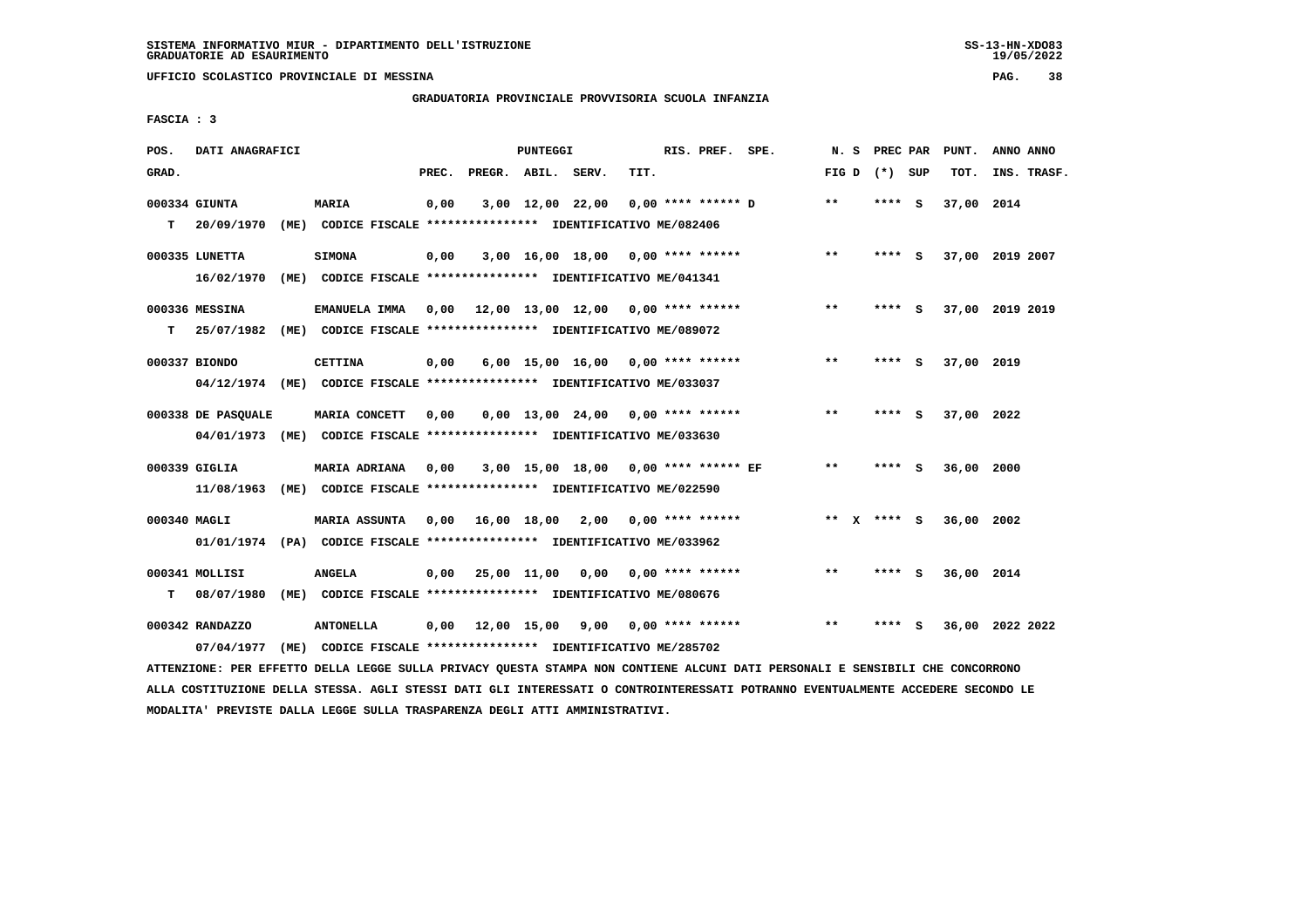**UFFICIO SCOLASTICO PROVINCIALE DI MESSINA PAG. 39**

### **GRADUATORIA PROVINCIALE PROVVISORIA SCUOLA INFANZIA**

 **FASCIA : 3**

| POS.         | DATI ANAGRAFICI                   |      |                                                                         |       |              | PUNTEGGI    |                                     |      | RIS. PREF. SPE.       | N.S          | PREC PAR |     | PUNT.      | ANNO ANNO       |
|--------------|-----------------------------------|------|-------------------------------------------------------------------------|-------|--------------|-------------|-------------------------------------|------|-----------------------|--------------|----------|-----|------------|-----------------|
| GRAD.        |                                   |      |                                                                         | PREC. | PREGR. ABIL. |             | SERV.                               | TIT. |                       | FIG D        | (*) SUP  |     | TOT.       | INS. TRASF.     |
| 000343 FAZIO |                                   |      | MARIA                                                                   | 0,00  |              | 18,00 17,00 | 0,00                                |      | $0.00$ **** ****** EF | $* *$        | ****     | - S | 35,00      | 2002            |
|              | 18/07/1968                        |      | (ME) CODICE FISCALE **************** IDENTIFICATIVO ME/032641           |       |              |             |                                     |      |                       |              |          |     |            |                 |
| 000344 IRATO |                                   |      | <b>CARMELA</b>                                                          | 0,00  |              | 20,00 15,00 | 0,00                                |      | $0.00$ **** ******    | $***$        | ****     |     | 35,00 2007 |                 |
|              | 04/01/1966                        | (ME) | CODICE FISCALE **************** IDENTIFICATIVO ME/023955                |       |              |             |                                     |      |                       |              |          |     |            |                 |
|              | 000345 CICERO                     |      | <b>VERONIQUE</b>                                                        | 0,00  |              |             | $2,00$ 15,00 18,00 0,00 **** ****** |      |                       | $***$        | **** S   |     |            | 35,00 2014 2014 |
|              | 02/07/1977                        |      | (EE) CODICE FISCALE **************** IDENTIFICATIVO ME/078713           |       |              |             |                                     |      |                       |              |          |     |            |                 |
|              | 000346 ZIMMITTI                   |      | <b>DANIELA</b>                                                          | 0,00  |              |             | $0,00$ 13,00 22,00 0,00 **** ****** |      |                       | $\star\star$ | ****     | - S |            | 35,00 2019 2019 |
|              | 27/10/1973                        |      | (ME) CODICE FISCALE **************** IDENTIFICATIVO ME/089114           |       |              |             |                                     |      |                       |              |          |     |            |                 |
| 000347 LANZA |                                   |      | ANGELA DOMENI                                                           | 0.00  | 18,00 15,00  |             | 2,00                                |      | $0.00$ **** ******    | $* *$        | ****     | - S | 35,00 2019 |                 |
|              | 08/05/1966                        |      | (ME) CODICE FISCALE **************** IDENTIFICATIVO ME/023337           |       |              |             |                                     |      |                       |              |          |     |            |                 |
|              | 000348 LO GIUDICE                 |      | CAROLINA                                                                | 0,00  |              |             | $0.00$ 13.00 22.00 0.00 **** ****** |      |                       | $***$        | **** S   |     |            | 35,00 2022 2022 |
|              | 18/07/1967                        |      | (PA) CODICE FISCALE **************** IDENTIFICATIVO ME/285732           |       |              |             |                                     |      |                       |              |          |     |            |                 |
|              | 000349 RECUPERO                   |      | ANNA                                                                    | 0,00  | 13,00 15,00  |             | 0,00                                |      | $6,00$ **** ******    | $***$        | ****     | - S | 34,00      | 2002            |
|              | 29/05/1967                        |      | (ME) CODICE FISCALE **************** IDENTIFICATIVO ME/034222           |       |              |             |                                     |      |                       |              |          |     |            |                 |
|              | 000350 PATERNITI VARATA ANTONELLA |      |                                                                         | 0.00  | 16,00 18,00  |             | 0,00                                |      | $0.00$ **** ******    | $* *$        | ****     | ్   | 34,00      | 2007            |
|              |                                   |      | 19/07/1976 (ME) CODICE FISCALE *************** IDENTIFICATIVO ME/033871 |       |              |             |                                     |      |                       |              |          |     |            |                 |
|              | 000351 BARBAGALLO                 |      | <b>ANGELA</b>                                                           | 0,00  |              |             | $0,00$ 16,00 18,00 0,00 **** ****** |      |                       | **           | **** S   |     |            | 34,00 2019 2019 |
|              | 02/01/1967                        | (ME) | CODICE FISCALE **************** IDENTIFICATIVO ME/088964                |       |              |             |                                     |      |                       |              |          |     |            |                 |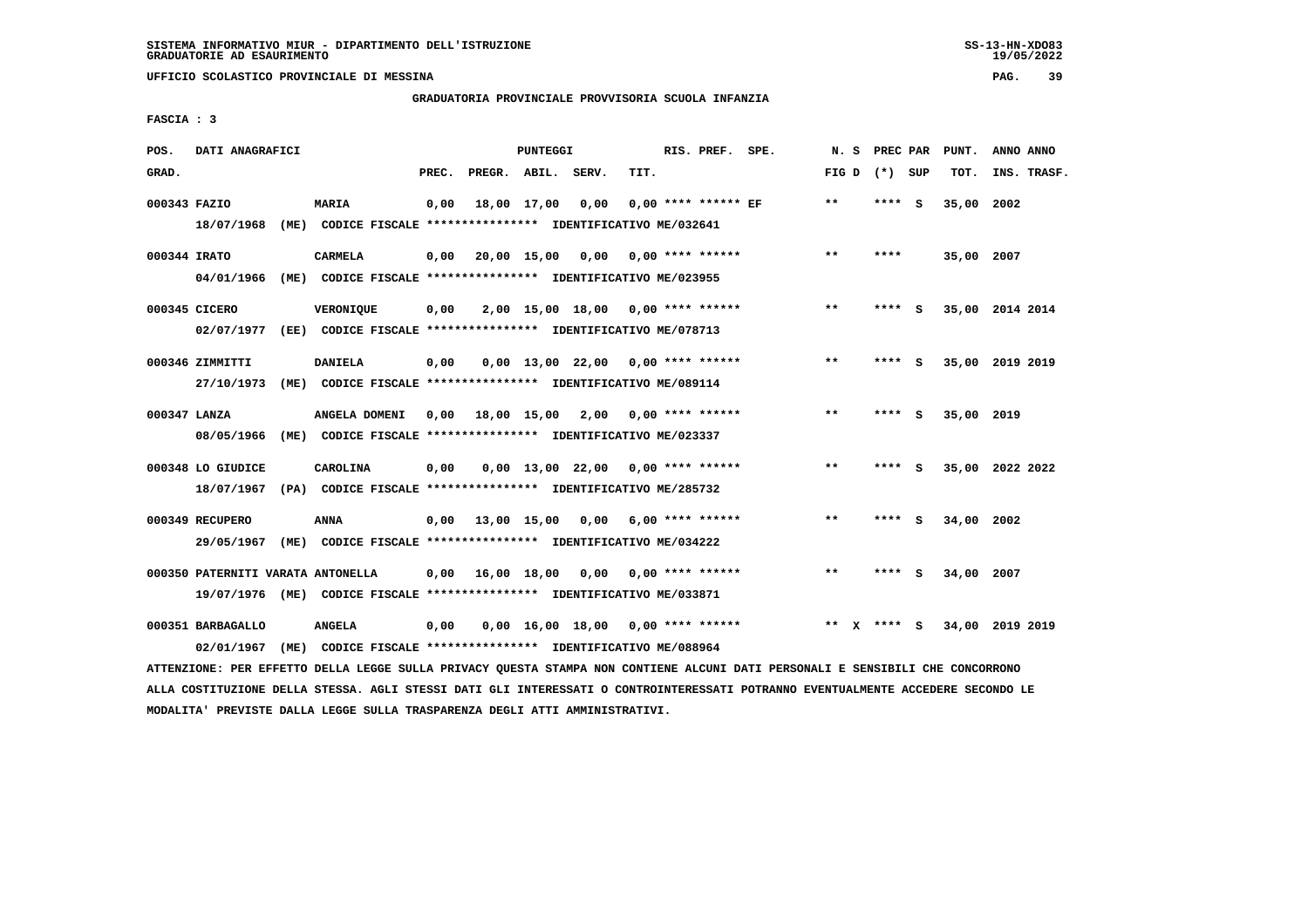**UFFICIO SCOLASTICO PROVINCIALE DI MESSINA PAG. 40**

#### **GRADUATORIA PROVINCIALE PROVVISORIA SCUOLA INFANZIA**

 **FASCIA : 3**

| POS.         | DATI ANAGRAFICI     |                                                                         |       |                    | PUNTEGGI    |                                     |      | RIS. PREF. SPE.           | N.S             | PREC PAR |     | PUNT.      | ANNO ANNO       |
|--------------|---------------------|-------------------------------------------------------------------------|-------|--------------------|-------------|-------------------------------------|------|---------------------------|-----------------|----------|-----|------------|-----------------|
| GRAD.        |                     |                                                                         | PREC. | PREGR. ABIL. SERV. |             |                                     | TIT. |                           | FIG D $(*)$ SUP |          |     | TOT.       | INS. TRASF.     |
|              | 000352 CREMENTE     | MARIA LUISA                                                             | 0,00  |                    |             | $0,00 \quad 12,00 \quad 22,00$      |      | $0.00$ **** ******        | $* *$           | **** S   |     | 34,00      | 2019 2019       |
|              | 07/09/1978          | (ME) CODICE FISCALE **************** IDENTIFICATIVO ME/088997           |       |                    |             |                                     |      |                           |                 |          |     |            |                 |
| 000353 OFRIA |                     | TINDARA DANIE                                                           | 0,00  | 18,00              |             | $0,00$ 16,00 0,00 **** ******       |      |                           | $**$            | $***$ S  |     | 34,00 2019 |                 |
|              | 28/09/1967          | (ME) CODICE FISCALE **************** IDENTIFICATIVO ME/076121           |       |                    |             |                                     |      |                           |                 |          |     |            |                 |
|              | 000354 DILATI       | <b>ALESSANDRA</b>                                                       | 0,00  |                    |             | $0,00$ 14,00 20,00 0,00 **** ****** |      |                           | $***$           | **** S   |     | 34,00 2019 |                 |
|              | 23/09/1975          | (ME) CODICE FISCALE **************** IDENTIFICATIVO ME/033643           |       |                    |             |                                     |      |                           |                 |          |     |            |                 |
|              | 000355 GALATI       | <b>ANGELINA</b>                                                         | 0,00  | 16,00 17,00        |             | 0,00                                |      | 0,00 **** ******          | **              | ****     | - 5 | 33,00 2003 |                 |
|              | 27/01/1972          | (ME) CODICE FISCALE **************** IDENTIFICATIVO ME/023048           |       |                    |             |                                     |      |                           |                 |          |     |            |                 |
|              | 000356 FORACI       | <b>GIUSEPPINA</b>                                                       | 0,00  |                    |             | $2,00$ 15,00 16,00 0,00 **** ****** |      |                           | $\star\star$    | **** S   |     | 33,00      | 2007            |
|              | 27/02/1973          | (ME) CODICE FISCALE **************** IDENTIFICATIVO ME/035548           |       |                    |             |                                     |      |                           |                 |          |     |            |                 |
|              | 000357 ROSSELLO     | <b>ANGELA</b>                                                           | 0,00  |                    |             | $0,00$ 15,00 18,00 0,00 **** ****** |      |                           | $**$            | **** S   |     |            | 33,00 2011 2011 |
|              | 01/06/1977          | (ME) CODICE FISCALE **************** IDENTIFICATIVO ME/076028           |       |                    |             |                                     |      |                           |                 |          |     |            |                 |
|              | 000358 PRESTIPINO   | <b>ROSARIA</b>                                                          | 0,00  |                    |             | $7,00$ 14,00 12,00 0,00 **** ****** |      |                           | **              | **** S   |     |            | 33,00 2019 2019 |
|              |                     | 24/07/1974 (EE) CODICE FISCALE *************** IDENTIFICATIVO ME/089090 |       |                    |             |                                     |      |                           |                 |          |     |            |                 |
|              | 000359 GIACOPONELLO | ALBA                                                                    | 0,00  |                    | 15,00 18,00 |                                     |      | $0.00$ $0.00$ **** ****** | $* *$           | $X$ **** |     | 33,00 2022 |                 |
|              | 13/04/1965          | (ME) CODICE FISCALE **************** IDENTIFICATIVO ME/023550           |       |                    |             |                                     |      |                           |                 |          |     |            |                 |
|              | 000360 LICCESE      | <b>MARIA BRUNA</b>                                                      | 0,00  |                    | 18,00 14,00 | 0,00                                |      | $0.00$ **** ******        | $* *$           | ****     | s   | 32,00      | 2002            |
|              | 21/10/1970          | (MT) CODICE FISCALE **************** IDENTIFICATIVO ME/023588           |       |                    |             |                                     |      |                           |                 |          |     |            |                 |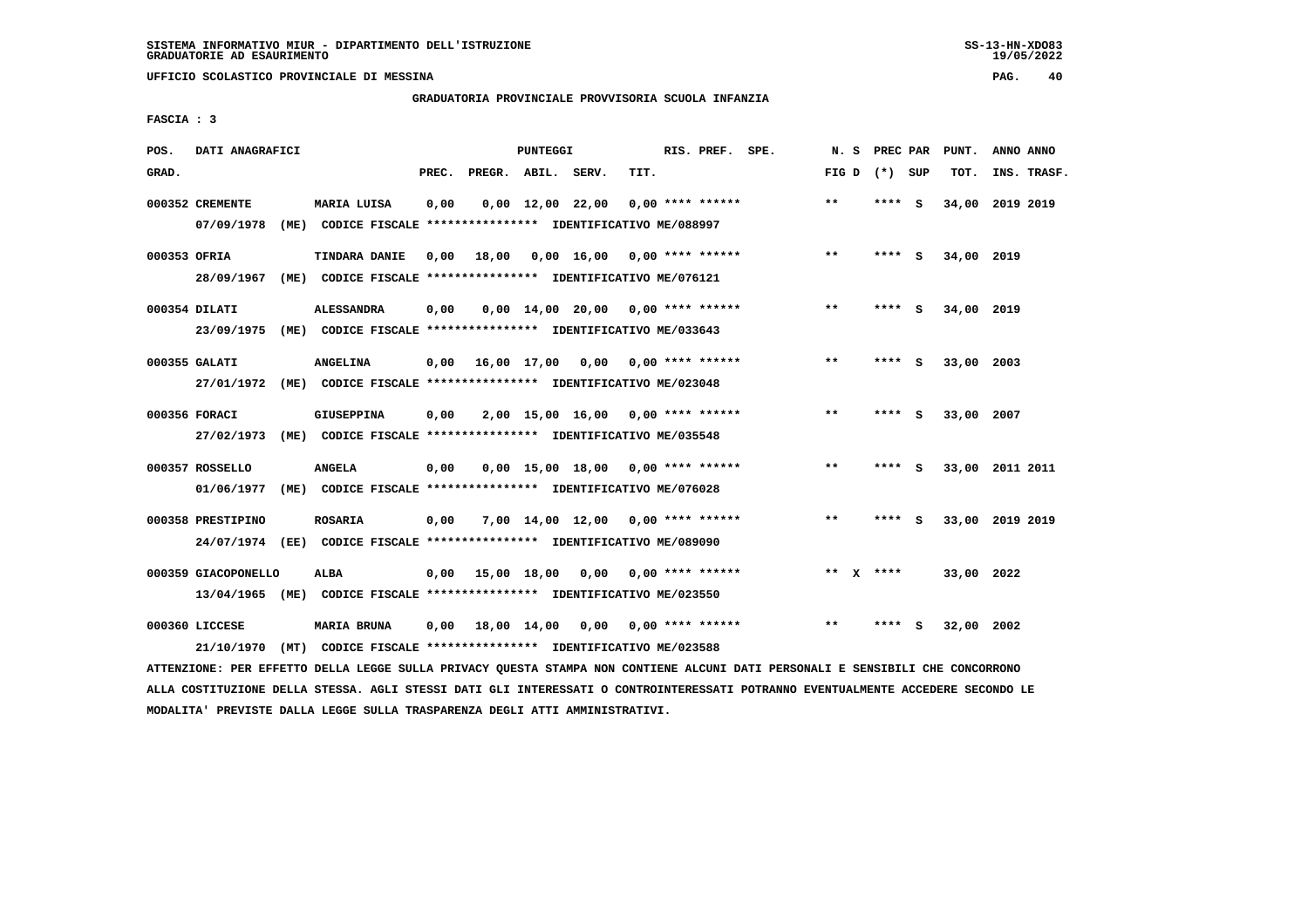**UFFICIO SCOLASTICO PROVINCIALE DI MESSINA PAG. 41**

### **GRADUATORIA PROVINCIALE PROVVISORIA SCUOLA INFANZIA**

 **FASCIA : 3**

| POS.         | DATI ANAGRAFICI   |                                                                                                                               |       |                    | PUNTEGGI |                                     |      | RIS. PREF. SPE.    | N. S  | PREC PAR    |     | PUNT.           | ANNO ANNO |             |
|--------------|-------------------|-------------------------------------------------------------------------------------------------------------------------------|-------|--------------------|----------|-------------------------------------|------|--------------------|-------|-------------|-----|-----------------|-----------|-------------|
| GRAD.        |                   |                                                                                                                               | PREC. | PREGR. ABIL. SERV. |          |                                     | TIT. |                    | FIG D | (*) SUP     |     | TOT.            |           | INS. TRASF. |
| 000361 ADIGE |                   | MARIANGELA                                                                                                                    | 0,00  | 18,00 14,00        |          | 0,00                                |      | $0.00$ **** ****** | **    | **** S      |     | 32,00           | 2022 2022 |             |
|              | 12/03/1980        | (ME) CODICE FISCALE **************** IDENTIFICATIVO ME/285664                                                                 |       |                    |          |                                     |      |                    |       |             |     |                 |           |             |
|              | 000362 GIORGIANNI | <b>CARMELA</b>                                                                                                                | 0,00  |                    |          | $3,00$ 13,00 12,00 3,00 **** ****** |      |                    |       | ** X **** S |     | 31,00 2002      |           |             |
|              | 28/11/1968        | (ME) CODICE FISCALE *************** IDENTIFICATIVO ME/032934                                                                  |       |                    |          |                                     |      |                    |       |             |     |                 |           |             |
|              | 000363 ITALIANO   | ALICE                                                                                                                         | 0,00  |                    |          | $4,00$ 15,00 12,00 0,00 **** ****** |      |                    | $***$ | **** S      |     | 31,00 2004 2004 |           |             |
|              | 01/04/1977        | (ME) CODICE FISCALE **************** IDENTIFICATIVO ME/036848                                                                 |       |                    |          |                                     |      |                    |       |             |     |                 |           |             |
| 000364 MOSCA |                   | <b>ERMINIA</b>                                                                                                                | 0,00  | 15,00 16,00 0,00   |          |                                     |      | $0.00$ **** ****** | $* *$ | **** S      |     | 31,00 2014      |           |             |
|              | 25/12/1982        | (ME) CODICE FISCALE **************** IDENTIFICATIVO ME/082245                                                                 |       |                    |          |                                     |      |                    |       |             |     |                 |           |             |
|              | 000365 SBERNA     | <b>CALOGERA</b>                                                                                                               | 0,00  |                    |          | $3,00$ 16,00 12,00 0,00 **** ****** |      |                    | $***$ | **** S      |     | 31,00 2019 2007 |           |             |
|              | 01/11/1961        | (ME) CODICE FISCALE **************** IDENTIFICATIVO ME/041173                                                                 |       |                    |          |                                     |      |                    |       |             |     |                 |           |             |
|              | 000366 CASSISI    | MARISA                                                                                                                        | 0,00  |                    |          | $0.00$ 15.00 16.00 0.00 **** ****** |      |                    | $* *$ | ****        | - S | 31,00 2019 2019 |           |             |
|              |                   | 01/08/1975 (VA) CODICE FISCALE *************** IDENTIFICATIVO ME/088986                                                       |       |                    |          |                                     |      |                    |       |             |     |                 |           |             |
| 000367 MONDO |                   | <b>ANNUNZIATA</b>                                                                                                             | 0,00  |                    |          | $3,00$ 16,00 12,00 0,00 **** ****** |      |                    | $***$ | ****        | - S | 31,00 2019 2019 |           |             |
|              | 18/02/1962        | (ME) CODICE FISCALE *************** IDENTIFICATIVO ME/089084                                                                  |       |                    |          |                                     |      |                    |       |             |     |                 |           |             |
|              | 000368 BUCOLO     | <b>MARIA</b>                                                                                                                  | 0.00  |                    |          | $0.00$ 15.00 16.00 0.00 **** ****** |      |                    | $***$ | **** S      |     | 31,00 2019      |           |             |
|              | 17/09/1972        | (ME) CODICE FISCALE **************** IDENTIFICATIVO ME/033119                                                                 |       |                    |          |                                     |      |                    |       |             |     |                 |           |             |
|              | 000369 CALABRO'   | ROSARIA CATEN                                                                                                                 | 0,00  |                    |          | $7,00$ 16,00 8,00 0,00 **** ******  |      |                    | $* *$ | ****        | - S | 31,00 2022 2004 |           |             |
|              | 05/01/1977        | (ME) CODICE FISCALE **************** IDENTIFICATIVO ME/037023                                                                 |       |                    |          |                                     |      |                    |       |             |     |                 |           |             |
|              |                   | ATTENZIONE: PER EFFETTO DELLA LEGGE SULLA PRIVACY QUESTA STAMPA NON CONTIENE ALCUNI DATI PERSONALI E SENSIBILI CHE CONCORRONO |       |                    |          |                                     |      |                    |       |             |     |                 |           |             |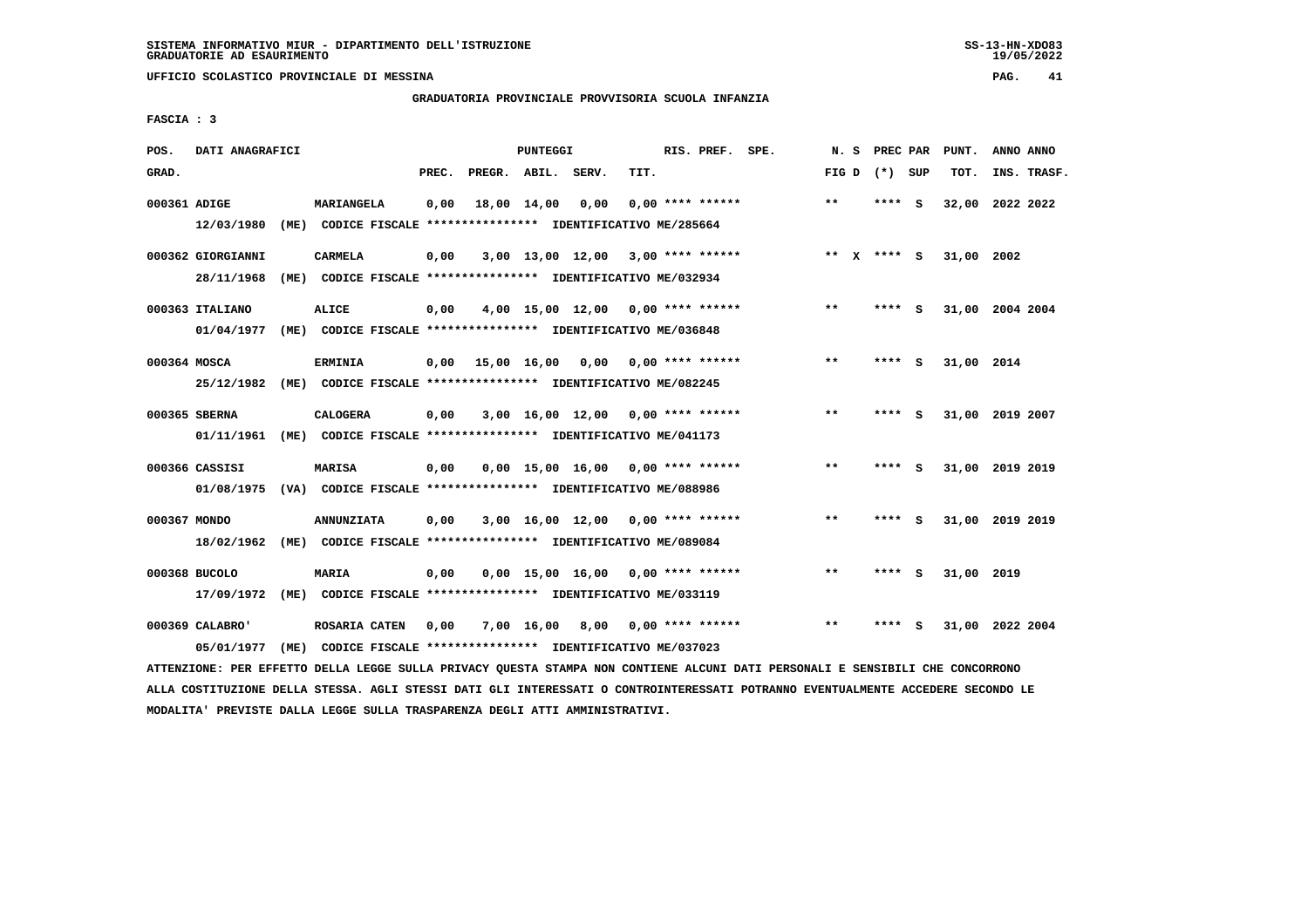**UFFICIO SCOLASTICO PROVINCIALE DI MESSINA PAG. 42**

### **GRADUATORIA PROVINCIALE PROVVISORIA SCUOLA INFANZIA**

 **FASCIA : 3**

| POS.              | DATI ANAGRAFICI                |      |                                                                                   |       |                    | PUNTEGGI    |                                       |      | RIS. PREF. SPE.           |                      | N.S             | PREC PAR |     | PUNT.      | ANNO ANNO       |
|-------------------|--------------------------------|------|-----------------------------------------------------------------------------------|-------|--------------------|-------------|---------------------------------------|------|---------------------------|----------------------|-----------------|----------|-----|------------|-----------------|
| GRAD.             |                                |      |                                                                                   | PREC. | PREGR. ABIL. SERV. |             |                                       | TIT. |                           |                      | FIG D $(*)$ SUP |          |     | TOT.       | INS. TRASF.     |
|                   | 000370 PORTALE<br>27/04/1977   |      | LAURA<br>(ME) CODICE FISCALE **************** IDENTIFICATIVO ME/041218            | 0,00  |                    | 14,00 16,00 | 1,00                                  |      | $0.00$ **** ******        |                      | $**$            | **** S   |     | 31,00      | 2022 2007       |
|                   | 000371 LOMBARDO<br>07/07/1975  |      | <b>DOMENICA</b><br>(ME) CODICE FISCALE **************** IDENTIFICATIVO ME/034153  | 0,00  |                    |             | $0,00$ 14,00 14,00 3,00 **** ****** D |      |                           |                      | $* *$           | **** S   |     | 31,00 2022 |                 |
| 000372 FAMA'      | 02/08/1968                     |      | <b>FLAVIA</b><br>(ME) CODICE FISCALE **************** IDENTIFICATIVO ME/023239    | 0,00  |                    |             | 15,00 15,00 0,00 0,00 **** ******     |      |                           |                      | $* *$           | ****     | - S | 30,00 2002 |                 |
|                   | 000373 BALLATO<br>13/05/1969   |      | <b>ANTONELLA</b><br>(ME) CODICE FISCALE **************** IDENTIFICATIVO ME/032690 | 0.00  | 15,00 15,00        |             |                                       |      | $0.00$ $0.00$ **** ****** |                      | $**$            | **** S   |     | 30,00 2002 |                 |
|                   | 000374 ABBATE<br>03/07/1969    | (ME) | <b>SEBASTIANA</b><br>CODICE FISCALE **************** IDENTIFICATIVO ME/035636     | 0.00  |                    |             | 15,00 15,00 0,00                      |      | $0.00$ **** ******        |                      | $**$            | **** S   |     | 30,00 2003 |                 |
|                   | 000375 CACCAMISI<br>17/07/1977 |      | <b>IRENE</b><br>(ME) CODICE FISCALE **************** IDENTIFICATIVO ME/037008     | 0,00  |                    |             | 11,00 16,00 0,00 3,00 **** ******     |      |                           |                      | $***$           | **** S   |     |            | 30,00 2007 2004 |
| 000376 RUSSO<br>т | 21/10/1977                     |      | <b>ANGELA</b><br>(ME) CODICE FISCALE **************** IDENTIFICATIVO ME/082616    | 0,00  |                    |             | 0,00 12,00 18,00 0,00 **** ****** D   |      |                           |                      | $***$           | ****     |     | 30,00 2014 |                 |
| 000377 TORRE<br>т | 20/02/1979                     |      | MONICA<br>(ME) CODICE FISCALE **************** IDENTIFICATIVO ME/079038           | 0,00  |                    |             | $0,00$ 13,00 17,00 0,00 **** ******   |      |                           |                      | **              | **** S   |     | 30,00 2014 |                 |
| т                 | 000378 DI PIETRO<br>07/02/1979 | (ME) | LAURA<br>CODICE FISCALE **************** IDENTIFICATIVO ME/079179                 | 0,00  |                    |             | 15,00 15,00 0,00                      |      |                           | $0.00$ **** ****** A | $* *$           | ****     | ్   | 30,00 2014 |                 |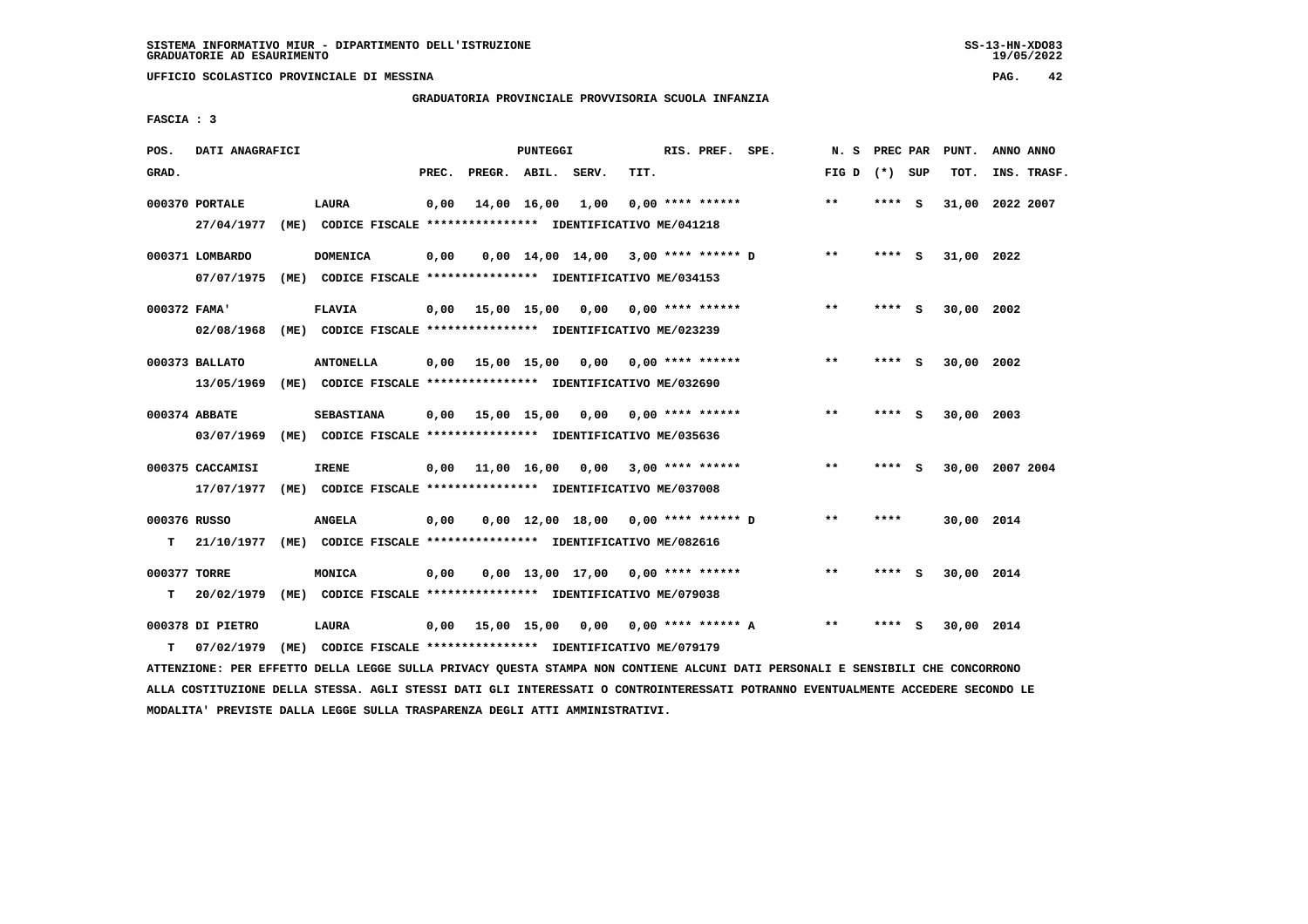**UFFICIO SCOLASTICO PROVINCIALE DI MESSINA PAG. 43**

### **GRADUATORIA PROVINCIALE PROVVISORIA SCUOLA INFANZIA**

 **FASCIA : 3**

| POS.         | DATI ANAGRAFICI |                                                                          |       |                    | PUNTEGGI |                                          |      | RIS. PREF. SPE. | N. S            |        |     | PREC PAR PUNT. | ANNO ANNO       |
|--------------|-----------------|--------------------------------------------------------------------------|-------|--------------------|----------|------------------------------------------|------|-----------------|-----------------|--------|-----|----------------|-----------------|
| GRAD.        |                 |                                                                          | PREC. | PREGR. ABIL. SERV. |          |                                          | TIT. |                 | FIG D $(*)$ SUP |        |     | TOT.           | INS. TRASF.     |
|              | 000379 PRESTI   | <b>PAOLA</b>                                                             | 0,00  |                    |          | $0,00$ 18,00 12,00 0,00 **** ******      |      |                 | $***$           | **** S |     | 30,00 2014     |                 |
| т            | 25/06/1981      | (ME) CODICE FISCALE **************** IDENTIFICATIVO ME/078965            |       |                    |          |                                          |      |                 |                 |        |     |                |                 |
|              | 000380 CAMINITI | PATRIZIA                                                                 | 0,00  |                    |          | 15,00 15,00 0,00 0,00 **** ******        |      |                 | $***$           | **** S |     |                | 30,00 2019 2007 |
|              | 09/12/1970      | (ME) CODICE FISCALE **************** IDENTIFICATIVO ME/041509            |       |                    |          |                                          |      |                 |                 |        |     |                |                 |
|              | 000381 SCREDI   | <b>GIUSEPPE</b>                                                          |       |                    |          | 0,00 12,00 15,00 0,00 3,00 **** ******   |      |                 | $* *$           | **** S |     |                | 30,00 2019 2019 |
|              |                 | 01/11/1962 (ME) CODICE FISCALE *************** IDENTIFICATIVO ME/089034  |       |                    |          |                                          |      |                 |                 |        |     |                |                 |
| 000382 CELSA |                 | MARIA CARMELA                                                            | 0,00  |                    |          | 6,00 15,00 0,00 9,00 **** ******         |      |                 | $***$           | ****   | - S | 30,00 2019     |                 |
|              |                 | 22/06/1974 (ME) CODICE FISCALE *************** IDENTIFICATIVO ME/033323  |       |                    |          |                                          |      |                 |                 |        |     |                |                 |
|              | 000383 LO GATTO | <b>EVA</b>                                                               | 0,00  |                    |          | 3,00 15,00 12,00 0,00 **** ******        |      |                 | $* *$           | **** S |     |                | 30,00 2022 2022 |
| т            |                 | 01/07/1981 (VV) CODICE FISCALE **************** IDENTIFICATIVO ME/285740 |       |                    |          |                                          |      |                 |                 |        |     |                |                 |
|              | 000384 GIUNTA   | <b>MELINA</b>                                                            |       |                    |          | $0,00$ 11,00 16,00 2,00 0,00 **** ****** |      |                 | $* *$           | ****   | - S | 29,00 2002     |                 |
|              |                 | 20/08/1975 (ME) CODICE FISCALE *************** IDENTIFICATIVO ME/033185  |       |                    |          |                                          |      |                 |                 |        |     |                |                 |
|              | 000385 ROMANO   | PETRONILLA MA 0,00 15,00 14,00 0,00 0,00 **** ****** F                   |       |                    |          |                                          |      |                 | $* *$           | ****   | - 5 | 29,00 2019     |                 |
|              | 23/07/1960      | (ME) CODICE FISCALE **************** IDENTIFICATIVO ME/022922            |       |                    |          |                                          |      |                 |                 |        |     |                |                 |
|              | 000386 LAMONICA | <b>ERMENEGILDA</b>                                                       | 0,00  |                    |          | 4,00 15,00 10,00 0,00 **** ******        |      |                 | $***$           | ****   | - S |                | 29,00 2022 2022 |
|              | 13/04/1970      | (ME) CODICE FISCALE **************** IDENTIFICATIVO ME/285731            |       |                    |          |                                          |      |                 |                 |        |     |                |                 |
|              | 000387 LA TORRE | <b>ANTONINA</b>                                                          | 0,00  |                    |          | 12,00 17,00 0,00 0,00 **** ******        |      |                 | $***$           | **** S |     | 29,00 2022     |                 |
|              | 10/03/1973      | (ME) CODICE FISCALE **************** IDENTIFICATIVO ME/023398            |       |                    |          |                                          |      |                 |                 |        |     |                |                 |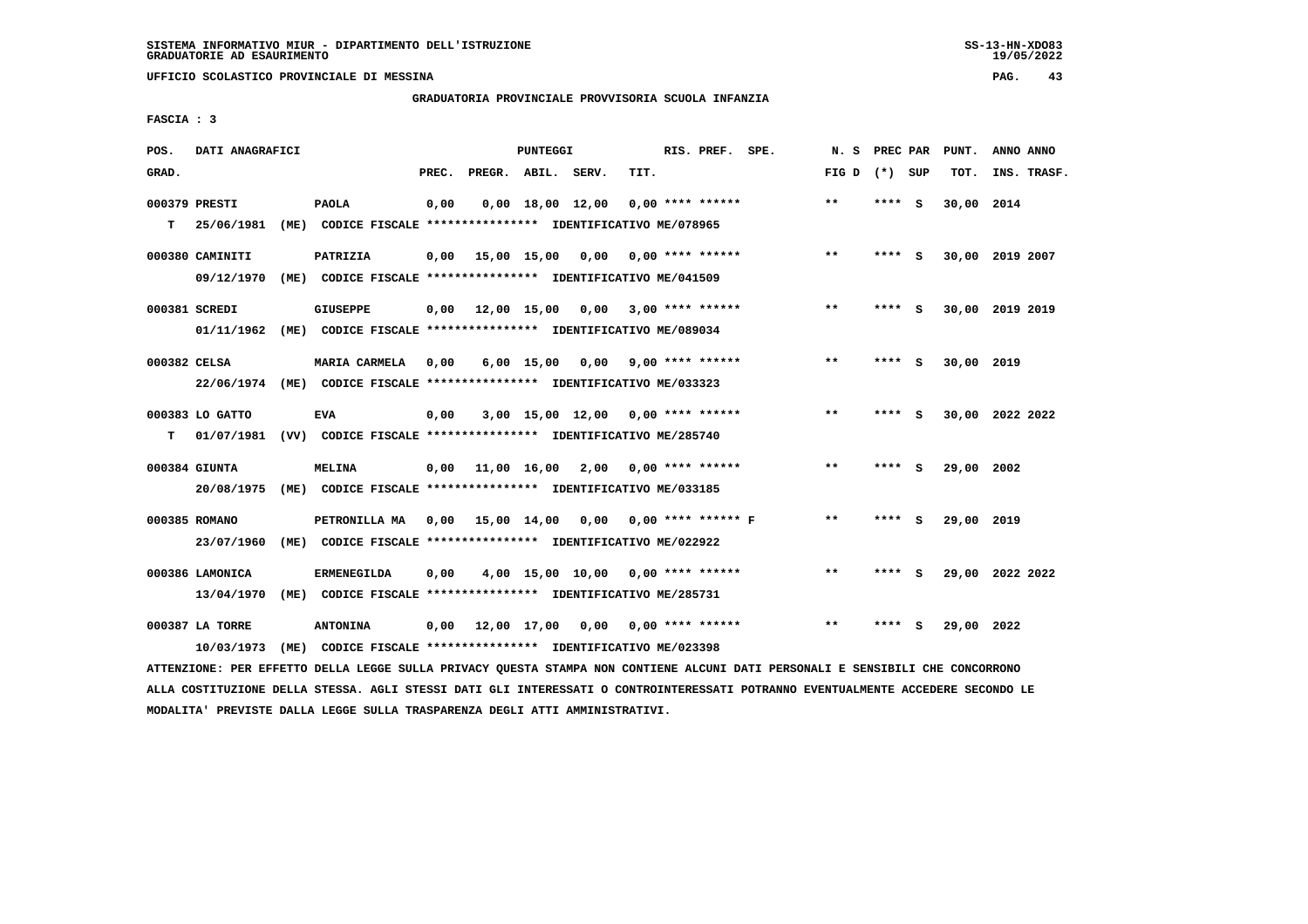### **GRADUATORIA PROVINCIALE PROVVISORIA SCUOLA INFANZIA**

 **FASCIA : 3**

| POS.         | DATI ANAGRAFICI        |                                                                         |       |                    | PUNTEGGI         |                                     |      | RIS. PREF. SPE.    | N.S   | PREC PAR        |     | PUNT.      | ANNO ANNO       |
|--------------|------------------------|-------------------------------------------------------------------------|-------|--------------------|------------------|-------------------------------------|------|--------------------|-------|-----------------|-----|------------|-----------------|
| GRAD.        |                        |                                                                         | PREC. | PREGR. ABIL. SERV. |                  |                                     | TIT. |                    |       | FIG D $(*)$ SUP |     | TOT.       | INS. TRASF.     |
|              | 000388 CAMPANELLA      | <b>STEFANIA</b>                                                         | 0,00  |                    | 14,00 11,00 0,00 |                                     |      | $3,00$ **** ****** | $***$ | **** S          |     | 28,00 2002 |                 |
|              | 31/10/1978             | (ME) CODICE FISCALE **************** IDENTIFICATIVO ME/032944           |       |                    |                  |                                     |      |                    |       |                 |     |            |                 |
|              | 000389 ITALIANO        | <b>LAURA</b>                                                            | 0,00  |                    |                  | 13,00 15,00 0,00 0,00 **** ******   |      |                    | $**$  | **** S          |     | 28,00 2014 |                 |
|              | 19/08/1983             | (ME) CODICE FISCALE **************** IDENTIFICATIVO ME/079509           |       |                    |                  |                                     |      |                    |       |                 |     |            |                 |
|              | 000390 IMBROGIO PONARO | <b>GIACOMA</b>                                                          | 0,00  |                    |                  | $3,00$ 15,00 10,00 0,00 **** ****** |      |                    | $* *$ | **** S          |     | 28,00 2019 |                 |
|              |                        | 18/09/1957 (ME) CODICE FISCALE *************** IDENTIFICATIVO ME/022797 |       |                    |                  |                                     |      |                    |       |                 |     |            |                 |
|              | 000391 CALABRO'        | <b>CONCETTA</b>                                                         | 0,00  |                    |                  | $5,00$ 15,00 8,00 0,00 **** ******  |      |                    | $* *$ | **** S          |     | 28,00 2022 |                 |
|              | 07/02/1967             | (ME) CODICE FISCALE *************** IDENTIFICATIVO ME/023248            |       |                    |                  |                                     |      |                    |       |                 |     |            |                 |
|              | 000392 SCARPACI        | <b>ROSARIA</b>                                                          | 0,00  |                    |                  | 9,00 15,00 0,00                     |      | $3,00$ **** ****** | $* *$ | ****            | - S | 27,00 2002 |                 |
|              | 29/05/1972             | (ME) CODICE FISCALE **************** IDENTIFICATIVO ME/022375           |       |                    |                  |                                     |      |                    |       |                 |     |            |                 |
|              | 000393 DE GAETANO      | <b>DOMENICA</b>                                                         | 0,00  |                    |                  | 11,00 16,00 0,00 0,00 **** ******   |      |                    |       | ** x **** S     |     | 27,00 2002 |                 |
|              | 29/07/1964             | (ME) CODICE FISCALE **************** IDENTIFICATIVO ME/033605           |       |                    |                  |                                     |      |                    |       |                 |     |            |                 |
| 000394 BRUNO |                        | PIETRA ROSARI                                                           | 0.00  |                    |                  | $0.00$ 15.00 12.00 0.00 **** ****** |      |                    |       | ** X **** S     |     | 27,00 2002 |                 |
|              | 29/06/1958             | (ME) CODICE FISCALE **************** IDENTIFICATIVO ME/033103           |       |                    |                  |                                     |      |                    |       |                 |     |            |                 |
| 000395 MAIO  |                        | GRAZIELLA                                                               | 0,00  |                    |                  | 12,00 15,00 0,00 0,00 **** ******   |      |                    | $* *$ | **** S          |     |            | 27,00 2004 2004 |
|              | 12/06/1971             | (ME) CODICE FISCALE **************** IDENTIFICATIVO ME/036917           |       |                    |                  |                                     |      |                    |       |                 |     |            |                 |
|              | 000396 LO PRESTI       | <b>GINA</b>                                                             | 0,00  |                    |                  | $0.00$ 15.00 12.00 0.00 **** ****** |      |                    | $* *$ | ****            | s   |            | 27,00 2007 2007 |
|              | 17/07/1963             | (ME) CODICE FISCALE **************** IDENTIFICATIVO ME/041228           |       |                    |                  |                                     |      |                    |       |                 |     |            |                 |

 **ATTENZIONE: PER EFFETTO DELLA LEGGE SULLA PRIVACY QUESTA STAMPA NON CONTIENE ALCUNI DATI PERSONALI E SENSIBILI CHE CONCORRONO ALLA COSTITUZIONE DELLA STESSA. AGLI STESSI DATI GLI INTERESSATI O CONTROINTERESSATI POTRANNO EVENTUALMENTE ACCEDERE SECONDO LE MODALITA' PREVISTE DALLA LEGGE SULLA TRASPARENZA DEGLI ATTI AMMINISTRATIVI.**

 $19/05/2022$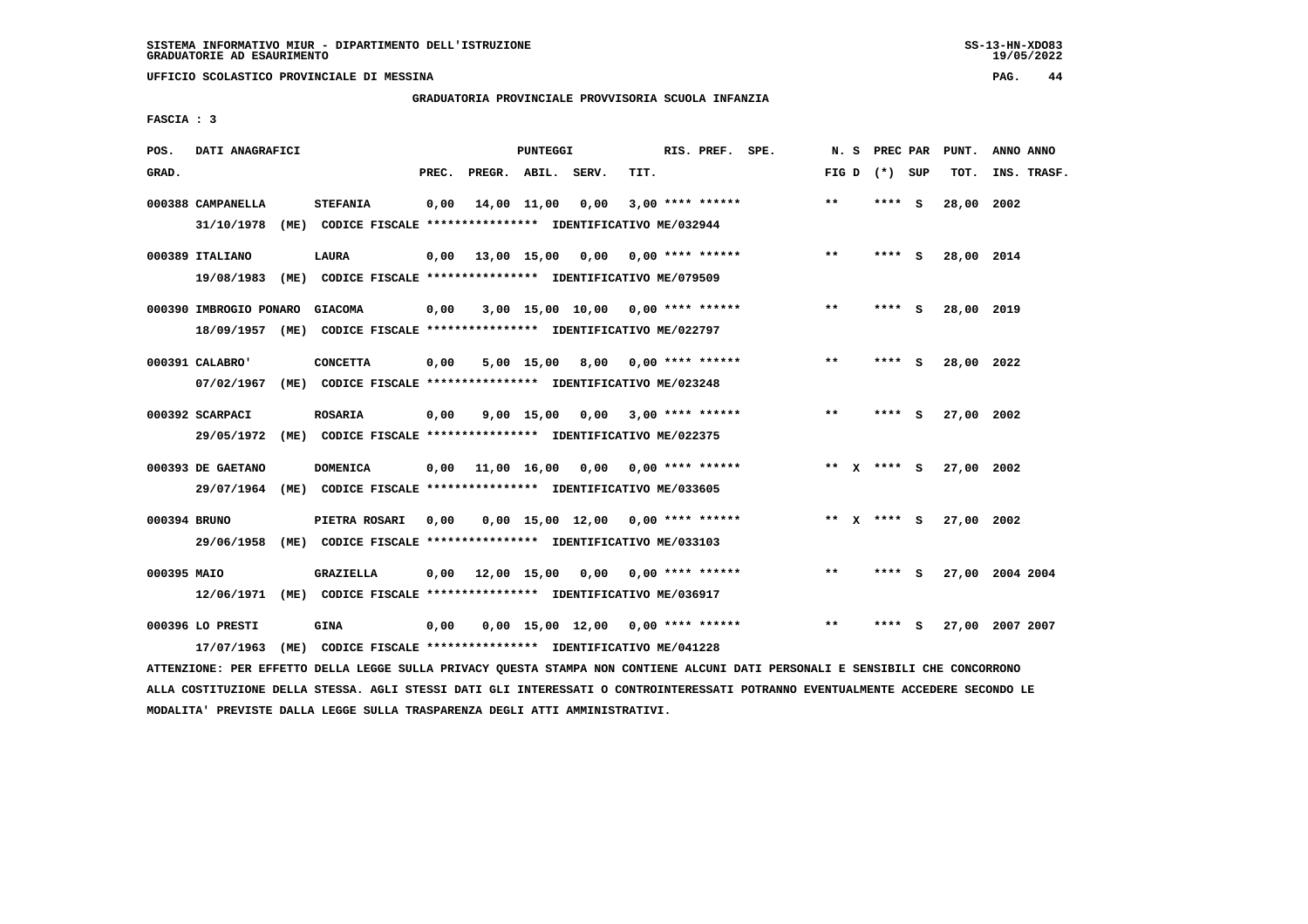**UFFICIO SCOLASTICO PROVINCIALE DI MESSINA PAG. 45**

### **GRADUATORIA PROVINCIALE PROVVISORIA SCUOLA INFANZIA**

 **FASCIA : 3**

| POS.         | DATI ANAGRAFICI  |      |                                                               |       |                    | PUNTEGGI     |                                     |      | RIS. PREF. SPE.           | N.S             | PREC PAR |     | PUNT.      | ANNO ANNO       |
|--------------|------------------|------|---------------------------------------------------------------|-------|--------------------|--------------|-------------------------------------|------|---------------------------|-----------------|----------|-----|------------|-----------------|
| GRAD.        |                  |      |                                                               | PREC. | PREGR. ABIL. SERV. |              |                                     | TIT. |                           | FIG D $(*)$ SUP |          |     | TOT.       | INS. TRASF.     |
|              | 000397 MICELI    |      | CALOGERA CATE                                                 | 0,00  |                    | $6,00$ 15,00 | 6,00                                |      | $0.00$ **** ******        | $* *$           | ****     | - S | 27,00 2019 |                 |
|              | 21/05/1966       |      | (ME) CODICE FISCALE **************** IDENTIFICATIVO ME/023366 |       |                    |              |                                     |      |                           |                 |          |     |            |                 |
|              | 000398 GIORDANO  |      | <b>ROSA</b>                                                   | 0,00  |                    | $9,00$ 15,00 | 0,00                                |      | $3,00$ **** ******        | $***$           | ****     | - S |            | 27,00 2022 2022 |
|              | 30/05/1971       |      | (ME) CODICE FISCALE **************** IDENTIFICATIVO ME/285682 |       |                    |              |                                     |      |                           |                 |          |     |            |                 |
|              | 000399 LO BIANCO |      | <b>STEFANIA</b>                                               | 0,00  |                    |              | $0,00$ 14,00 13,00 0,00 **** ****** |      |                           | $* *$           | ****     | - S |            | 27,00 2022 2022 |
|              | 07/12/1976       |      | (ME) CODICE FISCALE **************** IDENTIFICATIVO ME/285735 |       |                    |              |                                     |      |                           |                 |          |     |            |                 |
| 000400 TORRE |                  |      | TINDARA DONAT                                                 | 0.00  | 12,00 15,00        |              |                                     |      | $0,00$ $0,00$ **** ****** | $* *$           | ****     | - S | 27,00 2022 |                 |
|              | 22/10/1971       |      | (ME) CODICE FISCALE *************** IDENTIFICATIVO ME/034097  |       |                    |              |                                     |      |                           |                 |          |     |            |                 |
| 000401 BRUNO |                  |      | ANGELA MARIA                                                  | 0,00  |                    | 9,00 17,00   | 0,00                                |      | 0,00 **** ******          | $* *$           | ****     |     | 26,00 2002 |                 |
|              | 14/09/1966       |      | (ME) CODICE FISCALE **************** IDENTIFICATIVO ME/022401 |       |                    |              |                                     |      |                           |                 |          |     |            |                 |
| 000402 FAMA' |                  |      | <b>ADALGISA</b>                                               | 0,00  |                    | 9,00 17,00   | 0,00                                |      | 0,00 **** ******          | $* *$           | ****     | - S | 26,00 2002 |                 |
|              | 31/05/1971       | (ME) | CODICE FISCALE **************** IDENTIFICATIVO ME/022796      |       |                    |              |                                     |      |                           |                 |          |     |            |                 |
|              | 000403 SOTTILE   |      | MARIA CONCETT                                                 | 0,00  |                    | 9,00 17,00   | 0,00                                |      | 0,00 **** ******          | $* *$           | ****     |     |            | 26,00 2007 2007 |
|              | 03/02/1977       |      | (ME) CODICE FISCALE **************** IDENTIFICATIVO ME/041374 |       |                    |              |                                     |      |                           |                 |          |     |            |                 |
|              | 000404 GIARDINA  |      | <b>MARIA GRAZIA</b>                                           | 0,00  |                    |              | $0.00$ 14.00 12.00 0.00 **** ****** |      |                           | $* *$           | ****     | - S |            | 26,00 2014 2014 |
|              | 30/04/1967       | (ME) | CODICE FISCALE **************** IDENTIFICATIVO ME/078656      |       |                    |              |                                     |      |                           |                 |          |     |            |                 |
|              | 000405 PANISSIDI |      | <b>CARMELA</b>                                                | 0,00  | 12,00 14,00        |              | 0,00                                |      | 0,00 **** ******          | $* *$           | ****     | - S | 26,00 2014 |                 |
|              | 15/10/1972       |      | (ME) CODICE FISCALE **************** IDENTIFICATIVO ME/080443 |       |                    |              |                                     |      |                           |                 |          |     |            |                 |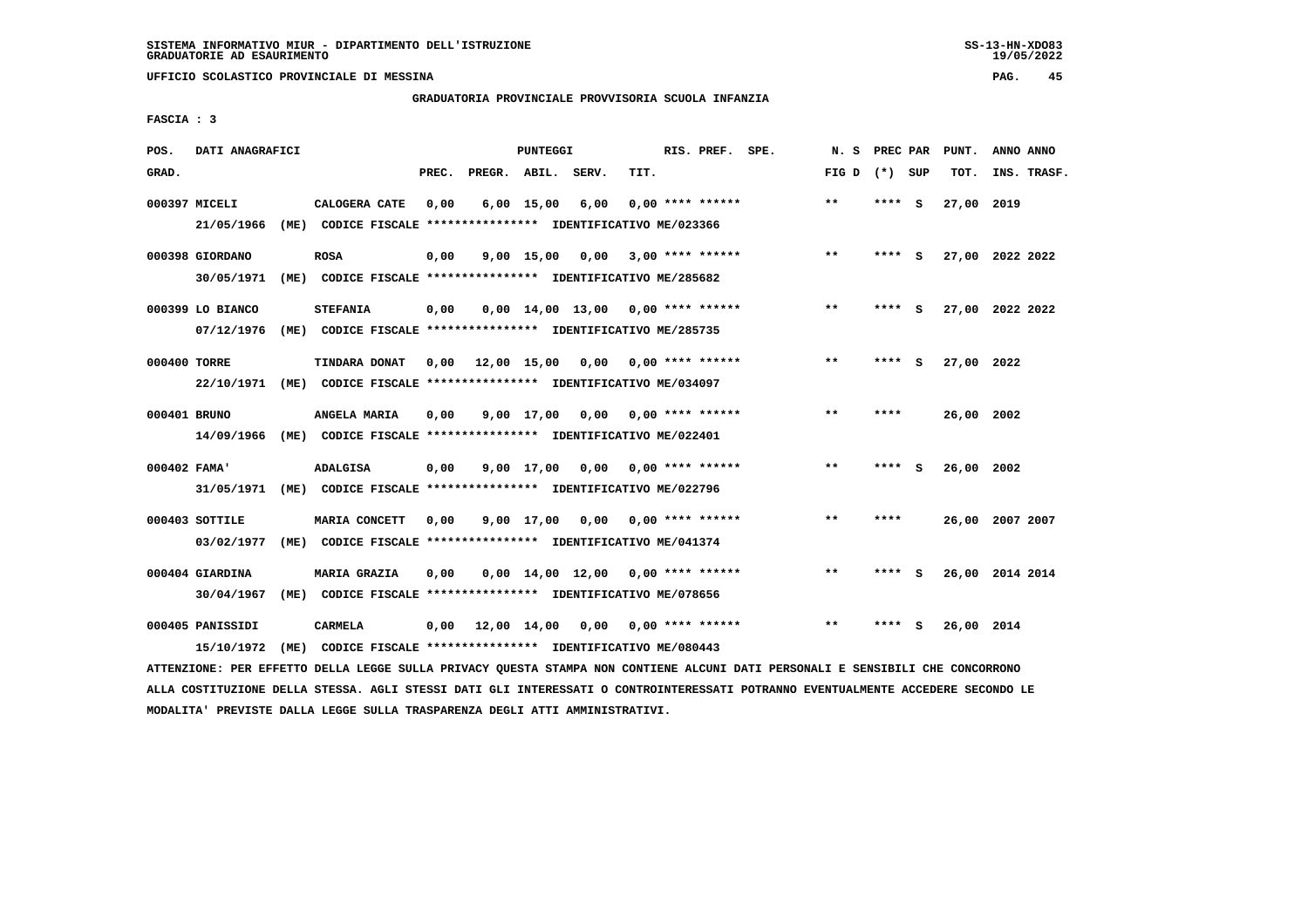**GRADUATORIA PROVINCIALE PROVVISORIA SCUOLA INFANZIA**

 **FASCIA : 3**

| POS.         | DATI ANAGRAFICI  |                                                                                                                               |       |                    | PUNTEGGI |                                          |      | RIS. PREF. SPE.    | N.S   | PREC PAR        |     | PUNT.           | ANNO ANNO |             |
|--------------|------------------|-------------------------------------------------------------------------------------------------------------------------------|-------|--------------------|----------|------------------------------------------|------|--------------------|-------|-----------------|-----|-----------------|-----------|-------------|
| GRAD.        |                  |                                                                                                                               | PREC. | PREGR. ABIL. SERV. |          |                                          | TIT. |                    |       | FIG D $(*)$ SUP |     | TOT.            |           | INS. TRASF. |
|              | 000406 TRUGLIO   | <b>FERNANDA</b>                                                                                                               | 0,00  | 15,00 11,00        |          | 0,00                                     |      | $0,00$ **** ****** | $* *$ | ****            | - S | 26,00 2014      |           |             |
|              | 07/10/1971       | (EE) CODICE FISCALE **************** IDENTIFICATIVO ME/078869                                                                 |       |                    |          |                                          |      |                    |       |                 |     |                 |           |             |
|              | 000407 DANGELO   | <b>GIUSEPPA</b>                                                                                                               | 0,00  |                    |          | $0,00$ 11,00 12,00 3,00 **** ******      |      |                    | $* *$ | **** S          |     | 26,00 2014      |           |             |
| т            | 17/01/1977       | (ME) CODICE FISCALE **************** IDENTIFICATIVO ME/079868                                                                 |       |                    |          |                                          |      |                    |       |                 |     |                 |           |             |
|              | 000408 RUGGERI   | <b>MARIA</b>                                                                                                                  |       |                    |          | $0,00$ 14,00 12,00 0,00 0,00 **** ****** |      |                    | $* *$ | **** S          |     | 26,00 2014      |           |             |
| т            | 21/11/1968       | (ME) CODICE FISCALE **************** IDENTIFICATIVO ME/079782                                                                 |       |                    |          |                                          |      |                    |       |                 |     |                 |           |             |
| 000409 SERGI |                  | MARIA                                                                                                                         | 0,00  |                    |          | 15,00 11,00 0,00 0,00 **** ******        |      |                    | $* *$ | **** S          |     | 26,00 2019 2019 |           |             |
|              | 03/01/1976       | (ME) CODICE FISCALE **************** IDENTIFICATIVO ME/089035                                                                 |       |                    |          |                                          |      |                    |       |                 |     |                 |           |             |
|              | 000410 GUGLIOTTA | MELCHIORRA                                                                                                                    | 0,00  |                    |          | $9,00$ 17,00 0,00 0,00 **** ******       |      |                    |       | ** X **** S     |     | 26,00 2019 2019 |           |             |
|              | 04/10/1957       | (ME) CODICE FISCALE **************** IDENTIFICATIVO ME/089046                                                                 |       |                    |          |                                          |      |                    |       |                 |     |                 |           |             |
|              | 000411 GIUNTA    | <b>DOMENICA</b>                                                                                                               | 0,00  |                    |          | $0.00$ 14.00 12.00 0.00 **** ******      |      |                    | **    | **** S          |     | 26,00 2019 2019 |           |             |
|              | 18/05/1979       | (ME) CODICE FISCALE **************** IDENTIFICATIVO ME/089027                                                                 |       |                    |          |                                          |      |                    |       |                 |     |                 |           |             |
|              | 000412 BISIGNANO | <b>SABINA</b>                                                                                                                 | 0,00  |                    |          | $3,00$ 15,00 8,00 0,00 **** ******       |      |                    | $***$ | **** S          |     | 26,00 2022 2007 |           |             |
|              | 22/01/1974       | (ME) CODICE FISCALE **************** IDENTIFICATIVO ME/041338                                                                 |       |                    |          |                                          |      |                    |       |                 |     |                 |           |             |
|              | 000413 BORGIA    | GIUSEPPA RITA                                                                                                                 | 0,00  |                    |          | $9,00$ 17,00 0,00 0,00 **** ******       |      |                    |       | ** X **** S     |     | 26,00 2022 2022 |           |             |
|              | 23/08/1965       | (ME) CODICE FISCALE **************** IDENTIFICATIVO ME/285669                                                                 |       |                    |          |                                          |      |                    |       |                 |     |                 |           |             |
|              | 000414 FICARRA   | <b>MARIA CATERIN</b>                                                                                                          | 0,00  |                    |          | $9,00$ 17,00 0,00 0,00 **** ******       |      |                    | $***$ | **** S          |     | 26,00 2022 2022 |           |             |
|              | 03/07/1976       | (ME) CODICE FISCALE **************** IDENTIFICATIVO ME/285708                                                                 |       |                    |          |                                          |      |                    |       |                 |     |                 |           |             |
|              |                  | ATTENZIONE: PER EFFETTO DELLA LEGGE SULLA PRIVACY QUESTA STAMPA NON CONTIENE ALCUNI DATI PERSONALI E SENSIBILI CHE CONCORRONO |       |                    |          |                                          |      |                    |       |                 |     |                 |           |             |

 **ALLA COSTITUZIONE DELLA STESSA. AGLI STESSI DATI GLI INTERESSATI O CONTROINTERESSATI POTRANNO EVENTUALMENTE ACCEDERE SECONDO LE MODALITA' PREVISTE DALLA LEGGE SULLA TRASPARENZA DEGLI ATTI AMMINISTRATIVI.**

 $19/05/2022$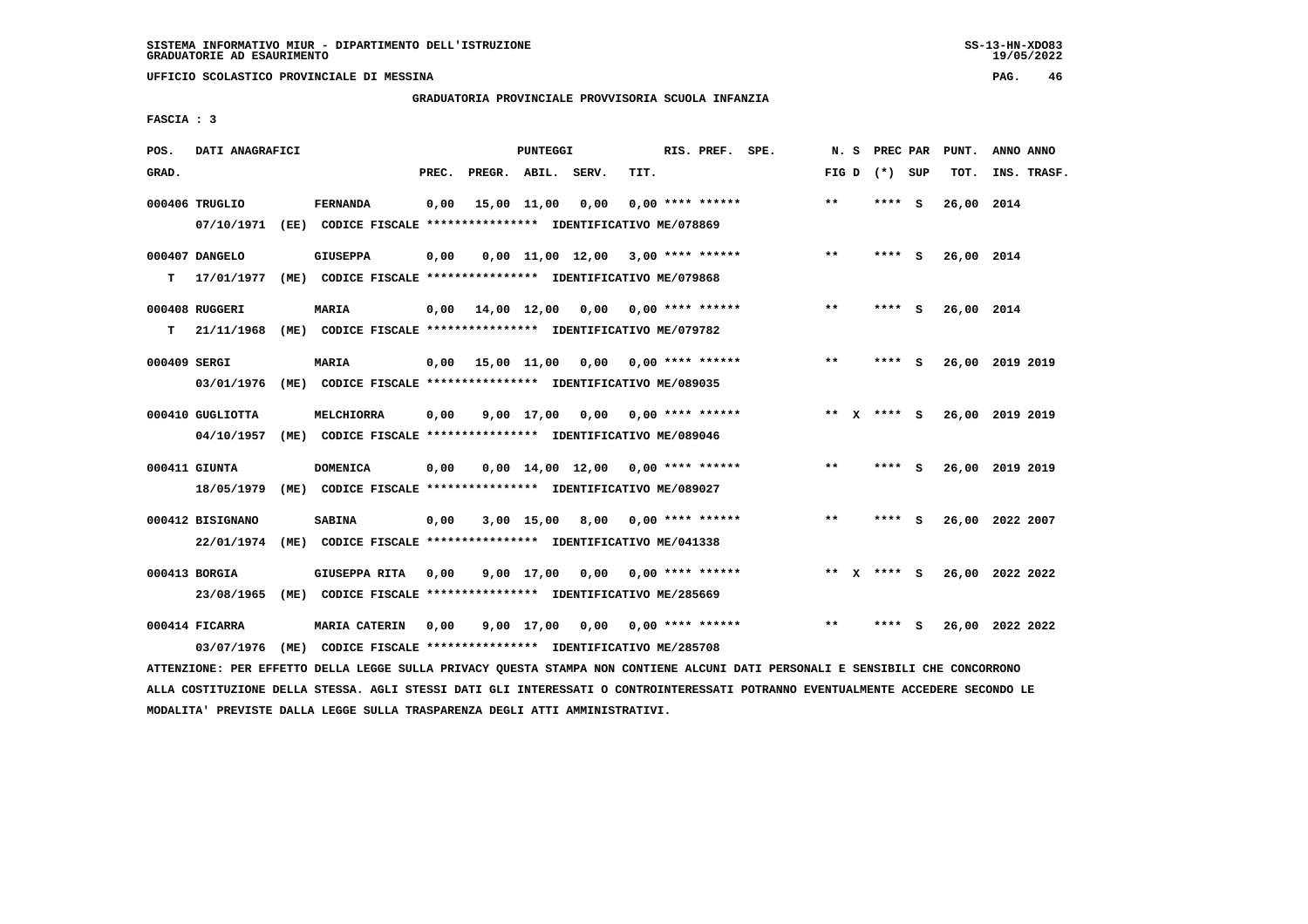**UFFICIO SCOLASTICO PROVINCIALE DI MESSINA PAG. 47**

### **GRADUATORIA PROVINCIALE PROVVISORIA SCUOLA INFANZIA**

 **FASCIA : 3**

| POS.         | DATI ANAGRAFICI |      |                                                                         |       |                    | PUNTEGGI     |                                    |      | RIS. PREF. SPE.                 | N.S   |              | PREC PAR |          | PUNT.      | ANNO ANNO       |
|--------------|-----------------|------|-------------------------------------------------------------------------|-------|--------------------|--------------|------------------------------------|------|---------------------------------|-------|--------------|----------|----------|------------|-----------------|
| GRAD.        |                 |      |                                                                         | PREC. | PREGR. ABIL. SERV. |              |                                    | TIT. |                                 | FIG D |              | (*) SUP  |          | TOT.       | INS. TRASF.     |
| 000415 ZIINO |                 |      | <b>ROSALINDA</b>                                                        | 0,00  |                    | 12,00 13,00  | 0,00                               |      | $0.00$ **** ******              | $***$ |              | ****     | - S      | 25,00      | 2002            |
|              | 09/10/1976      |      | (ME) CODICE FISCALE **************** IDENTIFICATIVO ME/034617           |       |                    |              |                                    |      |                                 |       |              |          |          |            |                 |
| 000416 RIZZO |                 |      | WALTER ANTONI                                                           | 0,00  |                    | 9,00 16,00   | 0,00                               |      | $0.00$ **** ******              | $* *$ |              | ****     |          | 25,00 2005 |                 |
|              | 02/03/1971      | (ME) | CODICE FISCALE **************** IDENTIFICATIVO ME/039514                |       |                    |              |                                    |      |                                 |       |              |          |          |            |                 |
|              | 000417 SPINELLA |      | <b>ANTONELLA</b>                                                        | 0,00  |                    |              | 12,00 13,00 0,00 0,00 **** ******  |      |                                 | $***$ |              | ****     | - S      |            | 25,00 2007 2007 |
|              | 20/08/1971      |      | (ME) CODICE FISCALE **************** IDENTIFICATIVO ME/041460           |       |                    |              |                                    |      |                                 |       |              |          |          |            |                 |
|              | 000418 MENDOLIA |      | LUIGIA                                                                  | 0,00  |                    |              | $6,00$ 11,00 8,00 0,00 **** ****** |      |                                 | $***$ |              | ****     | - S      | 25,00 2014 |                 |
| т            | 27/02/1965      |      | (ME) CODICE FISCALE **************** IDENTIFICATIVO ME/080283           |       |                    |              |                                    |      |                                 |       |              |          |          |            |                 |
| 000419 MARRA |                 |      | MARCELLA                                                                | 0,00  |                    | $6,00$ 13,00 | 0,00                               |      | $6,00$ **** ******              | $* *$ |              | ****     | - S      | 25,00 2014 |                 |
|              |                 |      | 18/04/1974 (TS) CODICE FISCALE *************** IDENTIFICATIVO ME/082441 |       |                    |              |                                    |      |                                 |       |              |          |          |            |                 |
| 000420 FAZIO |                 |      | SANTA BARBARA                                                           | 0.00  | 14,00              |              | $0.00$ 11.00 0.00 **** ******      |      |                                 | $* *$ |              | ****     | <b>S</b> |            | 25,00 2019 2019 |
|              | 16/08/1979      |      | (ME) CODICE FISCALE **************** IDENTIFICATIVO ME/089015           |       |                    |              |                                    |      |                                 |       |              |          |          |            |                 |
| 000421 RUNDO |                 |      | <b>FRANCESCO</b>                                                        | 0.00  |                    | 9,00 16,00   |                                    |      | $0.00$ $0.00$ $***$ **** ****** | $***$ | $\mathbf{x}$ | ****     |          | 25,00 2019 |                 |
|              | 14/12/1977      |      | (ME) CODICE FISCALE **************** IDENTIFICATIVO ME/034800           |       |                    |              |                                    |      |                                 |       |              |          |          |            |                 |
|              | 000422 GIORDANO |      | ANNA MARIA                                                              | 0,00  |                    |              | 9,00 15,00 1,00                    |      | $0.00$ **** ******              | $***$ |              | ****     | - S      | 25,00 2019 |                 |
|              | 04/06/1970      |      | (RC) CODICE FISCALE **************** IDENTIFICATIVO ME/032889           |       |                    |              |                                    |      |                                 |       |              |          |          |            |                 |
| 000423 FALLI |                 |      | MARIA                                                                   | 0,00  |                    | 9,00 16,00   |                                    |      | $0,00$ $0,00$ **** ******       | $* *$ |              | ****     | s        | 25,00 2022 |                 |
|              | 26/11/1977      |      | (ME) CODICE FISCALE *************** IDENTIFICATIVO ME/035593            |       |                    |              |                                    |      |                                 |       |              |          |          |            |                 |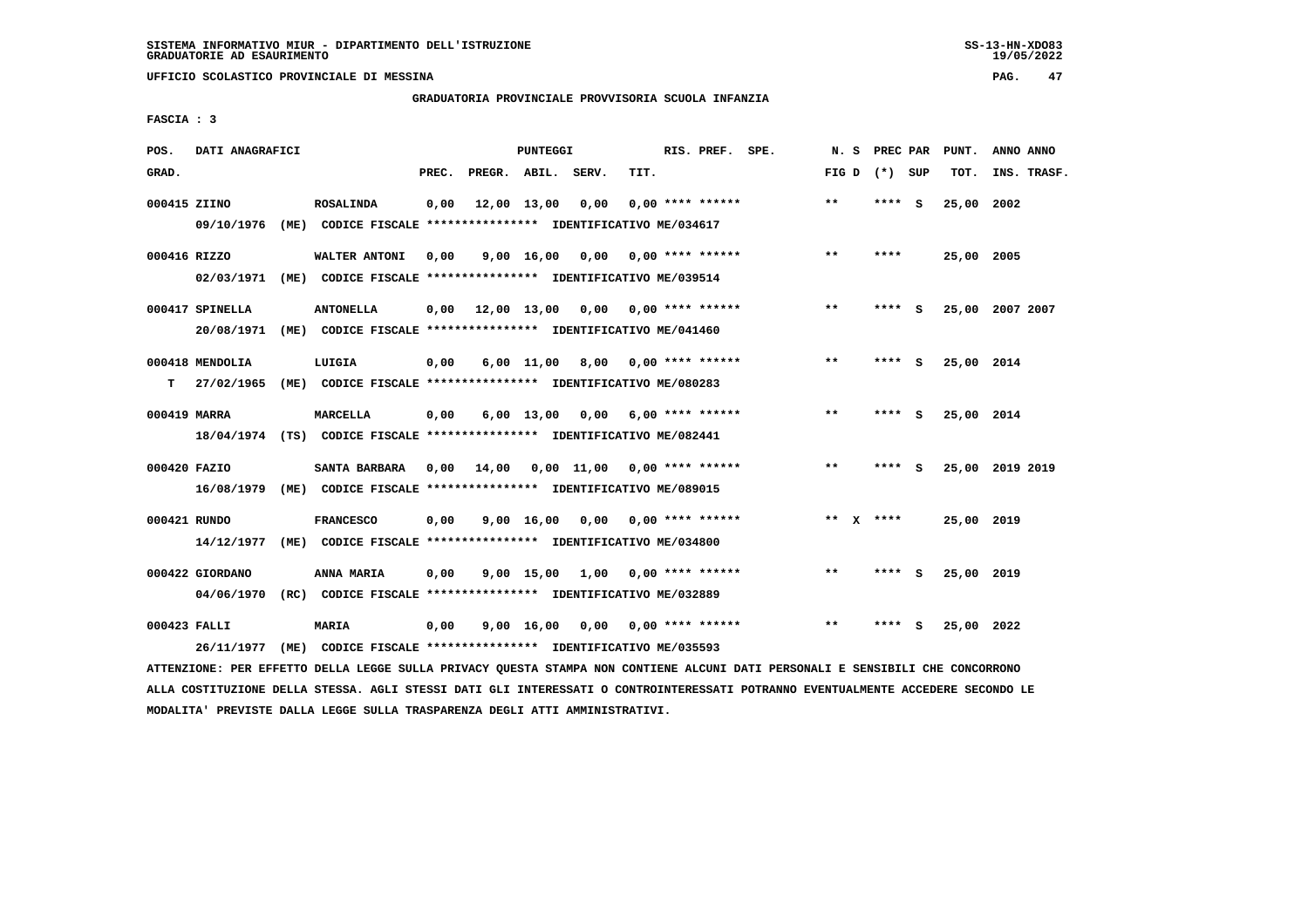**UFFICIO SCOLASTICO PROVINCIALE DI MESSINA PAG. 48**

#### **GRADUATORIA PROVINCIALE PROVVISORIA SCUOLA INFANZIA**

 **FASCIA : 3**

| POS.         | DATI ANAGRAFICI |      |                                                                         |       |                    | <b>PUNTEGGI</b> |                                          |      | RIS. PREF. SPE.           | N.S   | PREC PAR    |     | PUNT.      | ANNO ANNO   |
|--------------|-----------------|------|-------------------------------------------------------------------------|-------|--------------------|-----------------|------------------------------------------|------|---------------------------|-------|-------------|-----|------------|-------------|
| GRAD.        |                 |      |                                                                         | PREC. | PREGR. ABIL. SERV. |                 |                                          | TIT. |                           | FIG D | (*) SUP     |     | TOT.       | INS. TRASF. |
|              | 000424 SOTTILE  |      | <b>MARIA BEATRIC</b>                                                    | 0,00  |                    | 9,00 15,00      | 0,00                                     |      | $0.00$ **** ******        | $* *$ | $***$ S     |     | 24,00      | 2000        |
|              | 24/01/1967      |      | (ME) CODICE FISCALE **************** IDENTIFICATIVO ME/022328           |       |                    |                 |                                          |      |                           |       |             |     |            |             |
|              | 000425 PUGLISI  |      | VENERA GRAZIA                                                           | 0,00  |                    |                 | $9,00$ 15,00 0,00 0,00 **** ******       |      |                           | **    | **** S      |     | 24,00 2002 |             |
|              | 02/07/1975      | (ME) | CODICE FISCALE **************** IDENTIFICATIVO ME/033927                |       |                    |                 |                                          |      |                           |       |             |     |            |             |
| 000426 ZIINO |                 |      | <b>MADDALENA</b>                                                        | 0,00  |                    |                 | $9,00$ 15,00 0,00 0,00 **** ******       |      |                           | $***$ | **** S      |     | 24,00 2002 |             |
|              | 26/08/1967      |      | (ME) CODICE FISCALE **************** IDENTIFICATIVO ME/034613           |       |                    |                 |                                          |      |                           |       |             |     |            |             |
|              | 000427 BELLIGNO |      | <b>TERESA</b>                                                           | 0,00  |                    | 6,00 15,00      |                                          |      | $0,00$ 3,00 **** ******   | $* *$ | ****        | s   | 24,00 2002 |             |
|              | 11/08/1971      |      | (ME) CODICE FISCALE **************** IDENTIFICATIVO ME/021768           |       |                    |                 |                                          |      |                           |       |             |     |            |             |
| 000428 ZULLO |                 |      | PASQUA LINDA                                                            | 0.00  |                    |                 | $9.00$ 15.00 0.00 0.00 **** ******       |      |                           | $* *$ | ****        | - S | 24,00 2004 |             |
|              | 16/09/1967      |      | (EE) CODICE FISCALE *************** IDENTIFICATIVO ME/022438            |       |                    |                 |                                          |      |                           |       |             |     |            |             |
|              | 000429 PAOLIC   |      | <b>TIZIANA</b>                                                          |       |                    |                 | $0,00$ 12,00 12,00 0,00 0,00 **** ****** |      |                           | $* *$ | **** S      |     | 24,00 2014 |             |
|              |                 |      | 30/04/1974 (GE) CODICE FISCALE *************** IDENTIFICATIVO ME/079504 |       |                    |                 |                                          |      |                           |       |             |     |            |             |
| 000430 VIENI |                 |      | <b>MARIANNA</b>                                                         | 0,00  |                    | 6,00 18,00      |                                          |      | $0,00$ $0,00$ **** ****** |       | ** x **** s |     | 24,00 2014 |             |
| т            | 06/02/1983      |      | (ME) CODICE FISCALE **************** IDENTIFICATIVO ME/078750           |       |                    |                 |                                          |      |                           |       |             |     |            |             |
|              | 000431 MILONE   |      | CANDIDA                                                                 | 0.00  |                    |                 | 13,00 11,00 0,00 0,00 **** ******        |      |                           | $* *$ | **** S      |     | 24,00 2014 |             |
| т            | 03/08/1982      |      | (ME) CODICE FISCALE **************** IDENTIFICATIVO ME/080473           |       |                    |                 |                                          |      |                           |       |             |     |            |             |
|              | 000432 BUNETTA  |      | LORENA                                                                  | 0,00  |                    |                 | 13,00 11,00 0,00 0,00 **** ******        |      |                           | $* *$ | ****        | - S | 24,00 2014 |             |
| т            | 28/01/1981      |      | (CL) CODICE FISCALE **************** IDENTIFICATIVO ME/079742           |       |                    |                 |                                          |      |                           |       |             |     |            |             |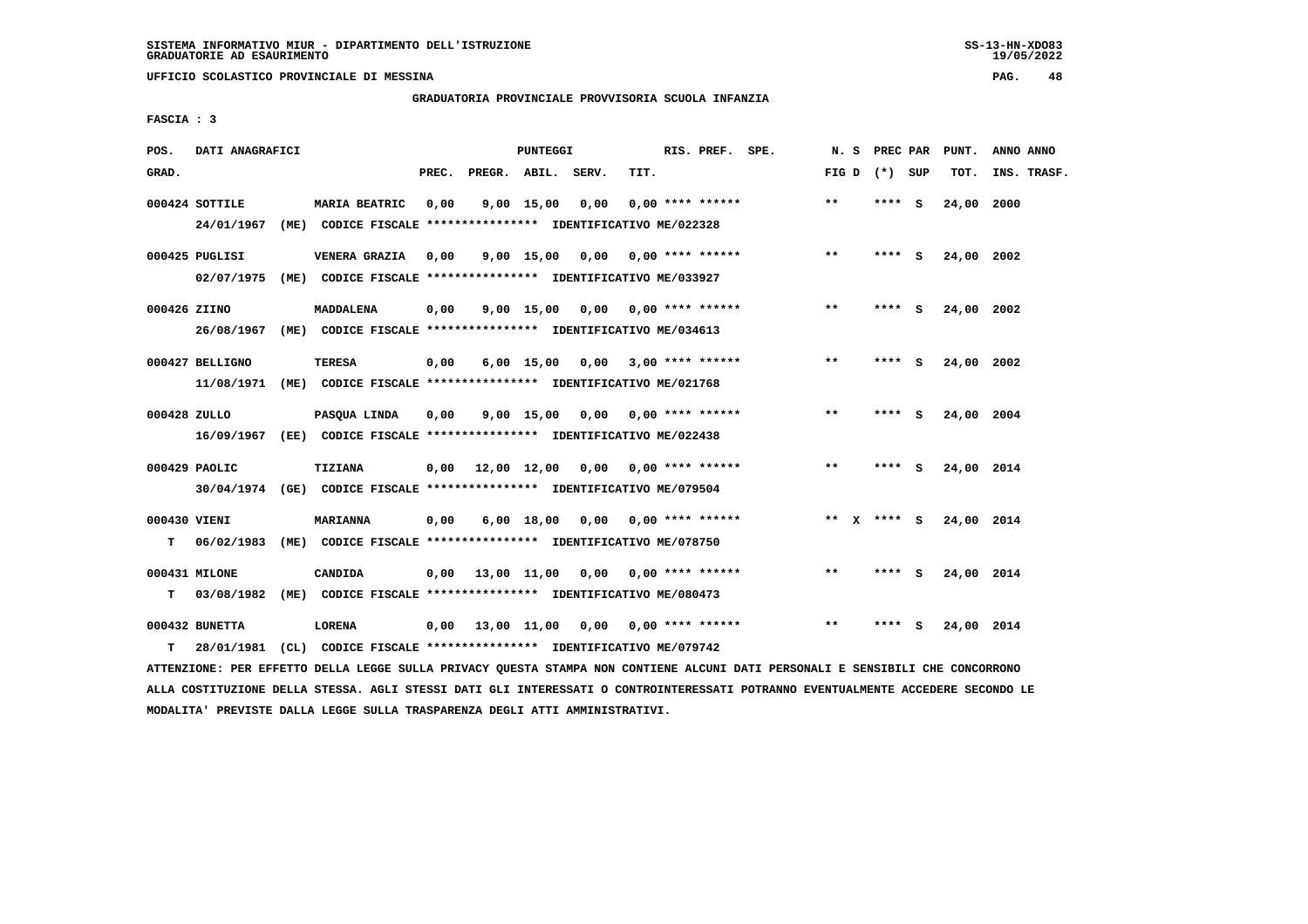**UFFICIO SCOLASTICO PROVINCIALE DI MESSINA PAG. 49**

### **GRADUATORIA PROVINCIALE PROVVISORIA SCUOLA INFANZIA**

 **FASCIA : 3**

| POS.        | DATI ANAGRAFICI     |                                                                                      |       |                    | <b>PUNTEGGI</b> |                                    |      | RIS. PREF. SPE.                |                         | N.S           | PREC PAR |   | PUNT.      | ANNO ANNO       |
|-------------|---------------------|--------------------------------------------------------------------------------------|-------|--------------------|-----------------|------------------------------------|------|--------------------------------|-------------------------|---------------|----------|---|------------|-----------------|
| GRAD.       |                     |                                                                                      | PREC. | PREGR. ABIL. SERV. |                 |                                    | TIT. |                                |                         | FIG D         | (*) SUP  |   | TOT.       | INS. TRASF.     |
|             | 000433 ARIGO'       | <b>CATERINA</b>                                                                      | 0,00  |                    | 11,00 13,00     | 0,00                               |      | $0.00$ **** ******             |                         | $\star\star$  | **** S   |   | 24,00 2019 |                 |
|             |                     | 11/10/1971 (ME) CODICE FISCALE *************** IDENTIFICATIVO ME/000048              |       |                    |                 |                                    |      |                                |                         |               |          |   |            |                 |
|             | 000434 GENOVESE     | <b>ROSA</b>                                                                          | 0,00  | 24,00              | 0,00            | 0,00                               |      | 0,00 **** ******               |                         | $***$         | $***$ S  |   | 24,00 2019 |                 |
|             | 29/04/1964          | (ME) CODICE FISCALE **************** IDENTIFICATIVO ME/076185                        |       |                    |                 |                                    |      |                                |                         |               |          |   |            |                 |
|             | 000435 COLUCCIA     | PAOLA MARIA                                                                          | 0,00  |                    | $9,00$ 15,00    |                                    |      |                                | 0,00 0,00 **** ****** E | $***$         | **** S   |   | 24,00 2019 |                 |
|             |                     | 01/02/1964 (ME) CODICE FISCALE *************** IDENTIFICATIVO ME/022466              |       |                    |                 |                                    |      |                                |                         |               |          |   |            |                 |
|             | 000436 PIPARO       | SERAFINAMATIL                                                                        | 0.00  |                    | $9,00$ 15,00    |                                    |      | $0,00$ $0,00$ **** ******      |                         | ** $X$ **** S |          |   | 24,00 2022 |                 |
|             |                     | 14/03/1964 (ME) CODICE FISCALE *************** IDENTIFICATIVO ME/023096              |       |                    |                 |                                    |      |                                |                         |               |          |   |            |                 |
|             | 000437 CALA' LESINA | <b>MARIA ARTURA</b>                                                                  | 0,00  |                    | 7,00 16,00      | 0,00                               |      | $0.00$ **** ******             |                         | $***$         | **** S   |   | 23,00      | 2000            |
|             |                     | 25/02/1969 (ME) CODICE FISCALE *************** IDENTIFICATIVO ME/020804              |       |                    |                 |                                    |      |                                |                         |               |          |   |            |                 |
|             | 000438 ZIRILLI      | <b>ROSA</b>                                                                          | 0,00  |                    |                 | $6,00$ 17,00 0,00 0,00 **** ****** |      |                                |                         | $**$          | **** S   |   | 23,00 2002 |                 |
|             | 07/02/1975          | (ME) CODICE FISCALE *************** IDENTIFICATIVO ME/034628                         |       |                    |                 |                                    |      |                                |                         |               |          |   |            |                 |
|             |                     |                                                                                      |       |                    |                 |                                    |      |                                |                         |               |          |   |            |                 |
| 000439 MELE | 27/07/1975          | <b>MARIA GRAZIA</b><br>(CA) CODICE FISCALE **************** IDENTIFICATIVO ME/036957 | 0,00  |                    | $6,00$ 17,00    |                                    |      | $0.00$ $0.00$ **** ******      |                         | $* *$         | **** S   |   | 23,00 2007 |                 |
|             |                     |                                                                                      |       |                    |                 |                                    |      |                                |                         |               |          |   |            |                 |
|             | 000440 IANNELLO     | TANIA                                                                                | 0,00  |                    | $6,00$ 17,00    |                                    |      | $0.00$ $0.00$ $***$ **** ***** |                         | **            | **** S   |   |            | 23,00 2011 2011 |
|             | 01/05/1974          | (ME) CODICE FISCALE **************** IDENTIFICATIVO ME/075967                        |       |                    |                 |                                    |      |                                |                         |               |          |   |            |                 |
|             | 000441 SCAFFIDI     | <b>ANNA MARIA</b>                                                                    | 0,00  |                    | 9,00 14,00      | 0,00                               |      | $0.00$ **** ******             |                         | $***$         | ****     | ్ | 23,00 2014 |                 |
|             | 06/07/1972          | (ME) CODICE FISCALE **************** IDENTIFICATIVO ME/022046                        |       |                    |                 |                                    |      |                                |                         |               |          |   |            |                 |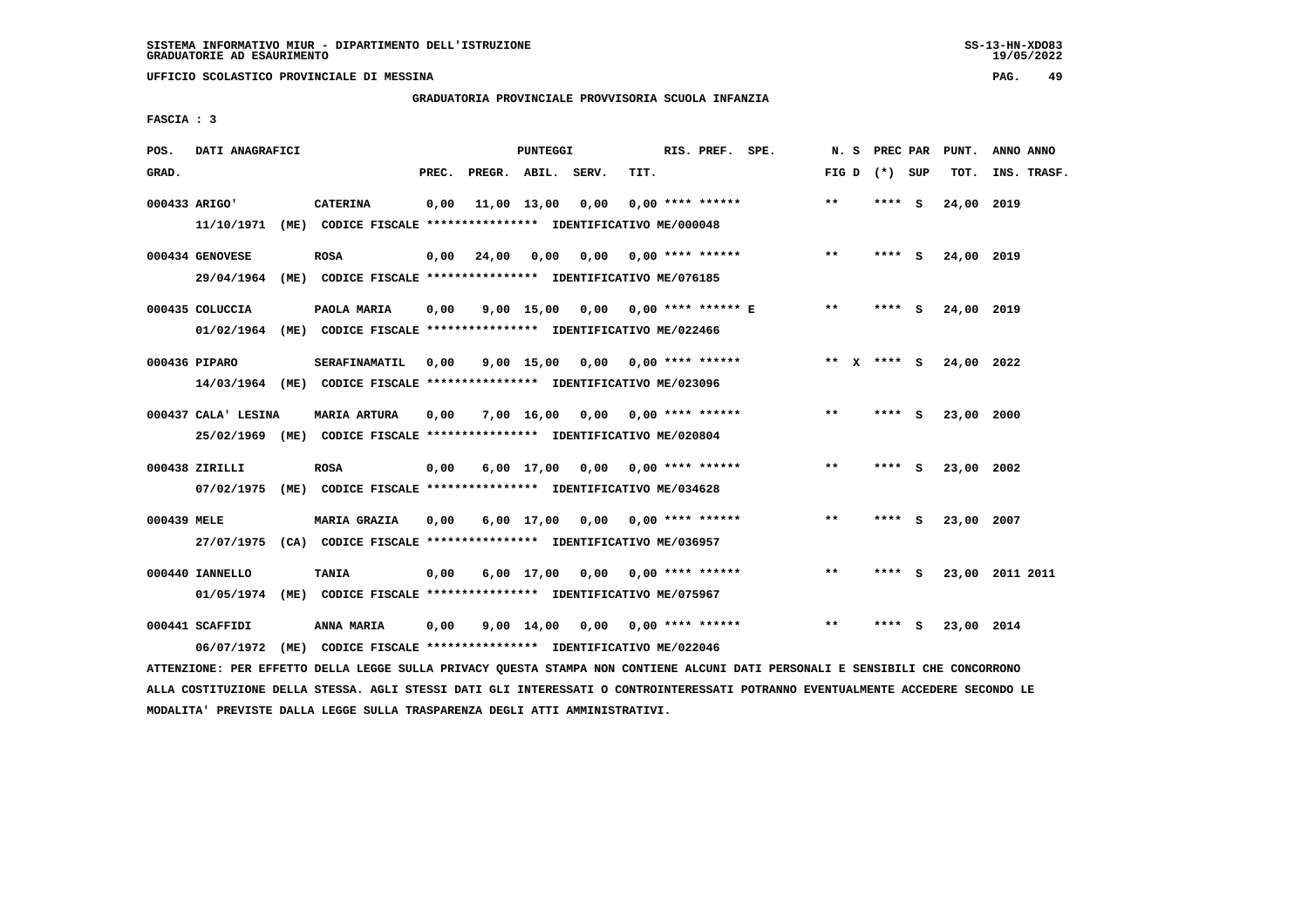**UFFICIO SCOLASTICO PROVINCIALE DI MESSINA PAG. 50**

### **GRADUATORIA PROVINCIALE PROVVISORIA SCUOLA INFANZIA**

 **FASCIA : 3**

| POS.  | DATI ANAGRAFICI  |                                                                                                                               |       |                    | PUNTEGGI            |                                    |      | RIS. PREF. SPE.           | N. S  | PREC PAR        | PUNT.      | ANNO ANNO       |
|-------|------------------|-------------------------------------------------------------------------------------------------------------------------------|-------|--------------------|---------------------|------------------------------------|------|---------------------------|-------|-----------------|------------|-----------------|
| GRAD. |                  |                                                                                                                               | PREC. | PREGR. ABIL. SERV. |                     |                                    | TIT. |                           |       | FIG D $(*)$ SUP | TOT.       | INS. TRASF.     |
|       | 000442 MAIORANA  | <b>MARIA</b>                                                                                                                  | 0,00  |                    | $9,00$ $14,00$ 0,00 |                                    |      | $0.00$ **** ******        | $***$ | **** S          | 23,00 2014 |                 |
|       | 09/05/1967       | (ME) CODICE FISCALE *************** IDENTIFICATIVO ME/033974                                                                  |       |                    |                     |                                    |      |                           |       |                 |            |                 |
|       | 000443 CRISTELLI | <b>FRANCESCO</b>                                                                                                              | 0,00  |                    |                     | 12,00 11,00 0,00 0,00 **** ******  |      |                           | $***$ | **** S          | 23,00 2014 |                 |
|       | 21/01/1982       | (ME) CODICE FISCALE **************** IDENTIFICATIVO ME/079514                                                                 |       |                    |                     |                                    |      |                           |       |                 |            |                 |
|       | 000444 VANELLA   | <b>ANTONINA</b>                                                                                                               | 0,00  |                    |                     | $6,00$ 17,00 0,00 0,00 **** ****** |      |                           | $***$ | **** S          |            | 23,00 2019 2019 |
|       | 02/09/1962       | (ME) CODICE FISCALE **************** IDENTIFICATIVO ME/089100                                                                 |       |                    |                     |                                    |      |                           |       |                 |            |                 |
|       | 000445 CICCIARI  | <b>GIUSEPPA</b>                                                                                                               | 0,00  |                    |                     | $3,00$ 16,00 4,00 0,00 **** ****** |      |                           | $**$  | $***$ S         |            | 23,00 2019 2019 |
|       | 01/03/1966       | (ME) CODICE FISCALE **************** IDENTIFICATIVO ME/089118                                                                 |       |                    |                     |                                    |      |                           |       |                 |            |                 |
|       | 000446 GAGLIONE  | CAROLINA                                                                                                                      | 0,00  |                    |                     | $6,00$ 17,00 0,00 0,00 **** ****** |      |                           | $***$ | **** S          | 23,00 2019 |                 |
|       | 09/03/1973       | (ME) CODICE FISCALE *************** IDENTIFICATIVO ME/021614                                                                  |       |                    |                     |                                    |      |                           |       |                 |            |                 |
|       | 000447 CALIRI    | DOMENICA CATE                                                                                                                 | 0.00  |                    | 9,00 14,00          |                                    |      | $0.00$ $0.00$ **** ****** | $* *$ | **** S          | 23,00 2019 |                 |
|       | 18/09/1966       | (ME) CODICE FISCALE **************** IDENTIFICATIVO ME/022774                                                                 |       |                    |                     |                                    |      |                           |       |                 |            |                 |
|       | 000448 TROVATO   | <b>GIANCARLA</b>                                                                                                              | 0,00  |                    |                     | 8,00 15,00 0,00 0,00 **** ******   |      |                           | $***$ | **** S          |            | 23,00 2022 2002 |
|       | 16/01/1971       | (ME) CODICE FISCALE *************** IDENTIFICATIVO ME/034359                                                                  |       |                    |                     |                                    |      |                           |       |                 |            |                 |
|       | 000449 CANNATA   | <b>ROSARIA</b>                                                                                                                | 0,00  |                    |                     | 10,00 13,00 0,00 0,00 **** ******  |      |                           |       | ** X **** S     |            | 23,00 2022 2011 |
|       | 23/04/1980       | (ME) CODICE FISCALE **************** IDENTIFICATIVO ME/075956                                                                 |       |                    |                     |                                    |      |                           |       |                 |            |                 |
|       | 000450 CASALE    | ANGELA ROSA                                                                                                                   | 0,00  |                    |                     | 6,00 17,00 0,00 0,00 **** ******   |      |                           | $* *$ | **** S          |            | 23,00 2022 2022 |
|       | 18/05/1972       | (ME) CODICE FISCALE **************** IDENTIFICATIVO ME/285665                                                                 |       |                    |                     |                                    |      |                           |       |                 |            |                 |
|       |                  | ATTENZIONE: PER EFFETTO DELLA LEGGE SULLA PRIVACY QUESTA STAMPA NON CONTIENE ALCUNI DATI PERSONALI E SENSIBILI CHE CONCORRONO |       |                    |                     |                                    |      |                           |       |                 |            |                 |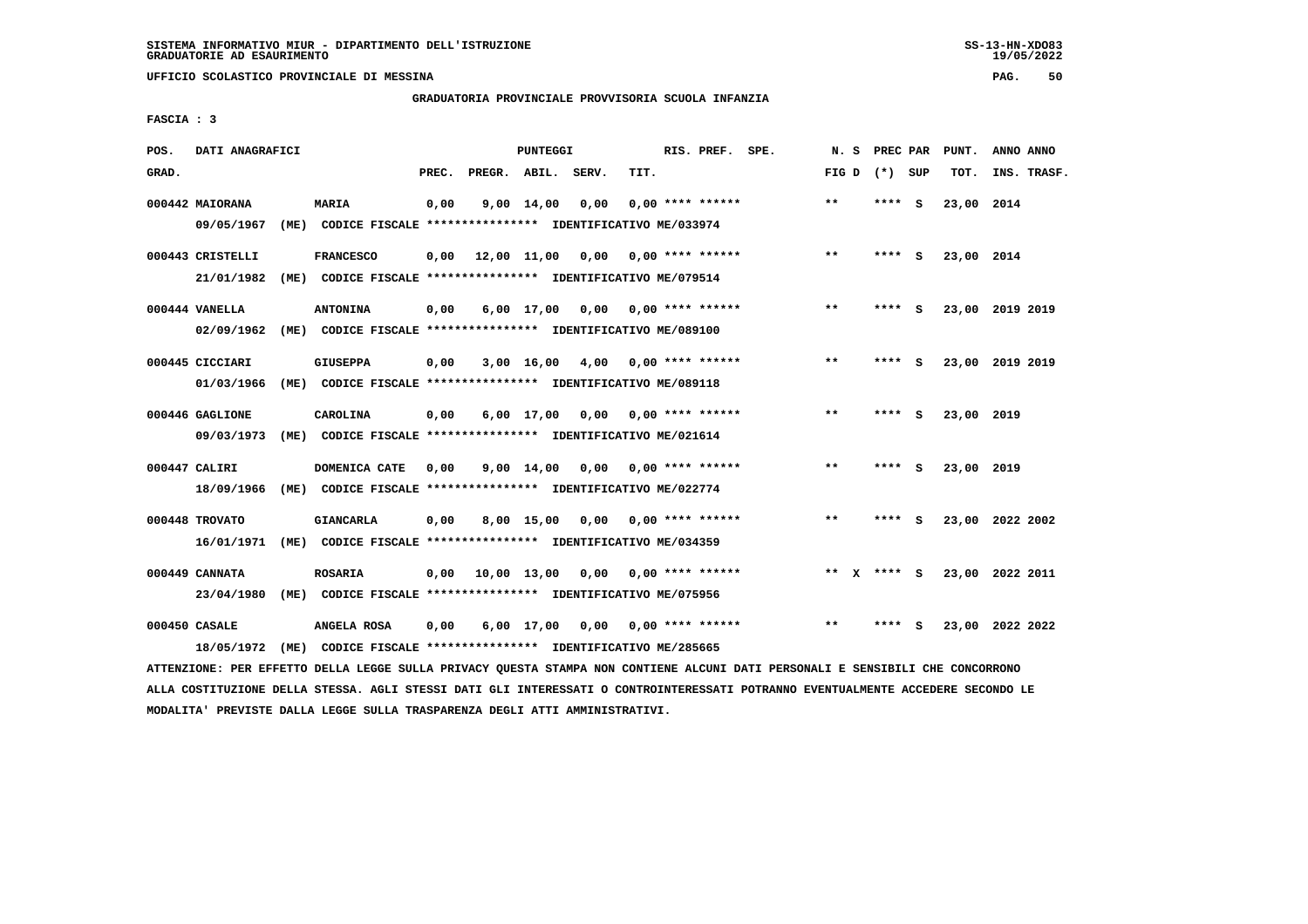**UFFICIO SCOLASTICO PROVINCIALE DI MESSINA PAG. 51**

#### **GRADUATORIA PROVINCIALE PROVVISORIA SCUOLA INFANZIA**

 **FASCIA : 3**

| POS.         | DATI ANAGRAFICI        |                                                                                  |       |                    | PUNTEGGI           |                                    |      | RIS. PREF. SPE.           | N. S            |        |     | PREC PAR PUNT. | ANNO ANNO       |
|--------------|------------------------|----------------------------------------------------------------------------------|-------|--------------------|--------------------|------------------------------------|------|---------------------------|-----------------|--------|-----|----------------|-----------------|
| GRAD.        |                        |                                                                                  | PREC. | PREGR. ABIL. SERV. |                    |                                    | TIT. |                           | FIG D $(*)$ SUP |        |     | TOT.           | INS. TRASF.     |
| 000451 RUSSO | 19/02/1967             | <b>ISABELLA</b><br>(ME) CODICE FISCALE **************** IDENTIFICATIVO ME/285692 | 0,00  |                    | $9,00 \quad 14,00$ | 0,00                               |      | $0.00$ **** ******        | $***$           | ****   | - S |                | 23,00 2022 2022 |
|              |                        |                                                                                  |       |                    |                    |                                    |      |                           |                 |        |     |                |                 |
|              | 000452 DI PASOUALE     | <b>ROSETTA</b>                                                                   | 0,00  |                    |                    | $6,00$ $16,00$ $0,00$              |      | 0,00 **** ******          | $***$           | **** S |     | 22,00 2002     |                 |
|              | 08/11/1965             | (ME) CODICE FISCALE **************** IDENTIFICATIVO ME/033942                    |       |                    |                    |                                    |      |                           |                 |        |     |                |                 |
|              | 000453 MANCUSO         | <b>ANTONELLA</b>                                                                 | 0,00  |                    |                    | $6,00$ 16,00 0,00 0,00 **** ****** |      |                           | $***$           | **** S |     | 22,00 2002     |                 |
|              | 07/08/1968             | (ME) CODICE FISCALE **************** IDENTIFICATIVO ME/023667                    |       |                    |                    |                                    |      |                           |                 |        |     |                |                 |
|              | 000454 SIRACUSA        | PINA VENERA S                                                                    | 0,00  |                    | 6,00 16,00         |                                    |      | $0,00$ $0,00$ **** ****** | $***$           | ****   | - 5 |                | 22,00 2007 2007 |
|              | 26/12/1970             | (ME) CODICE FISCALE **************** IDENTIFICATIVO ME/041298                    |       |                    |                    |                                    |      |                           |                 |        |     |                |                 |
|              | 000455 MAGAZZU'        | ROSA LUCIA                                                                       | 0,00  |                    | 8,00 14,00         |                                    |      | $0,00$ $0,00$ **** ****** | $***$           | ****   | - S | 22,00 2014     |                 |
|              | 07/11/1966             | (ME) CODICE FISCALE **************** IDENTIFICATIVO ME/041470                    |       |                    |                    |                                    |      |                           |                 |        |     |                |                 |
|              | 000456 MICALE          | <b>GRAZIELLA</b>                                                                 | 0,00  |                    |                    | $6,00$ $16,00$ $0,00$              |      | 0,00 **** ******          | $***$           | ****   | - S |                | 22,00 2019 2019 |
|              |                        | 15/05/1972 (VA) CODICE FISCALE **************** IDENTIFICATIVO ME/089077         |       |                    |                    |                                    |      |                           |                 |        |     |                |                 |
|              |                        |                                                                                  |       |                    |                    |                                    |      |                           |                 |        |     |                |                 |
|              | 000457 NOTO MILLEFIORI | <b>GIOVANNA</b>                                                                  | 0,00  |                    | $9,00$ 13,00       | 0,00                               |      | 0,00 **** ******          | $***$           | **** S |     | 22,00 2019     |                 |
|              |                        | 13/05/1972 (ME) CODICE FISCALE *************** IDENTIFICATIVO ME/081264          |       |                    |                    |                                    |      |                           |                 |        |     |                |                 |
|              | 000458 TRICOMI         | <b>ROSARIA</b>                                                                   | 0,00  |                    | $6,00 \quad 16,00$ |                                    |      | $0,00$ $0,00$ **** ****** | $* *$           | ****   |     | 22,00 2019     |                 |
|              | 25/04/1979             | (ME) CODICE FISCALE **************** IDENTIFICATIVO ME/034112                    |       |                    |                    |                                    |      |                           |                 |        |     |                |                 |
|              | 000459 MODICA          | GIUSEPPINA                                                                       | 0,00  |                    | 6,00 16,00         |                                    |      | $0,00$ $0,00$ **** ****** | $* *$           | ****   | - S | 22,00 2019     |                 |
|              | 16/05/1972             | (ME) CODICE FISCALE **************** IDENTIFICATIVO ME/073040                    |       |                    |                    |                                    |      |                           |                 |        |     |                |                 |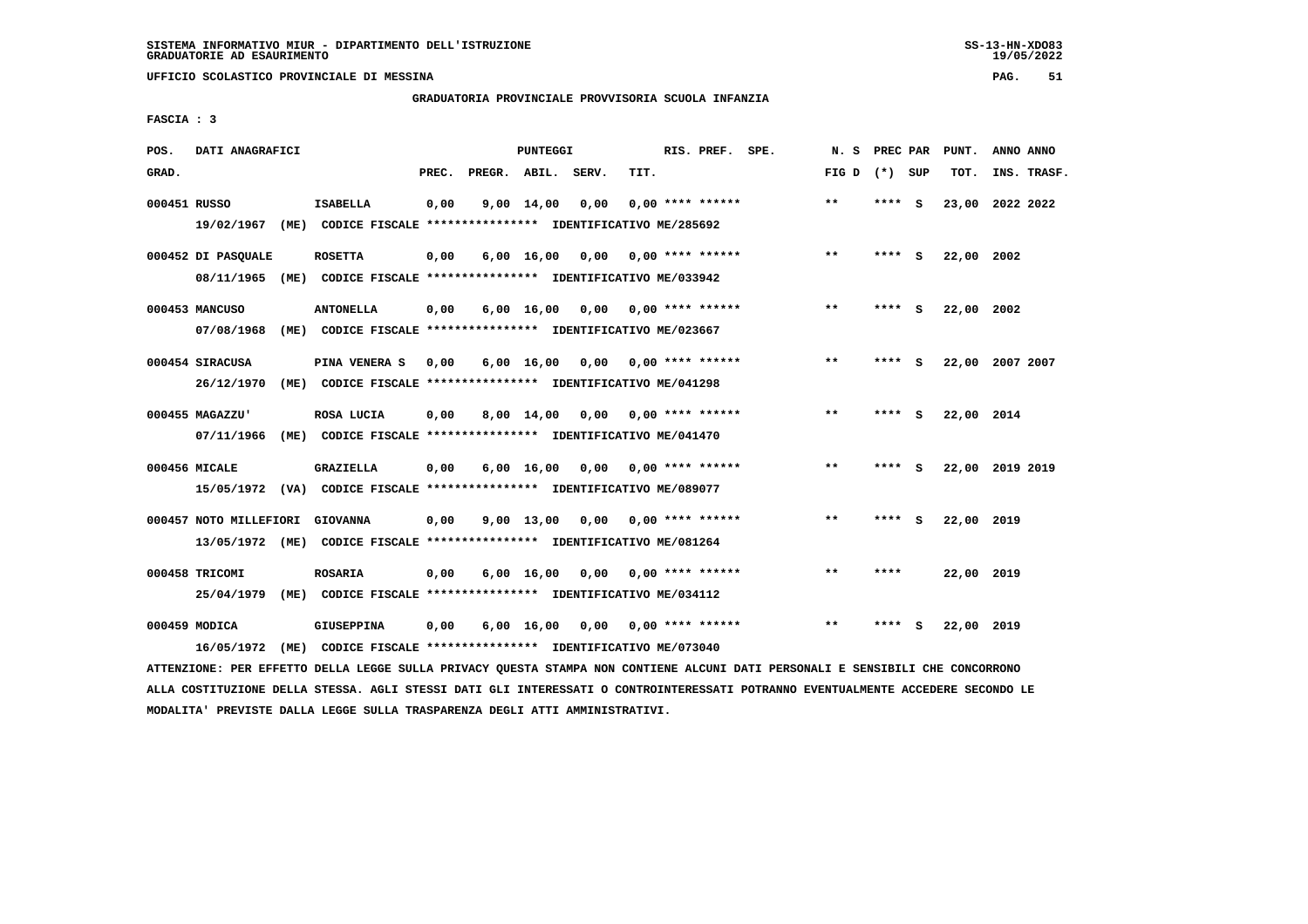**UFFICIO SCOLASTICO PROVINCIALE DI MESSINA PAG. 52**

#### **GRADUATORIA PROVINCIALE PROVVISORIA SCUOLA INFANZIA**

 **FASCIA : 3**

| POS.         | DATI ANAGRAFICI     |      |                                                                         |       |                    | PUNTEGGI           |                                    |      | RIS. PREF. SPE.    | N.S   |              | PREC PAR    |          | PUNT.           | ANNO ANNO |             |
|--------------|---------------------|------|-------------------------------------------------------------------------|-------|--------------------|--------------------|------------------------------------|------|--------------------|-------|--------------|-------------|----------|-----------------|-----------|-------------|
| GRAD.        |                     |      |                                                                         | PREC. | PREGR. ABIL. SERV. |                    |                                    | TIT. |                    | FIG D |              | (*) SUP     |          | TOT.            |           | INS. TRASF. |
| 000460 MIANO |                     |      | MARIA                                                                   | 0,00  |                    | 1,00 16,00         | 5,00                               |      | $0.00$ **** ****** | $***$ |              | ****        | - S      | 22,00 2022 2022 |           |             |
|              | 04/02/1975          |      | (ME) CODICE FISCALE **************** IDENTIFICATIVO ME/285738           |       |                    |                    |                                    |      |                    |       |              |             |          |                 |           |             |
|              | 000461 TURIANO      |      | MARIA RITA                                                              | 0,00  |                    | $6,00 \quad 16,00$ | 0,00                               |      | $0.00$ **** ****** | $* *$ |              | **** S      |          | 22,00 2022 2022 |           |             |
|              | 01/10/1968          | (ME) | CODICE FISCALE **************** IDENTIFICATIVO ME/285673                |       |                    |                    |                                    |      |                    |       |              |             |          |                 |           |             |
|              | 000462 ITALIANO     |      | DOMENICA ROBE                                                           | 0,00  |                    |                    | $5,00$ 17,00 0,00 0,00 **** ****** |      |                    |       |              | ** x **** S |          | 22,00 2022 2022 |           |             |
|              | 01/03/1970          |      | (ME) CODICE FISCALE **************** IDENTIFICATIVO ME/285743           |       |                    |                    |                                    |      |                    |       |              |             |          |                 |           |             |
| 000463 POLLO |                     |      | MARIA BEATRIC                                                           | 0.00  |                    |                    | $3,00$ 17,00 2,00 0,00 **** ****** |      |                    | $* *$ |              | **** S      |          | 22,00 2022      |           |             |
|              | 06/06/1976          |      | (ME) CODICE FISCALE **************** IDENTIFICATIVO ME/033682           |       |                    |                    |                                    |      |                    |       |              |             |          |                 |           |             |
|              | 000464 CAVALLAZZO   |      | BETTINA LUCIA                                                           | 0,00  |                    | 6,00 15,00         | 0,00                               |      | $0.00$ **** ****** | $* *$ |              | ****        | <b>S</b> | 21,00 2000      |           |             |
|              | 18/04/1964          |      | (ME) CODICE FISCALE **************** IDENTIFICATIVO ME/023719           |       |                    |                    |                                    |      |                    |       |              |             |          |                 |           |             |
|              | 000465 CALA' LESINA |      | <b>SEBASTIANA</b>                                                       | 0,00  |                    | 3,00 15,00         | 0.00                               |      | $3,00$ **** ****** | $* *$ |              | ****        | - S      | 21,00 2002      |           |             |
|              |                     |      | 23/04/1976 (ME) CODICE FISCALE *************** IDENTIFICATIVO ME/033016 |       |                    |                    |                                    |      |                    |       |              |             |          |                 |           |             |
|              | 000466 MICELI       |      | <b>TINDARA</b>                                                          | 0,00  |                    | $6,00 \quad 15,00$ | 0,00                               |      | $0.00$ **** ****** | $**$  |              | ****        |          | 21,00 2003      |           |             |
|              | 10/09/1973          | (ME) | CODICE FISCALE **************** IDENTIFICATIVO ME/035750                |       |                    |                    |                                    |      |                    |       |              |             |          |                 |           |             |
|              | 000467 SORRENTI     |      | <b>SANTA</b>                                                            | 0,00  |                    | 3,00 18,00         | 0,00                               |      | 0,00 **** ******   | $* *$ | $\mathbf{x}$ | **** S      |          | 21,00 2014      |           |             |
| т            | 19/03/1971          |      | (ME) CODICE FISCALE **************** IDENTIFICATIVO ME/084859           |       |                    |                    |                                    |      |                    |       |              |             |          |                 |           |             |
|              | 000468 PALELLA      |      | <b>STEFANIA</b>                                                         | 0,00  |                    | $3,00$ 12,00       | 0,00                               |      | $6,00$ **** ****** | $* *$ |              | ****        | - S      | 21,00 2014      |           |             |
| т            | 17/08/1983          | (ME) | CODICE FISCALE **************** IDENTIFICATIVO ME/082400                |       |                    |                    |                                    |      |                    |       |              |             |          |                 |           |             |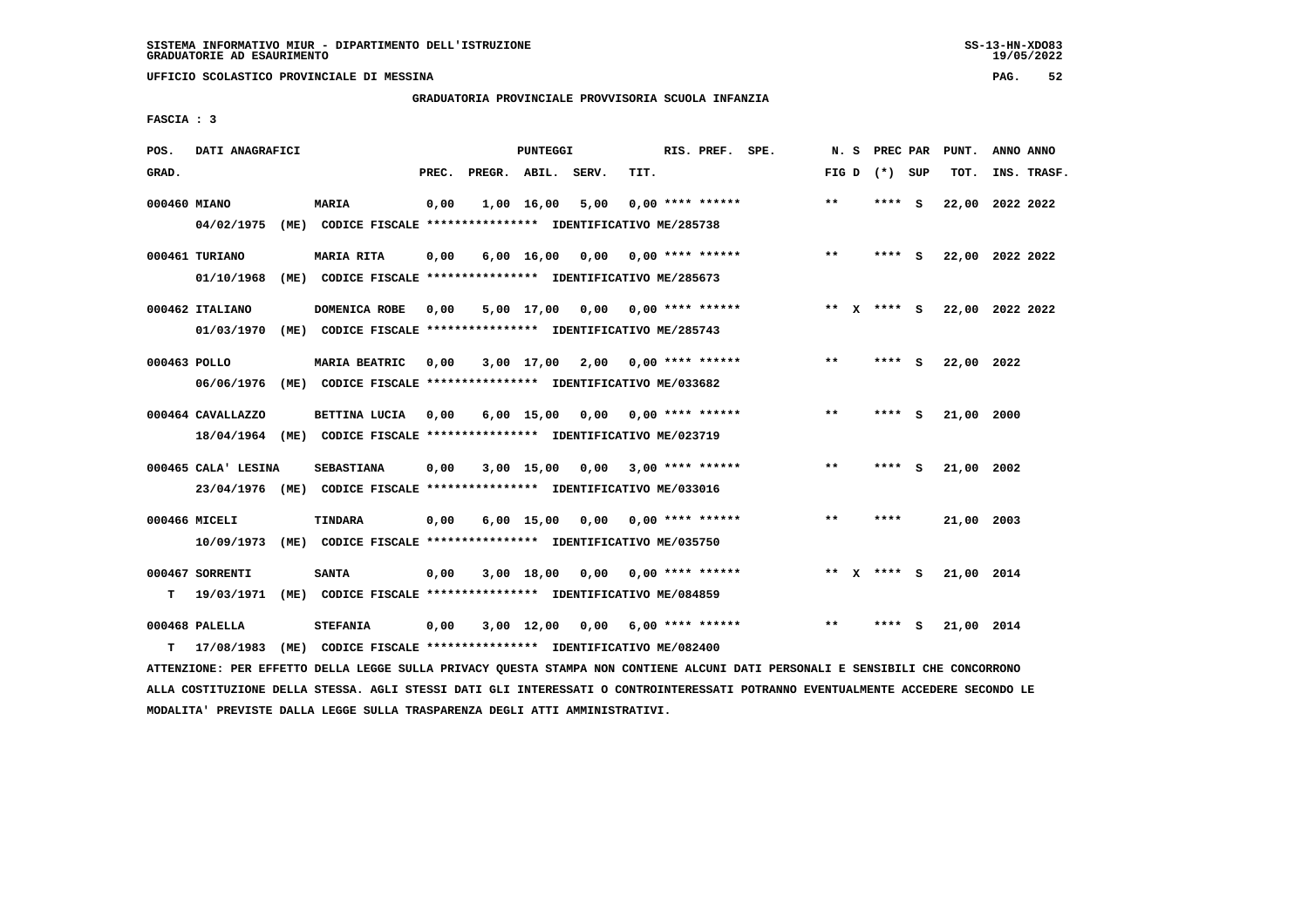**UFFICIO SCOLASTICO PROVINCIALE DI MESSINA PAG. 53**

### **GRADUATORIA PROVINCIALE PROVVISORIA SCUOLA INFANZIA**

 **FASCIA : 3**

| POS.  | DATI ANAGRAFICI                                                                          |                                                                                   |       | PUNTEGGI     |                                     |      | RIS. PREF. SPE.           |       | N. S | PREC PAR      |   | PUNT.           | ANNO ANNO |             |
|-------|------------------------------------------------------------------------------------------|-----------------------------------------------------------------------------------|-------|--------------|-------------------------------------|------|---------------------------|-------|------|---------------|---|-----------------|-----------|-------------|
| GRAD. |                                                                                          |                                                                                   | PREC. |              | PREGR. ABIL. SERV.                  | TIT. |                           | FIG D |      | (*) SUP       |   | TOT.            |           | INS. TRASF. |
|       | 000469 LAMANCUSA<br>18/07/1979                                                           | <b>SIMONA</b><br>(ME) CODICE FISCALE **************** IDENTIFICATIVO ME/041072    | 0,00  | $6,00$ 15,00 | 0,00                                |      | $0.00$ **** ******        | $* *$ |      | **** S        |   | 21,00           | 2019 2007 |             |
| т     | 000470 IANNELLO<br>27/06/1981                                                            | LUIGIA<br>(ME) CODICE FISCALE **************** IDENTIFICATIVO ME/089048           | 0,00  |              | $3,00$ 12,00 0,00 6,00 **** ******  |      |                           |       |      | ** x **** S   |   | 21,00 2019 2019 |           |             |
| т     | 000471 CELONA<br>26/01/1967 (ME) CODICE FISCALE *************** IDENTIFICATIVO ME/088991 | <b>BIANCA</b>                                                                     | 0,00  |              | $0.00$ 11.00 10.00 0.00 **** ****** |      |                           | $* *$ |      | **** S        |   | 21,00 2019 2019 |           |             |
|       | 000472 BONINA<br>22/08/1971 (ME) CODICE FISCALE *************** IDENTIFICATIVO ME/033070 | <b>ROSARIA</b>                                                                    | 0,00  | $6,00$ 15,00 | 0,00                                |      | $0.00$ **** ******        |       |      | ** X **** S   |   | 21,00 2019      |           |             |
|       | 000473 SCIBILIA<br>04/08/1967                                                            | <b>ROSA</b><br>(ME) CODICE FISCALE **************** IDENTIFICATIVO ME/039296      | 0,00  | $3,00$ 14,00 |                                     |      | $4,00$ 0,00 **** ******   |       |      | ** x **** S   |   | 21,00 2019      |           |             |
|       | 000474 GULLOTTA<br>01/01/1964                                                            | MARIA<br>(ME) CODICE FISCALE **************** IDENTIFICATIVO ME/022560            | 0,00  |              | 6,00 15,00 0,00                     |      | $0.00$ **** ******        |       |      |               |   | 21,00 2019      |           |             |
|       | 000475 CALDERONE<br>30/05/1959                                                           | <b>PINA</b><br>(ME) CODICE FISCALE **************** IDENTIFICATIVO ME/023351      | 0,00  | $6,00$ 15,00 |                                     |      | $0,00$ $0,00$ **** ****** |       |      | ** $X$ **** S |   | 21,00 2019      |           |             |
|       | 000476 MESSINA<br>30/07/1972                                                             | <b>LETTERIA</b><br>(ME) CODICE FISCALE **************** IDENTIFICATIVO ME/034470  | 0,00  | $6,00$ 15,00 |                                     |      | $0,00$ $0,00$ **** ****** | $* *$ |      | **** S        |   | 21,00 2019      |           |             |
|       | 000477 SANTAMARIA<br>30/06/1972                                                          | <b>ANTONELLA</b><br>(ME) CODICE FISCALE **************** IDENTIFICATIVO ME/034288 | 0,00  | $0,00$ 15,00 |                                     |      | 6,00 0,00 **** ******     | $***$ |      | ****          | ్ | 21,00 2019      |           |             |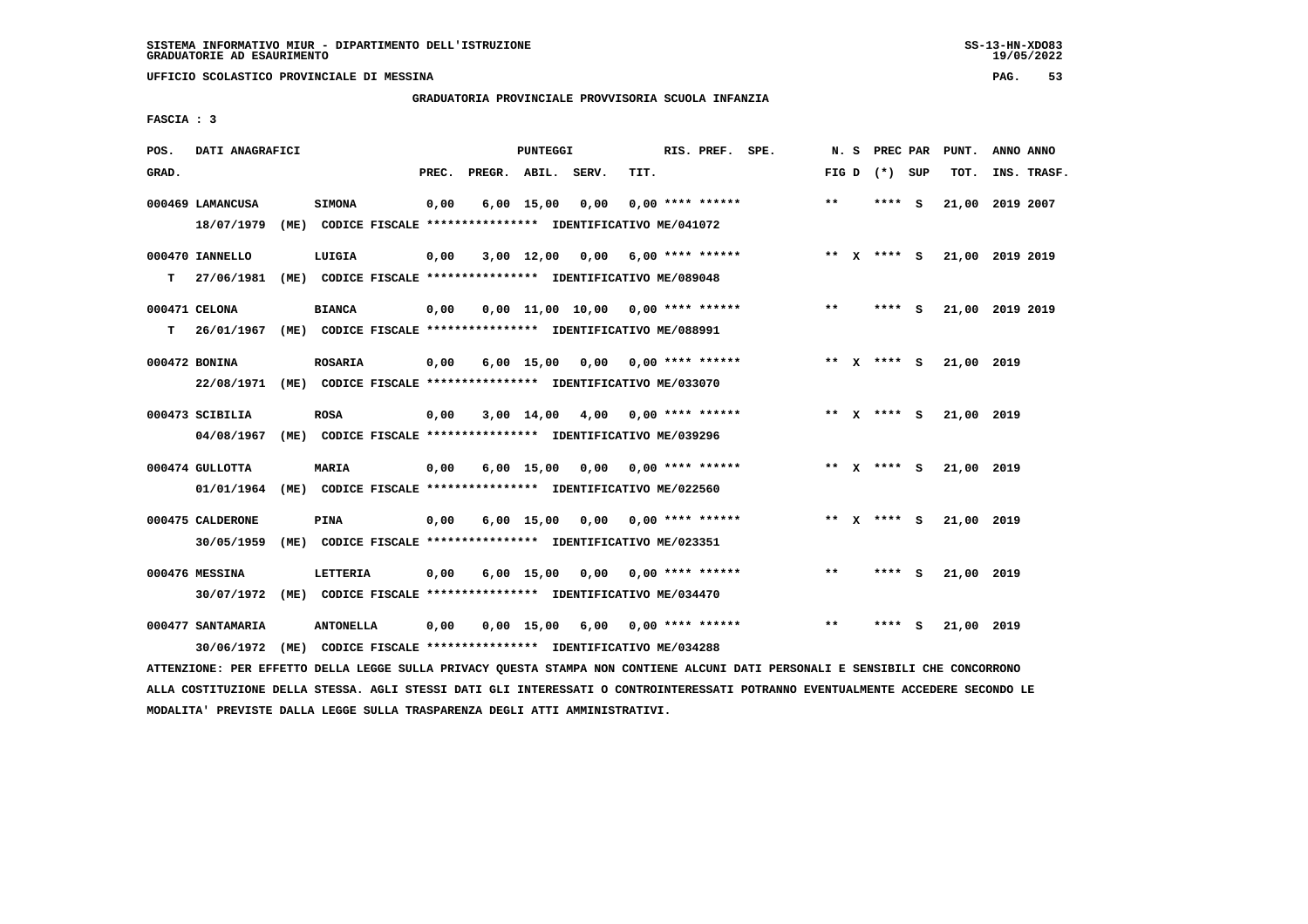**UFFICIO SCOLASTICO PROVINCIALE DI MESSINA PAG. 54**

### **GRADUATORIA PROVINCIALE PROVVISORIA SCUOLA INFANZIA**

 **FASCIA : 3**

| POS.               | DATI ANAGRAFICI                 |      |                                                                                    |       |                    | <b>PUNTEGGI</b> |      |      | RIS. PREF. SPE.           | N.S   | PREC PAR    |     | PUNT.           | ANNO ANNO |             |
|--------------------|---------------------------------|------|------------------------------------------------------------------------------------|-------|--------------------|-----------------|------|------|---------------------------|-------|-------------|-----|-----------------|-----------|-------------|
| GRAD.              |                                 |      |                                                                                    | PREC. | PREGR. ABIL. SERV. |                 |      | TIT. |                           | FIG D | $(*)$       | SUP | TOT.            |           | INS. TRASF. |
|                    | 000478 SCHIMIO<br>17/11/1967    |      | LUCIA<br>(VV) CODICE FISCALE **************** IDENTIFICATIVO ME/285686             | 0,00  |                    | $6,00$ 15,00    | 0,00 |      | $0.00$ **** ******        | $***$ | ****        | - S | 21,00 2022 2022 |           |             |
|                    | 000479 SCOPELLITI<br>03/05/1974 | (ME) | LETTERIA<br>CODICE FISCALE **************** IDENTIFICATIVO ME/285693               | 0,00  |                    | $6,00$ 15,00    | 0,00 |      | $0.00$ **** ******        |       | ** x **** S |     | 21,00 2022 2022 |           |             |
| 000480 COSTA       | 02/12/1965                      | (ME) | DOMENICA CONC<br>CODICE FISCALE **************** IDENTIFICATIVO ME/285712          | 0,00  |                    | $6,00$ 15,00    | 0,00 |      | $0.00$ **** ******        | $* *$ | ****        | - S | 21,00 2022 2022 |           |             |
| 000481 PICCI       | 09/02/1964                      |      | <b>MARILENA</b><br>(ME) CODICE FISCALE **************** IDENTIFICATIVO ME/285676   | 0,00  |                    | $6,00$ 15,00    | 0,00 |      | 0,00 **** ******          | $***$ | ****        | - S | 21,00 2022 2022 |           |             |
| 000482 TODARO<br>т | 03/07/1978                      |      | LUCIA<br>(ME) CODICE FISCALE **************** IDENTIFICATIVO ME/082632             | 0,00  |                    | $3,00$ 18,00    | 0.00 |      | $0.00$ **** ******        | $* *$ | ****        | - S | 21,00 2022      |           |             |
|                    | 000483 SANTANGELO<br>03/07/1972 |      | <b>GIUSEPPINA</b><br>(ME) CODICE FISCALE **************** IDENTIFICATIVO ME/078952 | 0,00  |                    | 3,00 17,00      |      |      | $0.00$ $0.00$ **** ****** | $**$  | ****        | - S | 20,00           | 2000      |             |
|                    | 000484 GIORDANO<br>20/12/1968   | (ME) | <b>PIETRA</b><br>CODICE FISCALE **************** IDENTIFICATIVO ME/032915          | 0,00  |                    | $3,00$ 17,00    | 0,00 |      | $0.00$ **** ******        | $* *$ | ****        | s   | 20,00           | 2002      |             |
|                    | 000485 GIORDANO<br>26/06/1967   | (ME) | GRAZIELLA<br>CODICE FISCALE **************** IDENTIFICATIVO ME/039057              | 0,00  |                    | $5,00$ 15,00    | 0,00 |      | $0.00$ **** ******        | $* *$ | ****        | s   | 20,00           | 2005 2005 |             |
|                    | 000486 GENOVESE<br>19/10/1968   | (ME) | MARIA<br>CODICE FISCALE **************** IDENTIFICATIVO ME/076184                  | 0,00  |                    | 3,00 11,00      | 0,00 |      | 6,00 **** ******          | $* *$ | ****        | s   | 20,00           | 2011      |             |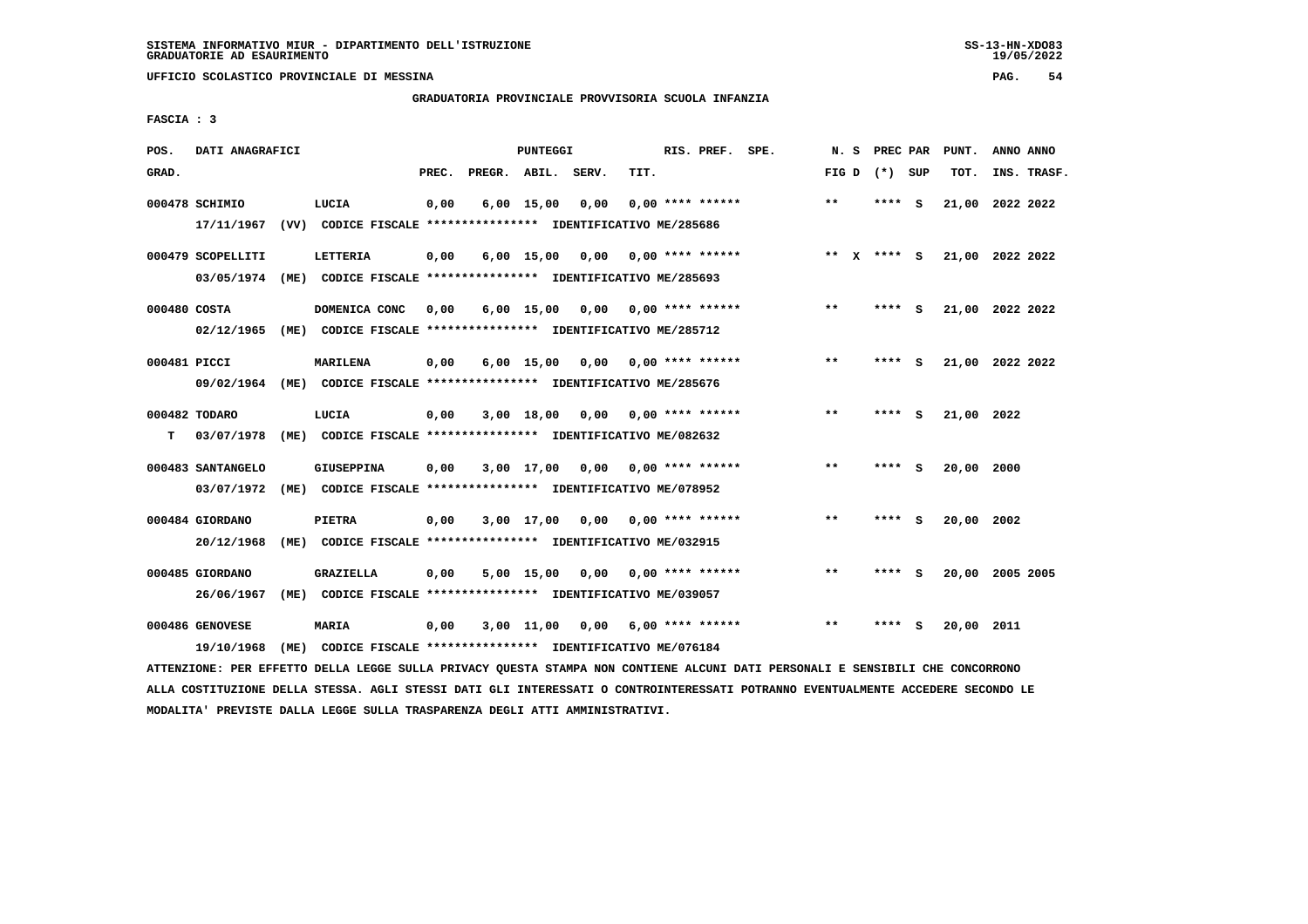**UFFICIO SCOLASTICO PROVINCIALE DI MESSINA PAG. 55**

### **GRADUATORIA PROVINCIALE PROVVISORIA SCUOLA INFANZIA**

 **FASCIA : 3**

| POS.  | DATI ANAGRAFICI                |      |                                                                                  |       |                    | <b>PUNTEGGI</b>    |      |      | RIS. PREF. SPE.                | N.S                   | PREC PAR |     | PUNT.           | ANNO ANNO |             |
|-------|--------------------------------|------|----------------------------------------------------------------------------------|-------|--------------------|--------------------|------|------|--------------------------------|-----------------------|----------|-----|-----------------|-----------|-------------|
| GRAD. |                                |      |                                                                                  | PREC. | PREGR. ABIL. SERV. |                    |      | TIT. |                                | FIG D                 | $(*)$    | SUP | TOT.            |           | INS. TRASF. |
| T.    | 000487 SUTERA<br>02/07/1975    | (ME) | CAROLINA ANGE<br>CODICE FISCALE **************** IDENTIFICATIVO ME/089037        | 0,00  |                    | $6,00 \quad 14,00$ | 0.00 |      | $0.00$ **** ******             | $***$                 | ****     | - S | 20,00           | 2019 2019 |             |
|       | 000488 CALARCO<br>29/12/1967   | (ME) | <b>CATERINA</b><br>CODICE FISCALE **************** IDENTIFICATIVO ME/033042      | 0,00  |                    | $6,00 \quad 14,00$ | 0,00 |      | $0.00$ **** ******             | $***$                 | **** S   |     | 20,00 2019      |           |             |
|       | 000489 DI PERNA<br>08/08/1969  |      | <b>MARIA</b><br>(CT) CODICE FISCALE **************** IDENTIFICATIVO ME/022671    | 0,00  |                    | $6,00 \quad 14,00$ | 0,00 |      | 0,00 **** ******               | $***$<br>$\mathbf{x}$ | **** S   |     | 20,00 2019      |           |             |
|       | 000490 VILLARI<br>25/08/1975   | (ME) | <b>GIANNA</b><br>CODICE FISCALE **************** IDENTIFICATIVO ME/285671        | 0,00  |                    | 3,00 17,00         | 0,00 |      | 0,00 **** ******               | **                    | ****     | - S | 20,00 2022 2022 |           |             |
|       | 000491 TRANCHITA<br>26/08/1971 | (ME) | ANTONIA TINDA<br>CODICE FISCALE **************** IDENTIFICATIVO ME/285695        | 0,00  |                    | 5,00 15,00         | 0,00 |      | $0.00$ **** ******             | $***$                 | ****     | S.  | 20,00 2022 2022 |           |             |
|       | 000492 GARIGALI<br>06/05/1964  |      | <b>CATERINA</b><br>(ME) CODICE FISCALE **************** IDENTIFICATIVO ME/285709 | 0,00  |                    | 6,00 14,00         |      |      | $0.00$ $0.00$ $***$ **** ***** | $***$                 | ****     | - S | 20,00 2022 2022 |           |             |
|       | 000493 SPINELLA<br>01/04/1958  | (ME) | <b>MARIA</b><br>CODICE FISCALE **************** IDENTIFICATIVO ME/285684         | 0,00  |                    | $3,00$ 15,00       | 2,00 |      | $0.00$ **** ******             | $***$                 | ****     | - S | 20,00           | 2022 2022 |             |
|       | 000494 GIAMBO'<br>06/06/1979   | (ME) | <b>ELEONORA</b><br>CODICE FISCALE **************** IDENTIFICATIVO ME/041590      | 0,00  |                    | $0.00$ 13,00       | 7,00 |      | $0.00$ **** ******             | $**$                  | ****     | - S | 20,00 2022      |           |             |
|       | 000495 MESSINA<br>30/12/1974   | (ME) | <b>VENERA</b><br>CODICE FISCALE **************** IDENTIFICATIVO ME/034475        | 0,00  |                    | $6,00 \quad 14,00$ | 0,00 |      | 0,00 **** ******               | $***$                 | ****     | - S | 20,00 2022      |           |             |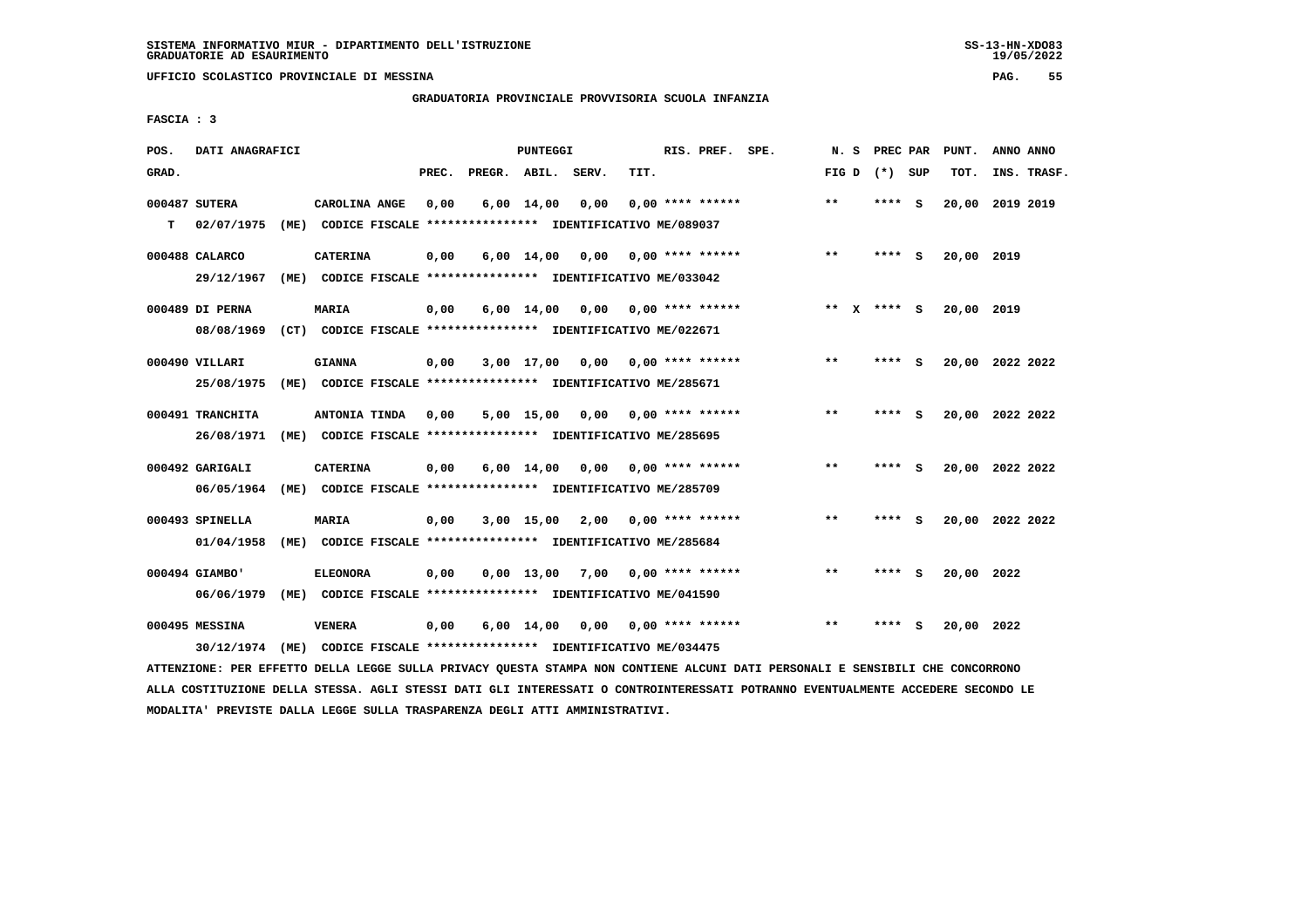**UFFICIO SCOLASTICO PROVINCIALE DI MESSINA PAG. 56**

#### **GRADUATORIA PROVINCIALE PROVVISORIA SCUOLA INFANZIA**

 **FASCIA : 3**

| POS.              | DATI ANAGRAFICI                |      |                                                                                          |       |              | PUNTEGGI           |       |      | RIS. PREF. SPE.           | N. S  | PREC PAR      |   | PUNT.      | ANNO ANNO       |
|-------------------|--------------------------------|------|------------------------------------------------------------------------------------------|-------|--------------|--------------------|-------|------|---------------------------|-------|---------------|---|------------|-----------------|
| GRAD.             |                                |      |                                                                                          | PREC. | PREGR. ABIL. |                    | SERV. | TIT. |                           | FIG D | (*) SUP       |   | TOT.       | INS. TRASF.     |
|                   | 000496 CUCINOTTA<br>19/11/1973 |      | <b>CATERINA</b><br>(ME) CODICE FISCALE **************** IDENTIFICATIVO ME/033542         | 0,00  |              | 3,00 16,00         | 0,00  |      | $0.00$ **** ******        | $* *$ | **** S        |   | 19,00      | 2002            |
|                   | 000497 BATTAGLIA<br>08/02/1967 | (ME) | GIUSEPPA TIND<br>CODICE FISCALE **************** IDENTIFICATIVO ME/032981                | 0,00  |              | $0.00$ 15,00       | 4,00  |      | $0.00$ **** ******        | $***$ | **** S        |   | 19,00 2002 |                 |
|                   | 000498 ALESCI<br>28/09/1971    |      | LUISELLA<br>(ME) CODICE FISCALE **************** IDENTIFICATIVO ME/032647                | 0,00  |              | $3,00$ 16,00       |       |      | $0,00$ $0,00$ **** ****** | $**$  | **** S        |   | 19,00 2007 |                 |
| т                 | 000499 GENTILE<br>28/08/1978   |      | <b>ANTONINA</b><br>(ME) CODICE FISCALE **************** IDENTIFICATIVO ME/082877         | 0,00  |              | $3,00$ 16,00       |       |      | $0,00$ $0,00$ **** ****** |       | ** x **** S   |   | 19,00 2014 |                 |
| 000500 SOFIA<br>т | 30/09/1977                     |      | ALBA LETIZIA<br>(ME) CODICE FISCALE **************** IDENTIFICATIVO ME/079363            | 0,00  |              | 2,00 17,00         | 0,00  |      | $0.00$ **** ******        | $* *$ | ****          | ్ | 19,00 2014 |                 |
| т                 | 000501 PAGANO<br>28/11/1973    |      | IMMACOLATA<br>(ME) CODICE FISCALE **************** IDENTIFICATIVO ME/081373              | 0,00  |              | $0,00 \quad 12,00$ | 7,00  |      | $0.00$ **** ******        | $***$ | **** S        |   | 19,00 2014 |                 |
| т                 | 000502 PRESTI<br>14/11/1982    |      | <b>CELESTINA</b><br>(ME) CODICE FISCALE **************** IDENTIFICATIVO ME/082611        | 0,00  |              | $0,00$ 13,00       | 0,00  |      | $6.00$ **** ******        |       | ** $X$ **** S |   | 19,00 2014 |                 |
|                   | 000503 PALELLA                 |      | MARIA LETIZIA<br>19/08/1964 (EE) CODICE FISCALE *************** IDENTIFICATIVO ME/089086 | 0,00  |              | 3,00 16,00         | 0,00  |      | $0.00$ **** ******        |       | ** x **** s   |   |            | 19,00 2019 2019 |
|                   | 000504 FERLA PASSARI           |      | LUCIA<br>26/10/1972 (SR) CODICE FISCALE *************** IDENTIFICATIVO ME/089116         | 0.00  |              | $3,00 \quad 16,00$ |       |      | $0.00$ $0.00$ **** ****** | $***$ | **** S        |   |            | 19,00 2019 2019 |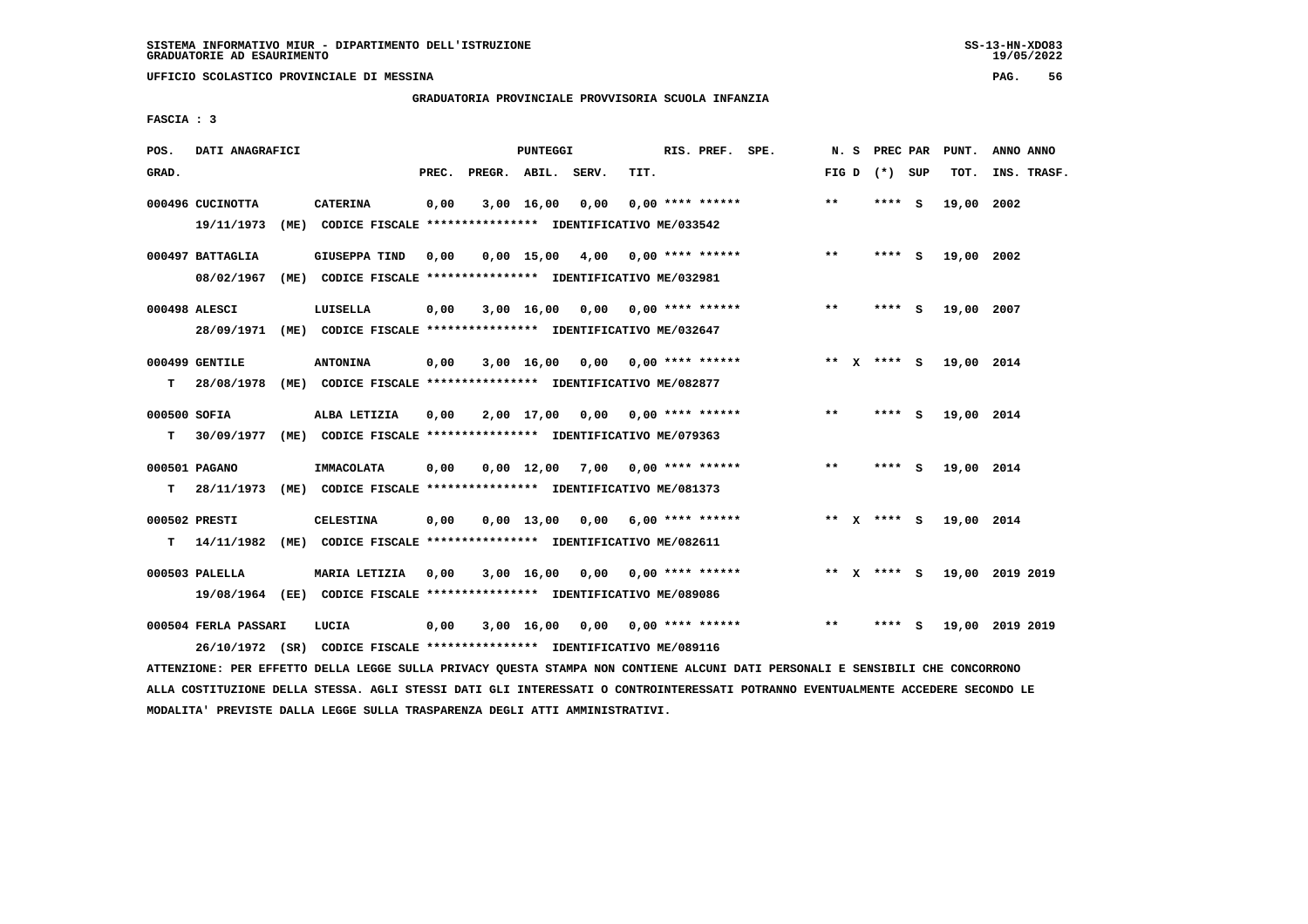**UFFICIO SCOLASTICO PROVINCIALE DI MESSINA PAG. 57**

### **GRADUATORIA PROVINCIALE PROVVISORIA SCUOLA INFANZIA**

 **FASCIA : 3**

| POS.  | DATI ANAGRAFICI     |                                                                                                                               |       |                    | PUNTEGGI   |                                    |      | RIS. PREF. SPE.           | N. S            |        |     | PREC PAR PUNT.  | ANNO ANNO |             |
|-------|---------------------|-------------------------------------------------------------------------------------------------------------------------------|-------|--------------------|------------|------------------------------------|------|---------------------------|-----------------|--------|-----|-----------------|-----------|-------------|
| GRAD. |                     |                                                                                                                               | PREC. | PREGR. ABIL. SERV. |            |                                    | TIT. |                           | FIG D $(*)$ SUP |        |     | TOT.            |           | INS. TRASF. |
|       | 000505 DOTTORE      | <b>DANIELA</b>                                                                                                                | 0,00  |                    | 3,00 16,00 | 0,00                               |      | $0,00$ **** ******        | $* *$           | **** S |     | 19,00 2019 2019 |           |             |
| т     | 07/05/1983          | (ME) CODICE FISCALE **************** IDENTIFICATIVO ME/089004                                                                 |       |                    |            |                                    |      |                           |                 |        |     |                 |           |             |
|       | 000506 DI DIO       | <b>EMANUELA</b>                                                                                                               | 0,00  |                    |            | $3,00$ 16,00 0,00 0,00 **** ****** |      |                           | $***$           | **** S |     | 19,00 2019      |           |             |
|       |                     | 05/10/1976 (ME) CODICE FISCALE *************** IDENTIFICATIVO ME/033640                                                       |       |                    |            |                                    |      |                           |                 |        |     |                 |           |             |
|       | 000507 BARBAGALLO   | <b>NUNZIATA</b>                                                                                                               | 0,00  |                    | 3,00 16,00 |                                    |      |                           | $***$           | **** S |     | 19,00 2019      |           |             |
|       |                     | 29/08/1977 (EE) CODICE FISCALE *************** IDENTIFICATIVO ME/032702                                                       |       |                    |            |                                    |      |                           |                 |        |     |                 |           |             |
|       | 000508 DE FRANCESCO | <b>DANIELA</b>                                                                                                                | 0,00  |                    |            | $3,00$ 16,00 0,00 0,00 **** ****** |      |                           | $***$           | **** S |     | 19,00 2019      |           |             |
|       |                     | 19/01/1973 (ME) CODICE FISCALE *************** IDENTIFICATIVO ME/041689                                                       |       |                    |            |                                    |      |                           |                 |        |     |                 |           |             |
|       | 000509 MESSINA      | <b>GIUSEPPA</b>                                                                                                               | 0,00  |                    |            | $3,00$ 13,00 0,00 3,00 **** ****** |      |                           | $**$            | **** S |     | 19,00 2019      |           |             |
|       |                     | 26/10/1969 (ME) CODICE FISCALE *************** IDENTIFICATIVO ME/039265                                                       |       |                    |            |                                    |      |                           |                 |        |     |                 |           |             |
|       | 000510 CAPILLO      | <b>ELISA</b>                                                                                                                  | 0,00  |                    | 3,00 16,00 |                                    |      | $0,00$ $0,00$ **** ****** | $* *$           | **** S |     | 19,00 2019      |           |             |
|       | 10/08/1980          | (ME) CODICE FISCALE **************** IDENTIFICATIVO ME/039154                                                                 |       |                    |            |                                    |      |                           |                 |        |     |                 |           |             |
|       | 000511 BASILE       | <b>NATALA</b>                                                                                                                 | 0,00  |                    | 3,00 16,00 |                                    |      | $0,00$ $0,00$ **** ****** | $* *$           | ****   | - S | 19,00 2019      |           |             |
|       | 04/03/1977          | (ME) CODICE FISCALE **************** IDENTIFICATIVO ME/032978                                                                 |       |                    |            |                                    |      |                           |                 |        |     |                 |           |             |
|       | 000512 PERRONE      | <b>FRANCESCA</b>                                                                                                              | 0,00  |                    |            | $0,00$ 16,00 3,00 0,00 **** ****** |      |                           | $* *$           | **** S |     | 19,00 2022 2004 |           |             |
|       | 27/06/1980          | (ME) CODICE FISCALE **************** IDENTIFICATIVO ME/037004                                                                 |       |                    |            |                                    |      |                           |                 |        |     |                 |           |             |
|       | 000513 PARISI       | <b>EMANUELA</b>                                                                                                               | 0,00  | 19,00              | 0,00       |                                    |      | $0,00$ $0,00$ **** ****** | $**$            | ****   |     | 19,00 2022 2022 |           |             |
|       | 04/04/1971          | (TO) CODICE FISCALE **************** IDENTIFICATIVO ME/285734                                                                 |       |                    |            |                                    |      |                           |                 |        |     |                 |           |             |
|       |                     | ATTENZIONE: PER EFFETTO DELLA LEGGE SULLA PRIVACY QUESTA STAMPA NON CONTIENE ALCUNI DATI PERSONALI E SENSIBILI CHE CONCORRONO |       |                    |            |                                    |      |                           |                 |        |     |                 |           |             |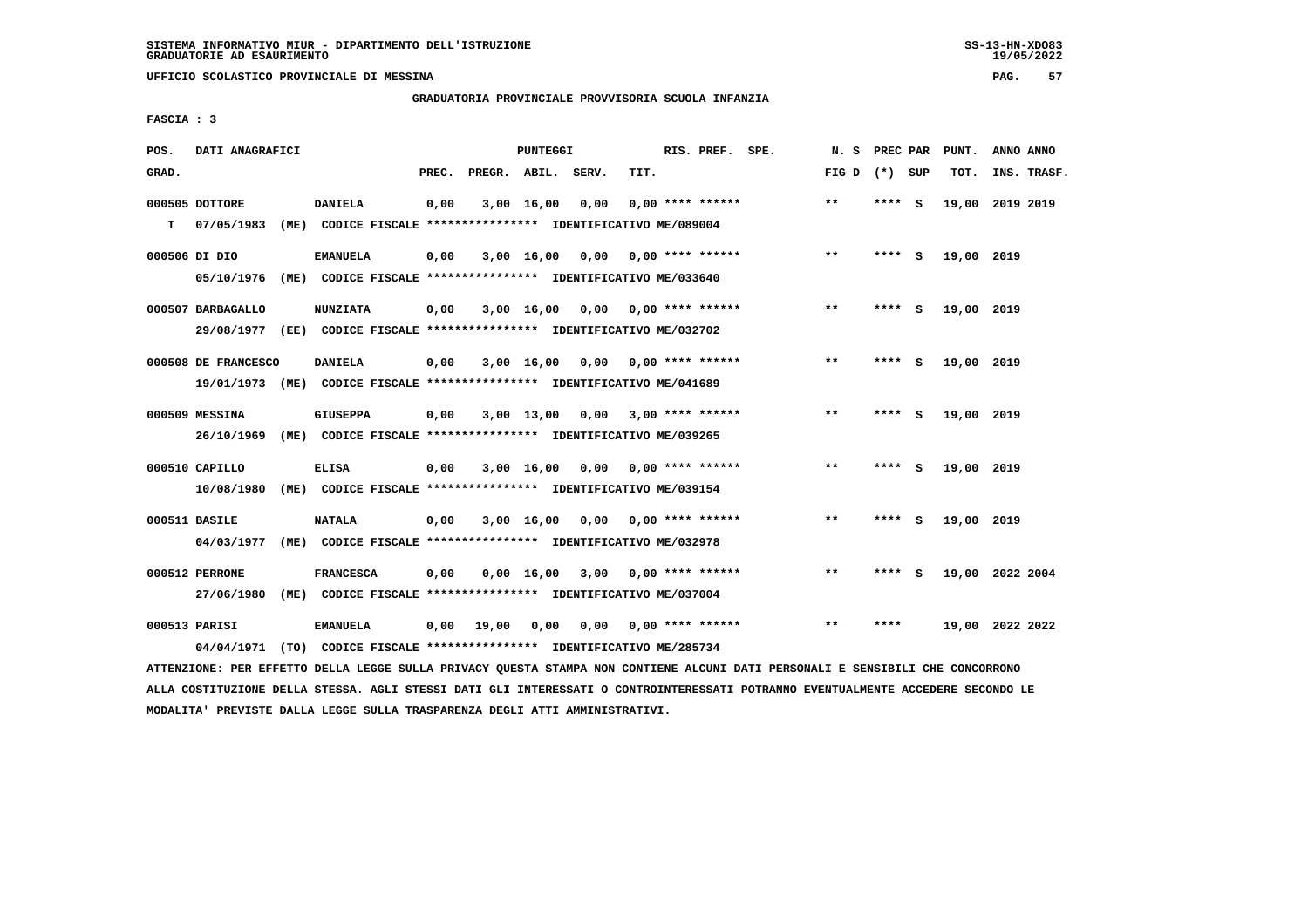**UFFICIO SCOLASTICO PROVINCIALE DI MESSINA PAG. 58**

#### **GRADUATORIA PROVINCIALE PROVVISORIA SCUOLA INFANZIA**

 **FASCIA : 3**

| POS.         | DATI ANAGRAFICI               |      |                                                                                            |       |                    | PUNTEGGI     |                 |      | RIS. PREF. SPE.           |                      | N.S   | PREC PAR |     | PUNT.      | ANNO ANNO       |
|--------------|-------------------------------|------|--------------------------------------------------------------------------------------------|-------|--------------------|--------------|-----------------|------|---------------------------|----------------------|-------|----------|-----|------------|-----------------|
| GRAD.        |                               |      |                                                                                            | PREC. | PREGR. ABIL. SERV. |              |                 | TIT. |                           |                      | FIG D | (*) SUP  |     | TOT.       | INS. TRASF.     |
|              | 000514 DI BELLA<br>08/12/1973 | (EE) | CONCETTINA<br>CODICE FISCALE **************** IDENTIFICATIVO ME/285688                     | 0,00  |                    | $3,00$ 16,00 | 0,00            |      | $0.00$ **** ******        |                      | $***$ | ****     | - S |            | 19,00 2022 2022 |
|              | 000515 SEGRETO<br>19/11/1976  |      | <b>CETTINA</b><br>(ME) CODICE FISCALE *************** IDENTIFICATIVO ME/285704             | 0,00  |                    |              | 4,00 15,00 0,00 |      | $0.00$ **** ******        |                      | $***$ | ****     | - S |            | 19,00 2022 2022 |
|              | 000516 FERRARO                |      | <b>ROSETTA</b><br>21/01/1973 (ME) CODICE FISCALE *************** IDENTIFICATIVO ME/285677  | 0,00  |                    | 3,00 16,00   |                 |      | $0.00$ $0.00$ **** ****** |                      | $* *$ | ****     | - S |            | 19,00 2022 2022 |
|              | 000517 PIPARO<br>24/04/1971   |      | <b>MARIA ROSA</b><br>(ME) CODICE FISCALE **************** IDENTIFICATIVO ME/033932         | 0,00  |                    | 3,00 16,00   |                 |      | $0,00$ $0,00$ **** ****** |                      | $* *$ | ****     | - S | 19,00 2022 |                 |
| т            | 000518 ABBATE                 |      | <b>ELEONORA</b><br>18/03/1983 (ME) CODICE FISCALE *************** IDENTIFICATIVO ME/082567 | 0,00  |                    | 6,00 13,00   |                 |      | $0,00$ $0,00$ **** ****** |                      | $***$ | **** S   |     | 19,00 2022 |                 |
| 000519 RIZZO | 07/05/1968                    |      | MARIA<br>(ME) CODICE FISCALE **************** IDENTIFICATIVO ME/023232                     | 0,00  |                    | 3,00 16,00   | 0,00            |      |                           | $0.00$ **** ****** F | $***$ | ****     | - S | 19,00 2022 |                 |
|              | 000520 LO SURDO<br>27/01/1968 |      | <b>CARMELA</b><br>(ME) CODICE FISCALE **************** IDENTIFICATIVO ME/034233            | 0,00  |                    | 3,00 15,00   | 0,00            |      | 0,00 **** ******          |                      | $***$ | **** S   |     | 18,00 2002 |                 |
| 000521 FAVA  | 12/04/1966                    |      | <b>ANTONINA</b>                                                                            | 0,00  |                    | 3,00 15,00   |                 |      | $0,00$ $0,00$ **** ****** |                      | $* *$ | ****     | - S | 18,00 2002 |                 |
| 000522 MAIO  | 20/07/1977                    |      | <b>MARIA PIA</b><br>(ME) CODICE FISCALE **************** IDENTIFICATIVO ME/033970          | 0,00  |                    | 0,00 16,00   |                 |      | 2,00 0,00 **** ******     |                      | $* *$ |          | s   | 18,00 2002 |                 |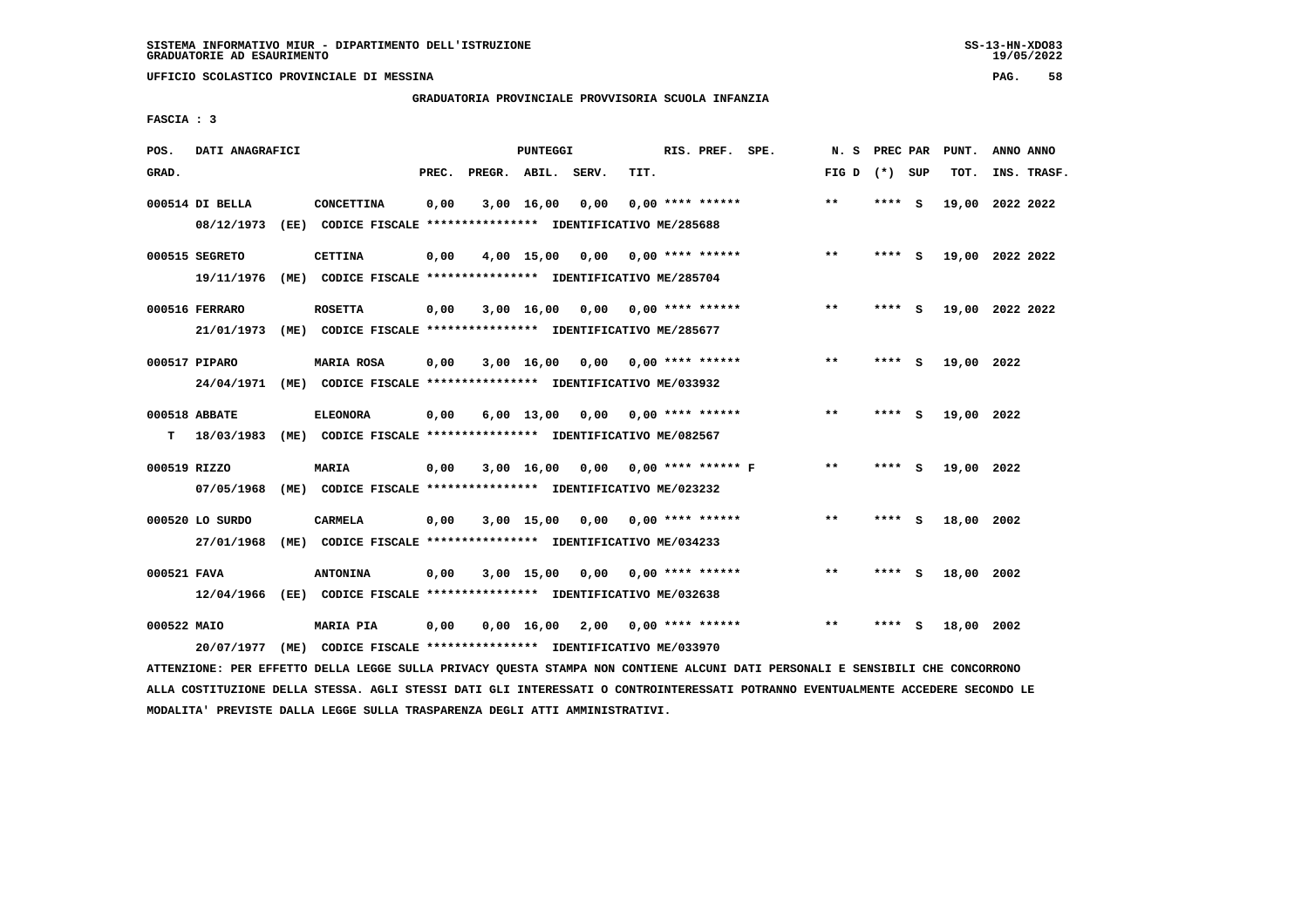**UFFICIO SCOLASTICO PROVINCIALE DI MESSINA PAG. 59**

 **GRADUATORIA PROVINCIALE PROVVISORIA SCUOLA INFANZIA**

 **FASCIA : 3**

| POS.         | DATI ANAGRAFICI |                                                                                                                               |       | PUNTEGGI   |                                    |      | RIS. PREF. SPE.    |       |                 | N. S PREC PAR PUNT. | ANNO ANNO |             |
|--------------|-----------------|-------------------------------------------------------------------------------------------------------------------------------|-------|------------|------------------------------------|------|--------------------|-------|-----------------|---------------------|-----------|-------------|
| GRAD.        |                 |                                                                                                                               | PREC. |            | PREGR. ABIL. SERV.                 | TIT. |                    |       | FIG D $(*)$ SUP | TOT.                |           | INS. TRASF. |
|              | 000523 CAPUTO   | CLORINDA                                                                                                                      | 0,00  | 3,00 15,00 | 0,00                               |      | $0,00$ **** ****** | $* *$ | **** S          | 18,00 2002          |           |             |
|              | 11/11/1975      | (ME) CODICE FISCALE **************** IDENTIFICATIVO ME/032989                                                                 |       |            |                                    |      |                    |       |                 |                     |           |             |
|              | 000524 AGNELLO  | <b>ANTONINA</b>                                                                                                               |       |            |                                    |      |                    |       | ** $X$ ****     |                     |           |             |
|              |                 | 11/03/1972 (ME) CODICE FISCALE *************** IDENTIFICATIVO ME/036821                                                       | 0,00  |            | $3,00$ 15,00 0,00 0,00 **** ****** |      |                    |       |                 | 18,00 2007 2004     |           |             |
|              |                 |                                                                                                                               |       |            |                                    |      |                    |       |                 |                     |           |             |
|              | 000525 MANITTA  | LUCIANA                                                                                                                       | 0,00  |            | $0,00$ 18,00 0,00 0,00 **** ****** |      |                    | $***$ | **** S          | 18,00 2014          |           |             |
| т            | 01/08/1982      | (ME) CODICE FISCALE **************** IDENTIFICATIVO ME/078874                                                                 |       |            |                                    |      |                    |       |                 |                     |           |             |
|              | 000526 OCCHINO  | <b>NATALINA</b>                                                                                                               | 0,00  |            | $0,00$ 18,00 0,00 0,00 **** ****** |      |                    | $***$ | **** S          | 18,00 2014          |           |             |
| т            | 16/03/1981      | (ME) CODICE FISCALE **************** IDENTIFICATIVO ME/079904                                                                 |       |            |                                    |      |                    |       |                 |                     |           |             |
|              |                 |                                                                                                                               |       |            |                                    |      |                    |       |                 |                     |           |             |
|              | 000527 PICCOLO  | <b>CLAUDIA</b>                                                                                                                | 0,00  |            | $6,00$ 12,00 0,00 0,00 **** ****** |      |                    | $* *$ | **** S          | 18,00 2014          |           |             |
| т            |                 | 16/02/1975 (ME) CODICE FISCALE **************** IDENTIFICATIVO ME/080068                                                      |       |            |                                    |      |                    |       |                 |                     |           |             |
|              | 000528 CECCIO   | <b>ROSARIA</b>                                                                                                                | 0,00  | 3,00 15,00 | 0,00 0,00 **** ******              |      |                    | $* *$ | ****            | 18,00 2014          |           |             |
| т            | 23/07/1968      | (ME) CODICE FISCALE **************** IDENTIFICATIVO ME/078784                                                                 |       |            |                                    |      |                    |       |                 |                     |           |             |
| 000529 FONTI |                 | <b>GABRI</b>                                                                                                                  | 0,00  |            | $0,00$ 18,00 0,00 0,00 **** ****** |      |                    | $**$  | **** S          | 18,00 2014          |           |             |
| т            | 31/01/1965      | (ME) CODICE FISCALE **************** IDENTIFICATIVO ME/084824                                                                 |       |            |                                    |      |                    |       |                 |                     |           |             |
|              |                 |                                                                                                                               |       |            |                                    |      |                    |       |                 |                     |           |             |
|              | 000530 SERRANO' | LETIZIA                                                                                                                       | 0,00  |            | $3,00$ 15,00 0,00 0,00 **** ****** |      |                    | $***$ | **** S          | 18,00 2019 2019     |           |             |
|              | 20/05/1975      | (ME) CODICE FISCALE **************** IDENTIFICATIVO ME/089042                                                                 |       |            |                                    |      |                    |       |                 |                     |           |             |
|              | 000531 BARRESI  | ANTONINA                                                                                                                      | 0,00  |            | 3,00 15,00 0,00 0,00 **** ******   |      |                    | $* *$ | **** S          | 18,00 2019 2019     |           |             |
|              | 09/12/1969      | (ME) CODICE FISCALE **************** IDENTIFICATIVO ME/088968                                                                 |       |            |                                    |      |                    |       |                 |                     |           |             |
|              |                 | ATTENZIONE: PER EFFETTO DELLA LEGGE SULLA PRIVACY QUESTA STAMPA NON CONTIENE ALCUNI DATI PERSONALI E SENSIBILI CHE CONCORRONO |       |            |                                    |      |                    |       |                 |                     |           |             |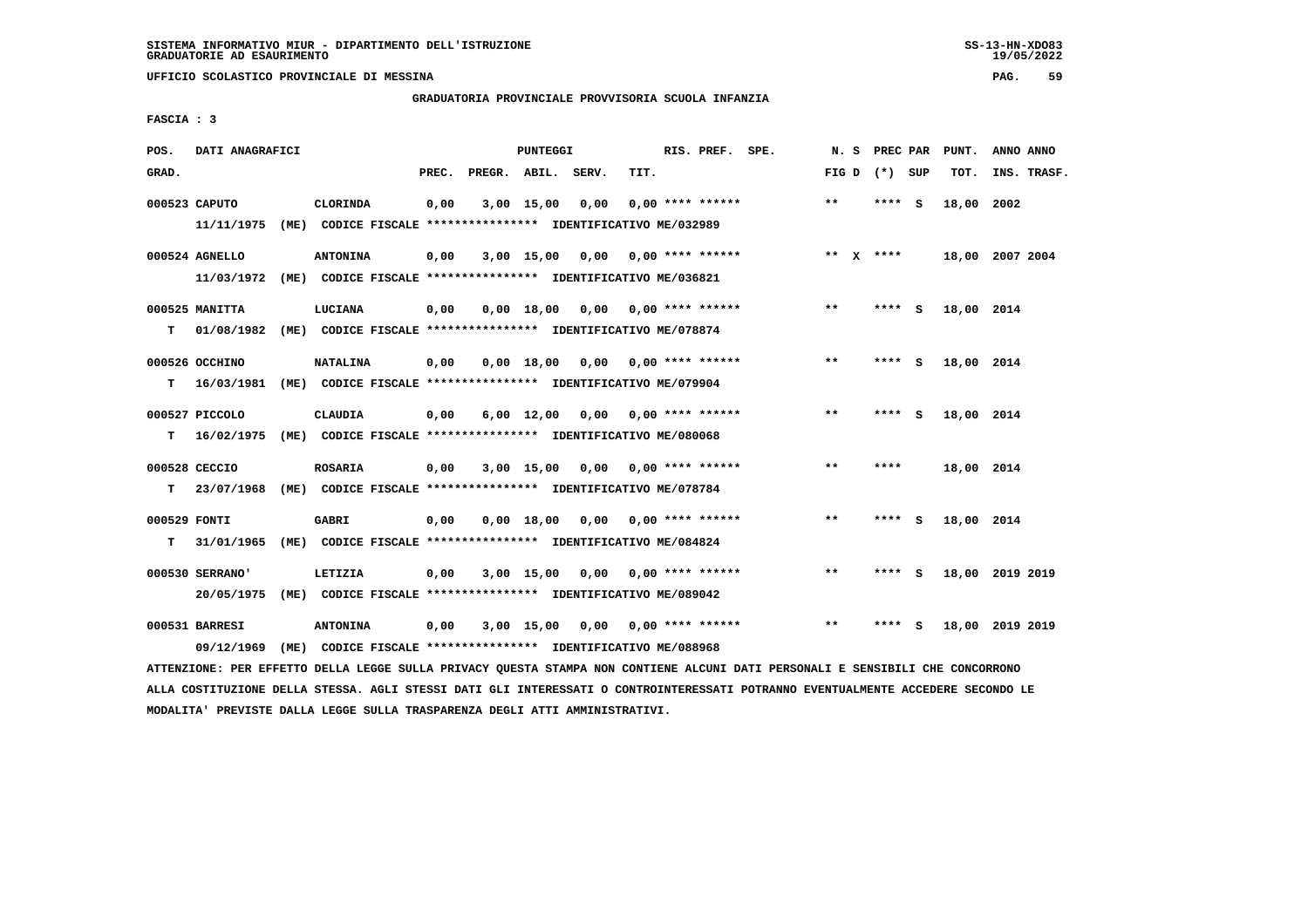**UFFICIO SCOLASTICO PROVINCIALE DI MESSINA PAG. 60**

### **GRADUATORIA PROVINCIALE PROVVISORIA SCUOLA INFANZIA**

 **FASCIA : 3**

| POS.         | DATI ANAGRAFICI              |      |                                                                                 |       |        | <b>PUNTEGGI</b> |      |      | RIS. PREF.           | SPE. | N.S          | PREC PAR |     | PUNT.           | ANNO ANNO |             |
|--------------|------------------------------|------|---------------------------------------------------------------------------------|-------|--------|-----------------|------|------|----------------------|------|--------------|----------|-----|-----------------|-----------|-------------|
| GRAD.        |                              |      |                                                                                 | PREC. | PREGR. | ABIL. SERV.     |      | TIT. |                      |      | FIG D        | (*) SUP  |     | TOT.            |           | INS. TRASF. |
|              | 000532 IARRERA<br>01/03/1969 | (ME) | <b>ANTONINA</b><br>CODICE FISCALE **************** IDENTIFICATIVO ME/089113     | 0,00  |        | $3,00$ 15,00    | 0,00 |      | $0.00$ **** ******   |      | $* *$        | ****     | - S | 18,00           | 2019 2019 |             |
|              |                              |      |                                                                                 |       |        |                 |      |      |                      |      |              |          |     |                 |           |             |
|              | 000533 CHILLEMI              |      | <b>FORTUNATA</b>                                                                | 0,00  |        | 3,00 15,00      | 0,00 |      | $0.00$ **** ******   |      | **           | ****     | - S | 18,00 2019 2019 |           |             |
|              | 21/05/1978                   |      | (ME) CODICE FISCALE **************** IDENTIFICATIVO ME/088989                   |       |        |                 |      |      |                      |      |              |          |     |                 |           |             |
|              | 000534 MESSINA               |      | MICHELA                                                                         | 0,00  |        | $3,00$ 15,00    | 0,00 |      | $0.00$ **** ******   |      | $* *$        | ****     | - S | 18,00           | 2019 2019 |             |
|              | 30/05/1979                   |      | (ME) CODICE FISCALE **************** IDENTIFICATIVO ME/089073                   |       |        |                 |      |      |                      |      |              |          |     |                 |           |             |
|              | 000535 PIRROTTA              |      | CRISTINA NERI                                                                   | 0,00  |        | $3,00$ 15,00    | 0,00 |      | $0.00$ **** ******   |      | $***$        | ****     | - 5 | 18,00 2019      |           |             |
|              | 15/07/1977                   |      | (ME) CODICE FISCALE **************** IDENTIFICATIVO ME/033673                   |       |        |                 |      |      |                      |      |              |          |     |                 |           |             |
| 000536 PIRRI |                              |      | <b>GIUSEPPINA</b>                                                               | 0,00  |        | $0,00$ 15,00    | 3,00 |      | $0.00$ **** ****** F |      | $\star\star$ | ****     | - S | 18,00 2022 2007 |           |             |
|              | 22/11/1979                   | (ME) | CODICE FISCALE **************** IDENTIFICATIVO ME/040909                        |       |        |                 |      |      |                      |      |              |          |     |                 |           |             |
|              | 000537 MIRABILE              |      | FRANCESCA GRA                                                                   | 0,00  |        | 3,00 15,00      | 0,00 |      | 0,00 **** ******     |      | **           | ****     | - S | 18,00 2022 2022 |           |             |
|              | 01/10/1968                   | (ME) | CODICE FISCALE **************** IDENTIFICATIVO ME/285741                        |       |        |                 |      |      |                      |      |              |          |     |                 |           |             |
| 000538 FAZIO |                              |      | <b>GIUSEPPE ORAZ</b>                                                            | 0,00  |        | 4,00 14,00      | 0.00 |      | $0.00$ **** ******   |      | $* *$        | ****     | - S | 18,00 2022 2022 |           |             |
|              | 14/04/1973                   |      | (ME) CODICE FISCALE **************** IDENTIFICATIVO ME/285715                   |       |        |                 |      |      |                      |      |              |          |     |                 |           |             |
|              |                              |      |                                                                                 |       |        |                 |      |      |                      |      |              |          |     |                 |           |             |
|              | 000539 PAGANO<br>09/05/1970  |      | <b>FELICIA</b><br>(ME) CODICE FISCALE **************** IDENTIFICATIVO ME/285736 | 0,00  |        | 0.00 16.00      | 2,00 |      | $0.00$ **** ******   |      | $**$         | ****     | - S | 18,00 2022 2022 |           |             |
|              |                              |      |                                                                                 |       |        |                 |      |      |                      |      |              |          |     |                 |           |             |
|              | 000540 CAPILLI               |      | <b>ANTONELLA</b>                                                                | 0,00  |        | $3,00$ 15,00    | 0,00 |      | $0.00$ **** ******   |      | $* *$        |          | s   | 18,00           | 2022      |             |
|              | 16/11/1979                   | (ME) | CODICE FISCALE **************** IDENTIFICATIVO ME/032984                        |       |        |                 |      |      |                      |      |              |          |     |                 |           |             |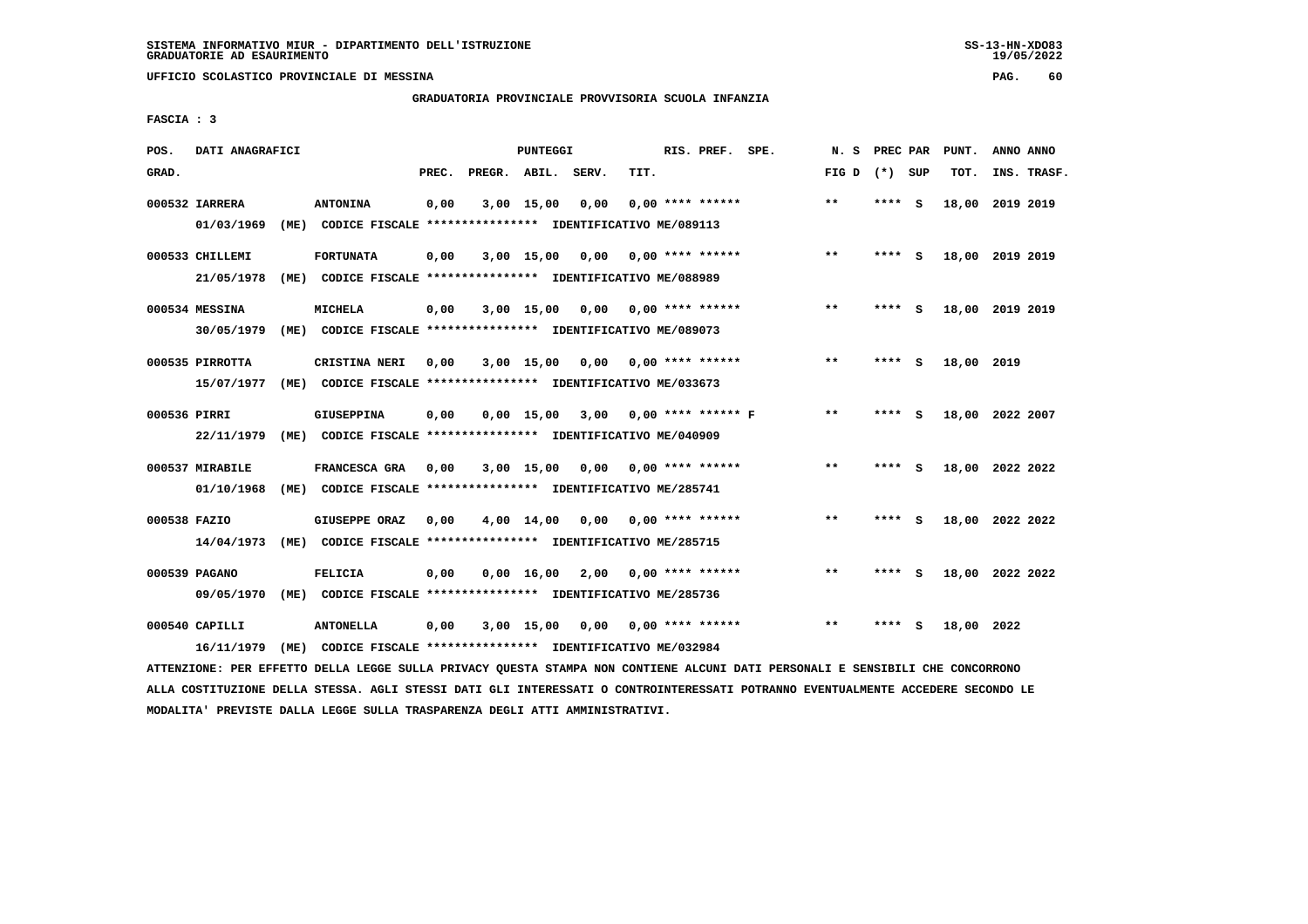**UFFICIO SCOLASTICO PROVINCIALE DI MESSINA PAG. 61**

#### **GRADUATORIA PROVINCIALE PROVVISORIA SCUOLA INFANZIA**

 **FASCIA : 3**

| POS.         | DATI ANAGRAFICI   |      |                                                                         |       |                    | PUNTEGGI           |      |      | RIS. PREF. SPE.         | N.S         | PREC PAR |          | PUNT.      | ANNO ANNO       |
|--------------|-------------------|------|-------------------------------------------------------------------------|-------|--------------------|--------------------|------|------|-------------------------|-------------|----------|----------|------------|-----------------|
| GRAD.        |                   |      |                                                                         | PREC. | PREGR. ABIL. SERV. |                    |      | TIT. |                         | FIG D       | (*) SUP  |          | TOT.       | INS. TRASF.     |
|              | 000541 PAGANO     |      | CARMELINA                                                               | 0,00  |                    | $3,00$ 15,00       | 0,00 |      | $0.00$ **** ******      | $**$        | ****     | <b>S</b> | 18,00 2022 |                 |
|              |                   |      | 16/02/1980 (CT) CODICE FISCALE *************** IDENTIFICATIVO ME/033776 |       |                    |                    |      |      |                         |             |          |          |            |                 |
|              | 000542 GIOVINAZZO |      | <b>ROSA</b>                                                             | 0,00  |                    | $3,00$ 15,00       | 0,00 |      | $0.00$ **** ******      | $***$       | **** S   |          | 18,00 2022 |                 |
|              | 12/07/1976        |      | (ME) CODICE FISCALE **************** IDENTIFICATIVO ME/033159           |       |                    |                    |      |      |                         |             |          |          |            |                 |
| 000543 GALLO |                   |      | LUIGIA                                                                  | 0,00  |                    | $0.00 \quad 12.00$ |      |      | $6,00$ 0,00 **** ****** | $***$       | **** S   |          | 18,00 2022 |                 |
|              |                   |      | 12/03/1971 (ME) CODICE FISCALE *************** IDENTIFICATIVO ME/036797 |       |                    |                    |      |      |                         |             |          |          |            |                 |
| 000544 CISCA |                   |      | <b>ADRIANA</b>                                                          | 0,00  |                    | $0,00$ 17,00       | 0,00 |      | $0.00$ **** ******      | $* *$       | ****     | S.       | 17,00 2003 |                 |
|              | 24/08/1969        |      | (ME) CODICE FISCALE **************** IDENTIFICATIVO ME/035971           |       |                    |                    |      |      |                         |             |          |          |            |                 |
|              | 000545 POLLICINO  |      | <b>FRANCESCA</b>                                                        | 0.00  |                    | $3,00 \quad 14,00$ | 0.00 |      | $0.00$ **** ******      | $**$        | ****     | - S      |            | 17,00 2004 2004 |
|              | 16/09/1971        |      | (ME) CODICE FISCALE **************** IDENTIFICATIVO ME/037038           |       |                    |                    |      |      |                         |             |          |          |            |                 |
|              | 000546 CAFARELLI  |      | <b>GIUSEPPINA</b>                                                       | 0,00  |                    | $3,00$ 14,00       | 0,00 |      | 0,00 **** ******        | $**$        | ****     | - S      | 17,00 2005 |                 |
|              | 21/01/1977        |      | (ME) CODICE FISCALE **************** IDENTIFICATIVO ME/039111           |       |                    |                    |      |      |                         |             |          |          |            |                 |
|              | 000547 BALENA     |      | <b>CATERINA</b>                                                         | 0,00  |                    | $0.00$ 13.00       | 0,00 |      | $4.00$ **** ******      | $**$        | ****     | - S      | 17,00 2014 |                 |
| т            | 08/05/1981        | (ME) | CODICE FISCALE **************** IDENTIFICATIVO ME/082652                |       |                    |                    |      |      |                         |             |          |          |            |                 |
|              | 000548 CARIANNI   |      | <b>MONALISA</b>                                                         | 0,00  |                    | $3,00$ $11,00$     | 0,00 |      | $3,00$ **** ******      | ** X **** S |          |          | 17,00 2014 |                 |
| т            | 12/07/1983        |      | (ME) CODICE FISCALE **************** IDENTIFICATIVO ME/082448           |       |                    |                    |      |      |                         |             |          |          |            |                 |
|              | 000549 MORVILLO   |      | <b>CONCETTA</b>                                                         | 0,00  |                    | 3,00 14,00         | 0,00 |      | 0,00 **** ******        | $***$       | ****     | - S      | 17,00 2014 |                 |
| т            | 03/12/1983        | (ME) | CODICE FISCALE **************** IDENTIFICATIVO ME/082370                |       |                    |                    |      |      |                         |             |          |          |            |                 |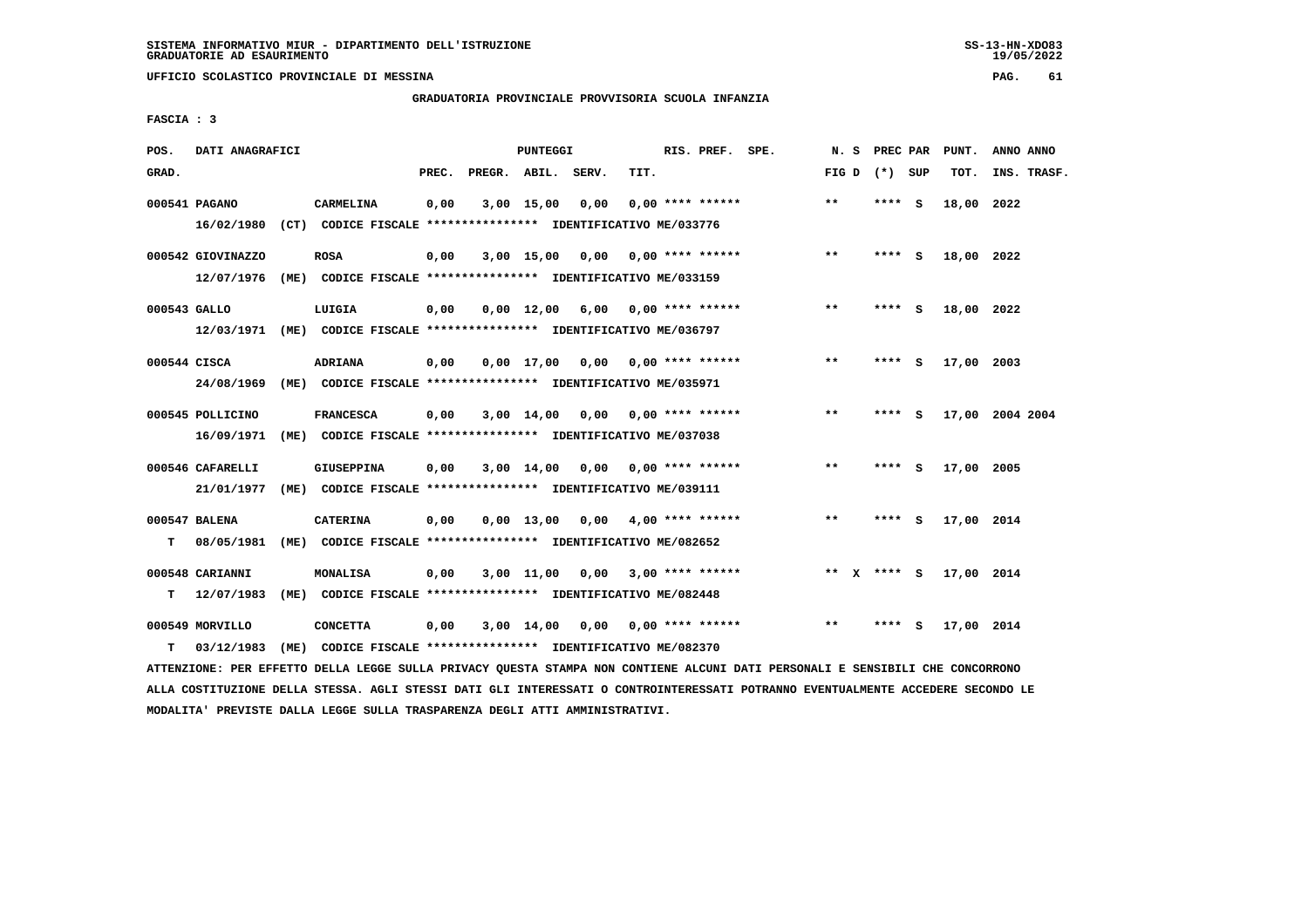**UFFICIO SCOLASTICO PROVINCIALE DI MESSINA PAG. 62**

### **GRADUATORIA PROVINCIALE PROVVISORIA SCUOLA INFANZIA**

 **FASCIA : 3**

| POS.              | DATI ANAGRAFICI              |      |                                                                                  |       |       | PUNTEGGI           |      |      | RIS. PREF. SPE.           | N. S         |             | PREC PAR | PUNT.      | ANNO ANNO       |
|-------------------|------------------------------|------|----------------------------------------------------------------------------------|-------|-------|--------------------|------|------|---------------------------|--------------|-------------|----------|------------|-----------------|
| GRAD.             |                              |      |                                                                                  | PREC. |       | PREGR. ABIL. SERV. |      | TIT. |                           | FIG D        | (*) SUP     |          | TOT.       | INS. TRASF.     |
| 000550 CONTI<br>т | 22/11/1981                   |      | <b>MARIELLA</b><br>(ME) CODICE FISCALE **************** IDENTIFICATIVO ME/082640 | 0,00  |       | $0,00$ 17,00       | 0,00 |      | $0.00$ **** ******        | $***$        | **** S      |          | 17,00 2014 |                 |
|                   |                              |      |                                                                                  |       |       |                    |      |      |                           |              |             |          |            |                 |
|                   | 000551 NASCIMBEN             |      | <b>DORA</b>                                                                      | 0,00  |       | 2,00 15,00         | 0.00 |      | $0.00$ **** ******        | $***$        | **** S      |          | 17,00 2014 |                 |
| т                 | 04/11/1977                   |      | (PN) CODICE FISCALE **************** IDENTIFICATIVO ME/079740                    |       |       |                    |      |      |                           |              |             |          |            |                 |
|                   | 000552 SILIPIGNI             |      | <b>ROSARIA</b>                                                                   | 0,00  |       | 3,00 14,00         |      |      | $0,00$ $0,00$ **** ****** | $***$        | **** S      |          | 17,00 2014 |                 |
| т                 | 10/08/1977                   |      | (ME) CODICE FISCALE **************** IDENTIFICATIVO ME/082391                    |       |       |                    |      |      |                           |              |             |          |            |                 |
|                   | 000553 CARDIA                |      | TOMMASA                                                                          | 0,00  |       | $3,00$ 14,00       | 0,00 |      | $0.00$ **** ******        | $**$         | ****        | - 5      | 17,00 2019 |                 |
|                   | 30/01/1978                   |      | (ME) CODICE FISCALE **************** IDENTIFICATIVO ME/041576                    |       |       |                    |      |      |                           |              |             |          |            |                 |
|                   | 000554 LO CONTE              |      | <b>FABIO</b>                                                                     | 0,00  | 11,00 | 0,00               | 6,00 |      | $0.00$ **** ******        | $**$         | **** S      |          |            | 17,00 2022 2022 |
| т                 | 09/11/1978                   |      | (ME) CODICE FISCALE **************** IDENTIFICATIVO ME/285727                    |       |       |                    |      |      |                           |              |             |          |            |                 |
| 000555 CONTE      |                              |      | <b>GRAZIELLA</b>                                                                 | 0,00  |       | $3,00$ 14,00       | 0,00 |      | $0.00$ **** ******        | $\star\star$ | ****        | - S      |            | 17,00 2022 2022 |
|                   | 25/02/1967                   |      | (ME) CODICE FISCALE **************** IDENTIFICATIVO ME/285711                    |       |       |                    |      |      |                           |              |             |          |            |                 |
|                   |                              |      |                                                                                  |       |       |                    |      |      |                           |              |             |          |            |                 |
|                   | 000556 CAMPISI<br>21/03/1962 |      | <b>MARIA</b><br>(ME) CODICE FISCALE **************** IDENTIFICATIVO ME/285678    | 0,00  |       | 5,00 12,00         | 0,00 |      | 0,00 **** ******          | $***$        | **** S      |          |            | 17,00 2022 2022 |
|                   |                              |      |                                                                                  |       |       |                    |      |      |                           |              |             |          |            |                 |
|                   | 000557 BENENATI              |      | <b>MARIA</b>                                                                     | 0,00  |       | 1,00 16,00         | 0,00 |      | $0.00$ **** ******        |              | ** $X$ **** |          |            | 17,00 2022 2022 |
|                   | 05/05/1959                   | (ME) | CODICE FISCALE **************** IDENTIFICATIVO ME/285666                         |       |       |                    |      |      |                           |              |             |          |            |                 |
|                   | 000558 GENOVESE              |      | MARIA RITA                                                                       | 0,00  |       | $3,00$ 14,00       | 0,00 |      | $0.00$ **** ******        | $* *$        | **** S      |          |            | 17,00 2022 2022 |
| т                 | 01/01/1973                   |      | (VE) CODICE FISCALE **************** IDENTIFICATIVO ME/285710                    |       |       |                    |      |      |                           |              |             |          |            |                 |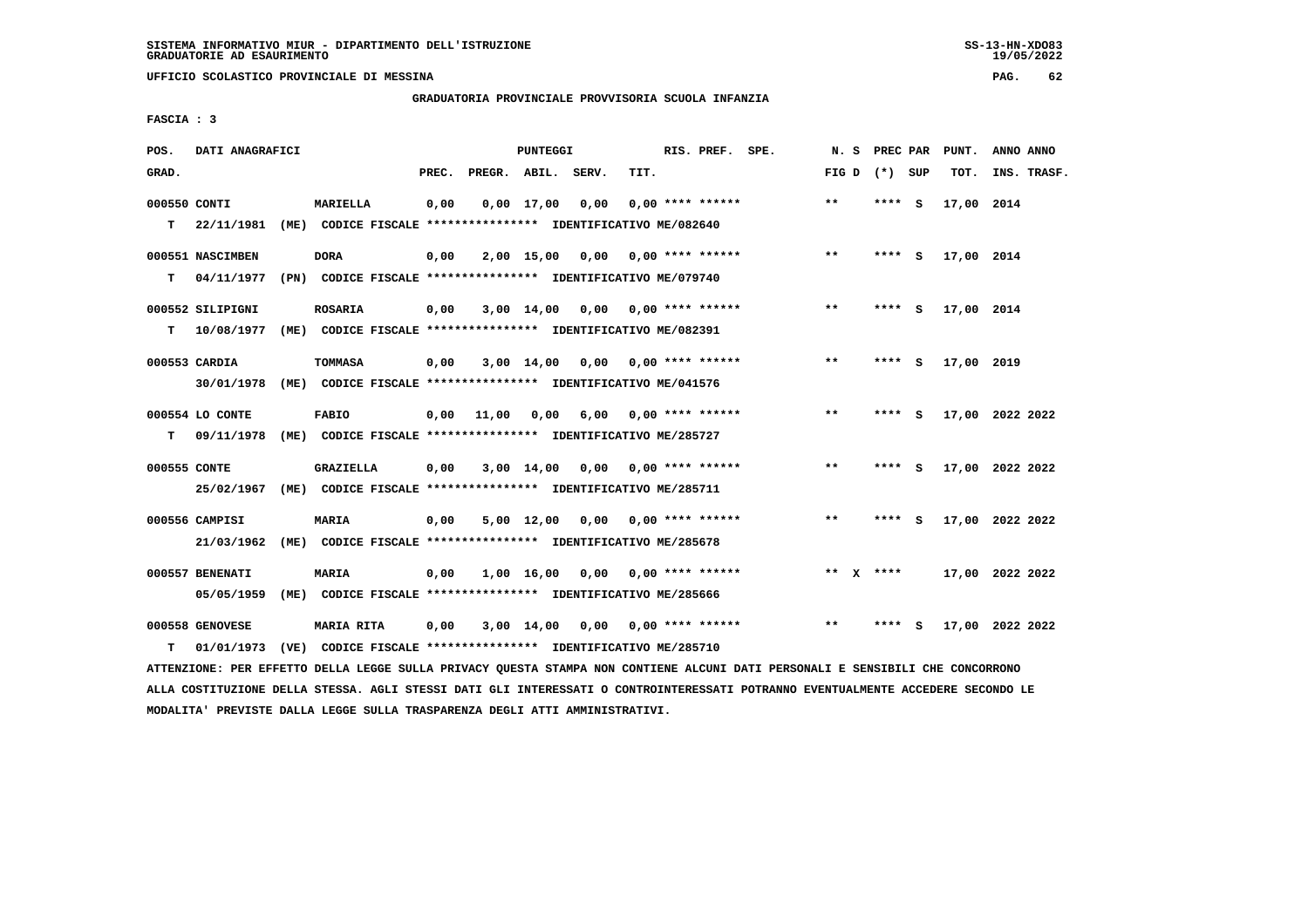**UFFICIO SCOLASTICO PROVINCIALE DI MESSINA PAG. 63**

#### **GRADUATORIA PROVINCIALE PROVVISORIA SCUOLA INFANZIA**

 **FASCIA : 3**

| POS.   | DATI ANAGRAFICI                                                                            |                   |       | PUNTEGGI           |                                                                       |      | RIS. PREF. SPE.         |       | N. S | <b>PREC PAR</b> |   | PUNT.      | ANNO ANNO       |
|--------|--------------------------------------------------------------------------------------------|-------------------|-------|--------------------|-----------------------------------------------------------------------|------|-------------------------|-------|------|-----------------|---|------------|-----------------|
| GRAD.  |                                                                                            |                   | PREC. |                    | PREGR. ABIL. SERV.                                                    | TIT. |                         |       |      | FIG D $(*)$ SUP |   | TOT.       | INS. TRASF.     |
|        | 000559 GIAMBO'<br>27/12/1968                                                               | <b>SANTINA</b>    | 0,00  | $3,00$ 12,00       | 2,00<br>(ME) CODICE FISCALE **************** IDENTIFICATIVO ME/041588 |      | $0.00$ **** ******      |       |      | ** $X$ **** S   |   | 17,00      | 2022            |
|        | 000560 NATOLI<br>11/01/1964 (EE) CODICE FISCALE *************** IDENTIFICATIVO ME/034616   | <b>SANDRA</b>     | 0,00  | $0,00 \quad 16,00$ | 0,00                                                                  |      | $0.00$ **** ******      | $***$ |      | $***$ S         |   | 16,00 2002 |                 |
| т      | 000561 MIDIRI<br>26/10/1981 (ME) CODICE FISCALE *************** IDENTIFICATIVO ME/080934   | <b>DANILA</b>     | 0,00  | 3,00 13,00         |                                                                       |      | $0,00$ 0,00 **** ****** | $* *$ |      | **** S          |   | 16,00 2014 |                 |
| т      | 000562 GAIZZA<br>28/09/1978                                                                | <b>MONIA</b>      | 0,00  | 0.00 16.00         | 0,00<br>(ME) CODICE FISCALE **************** IDENTIFICATIVO ME/079314 |      | $0.00$ **** ******      |       |      | ** $X$ **** S   |   | 16,00 2014 |                 |
| т      | 000563 ITALIANO<br>07/12/1982                                                              | <b>CONCETTINA</b> | 0,00  | 3,00 13,00         | 0,00<br>(ME) CODICE FISCALE **************** IDENTIFICATIVO ME/082555 |      | $0.00$ **** ******      | $***$ |      | **** S          |   | 16,00 2014 |                 |
|        | 000564 FARANDA<br>17/05/1981 (PA) CODICE FISCALE **************** IDENTIFICATIVO ME/082388 | <b>EMANUELA</b>   | 0,00  |                    | 3,00 13,00 0,00                                                       |      | 0,00 **** ******        | $* *$ |      | **** S          |   | 16,00 2014 |                 |
| т<br>т | 000565 MELLUSI<br>20/02/1979                                                               | <b>CONCETTA</b>   | 0,00  | $3,00$ 13,00       | 0,00<br>(ME) CODICE FISCALE **************** IDENTIFICATIVO ME/082443 |      | $0.00$ **** ******      | $* *$ |      | **** S          |   | 16,00 2014 |                 |
|        | 000566 IMBROSCIANO<br>08/12/1961                                                           | <b>MARIA</b>      | 0,00  | 3,00 13,00         | 0,00<br>(ME) CODICE FISCALE **************** IDENTIFICATIVO ME/036839 |      | $0.00$ **** ******      | **    |      | **** S          |   |            | 16,00 2019 2004 |
|        | 000567 CATALFAMO<br>04/02/1971                                                             | <b>CARMELA</b>    | 0,00  | $0,00$ 15,00       | 1,00<br>(ME) CODICE FISCALE **************** IDENTIFICATIVO ME/041731 |      | $0.00$ **** ******      | $**$  |      | ****            | s | 16,00      | 2019 2007       |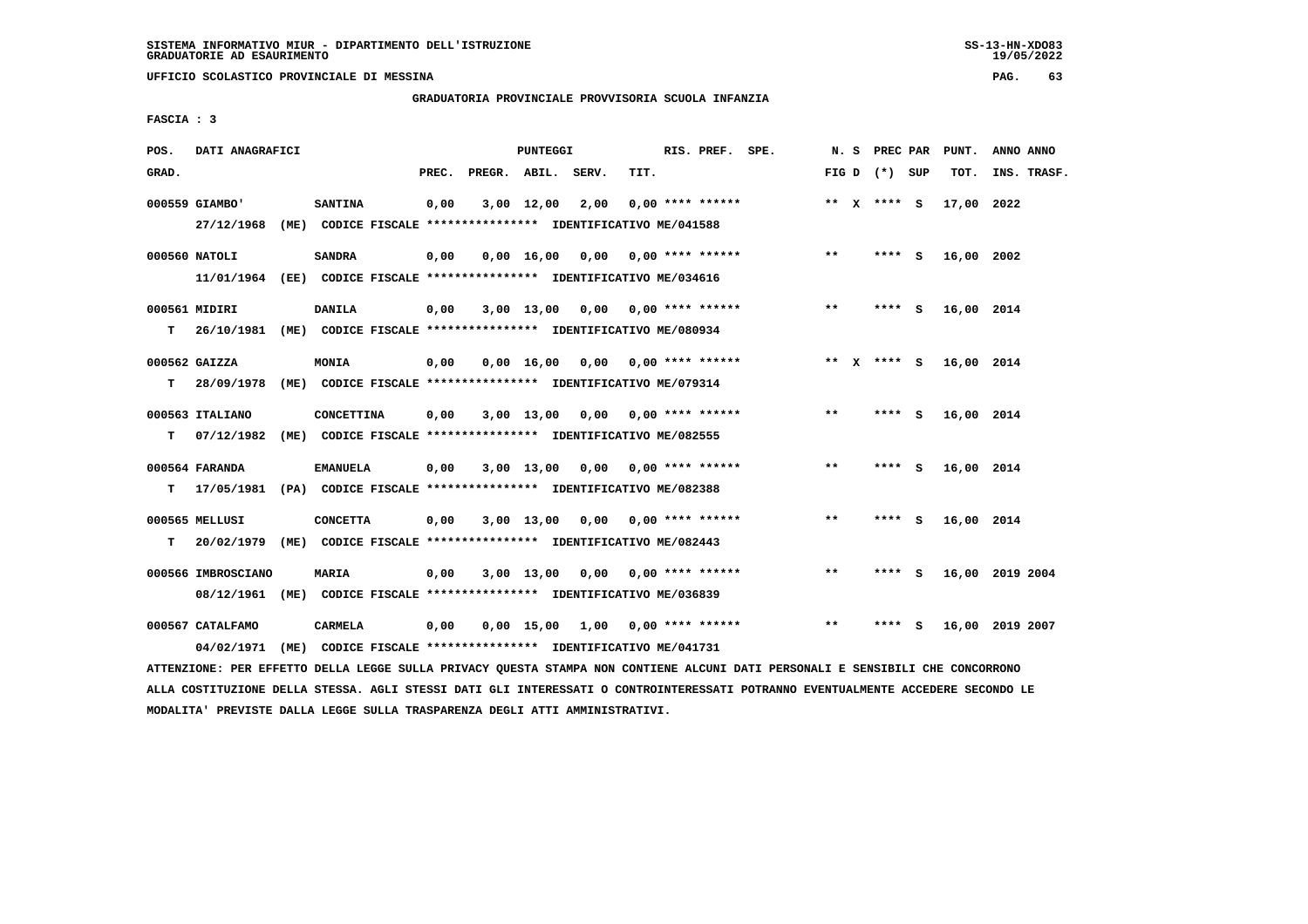**UFFICIO SCOLASTICO PROVINCIALE DI MESSINA PAG. 64**

### **GRADUATORIA PROVINCIALE PROVVISORIA SCUOLA INFANZIA**

 **FASCIA : 3**

| POS.         | DATI ANAGRAFICI   |                                                                         |       | PUNTEGGI           |                    |      | RIS. PREF. SPE.           | N.S          | PREC PAR |          | PUNT.           | ANNO ANNO |             |
|--------------|-------------------|-------------------------------------------------------------------------|-------|--------------------|--------------------|------|---------------------------|--------------|----------|----------|-----------------|-----------|-------------|
| GRAD.        |                   |                                                                         | PREC. |                    | PREGR. ABIL. SERV. | TIT. |                           | FIG D        | (*) SUP  |          | TOT.            |           | INS. TRASF. |
|              | 000568 SCARAVILLI | <b>NADIA</b>                                                            | 0,00  | $0,00$ 16,00       | 0,00               |      | $0.00$ **** ******        | $***$        | **** S   |          | 16,00           | 2019 2019 |             |
| T.           | 23/08/1980        | (ME) CODICE FISCALE **************** IDENTIFICATIVO ME/089009           |       |                    |                    |      |                           |              |          |          |                 |           |             |
|              | 000569 BENENATI   | <b>PALMA PASOUA</b>                                                     | 0,00  | 0.00 16.00         | 0,00               |      | $0.00$ **** ******        | $***$        | ****     | - S      | 16,00 2019 2019 |           |             |
|              | 14/04/1968        | (ME) CODICE FISCALE **************** IDENTIFICATIVO ME/088972           |       |                    |                    |      |                           |              |          |          |                 |           |             |
|              | 000570 BARBERA    | <b>CARMELA</b>                                                          | 0,00  | $3,00$ 13,00       |                    |      | $0,00$ $0,00$ **** ****** | $***$        | ****     | <b>S</b> | 16,00 2019      |           |             |
|              |                   | 26/04/1974 (ME) CODICE FISCALE *************** IDENTIFICATIVO ME/032807 |       |                    |                    |      |                           |              |          |          |                 |           |             |
|              | 000571 ARRIGO     | <b>MARIA</b>                                                            | 0,00  | $3,00$ 13,00       | 0,00               |      | $0.00$ **** ******        | ** x **** S  |          |          | 16,00 2019      |           |             |
|              | 14/06/1977        | (ME) CODICE FISCALE **************** IDENTIFICATIVO ME/035491           |       |                    |                    |      |                           |              |          |          |                 |           |             |
|              |                   |                                                                         |       |                    |                    |      |                           |              |          |          |                 |           |             |
| 000572 SUMMA |                   | CLAUDIA                                                                 | 0,00  | $3,00$ 13,00       | 0.00               |      | $0.00$ **** ******        | $**$         | ****     | - S      | 16,00 2019      |           |             |
| т            | 16/08/1978        | (ME) CODICE FISCALE **************** IDENTIFICATIVO ME/082393           |       |                    |                    |      |                           |              |          |          |                 |           |             |
| 000573 SACCA |                   | <b>SILVANA</b>                                                          | 0,00  | $0,00$ 16,00       | 0,00               |      | 0,00 **** ******          | $***$        | **** S   |          | 16,00 2019      |           |             |
|              | 13/07/1970        | (ME) CODICE FISCALE **************** IDENTIFICATIVO ME/035847           |       |                    |                    |      |                           |              |          |          |                 |           |             |
|              | 000574 CALABRO    | <b>MARIA</b>                                                            | 0,00  | $3,00$ 13,00       | 0,00               |      | 0,00 **** ******          | $**$         | **** S   |          | 16,00 2019      |           |             |
|              | 07/04/1959        | (ME) CODICE FISCALE **************** IDENTIFICATIVO ME/021947           |       |                    |                    |      |                           |              |          |          |                 |           |             |
|              | 000575 RIGANELLO  |                                                                         |       | $0,00$ 12,00       | 4,00               |      | $0.00$ **** ******        | $**$         | ****     | - S      | 16,00 2022 2022 |           |             |
|              | 31/08/1976        | LUISA<br>(EE) CODICE FISCALE **************** IDENTIFICATIVO ME/285691  | 0,00  |                    |                    |      |                           |              |          |          |                 |           |             |
|              |                   |                                                                         |       |                    |                    |      |                           |              |          |          |                 |           |             |
|              | 000576 MESSINA    | <b>TINDARA</b>                                                          | 0,00  | $0,00 \quad 16,00$ | 0,00               |      | $0.00$ **** ******        | $\star\star$ | ****     | - S      | 16,00 2022 2022 |           |             |
|              | 06/01/1966        | (ME) CODICE FISCALE **************** IDENTIFICATIVO ME/285742           |       |                    |                    |      |                           |              |          |          |                 |           |             |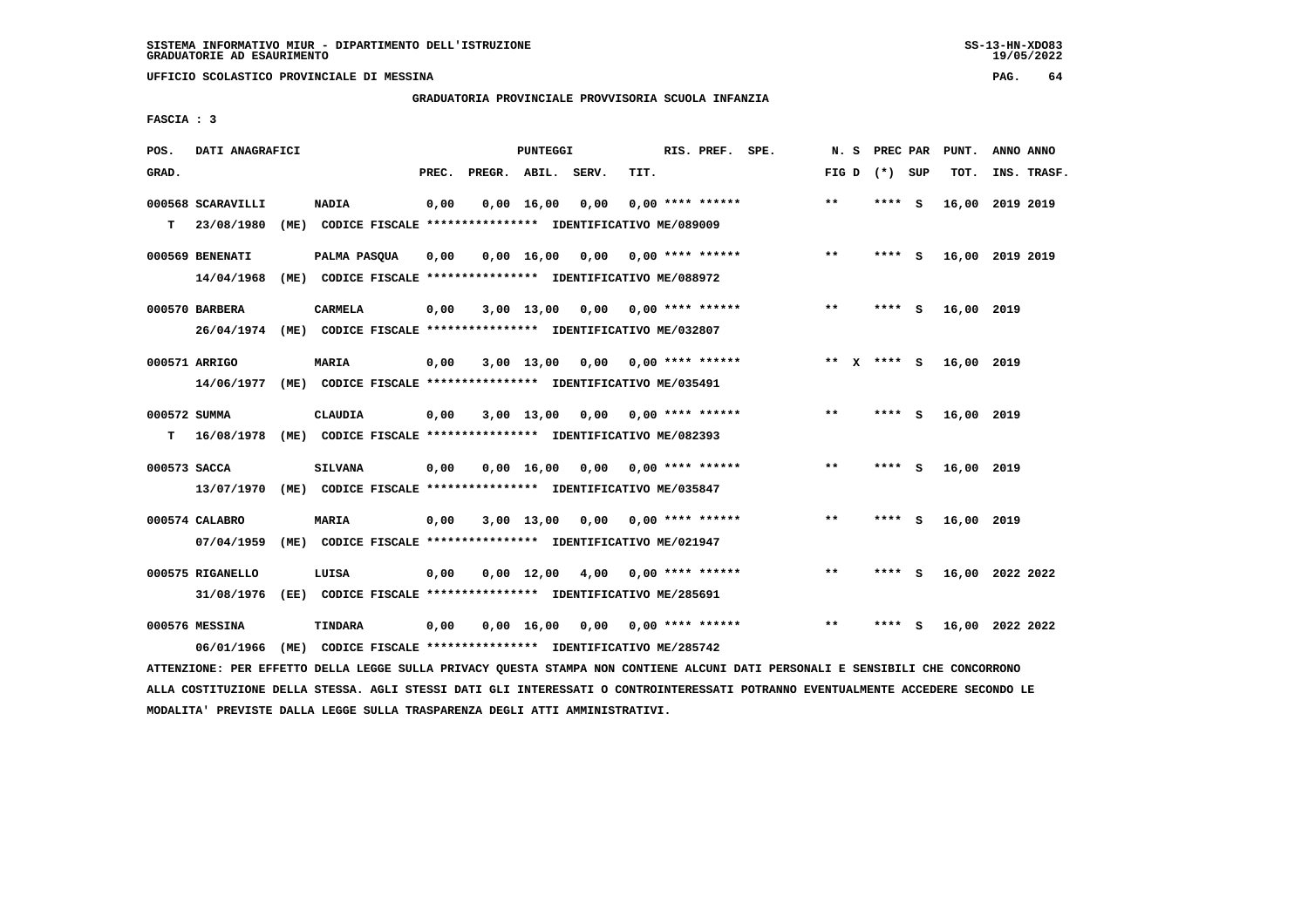**UFFICIO SCOLASTICO PROVINCIALE DI MESSINA PAG. 65**

### **GRADUATORIA PROVINCIALE PROVVISORIA SCUOLA INFANZIA**

 **FASCIA : 3**

| POS.  | DATI ANAGRAFICI             |                                                                                                    | PUNTEGGI                           | RIS. PREF. SPE.           |       | N. S PREC PAR | PUNT.      | ANNO ANNO       |
|-------|-----------------------------|----------------------------------------------------------------------------------------------------|------------------------------------|---------------------------|-------|---------------|------------|-----------------|
| GRAD. |                             | PREC.                                                                                              | PREGR. ABIL. SERV.                 | TIT.                      | FIG D | (*) SUP       | TOT.       | INS. TRASF.     |
|       | 000577 LANIA                | 0,00<br><b>PAOLA</b><br>05/08/1966 (ME) CODICE FISCALE *************** IDENTIFICATIVO ME/033397    | $0,00 \quad 16,00$<br>0,00         | $0.00$ **** ******        | $* *$ | **** S        | 16,00 2022 |                 |
|       | 000578 FAZIO                | <b>MARIA</b><br>0,00<br>19/06/1970 (ME) CODICE FISCALE *************** IDENTIFICATIVO ME/032642    | $0.00$ 15.00 0.00 0.00 **** ****** |                           | $* *$ | $***$ S       | 15,00 2002 |                 |
|       | 000579 RAFFAELE ADDAMO      | 0,00<br><b>ANGELA</b><br>17/07/1975 (ME) CODICE FISCALE *************** IDENTIFICATIVO ME/034161   | $0.00$ 15.00 0.00 0.00 **** ****** |                           | $* *$ | ****<br>- S   | 15,00 2002 |                 |
|       | 000580 FRAVVENTURA          | <b>GIUSEPPA</b><br>0,00<br>30/06/1970 (ME) CODICE FISCALE *************** IDENTIFICATIVO ME/032762 | 3,00 12,00                         | $0,00$ $0,00$ **** ****** | $* *$ | **** S        | 15,00 2002 |                 |
|       | 000581 SOTTILE              | VINCENZA<br>0,00<br>02/12/1966 (ME) CODICE FISCALE *************** IDENTIFICATIVO ME/034794        | 0,00 15,00                         | $0.00$ $0.00$ **** ****** | $* *$ | **** S        | 15,00 2007 |                 |
| T.    | 000582 MIDIRI               | <b>DOMIZIA</b><br>0,00<br>12/09/1978 (ME) CODICE FISCALE **************** IDENTIFICATIVO ME/080971 | 3,00 12,00<br>0,00                 | $0.00$ **** ******        | $* *$ | **** S        | 15,00 2014 |                 |
| T.    | 000583 BARRILA              | LUISA<br>0,00<br>09/08/1982 (ME) CODICE FISCALE **************** IDENTIFICATIVO ME/082653          | $0.00$ 15.00 0.00 0.00 **** ****** |                           | $* *$ | **** S        | 15,00 2014 |                 |
| T.    | 000584 CAMBRIA              | <b>CLAUDIA</b><br>0,00<br>26/06/1983 (ME) CODICE FISCALE **************** IDENTIFICATIVO ME/079701 | 0,00 15,00                         | $0,00$ $0,00$ **** ****** | **    | **** S        | 15,00 2014 |                 |
| т     | 000585 ZANGLA<br>23/12/1981 | 0.00 15.00<br><b>CETTINA</b><br>(ME) CODICE FISCALE **************** IDENTIFICATIVO ME/089097      | 0,00                               | $0,00$ 0,00 **** ******   | ** X  | **** S        |            | 15,00 2019 2019 |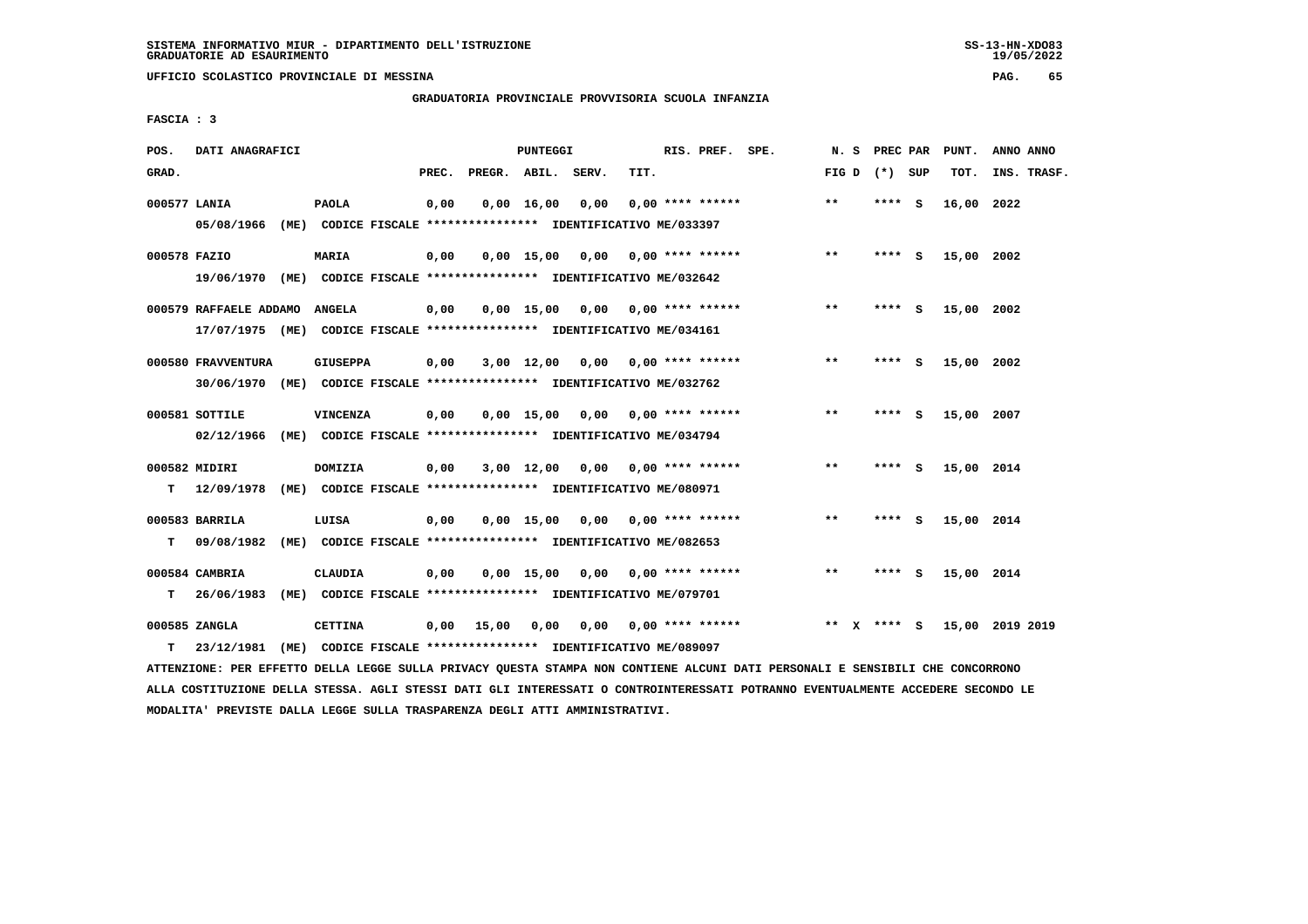**UFFICIO SCOLASTICO PROVINCIALE DI MESSINA PAG. 66**

### **GRADUATORIA PROVINCIALE PROVVISORIA SCUOLA INFANZIA**

 **FASCIA : 3**

| POS.         | DATI ANAGRAFICI                 |      |                                                                                             |       |                    | PUNTEGGI           |                 |      | RIS. PREF. SPE.           | N.S   | PREC PAR      |          | PUNT.      | ANNO ANNO       |
|--------------|---------------------------------|------|---------------------------------------------------------------------------------------------|-------|--------------------|--------------------|-----------------|------|---------------------------|-------|---------------|----------|------------|-----------------|
| GRAD.        |                                 |      |                                                                                             | PREC. | PREGR. ABIL. SERV. |                    |                 | TIT. |                           | FIG D | (*) SUP       |          | TOT.       | INS. TRASF.     |
|              | 000586 BONARRIGO<br>16/11/1972  |      | <b>ANTONIA</b><br>(ME) CODICE FISCALE **************** IDENTIFICATIVO ME/088973             | 0,00  |                    | $3,00$ 12,00       | 0,00            |      | $0.00$ **** ******        | $**$  | **** S        |          |            | 15,00 2019 2019 |
| т            | 000587 MAZZEO<br>13/05/1977     |      | LUCIA<br>(ME) CODICE FISCALE **************** IDENTIFICATIVO ME/285696                      | 0,00  |                    |                    | 0,00 13,00 2,00 |      | $0.00$ **** ******        | $***$ | **** S        |          |            | 15,00 2022 2022 |
|              | 000588 CALA' LESINA             |      | <b>DONATELLA</b><br>12/07/1975 (EE) CODICE FISCALE *************** IDENTIFICATIVO ME/285675 | 0,00  |                    | $0,00$ 15,00       |                 |      |                           | $***$ | **** S        |          |            | 15,00 2022 2022 |
|              | 000589 MORELLO<br>26/08/1970    |      | <b>BIANCASILVIA</b><br>(ME) CODICE FISCALE **************** IDENTIFICATIVO ME/285698        | 0.00  | 15,00              | 0,00               |                 |      | $0.00$ $0.00$ **** ****** | **    | **** S        |          |            | 15,00 2022 2022 |
| т            | 000590 CASTROVINCI              |      | MELINAANNAMAR<br>16/01/1962 (EE) CODICE FISCALE **************** IDENTIFICATIVO ME/082643   | 0,00  |                    | $0,00 \quad 12,00$ | 0,00            |      | $3,00$ **** ******        | **    | **** $S$      |          | 15,00 2022 |                 |
| 000591 CUCE' | 10/03/1971                      |      | <b>AGNESE</b><br>(ME) CODICE FISCALE **************** IDENTIFICATIVO ME/033530              | 0,00  |                    | $0.00$ 15.00       | 0,00            |      | $0.00$ **** ******        | $**$  | ****          | <b>S</b> | 15,00 2022 |                 |
|              | 000592 DI BLASI<br>29/04/1967   | (ME) | <b>FELICIA</b><br>CODICE FISCALE **************** IDENTIFICATIVO ME/041793                  | 0,00  |                    | 3,00 12,00         | 0,00            |      | $0.00$ **** ******        |       | ** $X$ **** S |          | 15,00 2022 |                 |
| 000593 NERI  | 09/01/1963                      |      | <b>ANGELA</b><br>(ME) CODICE FISCALE **************** IDENTIFICATIVO ME/034651              | 0,00  |                    | $0,00$ 15,00       | 0,00            |      | 0,00 **** ******          | **    | ****          | - 5      | 15,00 2022 |                 |
|              | 000594 BONSIGNORE<br>15/10/1973 | (ME) | GIOVANNA MARI<br>CODICE FISCALE **************** IDENTIFICATIVO ME/082516                   | 0,00  |                    | $3,00$ $11,00$     | 0,00            |      | $0.00$ **** ******        | $* *$ | ****          | - S      | 14,00 2014 |                 |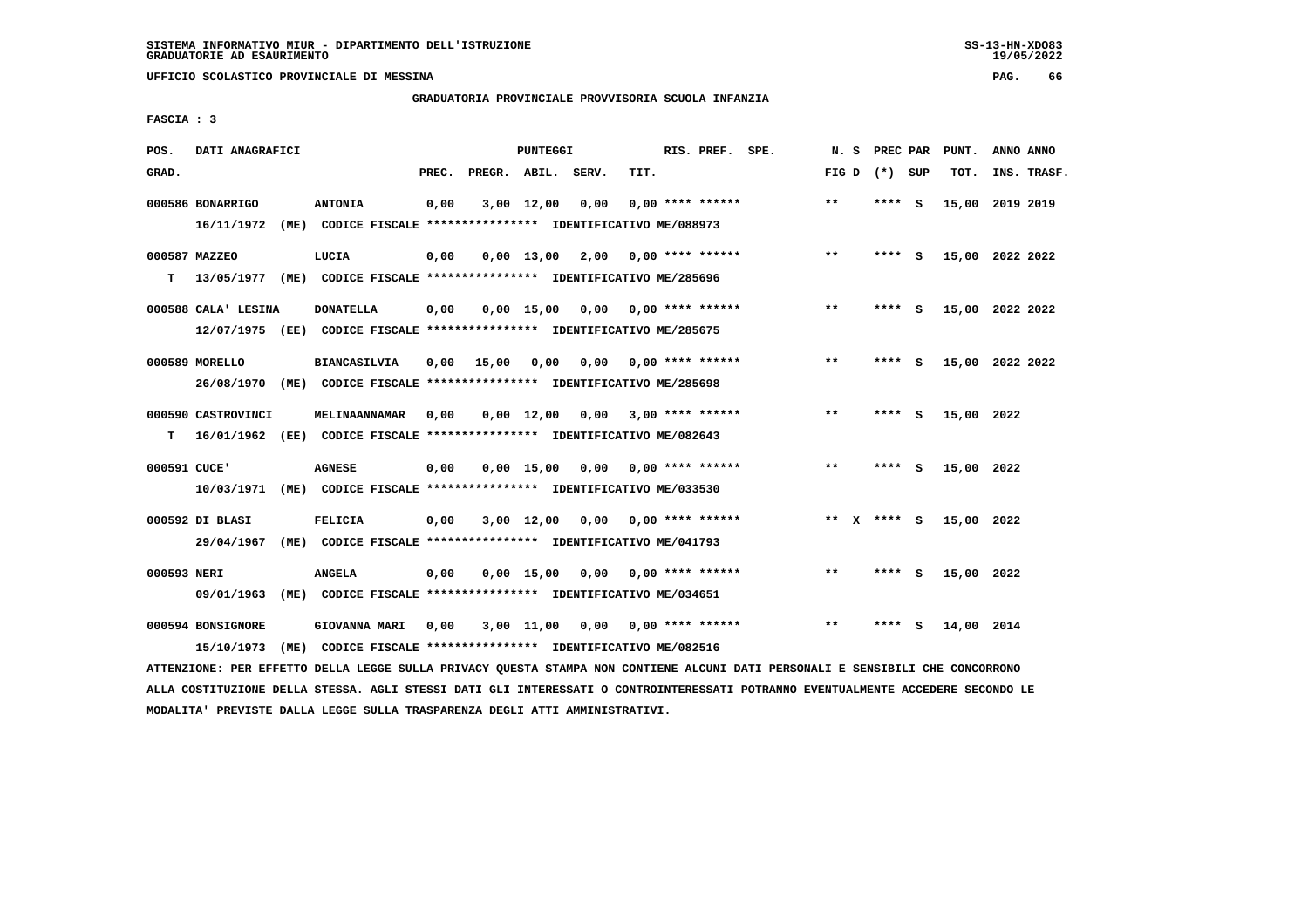**UFFICIO SCOLASTICO PROVINCIALE DI MESSINA PAG. 67**

#### **GRADUATORIA PROVINCIALE PROVVISORIA SCUOLA INFANZIA**

 **FASCIA : 3**

| POS.         | DATI ANAGRAFICI        |                                                                                                                               |       |                    | PUNTEGGI           |                                    |                           | RIS. PREF. SPE. |       |                 |     | N. S PREC PAR PUNT. | ANNO ANNO       |
|--------------|------------------------|-------------------------------------------------------------------------------------------------------------------------------|-------|--------------------|--------------------|------------------------------------|---------------------------|-----------------|-------|-----------------|-----|---------------------|-----------------|
| GRAD.        |                        |                                                                                                                               | PREC. | PREGR. ABIL. SERV. |                    |                                    | TIT.                      |                 |       | FIG D $(*)$ SUP |     | TOT.                | INS. TRASF.     |
| 000595 MAZZA |                        | <b>MARIA</b>                                                                                                                  | 0,00  |                    | 3,00 11,00         | 0,00                               | $0.00$ **** ******        |                 | $**$  | $***$ S         |     | 14,00 2014          |                 |
|              | 20/07/1979             | (ME) CODICE FISCALE **************** IDENTIFICATIVO ME/082520                                                                 |       |                    |                    |                                    |                           |                 |       |                 |     |                     |                 |
|              | 000596 PUGLISI         | <b>VITTORIA</b>                                                                                                               | 0,00  |                    | $3,00$ 11,00       |                                    | $0.00$ $0.00$ **** ****** |                 |       | ** X **** S     |     | 14,00 2014          |                 |
|              |                        | T 03/08/1976 (ME) CODICE FISCALE **************** IDENTIFICATIVO ME/080233                                                    |       |                    |                    |                                    |                           |                 |       |                 |     |                     |                 |
| 000597 RAO   |                        | <b>MATTIA</b>                                                                                                                 | 0,00  |                    | $3,00$ 11,00       | 0,00                               | $0.00$ **** ******        |                 | $**$  | **** S          |     | 14,00 2014          |                 |
|              |                        | 17/08/1979 (ME) CODICE FISCALE *************** IDENTIFICATIVO ME/082515                                                       |       |                    |                    |                                    |                           |                 |       |                 |     |                     |                 |
|              | 000598 GENOVESE        | ANNA                                                                                                                          | 0,00  |                    |                    | 3,00 11,00 0,00                    | $0.00$ **** ******        |                 | $***$ | **** S          |     | 14,00 2014          |                 |
| т            | 27/10/1974             | (ME) CODICE FISCALE *************** IDENTIFICATIVO ME/082657                                                                  |       |                    |                    |                                    |                           |                 |       |                 |     |                     |                 |
|              | 000599 PASSERI         | LUCREZIA                                                                                                                      | 0,00  |                    | $3,00$ $11,00$     | $0,00$ $0,00$ $***$ **** ******    |                           |                 | $***$ | **** S          |     | 14,00 2018          |                 |
| т            |                        | 30/10/1976 (ME) CODICE FISCALE *************** IDENTIFICATIVO ME/088487                                                       |       |                    |                    |                                    |                           |                 |       |                 |     |                     |                 |
|              | 000600 PALMERI         | <b>ENZA</b>                                                                                                                   | 0,00  |                    | $0.00 \quad 14.00$ |                                    | $0.00$ $0.00$ **** ****** |                 | **    | **** S          |     |                     | 14,00 2019 2007 |
|              |                        | 20/02/1972 (ME) CODICE FISCALE *************** IDENTIFICATIVO ME/040826                                                       |       |                    |                    |                                    |                           |                 |       |                 |     |                     |                 |
|              | 000601 BELLITTO GRILLO | <b>SONIA</b>                                                                                                                  | 0,00  |                    |                    | $0,00$ $14,00$ $0,00$              | $0.00$ **** ******        |                 | $***$ | **** S          |     |                     | 14,00 2019 2019 |
|              |                        | 26/09/1980 (CT) CODICE FISCALE *************** IDENTIFICATIVO ME/089126                                                       |       |                    |                    |                                    |                           |                 |       |                 |     |                     |                 |
|              | 000602 COTTONE         | MELINDA LUISA                                                                                                                 | 0,00  |                    |                    | $0,00$ 12,00 2,00 0,00 **** ****** |                           |                 | $***$ | **** S          |     |                     | 14,00 2019 2019 |
| T.           |                        | 17/07/1981 (ME) CODICE FISCALE *************** IDENTIFICATIVO ME/088996                                                       |       |                    |                    |                                    |                           |                 |       |                 |     |                     |                 |
| 000603 MIANO |                        | <b>SANDRA</b>                                                                                                                 | 0,00  |                    | $0,00 \quad 14,00$ | 0,00                               | $0.00$ **** ******        |                 | $* *$ | ****            | - S |                     | 14,00 2019 2019 |
| т            | 14/05/1978             | (ME) CODICE FISCALE **************** IDENTIFICATIVO ME/089075                                                                 |       |                    |                    |                                    |                           |                 |       |                 |     |                     |                 |
|              |                        | ATTENZIONE: PER EFFETTO DELLA LEGGE SULLA PRIVACY QUESTA STAMPA NON CONTIENE ALCUNI DATI PERSONALI E SENSIBILI CHE CONCORRONO |       |                    |                    |                                    |                           |                 |       |                 |     |                     |                 |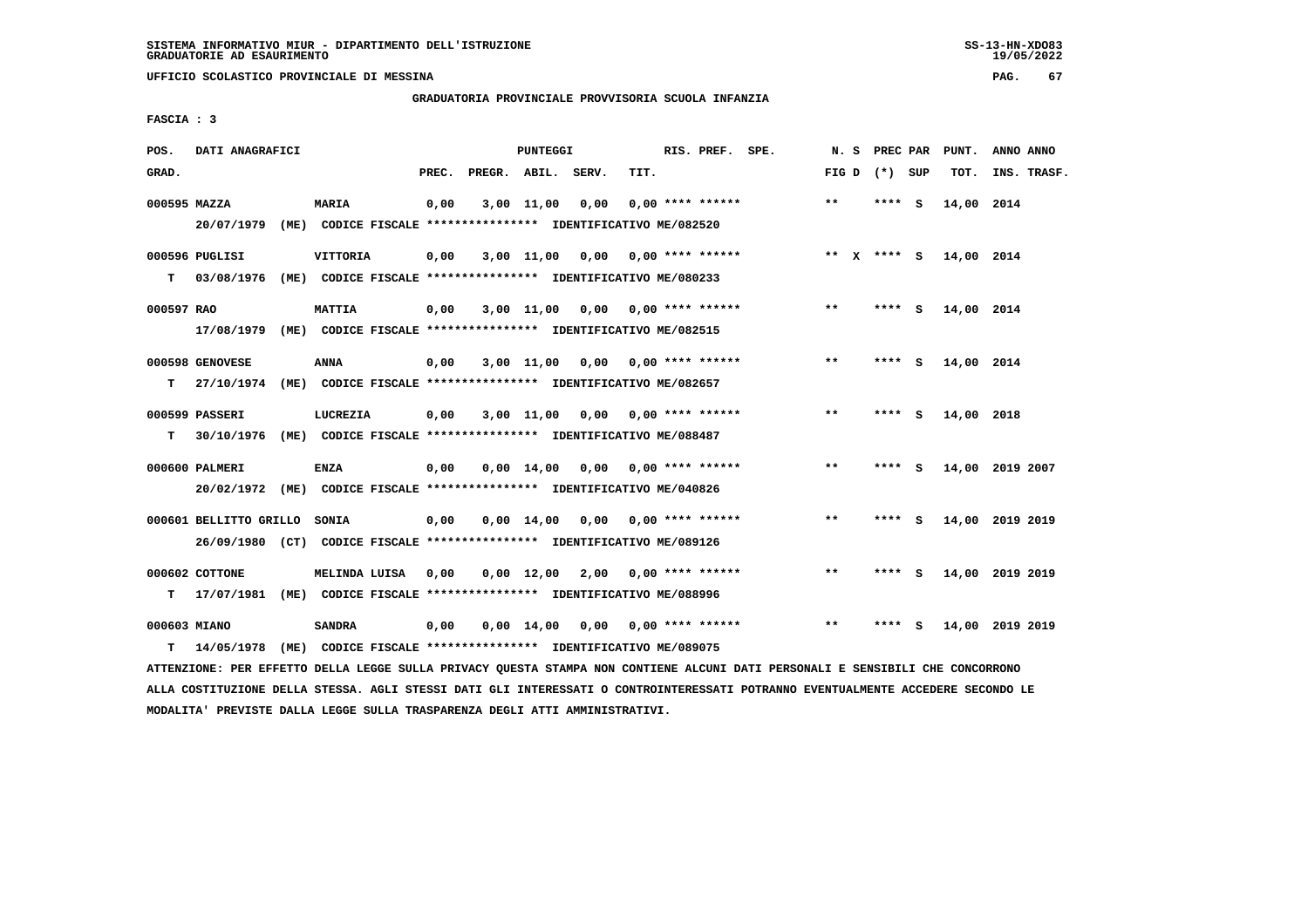**UFFICIO SCOLASTICO PROVINCIALE DI MESSINA PAG. 68**

### **GRADUATORIA PROVINCIALE PROVVISORIA SCUOLA INFANZIA**

 **FASCIA : 3**

| POS.  | DATI ANAGRAFICI                 |      |                                                                                           |       |              | <b>PUNTEGGI</b>    |       |      | RIS. PREF. SPE.    | N.S   | PREC PAR |          | PUNT.      | ANNO ANNO       |
|-------|---------------------------------|------|-------------------------------------------------------------------------------------------|-------|--------------|--------------------|-------|------|--------------------|-------|----------|----------|------------|-----------------|
| GRAD. |                                 |      |                                                                                           | PREC. | PREGR. ABIL. |                    | SERV. | TIT. |                    | FIG D | (*) SUP  |          | TOT.       | INS. TRASF.     |
|       | 000604 CUNDARI SALA             |      | <b>CRISTEL</b><br>25/07/1971 (EE) CODICE FISCALE *************** IDENTIFICATIVO ME/033548 | 0,00  |              | $0,00 \quad 14,00$ | 0,00  |      | $0.00$ **** ****** | $**$  | **** S   |          | 14,00      | 2022 2002       |
| т     | 000605 PIZZIMENTI<br>28/11/1982 |      | <b>MANUELA</b><br>(VE) CODICE FISCALE **************** IDENTIFICATIVO ME/285689           | 0,00  |              | $3,00$ 11,00       | 0,00  |      | $0.00$ **** ****** | $**$  | **** S   |          |            | 14,00 2022 2022 |
|       | 000606 SALINA<br>13/01/1981     |      | <b>MARIA GRAZIA</b><br>(ME) CODICE FISCALE **************** IDENTIFICATIVO ME/285705      | 0,00  |              | $0,00$ 14,00       | 0,00  |      | 0,00 **** ******   | $***$ | **** S   |          |            | 14,00 2022 2022 |
| т     | 000607 SANTORO<br>24/04/1974    |      | <b>RITA</b><br>(ME) CODICE FISCALE **************** IDENTIFICATIVO ME/082552              | 0,00  |              | $3,00$ 11,00       | 0,00  |      | $0.00$ **** ****** | $* *$ | ****     | s        | 14,00      | 2022            |
| т     | 000608 BAGLIONE<br>23/01/1981   |      | <b>ANTONELLA</b><br>(ME) CODICE FISCALE **************** IDENTIFICATIVO ME/080715         | 0.00  |              | $0.00 \quad 14.00$ | 0.00  |      | $0.00$ **** ****** | $**$  | ****     | <b>S</b> | 14,00 2022 |                 |
|       | 000609 GARUFI<br>24/04/1967     |      | <b>ELEONORA</b><br>(ME) CODICE FISCALE **************** IDENTIFICATIVO ME/039061          | 0,00  |              | $0,00$ 13,00       | 0,00  |      | $0.00$ **** ****** | $* *$ | ****     | <b>S</b> |            | 13,00 2005 2005 |
| т     | 000610 ORLANDO<br>10/09/1975    | (ME) | <b>SANTA</b><br>CODICE FISCALE **************** IDENTIFICATIVO ME/079704                  | 0,00  |              | $2,00$ $11,00$     | 0,00  |      | $0.00$ **** ****** | $***$ | ****     | - S      | 13,00 2014 |                 |
|       | 000611 LA RUSSA<br>11/01/1970   |      | <b>ANTONINA</b><br>(PA) CODICE FISCALE **************** IDENTIFICATIVO ME/023118          | 0,00  |              | $3,00$ 10,00       | 0,00  |      | $0.00$ **** ****** | $***$ | ****     | - 5      | 13,00 2019 |                 |
| т     | 000612 CAMBRIA<br>21/04/1967    | (ME) | <b>CONCETTA</b><br>CODICE FISCALE **************** IDENTIFICATIVO ME/082654               | 0,00  |              | $0.00 \quad 12.00$ | 0,00  |      | $0.00$ **** ****** | $* *$ | ****     |          | 12,00 2014 |                 |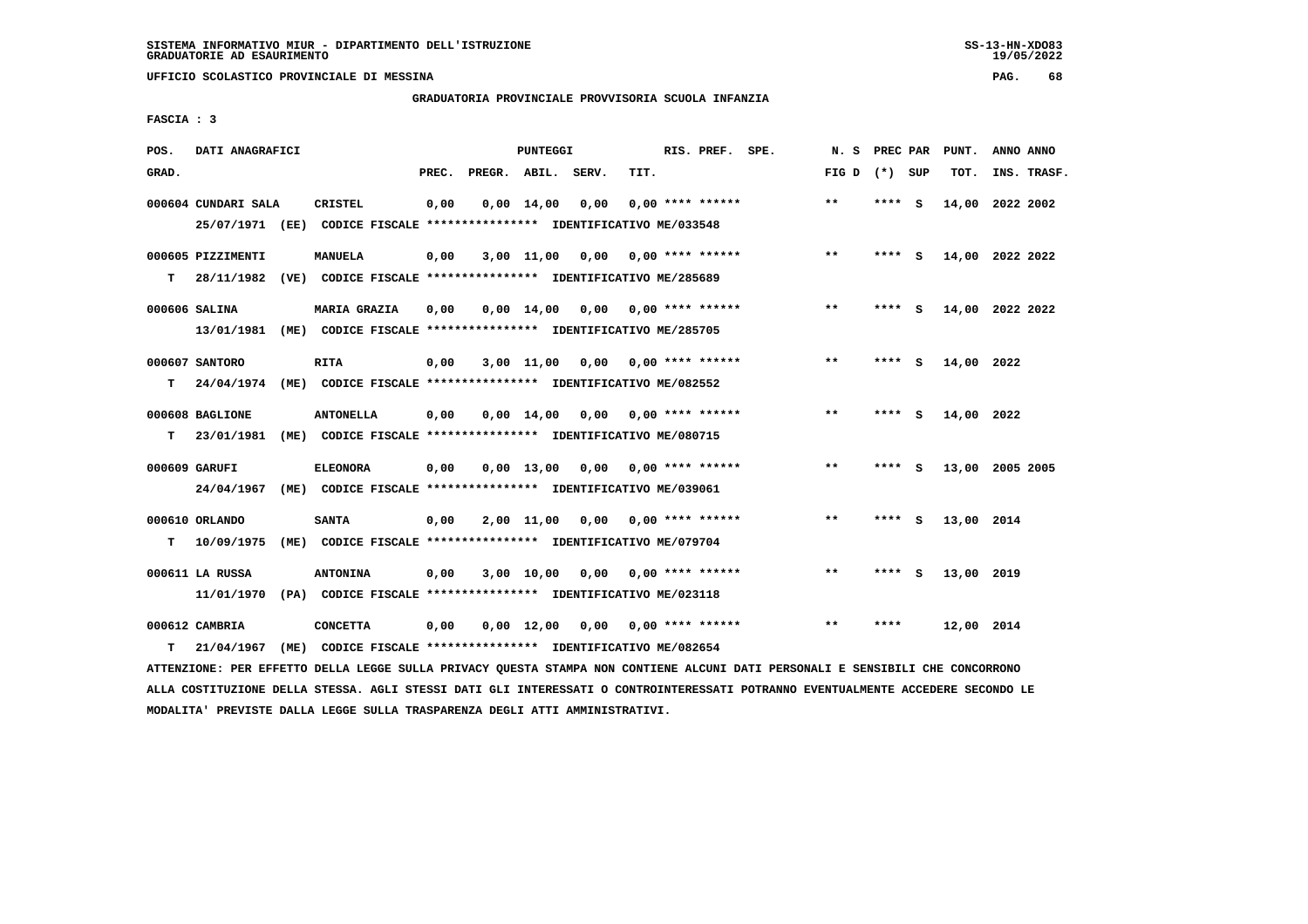### **GRADUATORIA PROVINCIALE PROVVISORIA SCUOLA INFANZIA**

 $19/05/2022$ 

 **FASCIA : 3**

| POS.  | DATI ANAGRAFICI      |                                                                                                                               |      |                          | PUNTEGGI |                                         |      | RIS. PREF. SPE.    |                 |         | N. S PREC PAR PUNT. | ANNO ANNO       |
|-------|----------------------|-------------------------------------------------------------------------------------------------------------------------------|------|--------------------------|----------|-----------------------------------------|------|--------------------|-----------------|---------|---------------------|-----------------|
| GRAD. |                      |                                                                                                                               |      | PREC. PREGR. ABIL. SERV. |          |                                         | TIT. |                    | FIG D $(*)$ SUP |         | TOT.                | INS. TRASF.     |
|       | 000613 PIRRONE       | <b>MARIA</b>                                                                                                                  | 0,00 |                          |          | $0,00 \quad 12,00 \quad 0,00$           |      | $0.00$ **** ****** | $* *$           | **** S  | 12,00 2014          |                 |
|       | $T = 27/11/1971$     | (ME) CODICE FISCALE **************** IDENTIFICATIVO ME/081501                                                                 |      |                          |          |                                         |      |                    |                 |         |                     |                 |
|       | 000614 CODRARO       | <b>CARMELA</b>                                                                                                                | 0,00 |                          |          | $0,00$ 12,00 0,00 0,00 **** ******      |      |                    | $***$           | **** S  | 12,00 2014          |                 |
| T.    | 07/12/1973           | (ME) CODICE FISCALE **************** IDENTIFICATIVO ME/082644                                                                 |      |                          |          |                                         |      |                    |                 |         |                     |                 |
|       | 000615 LIPARI        | CARMELODOMENI                                                                                                                 | 0,00 |                          |          | $0,00$ 12,00 0,00 0,00 **** ******      |      |                    | $**$            | **** S  | 12,00 2014          |                 |
| т     |                      | 27/10/1964 (ME) CODICE FISCALE **************** IDENTIFICATIVO ME/082880                                                      |      |                          |          |                                         |      |                    |                 |         |                     |                 |
|       |                      |                                                                                                                               |      |                          |          |                                         |      |                    |                 |         |                     |                 |
|       | 000616 DI NUNZIO     | <b>GRAZIA</b>                                                                                                                 | 0,00 |                          |          | $0,00$ 12,00 0,00 0,00 **** ******      |      |                    | $***$           | **** S  | 12,00 2014          |                 |
| т     | 21/05/1982           | (ME) CODICE FISCALE **************** IDENTIFICATIVO ME/082647                                                                 |      |                          |          |                                         |      |                    |                 |         |                     |                 |
|       | 000617 CAPRINOMICELI | MARIAROSA                                                                                                                     | 0,00 |                          |          | $0,00$ 12,00 0,00 0,00 **** ******      |      |                    | $***$           | **** S  | 12,00 2014          |                 |
| т     |                      | 17/03/1980 (ME) CODICE FISCALE *************** IDENTIFICATIVO ME/078856                                                       |      |                          |          |                                         |      |                    |                 |         |                     |                 |
|       | 000618 MODICA        | <b>ROSALIA MARIA</b>                                                                                                          | 0.00 |                          |          | 1,00 11,00 0,00 0,00 **** ******        |      |                    | $* *$           | **** S  | 12,00 2014          |                 |
| т     |                      | 19/02/1968 (RG) CODICE FISCALE *************** IDENTIFICATIVO ME/078979                                                       |      |                          |          |                                         |      |                    |                 |         |                     |                 |
|       |                      |                                                                                                                               |      |                          |          |                                         |      |                    |                 |         |                     |                 |
|       |                      | 000619 PRUITI CIARELLO MARIA FRANCES                                                                                          |      |                          |          | $0,00$ 12,00 0,00 0,00 0,00 **** ****** |      |                    | $***$           | **** S  |                     | 12,00 2019 2019 |
| т     |                      | 31/07/1983 (CT) CODICE FISCALE **************** IDENTIFICATIVO ME/089092                                                      |      |                          |          |                                         |      |                    |                 |         |                     |                 |
|       | 000620 MASETTAMILONE | PATRIZIA                                                                                                                      | 0,00 |                          |          | $0,00$ 12,00 0,00 0,00 **** ******      |      |                    | $* *$           | **** S  |                     | 12,00 2019 2019 |
| т     |                      | 27/01/1974 (ME) CODICE FISCALE *************** IDENTIFICATIVO ME/089071                                                       |      |                          |          |                                         |      |                    |                 |         |                     |                 |
|       | 000621 MANDANICI     | TINDARA ANGEL                                                                                                                 | 0,00 |                          |          | $0,00$ 12,00 0,00 0,00 **** ******      |      |                    | $***$           | $***$ S |                     | 12,00 2019 2019 |
|       | 19/10/1959           | (ME) CODICE FISCALE *************** IDENTIFICATIVO ME/089065                                                                  |      |                          |          |                                         |      |                    |                 |         |                     |                 |
|       |                      | ATTENZIONE: PER EFFETTO DELLA LEGGE SULLA PRIVACY QUESTA STAMPA NON CONTIENE ALCUNI DATI PERSONALI E SENSIBILI CHE CONCORRONO |      |                          |          |                                         |      |                    |                 |         |                     |                 |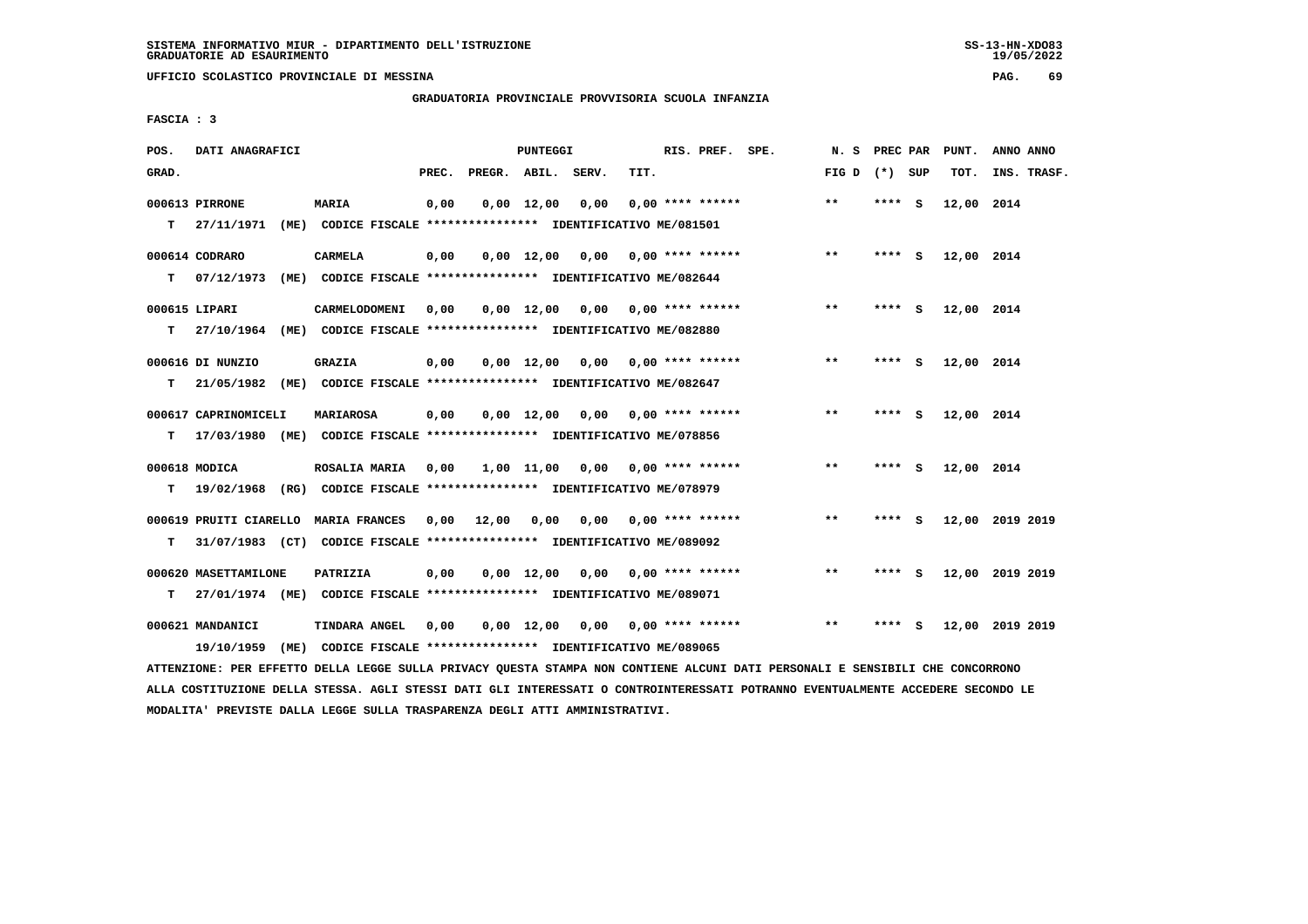**UFFICIO SCOLASTICO PROVINCIALE DI MESSINA PAG. 70**

### **GRADUATORIA PROVINCIALE PROVVISORIA SCUOLA INFANZIA**

 **FASCIA : 3**

| POS.              | DATI ANAGRAFICI              |      |                                                                                              |       |                    | PUNTEGGI       |                                    |      | RIS. PREF. SPE.           | N.S   | <b>PREC PAR</b> |          | PUNT.      | ANNO ANNO       |
|-------------------|------------------------------|------|----------------------------------------------------------------------------------------------|-------|--------------------|----------------|------------------------------------|------|---------------------------|-------|-----------------|----------|------------|-----------------|
| GRAD.             |                              |      |                                                                                              | PREC. | PREGR. ABIL. SERV. |                |                                    | TIT. |                           | FIG D | (*) SUP         |          | TOT.       | INS. TRASF.     |
|                   | 000622 LAZZARA<br>03/01/1970 |      | <b>GIUSEPPA</b><br>(ME) CODICE FISCALE **************** IDENTIFICATIVO ME/023071             | 0,00  |                    | $0,00$ 12,00   | 0,00                               |      | $0.00$ **** ******        | $***$ | $***$ S         |          | 12,00 2019 |                 |
| т                 | 000623 VILLARI<br>30/04/1976 | (ME) | <b>GIUSEPPINA</b><br>CODICE FISCALE **************** IDENTIFICATIVO ME/285672                | 0,00  |                    |                | $0,00$ 12,00 0,00 0,00 **** ****** |      |                           | $* *$ | **** S          |          |            | 12,00 2022 2022 |
| T.                | 000624 BERTINO               |      | <b>LORELLA</b><br>04/01/1982 (ME) CODICE FISCALE **************** IDENTIFICATIVO ME/081424   | 0,00  |                    | $0.00$ 11.00   | 0,00 0,00 **** ******              |      |                           | $***$ | **** S          |          | 11,00 2014 |                 |
|                   | 000625 VIVALDI MAIMONE       |      | GIACOMA LUCIA                                                                                | 0,00  |                    | 0,00 11,00     |                                    |      | $0,00$ $0,00$ **** ****** | $***$ | **** S          |          | 11,00 2014 |                 |
| т<br>000626 RUSSO |                              |      | 02/09/1981 (EE) CODICE FISCALE **************** IDENTIFICATIVO ME/081233<br><b>DONATELLA</b> | 0,00  |                    |                | $0.00$ 11.00 0.00 0.00 **** ****** |      |                           | $***$ | ****            | <b>S</b> | 11,00 2014 |                 |
| т<br>000627 CISCA |                              |      | 12/06/1974 (PD) CODICE FISCALE **************** IDENTIFICATIVO ME/082660<br>MARZIA           |       | $0,00$ 11,00       | 0,00           | 0,00                               |      | $0.00$ **** ******        | $***$ | ****            | - S      |            | 11,00 2019 2019 |
| 000628 MIANO      | 22/12/1981                   |      | (ME) CODICE FISCALE **************** IDENTIFICATIVO ME/088993<br>MARIA LUISA                 | 0,00  |                    | $0,00$ 11,00   | 0,00                               |      | 0,00 **** ******          | $***$ | **** S          |          |            | 11,00 2019 2019 |
| т                 | 10/07/1981                   |      | (ME) CODICE FISCALE **************** IDENTIFICATIVO ME/089074                                |       |                    |                |                                    |      |                           |       |                 |          |            |                 |
| т                 | 000629 GALARDI<br>08/01/1980 |      | <b>IVANA</b><br>(ME) CODICE FISCALE **************** IDENTIFICATIVO ME/089023                | 0.00  | 11,00              | 0,00           |                                    |      | $0,00$ $0,00$ **** ****** | $***$ | **** S          |          |            | 11,00 2019 2019 |
|                   | 000630 AGNELLO<br>26/12/1979 |      | <b>MARISA</b><br>(ME) CODICE FISCALE **************** IDENTIFICATIVO ME/076095               | 0,00  |                    | $0,00$ $11,00$ |                                    |      | $0,00$ $0,00$ **** ****** | $* *$ |                 | S.       | 11,00 2019 |                 |